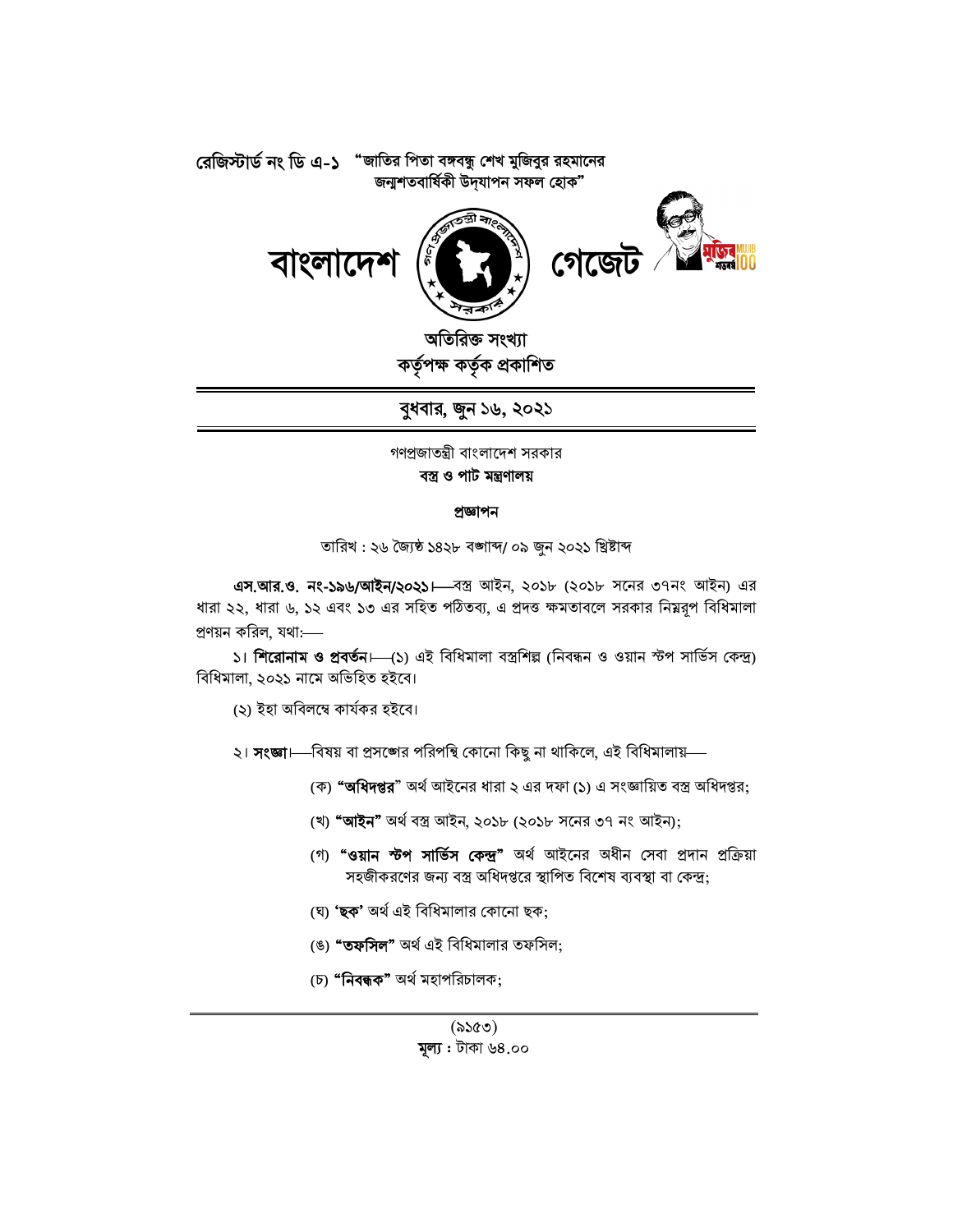- (ছ) **"পরিদর্শন"** অর্থ মহাপরিচালক কর্তৃক মনোনীত কর্মকর্তা দ্বারা বস্ত্রশিল্প বা এতদ্সংশ্লিষ্ট প্রতিষ্ঠানসমূহ সরেজমিনে পরিদর্শন:
- (জ) "প্ৰস্তাবিত নিবন্ধন" অৰ্থ বিধি ৭ এর উপ-বিধি (১) এর অধীন ইস্যকৃত কারখানার সনদ, যাহা সাময়িক নিবন্ধন সনদ হিসাবে বিবেচিত হইবে এবং সাধারণভাবে কারখানায় উৎপাদন কার্যক্রম শুরুর পূর্ব পর্যন্ত সময়ের জন্য প্ৰযোজ্য হইবে;
- (ঝ) **"ফরম"** অর্থ এই বিধিমালার কোনো ফরম;
- (ঞ) "বস্ত্রশিল্প" অর্থ আইনের ধারা ২ এর দফা (৮) এ সংজ্ঞায়িত প্রতিষ্ঠান, সংস্থা ও ব্যবসা প্রতিষ্ঠান;
- (ট) **"বিদ্যমান নিবন্ধন"** অৰ্থ বিধি ৮ এর উপ-বিধি (১) এর অধীন ইস্যকৃত সনদ, যাহা স্থায়ী নিবন্ধন সনদ হিসাবে বিবেচিত হইবে এবং উৎপাদনরত বস্ত্রশিল্পের জন্য প্রযোজ্য হইবে:
- (ঠ) **"ব্যক্তি"** অর্থ আইনের ধারা ২ এর দফা (৯) এ সংজ্ঞায়িত ব্যক্তি;
- (ড) **"মহাপরিচালক"** অর্থ আইনের ধারা ২ এর দফা (৫) এ সংজ্ঞায়িত মহাপরিচালক: এবং
- (ঢ) **"সনদ"** অৰ্থ বিধি ৭ এর উপ-বিধি (১) ও বিধি ৮ এর উপ-বিধি (১) এর অধীন ইস্যুকৃত প্ৰস্তাবিত নিবন্ধন সনদ বা বিদ্যমান নিবন্ধন সনদ।

৩। নিবন্ধন ব্যতীত বস্ত্রশিল্প পরিচালনায় বিধি-নিষেধ। কোনো ব্যক্তি পোষক কর্তৃপক্ষের নিবন্ধন ব্যতীত বস্ত্রশিল্প পরিচালনা করিতে পারিবে না।

8। প্ৰস্তাবিত নিবন্ধন সনদ প্ৰাপ্তির আবেদন পদ্ধতি। (১) কোনো ব্যক্তি প্ৰস্তাবিত নিবন্ধন সনদ গ্রহণ করিতে চাহিলে তাহাকে তফসিল-১ এ উল্লিখিত ফি সরকারি নির্দিষ্ট খাতে জমা প্রদানপূর্বক ট্রেজারি চালানের কপি সংযুক্ত করিয়া ফরম-১ অনুযায়ী অনলাইনে বা সরাসরি আবেদন করিতে হইবে।

(২) অসম্পৰ্ণ আবেদনপত্ৰ বাতিল বলিয়া গণ্য হইবে।

 $\alpha$ । বিদ্যমান নিবন্ধন সনদ প্রাপ্তির আবেদন পদ্ধতি।—(১) কোনো ব্যক্তি বিদ্যমান নিবন্ধন সনদ গ্রহণ করিতে চাহিলে তাহাকে তফসিল-১ এ উল্লিখিত ফি সরকারি নির্দিষ্ট খাতে জমা প্রদানপূর্বক ট্রেজারি চালানের কপি সংযুক্ত করিয়া ফরম-২ অনুযায়ী অনলাইনে বা সরাসরি আবেদন করিতে হইবে।

(২) অসম্পৰ্ণ আবেদনপত্ৰ বাতিল বলিয়া গণ্য হইবে।

৬। **পরিদর্শন।---**(১) বিধি ৪ এবং ৫ এর অধীনে প্রস্তাবিত এবং বিদ্যমান নিবন্ধন সনদ এর আবেদন প্রাপ্তির ৩ (তিন) কর্মদিবসের মধ্যে নিবন্ধক তাহার অধন্তন কোনো কর্মকর্তা কর্তৃক বস্ত্রশিল্প পরিদর্শনের ব্যবস্থা গ্রহণ করিবেন।

(২) উপ-বিধি (১) এর অধীন নির্দেশ প্রাপ্তির ১০ (দশ) কর্মদিবসের মধ্যে অধন্তন কর্মকর্তা সরেজমিনে বস্ত্রশিল্প পরিদর্শন করিয়া নিবন্ধকের নিকট লিখিত প্রতিবেদন দাখিল করিবেন।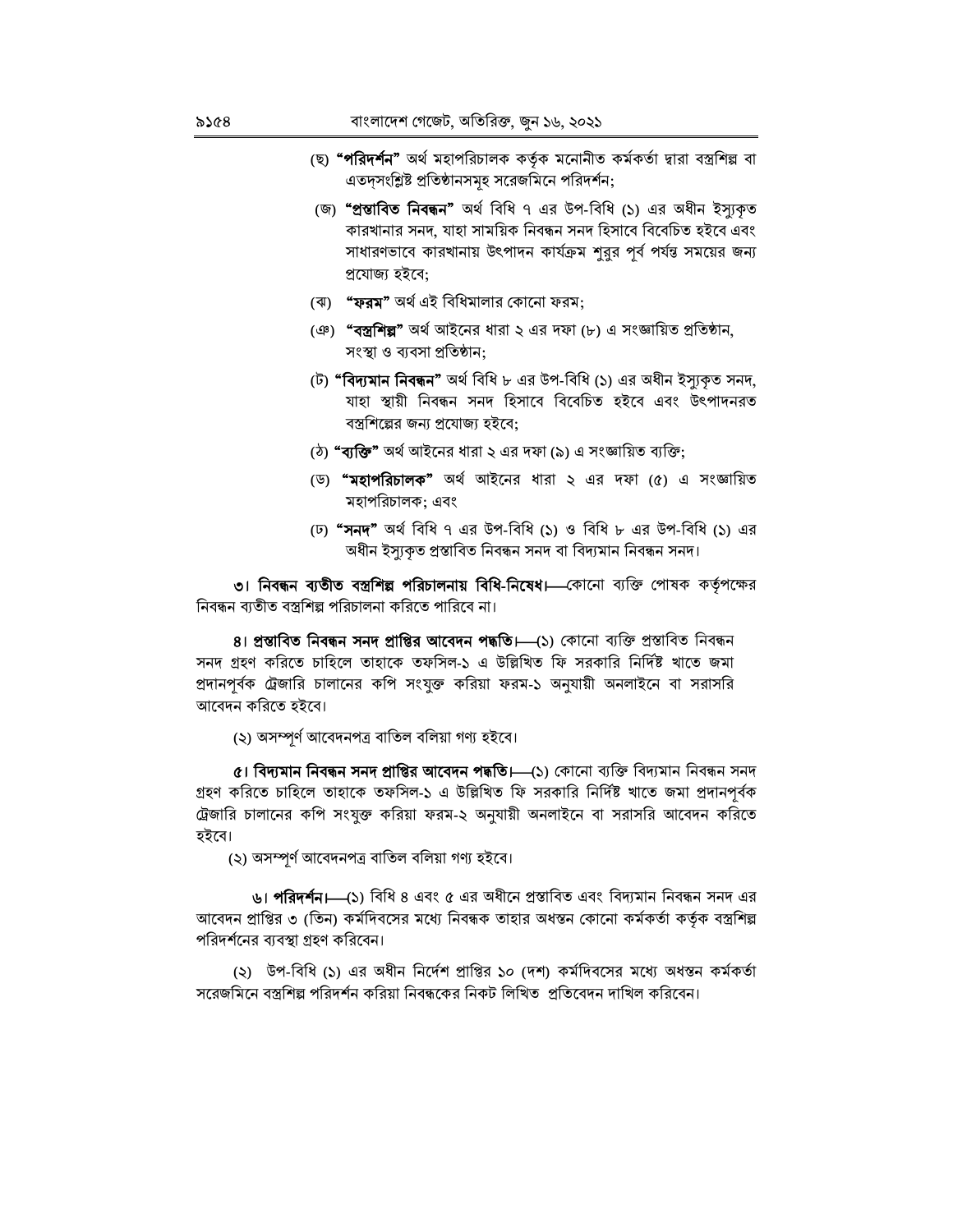৭। প্রস্তাবিত নিবন্ধন সনদ প্রদানের পদ্ধতি। (১) বিধি ৪ এর উপ-বিধি (১) এর অধীন দাখিলকত সংশ্লিষ্ট কাগজপত্ৰ এবং বিধি ৬ এর অধীন প্রাপ্ত পরিদর্শন প্রতিবেদন যাচাই-বাছাইপর্বক আবেদন দাখিলের অনধিক ৬০ (ষাট) দিনের মধ্যে নিবন্ধক ছক-ক ও খ অনুসারে প্রস্তাবিত নিবন্ধন সনদ ইস্যু করিবেন।

(২) প্রস্তাবিত নিবন্ধন সনদ বাংলায় প্রদান করিতে হইবে, তবে প্রয়োজনবোধে, উহার ইংরেজিতে অনদিত পাঠ প্রদান করা যাইবে।

(৩) নিবন্ধক যদি মনে করেন যে, আবেদনকারী প্রস্তাবিত নিবন্ধন সনদ পাইবার যোগ্য নহেন তাহা হইলে আবেদনকারীর আবেদন নামঞ্জুর করিয়া ৭ (সাত) কর্মদিবসের মধ্যে উহার কারণ উল্লেখপর্বক সংশ্লিষ্ট আবেদনকারীকে লিখিতভাবে অবহিত করিবেন।

(৪) নিবন্ধক তৎকর্তৃক ইস্যুকৃত প্রস্তাবিত নিবন্ধন সনদের অনুলিপি সংরক্ষণ করিবেন এবং এতৎসংক্রান্ত একটি ডাটাবেস তৈরি ও সংরক্ষণ করিবেন।

b। **বিদ্যমান নিবন্ধন সনদ প্রদানের পদ্ধতি।** (১) বিধি ৫ এর উপ-বিধি (১) এর অধীন দাখিলকৃত সংশ্লিষ্ট কাগজপত্ৰ এবং বিধি ৬ এর অধীন প্রাপ্ত পরিদর্শন প্রতিবেদন যাচাই-বাছাইপূর্বক আবেদন দাখিলের অনধিক ৬০ (ষাট) দিনের মধ্যে নিবন্ধক ছক- গ ও ঘ অনুসারে বিদ্যমান নিবন্ধন ইস্যু করিবেন।

(২) বিদ্যমান নিবন্ধন সনদ বাংলায় প্রদান করিতে হইবে, তবে প্রয়োজনবোধে, উহার ইংরেজিতে অনূদিত পাঠ প্রদান করা যাইবে।

(৩) নিবন্ধক উপযুক্ত মনে করিলে, ক্ষেত্রমত, বিদ্যমান নিবন্ধন সনদের পরিবর্তে প্রস্তাবিত নিবন্ধন সনদ প্রদান করিতে পারিবেন।

(৪) নিবন্ধক যদি মনে করেন যে, আবেদনকারী বিদ্যমান নিবন্ধন সনদ পাইবার যোগ্য নহেন তাহা হইলে আবেদনকারীর আবেদন নামঞ্জুর করিয়া ৭ (সাত) কর্মদিবসের মধ্যে উহার কারণ উল্লেখপূর্বক সংশ্লিষ্ট আবেদনকারীকে লিখিতভাবে অবহিত করিবেন।

(৫) নিবন্ধক তৎকর্তৃক ইস্যুকৃত বিদ্যমান নিবন্ধন সনদের অনুলিপি সংরক্ষণ করিবেন এবং এতৎসংক্রান্ত একটি ডাটাবেস তৈরি ও সংরক্ষণ করিবেন।

৯। **নিবন্ধন সনদের মেয়াদ ।**—(১) বিধি ৭ এর উপ-বিধি (১) এর অধীন ইস্যকৃত প্রস্তাবিত নিবন্ধন সনদের মেয়াদ হইবে উহা ইস্যুর তারিখ হইতে ২ (দুই) বৎসর।

(২) বিধি ৮ এর উপ-বিধি (১) এর অধীন ইস্যুকৃত বিদ্যমান নিবন্ধন সনদের মেয়াদ হইবে উহা ইস্যর তারিখ হইতে ৩।তিন) বৎসর।

50। ফরম, ছক এবং তফসিলের পরিবর্তন, ইত্যাদি। বস্ত্র ও পাট মন্ত্রণালয়, সময় সময়, সরকারি গেজেটে প্রজ্ঞাপন দ্বারা, এই বিধিমালায় উল্লিখিত ফরম, ছক এবং তফসিল-১ এর পরিবর্তন, পরিবর্ধন, পরিমার্জন, সংযোজন বা বিয়োজন করিতে পারিবে।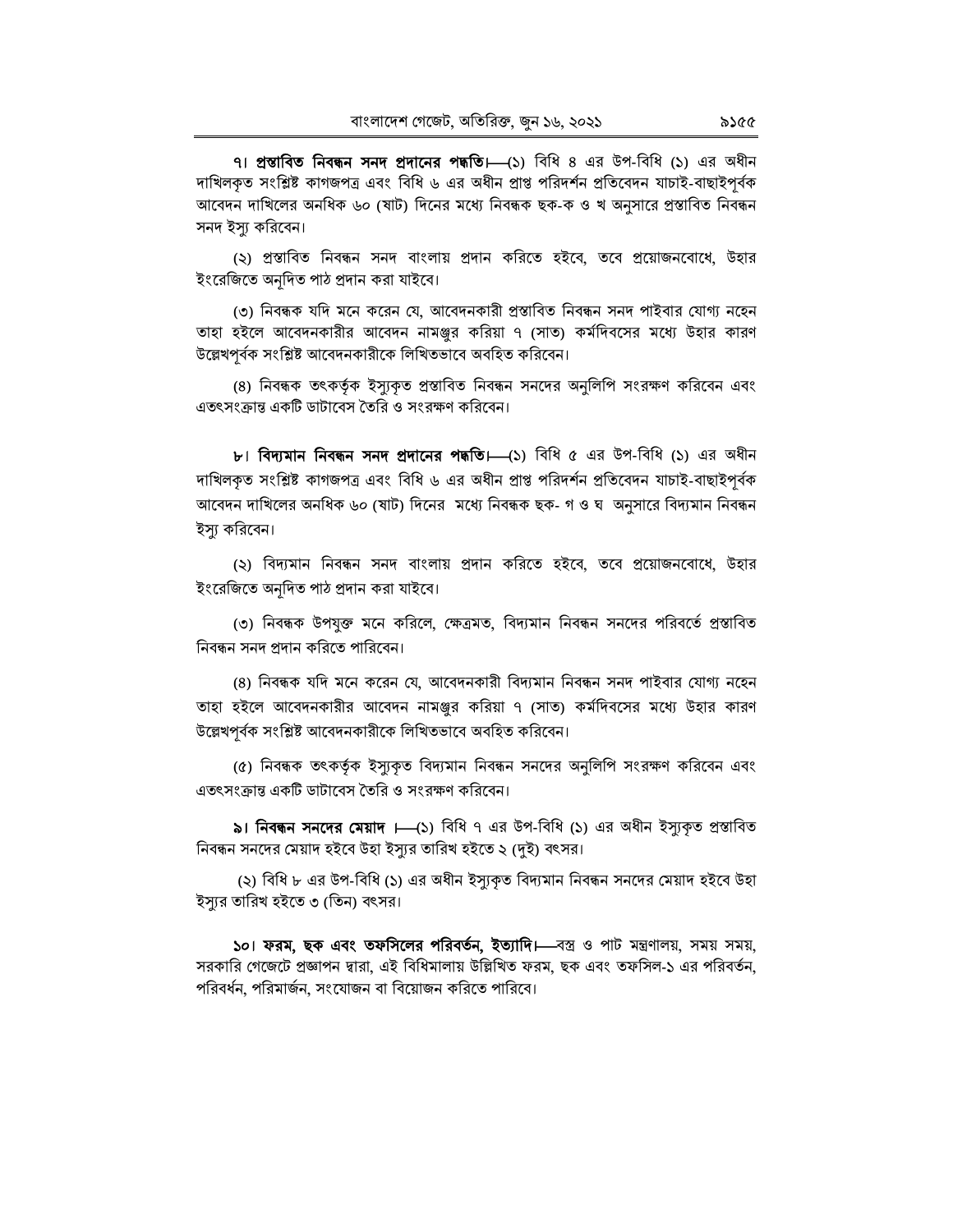১১। প্রস্তাবিত নিবন্ধন সনদ নবায়নের পদ্ধতি, ইত্যাদি। (১) বিধি ৭ এর উপ-বিধি (১) এর অধীন ইস্যুকৃত প্ৰস্তাবিত নিবন্ধন সনদ নবায়নযোগ্য হইবে।

(২) প্রস্তাবিত নিবন্ধন সনদ নবায়নের জন্য উহার মেয়াদ শেষ হইবার অন্যন ৩ (তিন) মাস পর্বে তফসিল-১ এ বর্ণিত ফি'সহ ফরম-৩ অনুযায়ী নৃতনভাবে ওয়ান স্টপ সার্ভিস কেন্দ্রে অনলাইনে বা সরাসরি আবেদন করিতে হইবে।

(৩) প্ৰস্তাবিত নিবন্ধন সনদ যথাসময়ে নবায়ন করা না হইলে তফসিল-১ এ বর্ণিত বিলম্ব ফি প্রদান করিতে হইবে।

(৪) কোনো ব্যক্তি বাংলাদেশ বিনিয়োগ উন্নয়ন কর্তৃপক্ষ বা অধিদপ্তর হইতে ইতিপূর্বে প্রস্তাবিত নিবন্ধন সনদ গ্রহণ করিয়া থাকিলে তাহাকে এই বিধিমালা জারির তারিখ হইতে অনর্ধ্ব ২ (দই) বৎসরের মধ্যে উক্ত সনদ নবায়নের জন্য ওয়ান স্টপ সার্ভিস কেন্দ্রে অনলাইনে বা সরাসরি আবেদন করিতে হইবে।

(৫) উপ-বিধি (২) এ উল্লিখিত আবেদনপত্র এবং, প্রযোজ্য ক্ষেত্রে, বিধি ৬ অনুযায়ী পরিদর্শন প্রতিবেদনে উল্লিখিত তথ্য যাচাই করিয়া সন্তুষ্ট হইলে নিবন্ধক ৩০ (ত্রিশ) কর্মদিবসের মধ্যে ছক-ঙ অনুসারে প্রস্তাবিত নিবন্ধন সনদ নবায়ন করিবেন।

(৬) প্রস্তাবিত নিবন্ধন সনদ নবায়ন করা হইলে উহা নবায়নের তারিখ হইতে ২ (দুই) বৎসর পৰ্যন্ত বলবৎ থাকিবে।

(৭) কোনো আবেদনকারীর আবেদন নামঞ্জুর করিবার সিদ্ধান্ত গ্রহণের ৭ (সাত) কর্মদিবসের মধ্যে নিবন্ধক উহার কারণ উল্লেখপর্বক সংশ্লিষ্ট আবেদনকারীকে লিখিতভাবে অবহিত করিবেন।

১২। বিদ্যমান নিবন্ধন সনদ নবায়নের পদ্ধতি, ইত্যাদি। (১) বিধি ৮ এর উপ-বিধি (১) এর অধীন ইস্যুকৃত বিদ্যমান নিবন্ধন সনদ নবায়নযোগ্য হইবে।

(২) বিদ্যমান নিবন্ধন সনদ নবায়নের জন্য উহার মেয়াদ শেষ হইবার অন্যুন ৩ (তিন) মাস পূর্বে তফসিল-১ এ বর্ণিত ফি'সহ ফরম-৪ অনুযায়ী ওয়ান স্টপ সার্ভিস কেন্দ্রে অনলাইনে বা সরাসরি আবেদন করিতে হইবে।

(৩) বিদ্যমান নিবন্ধন সনদ যথাসময়ে নবায়ন করা না হইলে তফসিল-১ এ বর্ণিত বিলম্ব ফি প্ৰদান করিতে হইবে।

(৪) কোনো ব্যক্তি বাংলাদেশ বিনিয়োগ উন্নয়ন কর্তৃপক্ষ বা অধিদপ্তর হইতে ইতিপূর্বে বিদ্যমান নিবন্ধন সনদ গ্রহণ করিয়া থাকিলে তাহাকে এই বিধিমালা জারির তারিখ হইতে অনর্ধ্ব ২ (দুই) বৎসরের মধ্যে উক্ত সনদ নবায়নের জন্য ওয়ান স্টপ সার্ভিস কেন্দ্রে অনলাইনে বা সরাসরি আবেদন করিতে হইবে।

(৫) উপ-বিধি (২) এ উল্লিখিত আবেদনপত্র এবং, প্রযোজ্য ক্ষেত্রে, বিধি ৬ অনুযায়ী পরিদর্শন প্রতিবেদনে উল্লিখিত তথ্য যাচাই করিয়া সন্তুষ্ট হইলে নিবন্ধক ৩০ (ত্রিশ) কর্মদিবসের মধ্যে ছক-চ অনুসারে বিদ্যমান নিবন্ধন সনদ নবায়ন করিবেন।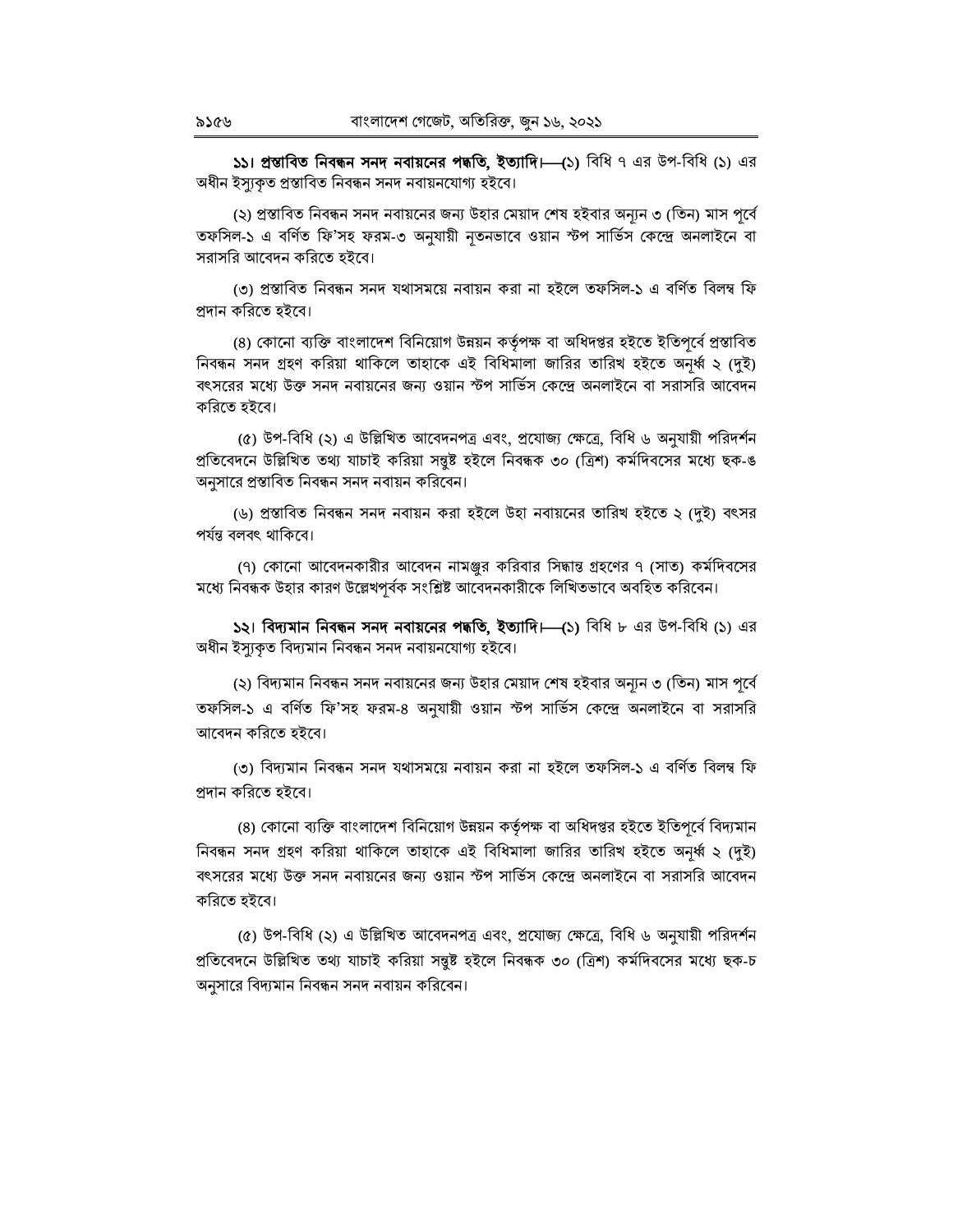(৬) বিদ্যমান নিবন্ধন সনদ নবায়ন করা হইলে উহা নবায়নের তারিখ হইতে ৩ (তিন) বৎসর পৰ্যন্ত বলবৎ থাকিবে।

(৭) কোনো আবেদনকারীর আবেদন নামঞ্জুর করিবার সিদ্ধান্ত গ্রহণের ৭ (সাত) কর্মদিবসের মধ্যে নিবন্ধক উহার কারণ উল্লেখপূর্বক সংশ্লিষ্ট আবেদনকারীকে লিখিতভাবে অবহিত করিবেন।

১৩। নিবন্ধন সনদ স্থগিতকরণ, বাতিল, ইত্যাদি । (১) নিবন্ধন গ্রহীতা নিবন্ধন প্রাপ্তির জন্য ভুল বা অসত্য তথ্য প্রদান করিলে বা আইন বা এই বিধির কোনো বিধান লঙ্ঘন করিলে বা নিবন্ধনের কোনো শর্ত ভঙ্গ করিলে বা তাহার বিরুদ্ধে শর্ত ভঙ্গের কোনো অভিযোগ পাওয়া গেলে নিবন্ধক তাহাকে কারণ দর্শানোর নোটিশ জারি করিতে পারিবেন।

(২) উপ-বিধি (১) এর অধীন নোটিশ প্রাপ্তির পর নিবন্ধন গ্রহীতা নিবন্ধক বরাবর অনধিক ১৫ (পনের) কর্মদিবসের মধ্যে তাহার জবাব দাখিল করিবে।

- (৩) উপ-বিধি (১) অনুসারে জারীকৃত কারণ দর্শানোর নোটিশ এর জবাব—
	- (ক) সন্তোষজনক বিবেচিত হইলে, নিবন্ধক তাহাকে অভিযোগ হইতে অব্যাহতি প্ৰদান করিবেন: অথবা
	- (খ) সন্তোষজনক বিবেচিত না হইলে, নিবন্ধক প্রয়োজনে ব্যক্তিগত শুনানি গ্রহণ করিবেন; এবং
	- (গ) শুনানি শেষে নিবন্ধক, ক্ষেত্ৰমত, তাহাকে অভিযোগ হইতে অব্যাহতি প্ৰদান অথবা কারণ উল্লেখ করিয়া তাহার নিবন্ধন সনদ স্থগিত বা বাতিল করিতে পারিবেন।
- (8) উপ-বিধি (১), (২) এবং (৩) এর অধীন যাবতীয় কার্যধারা অনর্ধ্ব ৬০ (ষাট) কর্মদিবসের মধ্যে সম্পন্ন করিতে হইবে।
- (৫) উপ-বিধি ৩ এর দফা (গ) অনুসারে নিবন্ধন সনদের কার্যকারিতা স্থগিত করা হইলে এবং পরবর্তীতে উক্ত সনদ স্থগিতের কারণ দূরীভূত হইলে, নিবন্ধক, নিবন্ধন সনদ স্থগিত এর আদেশ প্রত্যাহার করিতে পারিবেন; এবং
- (৬) নিবন্ধন সনদ বাতিল করা হইলে তৎমর্মে সংশ্লিষ্ট ব্যক্তিকে অবগত করিয়া ৭ (সাত) দিনের মধ্যে উক্ত বাতিল আদেশ দৈনিক পত্রিকায় প্রকাশ করিতে হইবে।

 $\overline{581}$  **নিবন্ধন সনদ সংশোধনের পদ্ধতি।** (১) বিধি ৭ এর উপ-বিধি (১) ও বিধি ৮ এর উপ-বিধি (১) এর অধীন ইস্যকৃত প্রস্তাবিত নিবন্ধন সনদ বা বিদ্যমান নিবন্ধন সনদ সংশোধনের জন্য নিবন্ধন গ্রহীতাকে তফসিল-১ এ বর্ণিত ফি ও প্রয়োজনীয় কাগজপত্রসহ ফরম-৫ অনুসারে ওয়ান স্টপ সার্ভিস কেন্দ্রে অনলাইনে বা সরাসরি নিবন্ধক বরাবর আবেদন করিতে হইবে।

(২) উপ-বিধি (১) এর অধীন প্রদত্ত আবেদনপত্র, সংশ্লিষ্ট কাগজপত্র এবং, প্রযোজ্য ক্ষেত্রে, বিধি ৬ এর অধীন প্রাপ্ত পরিদর্শন প্রতিবেদনের ভিত্তিতে নিবন্ধক বা তৎকর্তৃক ক্ষমতাপ্রাপ্ত কর্মচারী উক্ত সনদ সংশোধন করিতে পারিবেন।

(৩) আবেদন নামঞ্জুরের সিদ্ধান্ত গৃহীত হইলে উহার কারণ উল্লেখপূর্বক ১৫ (পনের) দিনের মধ্যে আবেদনকারীকে লিখিতভাবে অবহিত করিতে হইবে।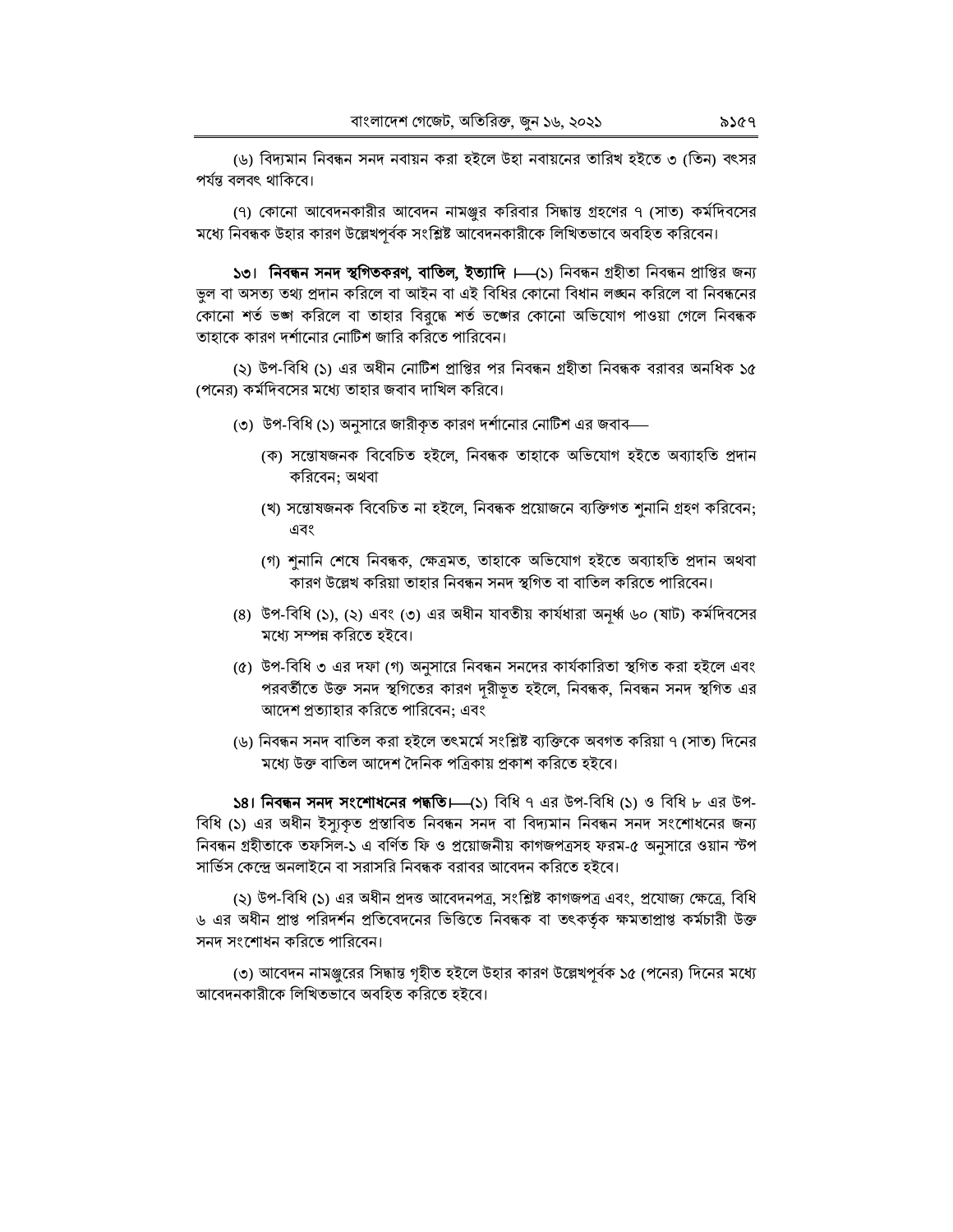১৫। ডু**প্লিকেট সনদ ইস্যু, ইত্যাদি।—**(১) কোনো ব্যক্তির নিবন্ধন সনদের মূল কপি হারাইয়া বা নষ্ট হইয়া গেলে উক্ত ব্যক্তিকে তফসিল-১ এ বর্ণিত ফি'সহ ডুপ্লিকেট সনদের জন্য ফরম-৬ অনুসারে নিবন্ধক বরাবর আবেদন দাখিল করিতে হইবে।

(২) উপ-বিধি (১) এ উল্লিখিত আবেদন প্রাপ্তির পর নিবন্ধক সংশ্লিষ্ট কাগজপত্র যাচাই-বাছাইপূর্বক ৭ (সাত) কর্মদিবসের মধ্যে ডুপ্লিকেট সনদ ইস্যু করিবেন।

(৩) উপ-বিধি (২) এর অধীন প্রদত্ত ডুপ্লিকেট সনদ মূল নিবন্ধন সনদের অবশিষ্ট মেয়াদ পর্যন্ত বলবৎ থাকিবে, যদি না উহা ইতিপূর্বে বাতিল করা হয় এবং ডুপ্লিকেট সনদে এই মর্মে পৃষ্ঠাংকন থাকিবে যে, ইহা একটি ডুপ্লিকেট সনদ।

(৪) নিবন্ধক ব্যতীত অন্য কোনো কর্তৃপক্ষ বা সংস্থা নিবন্ধিত বস্ত্রশিল্পের ডুপ্লিকেট নিবন্ধন সনদ ইস্যু করিতে পারিবে না।

১৬। ওয়ান স্টপ সার্ভিস কেন্দ্র গঠন, সেবা, ইত্যাদি।—(১) বস্রশিল্প নিবন্ধনসহ আইন ও এই বিধিমালার অধীন সেবা প্রদানের প্রক্রিয়া সহজীকরণের উদ্দেশ্যে অধিদপ্তরে একটি ওয়ান স্টপ সার্ভিস কেন্দ্ৰ থাকিবে।

(২) অধিদপ্তরের বিভাগীয় ও জেলা কার্যালয়ে, প্রয়োজনবোধে, ওয়ান স্টপ সার্ভিস কেন্দ্র স্থাপন করা যাইবে।

#### (৩) ওয়ান স্টপ সার্ভিস কেন্দ্রের মাধ্যমে নিম্নোক্ত সেবা প্রদান করা হইবে, যথা:—

- (ক) প্ৰস্তাবিত নিবন্ধন সনদ প্ৰদান (ফরম -১);
- (খ) বিদ্যমান নিবন্ধন সনদ প্ৰদান (ফরম -২);
- (গ) প্ৰস্তাবিত নিবন্ধন সনদ নবায়ন (ফরম -৩);
- (ঘ) বিদ্যমান নিবন্ধন সনদ নবায়ন (ফরম -8);
- (ঙ) নিবন্ধন সনদ সংশোধন (ফরম -৫);
- (চ) ডুপ্লিকেট নিবন্ধন সনদ ইস্যু ( ফরম-৬);
- (ছ) বস্ত্রশিল্প স্থাপনে অনাপত্তিপত্র প্রাপ্তি (ফরম-৭):
- (জ) বায়িং হাউজ নিবন্ধন (ফরম-৮);
- (ঝ) বায়িং হাউজ নিবন্ধন নবায়ন (ফরম-৯);
- (ঞ) ১ম এডহক ইন্ডাস্ট্রিয়াল ইমপোর্ট রেজিস্ট্রেশন সার্টিফিকেট (শিল্প আই আর সি) জারীর সুপারিশ (ফরম-১০);
- (ট) ২য় বা ৩য় এডহক ইন্ডাস্ট্রিয়াল ইমপোর্ট রেজিস্ট্রেশন সার্টিফিকেট (শিল্প আই আর সি) জারীর সুপারিশ (ফরম-১১);
- (ঠ) ইন্ডাস্ট্রিয়াল ইমপোর্ট রেজিস্ট্রেশন সার্টিফিকেট (শিল্প আই আর সি) নিয়মিতকরণের সুপারিশ (ফরম-১২);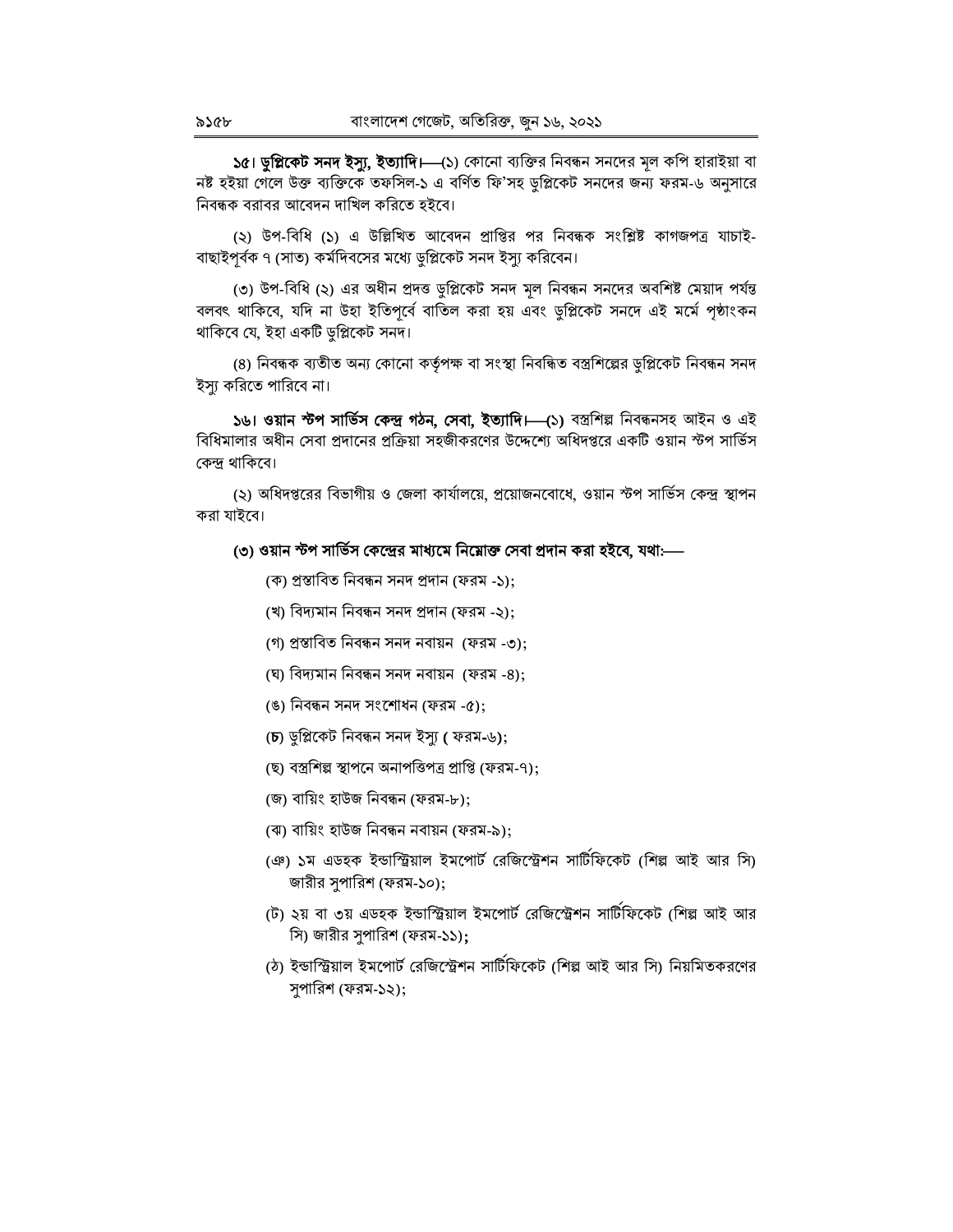- (ড) ইন্ডাস্ট্রিয়াল ইমপোর্ট রেজিস্ট্রেশন সার্টিফিকেটে (শিল্প আই আর সি) আমদানি স্বত্ব পরিবর্তনের সুপারিশ (ফরম-১৩);
- (ঢ) ইমপোর্ট পারমিট (আইপি) জারির সৃপারিশ (ফরম-১৪);
- (ণ) মেশিন ছাড়করণের সুপারিশ (ফরম-১৫);
- (ত) বিদেশি নাগরিকদের ওয়ার্ক পারমিট এর সৃপারিশ (ফরম-১৬);
- (থ) বিদেশি নাগরিকদের ভিসা প্রদানের সুপারিশ (ফরম-১৭);
- (দ) ডেফার্ড পেমেন্ট এর সুপারিশ (ফরম-১৮);
- (ধ) বৈদেশিক ঋণের অনাপত্তি (ফরম-১৯);
- (ন) কম্পোজিট বস্ত্রশিল্পের সনদের জন্য আবেদন (ফরম-২০);
- (প) বন্ড লাইসেন্সে এইচ এস কোড সংযোজনের সুপারিশ (ফরম-২১)।

(৪) উপ-বিধি (৩) এ উল্লিখিত সেবাসমূহ ব্যতীত অন্য কোনো সেবার জন্য সেবা প্রত্যাশীগণ আবেদন করিলে পোষক কর্তৃপক্ষ প্রচলিত বিধি-বিধানের আলোকে উহা নিষ্পত্তি করিতে পারিবে।

**১৭। ওয়ান স্টপ সার্ভিস কেন্দ্রের সেবা প্রদান পদ্ধতি।—(**১) বস্ত্রশিল্পের উদ্যোক্তা বা সেবা গ্রহীতা ফরম-২২ এ উল্লিখিত আবেদনপত্র এবং সংশ্লিষ্ট কাগজপত্রসহ অনলাইনে বা সরাসরি ওয়ান স্টপ সার্ভিস কেন্দে দাখিল করিবেন।

(২) উপ-বিধি (১) এ উল্লিখিত আবেদন প্রাপ্তির পর প্রার্থিত সেবা প্রদানের সম্ভাব্য তারিখের উল্লেখসহ উহার প্রাপ্তি স্বীকারপত্র প্রদান করিতে হইবে।

(৩) বস্ত্রশিল্প পরিদর্শনের মাধ্যমে, প্রযোজ্য ক্ষেত্রে, আবেদন যাচাইপূর্বক প্রার্থিত সেবা প্রদান করা যাইবে।

(৪) আবেদনপত্র অনুমোদিত হইবার পর ই-মেইলের মাধ্যমে উহা আবেদনকারীকে অবহিত করিতে হইবে।

১৮। অভিযোগ নিষ্পতি, আপিল দায়ের, ইত্যাদি। (১) এই বিধিমালার অধীন সেবা প্রাপ্তি বা অন্য কোনো বিষয়ে কোনো অভিযোগ থাকিলে উহা মহাপরিচালকের নিকট লিখিতভাবে দাখিল করিতে হইবে।

(২) উপ-বিধি (১) এর অধীন প্রাপ্ত অভিযোগ প্রাপ্তির ১৪ (চৌদ্দ) কর্মদিবসের মধ্যে মহাপরিচালক উহা নিষ্পত্তির ব্যবস্থা করিবেন।

(৩) মহাপরিচালক কর্তৃক প্রদত্ত কোনো আদেশ দ্বারা কোনো ব্যক্তি বা নিবন্ধন গ্রহীতা সংক্ষুব্ধ হইলে, তিনি উক্তরূপ আদেশ প্রাপ্তির তারিখ হইতে ৩০ (ত্রিশ) দিনের মধ্যে সরকারের নিকট আপিল দায়ের করিতে পারিবেন।

(৪) উপ-বিধি (৩) এর অধীন আপিল দায়েরের তারিখ হইতে ৬০ (ষাট) দিনের মধ্যে উহা নিষ্পত্তি করিতে হইবে এবং এতৎবিষয়ে সরকারের সিদ্ধান্ত চড়ান্ত বলিয়া গণ্য হইবে।

**১৯। ফি প্রদানের পদ্ধতি।** এই বিধিমালার অধীন নিবন্ধন সনদ ইস্যু, উহা নবায়ন এবং এতৎসংশ্লিষ্ট বিভিন্ন ফি তফসিল-১ অনুসারে মহাপরিচালকের অনুকূলে ট্রেজারি চালানের মাধ্যমে জমা প্ৰদান করিতে হইবে।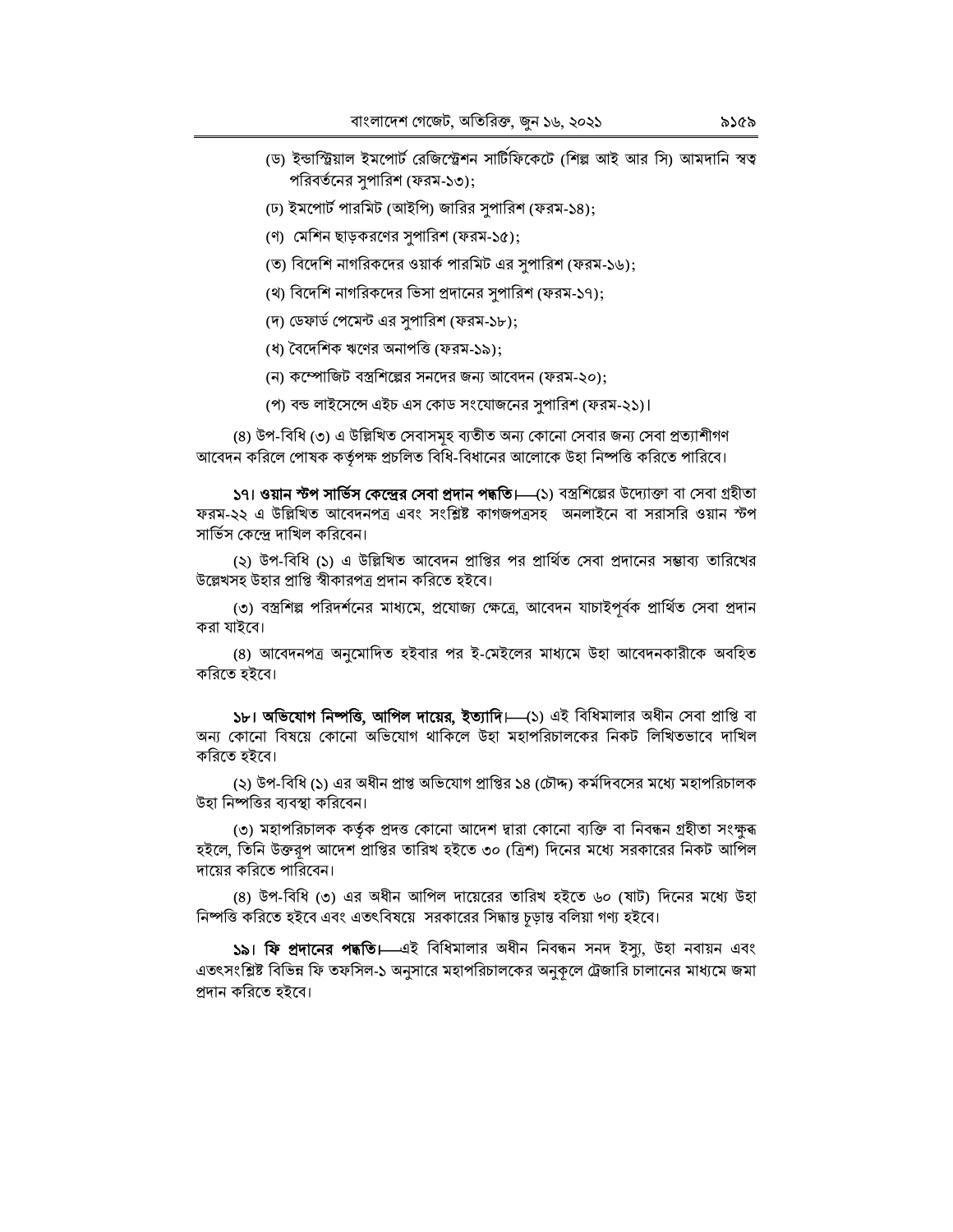

ফরম-১ [বিধি ৪ (১), ১৬ (৩) (ক) দ্রষ্টব্য]

### গণপ্রজাতন্ত্রী বাংলাদেশ সরকার বস্ত্র অধিদপ্তর 'প্ৰস্তাবিত নিবন্ধন সনদ' এর আবেদন ফরম

| 2 | শিল্প প্রতিষ্ঠানের নাম:                                                                                           |                                  |           |                                                                                                            |  |  |  |  |  |  |
|---|-------------------------------------------------------------------------------------------------------------------|----------------------------------|-----------|------------------------------------------------------------------------------------------------------------|--|--|--|--|--|--|
|   | ঠিকানা                                                                                                            |                                  |           |                                                                                                            |  |  |  |  |  |  |
|   |                                                                                                                   | (ক) অফিস: বাড়ী/প্লট/হোল্ডিং নং- |           |                                                                                                            |  |  |  |  |  |  |
|   | গ্ৰাম/সড়ক নং/ এলাকা:                                                                                             |                                  |           |                                                                                                            |  |  |  |  |  |  |
|   | থানা/উপজেলা:                                                                                                      |                                  | শহর/জেলা: |                                                                                                            |  |  |  |  |  |  |
| ২ | ফোন:                                                                                                              | ফ্যাক্স:                         |           | ই-মেইল:                                                                                                    |  |  |  |  |  |  |
|   | (খ) কারখানা: বাড়ী/প্লট/হোল্ডিং নং-                                                                               |                                  |           |                                                                                                            |  |  |  |  |  |  |
|   | গ্ৰাম/সড়ক নং/ এলাকা:                                                                                             |                                  |           |                                                                                                            |  |  |  |  |  |  |
|   | থানা/উপজেলা:                                                                                                      |                                  | শহর/জেলা: |                                                                                                            |  |  |  |  |  |  |
|   | ফোন:                                                                                                              | ফ্যাক্স:                         |           | ই-মেইল:                                                                                                    |  |  |  |  |  |  |
| ৩ | (প্রয়োজনে প্রতিষ্ঠানের প্যাডে পৃথকভাবে সংযুক্ত করা যাইবে):<br>নাম:<br>পদবি:<br>এনআইডি নম্বর:<br>ফোন:<br>ই মেইল : |                                  |           | ব্যবস্থাপনা পরিচালক/ প্রধান নির্বাহী কর্মকর্তা/ব্যবস্থাপনা অংশীদার/স্বত্বাধিকারী এর বিবরণ<br>মোবাইল নম্বর: |  |  |  |  |  |  |
| 8 | শিল্প উপখাত:                                                                                                      |                                  |           |                                                                                                            |  |  |  |  |  |  |
| Q |                                                                                                                   |                                  |           | বিনিয়োগের ধরন: স্থানীয়/বৈদেশিক/একক/যৌথ বিনেয়োগ (প্রযোজ্যটি রাখিয়া বাকিগুলি কাটিয়া দিন)                |  |  |  |  |  |  |
|   | বার্ষিক উৎপাদন ক্ষমতা: (প্রয়োজনে প্রতিষ্ঠানের প্যাডে পৃথকভাবে সংযুক্ত করা যাইবে)                                 |                                  |           |                                                                                                            |  |  |  |  |  |  |
| ৬ | উৎপাদিত পণ্যের নাম/বিবরণ                                                                                          |                                  | পরিমাণ    | আনুমানিক মূল্য<br>(মিলিয়ন টাকা)                                                                           |  |  |  |  |  |  |
|   | ১.                                                                                                                |                                  |           |                                                                                                            |  |  |  |  |  |  |
|   | ২.                                                                                                                |                                  |           |                                                                                                            |  |  |  |  |  |  |
|   | ৩.                                                                                                                |                                  |           |                                                                                                            |  |  |  |  |  |  |
|   | 8.                                                                                                                |                                  |           |                                                                                                            |  |  |  |  |  |  |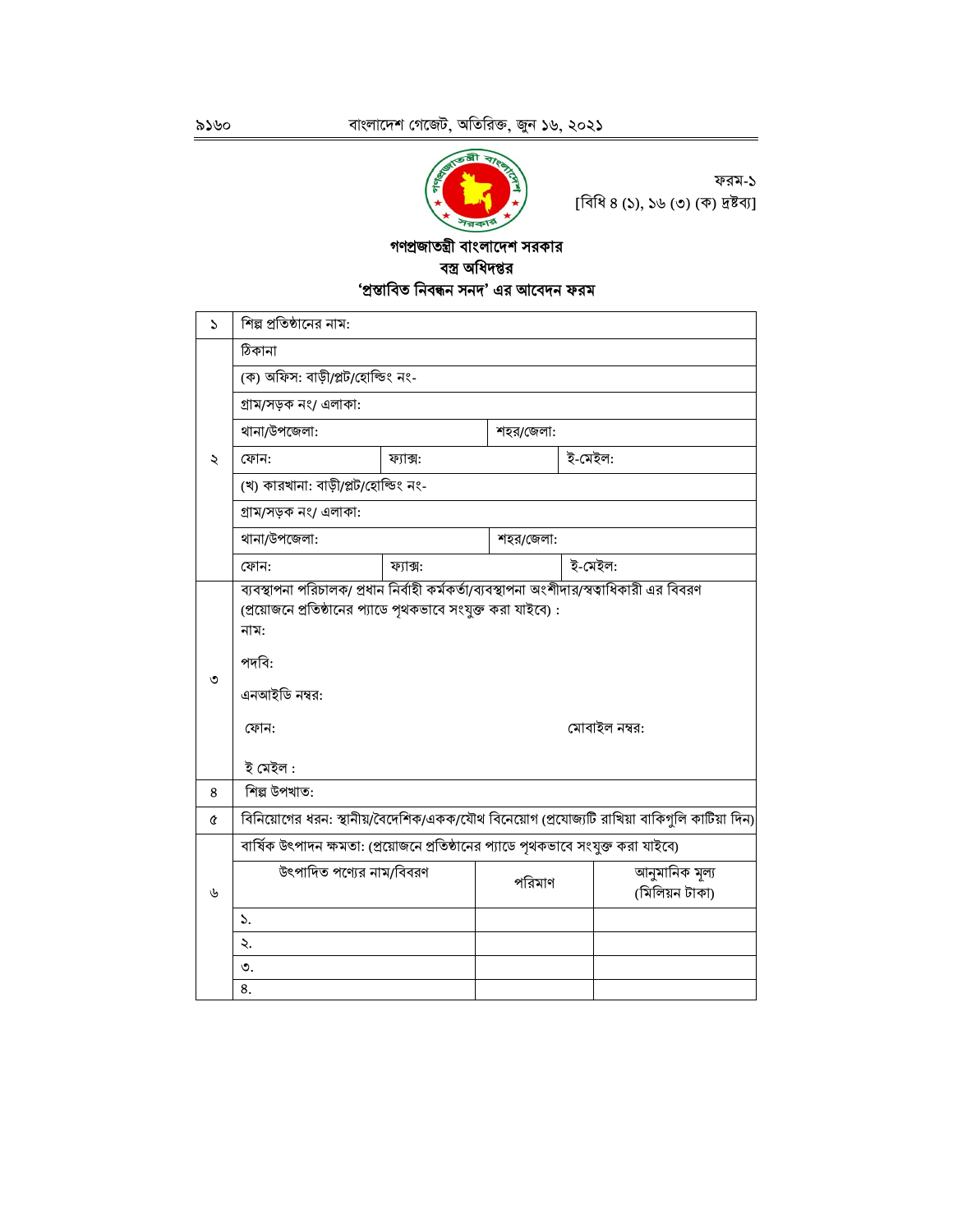| বাংলাদেশ গেজেট, অতিরিক্ত, জুন ১৬, ২০২১ |  |  |  |
|----------------------------------------|--|--|--|
|                                        |  |  |  |

| ٩  | বাণিজ্যিক উৎপাদন শুরুর তারিখ/সম্ভাব্য তারিখ:                                            |                           |         |                   |  |     |                         |                                                                                          |  |
|----|-----------------------------------------------------------------------------------------|---------------------------|---------|-------------------|--|-----|-------------------------|------------------------------------------------------------------------------------------|--|
| ৮  | বিনিয়োগের বিবরণ                                                                        |                           |         | স্থানীয় মুদ্ৰায় |  |     | বৈদেশিক                 | মোট (মি: টাকা)                                                                           |  |
|    |                                                                                         |                           |         | (মি: টা:)         |  |     | মুদ্ৰায় (মি: টা:)      |                                                                                          |  |
|    | (ক) স্থায়ী বিনিয়োগ:                                                                   |                           |         |                   |  |     |                         |                                                                                          |  |
|    | (১) ভূমি                                                                                |                           |         |                   |  |     |                         |                                                                                          |  |
|    | (২) ভবন/শেড                                                                             |                           |         |                   |  |     |                         |                                                                                          |  |
|    | ৩) যন্ত্রপাতি ও সরঞ্জামাদি                                                              |                           |         |                   |  |     |                         |                                                                                          |  |
|    | (8) অন্যান্য                                                                            |                           |         |                   |  |     |                         |                                                                                          |  |
|    | (খ) চলতি মলধন:                                                                          |                           |         |                   |  |     |                         |                                                                                          |  |
|    | (ক+খ) সৰ্বমোট টাকা (মিলিয়ন) =                                                          |                           |         |                   |  |     |                         |                                                                                          |  |
|    |                                                                                         | মার্কিন ডলারে (মিলিয়ন) = |         |                   |  |     |                         |                                                                                          |  |
|    | বিনিয়োগের উৎস:                                                                         |                           |         |                   |  |     |                         |                                                                                          |  |
|    |                                                                                         |                           |         |                   |  |     |                         | (মিলিয়ন টাকায়)                                                                         |  |
|    |                                                                                         | স্থানীয় মুদ্ৰায়         |         | বৈদেশিক           |  | মোট |                         | ঋণ প্রদানকারী সংস্থা ও দেশের                                                             |  |
|    |                                                                                         |                           |         | মুদ্ৰায়          |  |     | নাম (প্রযোজ্য ক্ষেত্রে) |                                                                                          |  |
| ৯  | (ক) উদ্যোক্তার                                                                          |                           |         |                   |  |     |                         |                                                                                          |  |
|    | পরিশোধিত মূলধন<br>(খ) স্থানীয় ঋণ                                                       |                           |         |                   |  |     |                         |                                                                                          |  |
|    | (গ) বৈদেশিক ঋণ                                                                          |                           |         |                   |  |     |                         |                                                                                          |  |
|    | <u>মোট (ক+খ+গ)</u> =                                                                    |                           |         |                   |  |     |                         |                                                                                          |  |
|    | মেশিনারিজের বিবরণ: (পৃথক লেটার হেড প্যাডে স্থানীয়ভাবে সংগৃহীত, সংগৃহীতব্য, আমদানিকৃত ও |                           |         |                   |  |     |                         |                                                                                          |  |
| ১০ | আমদানিতব্য এর সংখ্যা ও মূল্যসহ ৩ সেট সংযুক্ত করিতে হইবে):                               |                           |         |                   |  |     |                         |                                                                                          |  |
|    | ধরন                                                                                     |                           |         | সংখ্যা            |  |     | মূল্য (মিলিয়ন টাকা)    |                                                                                          |  |
|    | (ক) স্থানীয়ভাবে সংগৃহীত                                                                |                           |         |                   |  |     |                         |                                                                                          |  |
|    | (খ) স্থানীয়ভাবে সংগৃহীতব্য                                                             |                           |         |                   |  |     |                         |                                                                                          |  |
|    | (গ) আমদানিকৃত                                                                           |                           |         |                   |  |     |                         |                                                                                          |  |
|    | (ঘ) আমদানিতব্য                                                                          |                           |         |                   |  |     |                         |                                                                                          |  |
|    | (ক+খ+গ+ঘ) সৰ্বমোট টাকা (মিলিয়ন) =                                                      |                           |         |                   |  |     |                         |                                                                                          |  |
| 55 | কাঁচামাল ও মোড়ক উপকরণের বিবরণ:                                                         |                           |         |                   |  |     |                         |                                                                                          |  |
|    | (ক) স্থানীয়ভাবে সংগৃহীত/ সংগৃহীতব্য:                                                   |                           |         |                   |  |     |                         |                                                                                          |  |
|    | (খ) আমদানিযোগ্য:                                                                        |                           |         |                   |  |     |                         |                                                                                          |  |
|    |                                                                                         |                           |         |                   |  |     |                         | প্রয়োজনীয় ইউটিলিটি পরিসেবার বিবরণঃ বিদ্যুৎ, গ্যাস, টেলিফোন, পানি, পয়ঃনিষ্কাশন, রাস্তা |  |
| ১২ | ইত্যাদি থাকিলে "হ্যাঁ", না থাকিলে "না"                                                  |                           |         |                   |  |     |                         |                                                                                          |  |
|    | উপযোগী সেবার   সংযোগের সুবিধা আছে কি?                                                   |                           |         |                   |  |     |                         | নিকটস্থ সংযোগ উৎস হইতে সম্ভাব্য দূরত্ব                                                   |  |
|    | নাম                                                                                     |                           | হাঁঁ/না |                   |  |     | (মিটার/কিলোমিটার)       |                                                                                          |  |
|    | বিদ্যুৎ                                                                                 |                           |         |                   |  |     |                         |                                                                                          |  |
|    | গ্যাস                                                                                   |                           |         |                   |  |     |                         |                                                                                          |  |
|    | টেলিফোন                                                                                 |                           |         |                   |  |     |                         |                                                                                          |  |
|    | রাস্তা                                                                                  |                           |         |                   |  |     |                         |                                                                                          |  |
|    | পানি                                                                                    |                           |         |                   |  |     |                         |                                                                                          |  |
|    | পয়ঃনিষ্কাশন                                                                            |                           |         |                   |  |     |                         |                                                                                          |  |
|    |                                                                                         |                           |         |                   |  |     |                         |                                                                                          |  |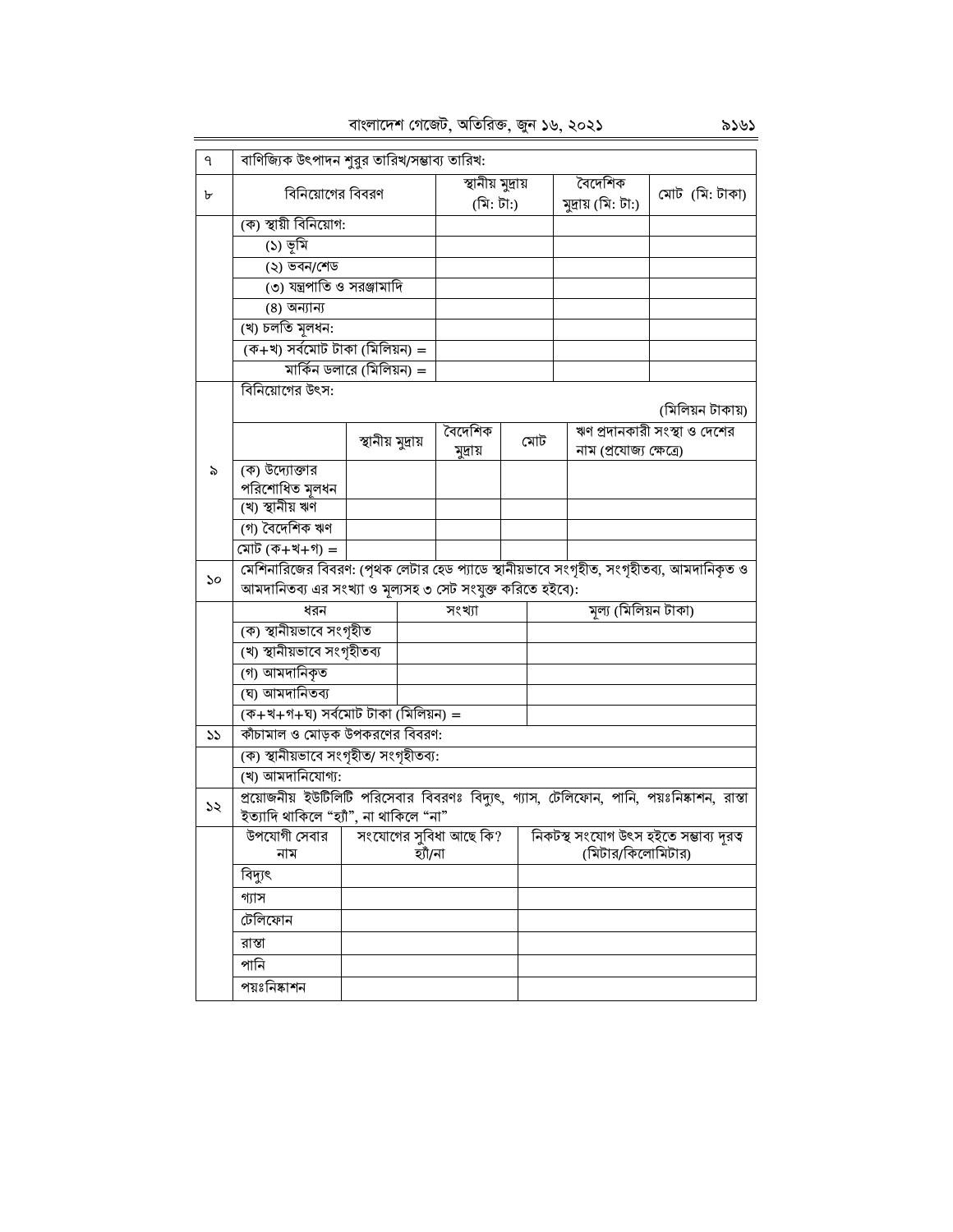বাংলাদেশ গেজেট, অতিরিক্ত, জুন ১৬, ২০২১

| ১৩ | সম্ভাব্য কর্মসংস্থান:                   |          |               |                               |             |          |       |  |  |  |  |
|----|-----------------------------------------|----------|---------------|-------------------------------|-------------|----------|-------|--|--|--|--|
|    |                                         |          | স্থানীয় (জন) |                               | বিদেশি (জন) | মোট (জন) |       |  |  |  |  |
|    |                                         | পুরুষ    | মহিলা         | পুরুষ                         | মহিলা       | পুরুষ    | মহিলা |  |  |  |  |
|    | (ক) ব্যবস্থাপনা                         |          |               |                               |             |          |       |  |  |  |  |
|    | (খ) কর্মচারী/শ্রমিক                     |          |               |                               |             |          |       |  |  |  |  |
|    | মোট                                     |          |               |                               |             |          |       |  |  |  |  |
| 58 | বিপণন:                                  | স্থানীয় | .             | $\ldots\%$                    | রপ্তানি     | .        | %     |  |  |  |  |
|    | ট্রেড লাইসেন্স নম্বর:                   |          |               |                               |             |          |       |  |  |  |  |
| ১৫ | ট্রেড লাইসেন্স প্রদানকারী কর্তৃপক্ষ:    |          |               |                               |             |          |       |  |  |  |  |
|    | ট্রেড লাইসেন্স ইস্যুর তারিখ:            |          |               |                               |             |          |       |  |  |  |  |
| ১৬ | ট্রেড লাইসেন্স মেয়াদ উত্তীর্ণের তারিখ: |          |               |                               |             |          |       |  |  |  |  |
| 59 | টিআইএন:                                 |          |               |                               |             |          |       |  |  |  |  |
|    | নিবন্ধন 'ফি' পরিশোধের বিবরণ:            |          |               |                               |             |          |       |  |  |  |  |
| ১৮ | টাকার পরিমাণ:                           |          |               | ট্রেজারি চালান নম্বর ও তারিখ: |             |          |       |  |  |  |  |
|    | ব্যাংকের নাম ও শাখা:                    |          |               |                               |             |          |       |  |  |  |  |

আমি/আমরা এই মর্মে অঙ্গীকার করিতেছি যে, উপরে বর্ণিত তথ্যাবলি সত্য ও সঠিক। কোনো তথ্য অসত্য প্রমাণিত হইলে আইন অনুযায়ী যে শাস্তি আরোপ করা হইবে, তাহা মানিয়া লইতে বাধ্য থাকিব।

তারিখ:

স্বাক্ষর: নাম: পদবি: মোবাইল নম্বর:

সংযুক্তি

| প্রয়োজনীয় কাগজপত্র                                       |      | দাখিল করা হইয়াছে (অনুগ্রহ |
|------------------------------------------------------------|------|----------------------------|
|                                                            |      | করিয়া $\sqrt{6}$ দিন)     |
|                                                            | হ্যা | না                         |
| (ক) প্রতিষ্ঠানের প্যাডে আবেদনপত্র (ফরম-২২);                |      |                            |
| (খ) নিৰ্ধারিত পূরণকৃত ফরম-১;                               |      |                            |
| (গ) হালনাগাদ ট্রেড লাইসেন্স এর ফটোকপি;                     |      |                            |
| (ঘ) হালনাগাদ আয়কর প্রত্যয়নপত্রের ফটোকপি;                 |      |                            |
| (ঙ) লিমিটেড কোম্পানী হইলে মেমোরেন্ডাম এন্ড আটিক্যালস অফ    |      |                            |
| অ্যাসোসিয়েশন এবং সার্টিফিকেট অফ ইনকর্পোরেশন এর ফটোকপি     |      |                            |
| এবং অংশীদারি প্রতিষ্ঠান হইলে অংশীদারি চুক্তিপত্রের ফটোকপি; |      |                            |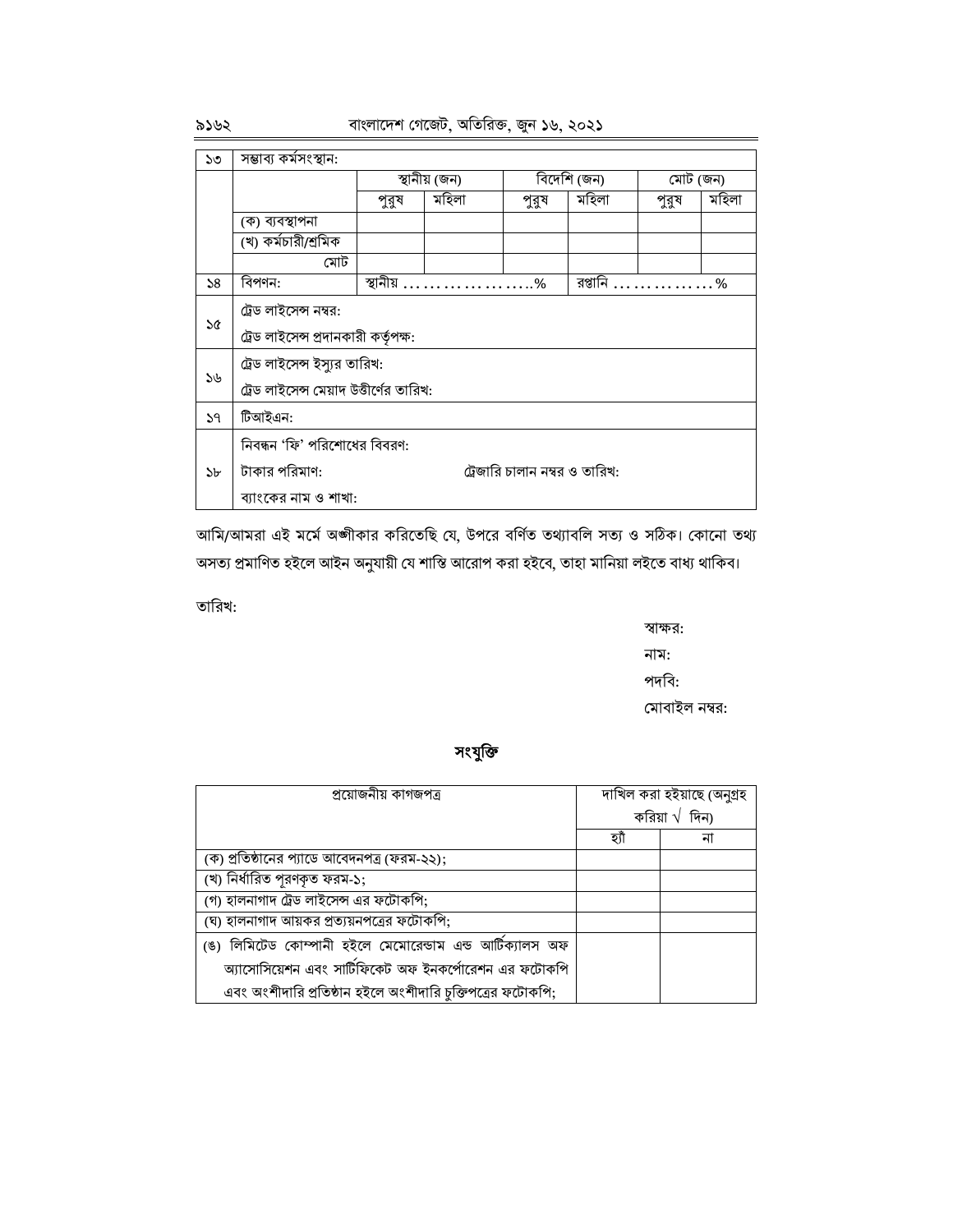বাংলাদেশ গেজেট, অতিরিক্ত, জুন ১৬, ২০২১

|     | প্ৰয়োজনীয় কাগজপত্ৰ                                                                                                                                    |     | দাখিল করা হইয়াছে (অনুগ্রহ |
|-----|---------------------------------------------------------------------------------------------------------------------------------------------------------|-----|----------------------------|
|     |                                                                                                                                                         |     | করিয়া $\sqrt{6}$ দিন)     |
|     |                                                                                                                                                         | হাঁ | না                         |
|     | (চ) কারখানার জমির মালিকানা সম্পর্কিত খতিয়ানের সার্টিফাইড<br>কপির ফটোকপি বা ভাড়াকৃত হইলে ভাড়ার চুক্তিনামা এর<br>ফটোকপি;                               |     |                            |
|     | (ছ) বহুতল ভবন হইলে ইনস্টিটিউট অফ ইঞ্জিনিয়াৰ্স, বাংলাদেশ (আই<br>ই বি) এর সদস্যভুক্ত কোনো ইঞ্জিনিয়ার কর্তৃক প্রদত্ত ভবনের<br>উপযুক্ততার সনদ;            |     |                            |
|     | জে) ক্রয় পরিকল্পনাধীন মেশিনারিজের তালিকা (মেশিনারিজের নাম,<br>$H(\mathcal{A}, \mathcal{A})$ ,                                                          |     |                            |
|     | (ঝ) ব্যাংক কর্তৃক প্রদত্ত আর্থিক স্বচ্ছলতার প্রত্যয়নপত্রের ফটোকপি;                                                                                     |     |                            |
|     | (ঞ) স্থানীয় অথবা বৈদেশিক ঋণ থাকিলে ঋণ মঞ্জুরীপত্রের ফটোকপি<br>(প্ৰযোজ্য ক্ষেত্ৰে);                                                                     |     |                            |
|     | (ট) বস্ত্রশিল্পের মালিক বা মালিকগণের জাতীয় পরিচয়পত্রের<br>ফটোকপি;                                                                                     |     |                            |
| (ঠ) | ১০০% বৈদেশিক বিনিয়োগে বা যৌথ বিনিয়োগে স্থাপিত<br>বস্ত্রশিল্পের জন্য বৈদেশিক উদ্যোক্তা বা উদ্যোক্তাগণের পাসপোর্ট<br>এর ফটোকপি:                         |     |                            |
|     | (ড) ১০০% বৈদেশিক বিনিয়োগে বা যৌথ বিনিয়োগে স্থাপিত<br>বস্ত্রশিল্পের ক্ষেত্রে বৈদেশিক উদ্যোক্তা বা উদ্যোক্তাগণের<br>এনক্যাশমেন্ট সার্টিফিকেট এর ফটোকপি; |     |                            |
|     | (ঢ) যৌথ বিনিয়োগে স্থাপিত বস্ত্রশিল্পের জন্য যৌথ বিনিয়োগ (joint<br>venture) সংক্রান্ত চুক্তিপত্রের ফটোকপি;                                             |     |                            |
|     | (ণ) প্রযোজ্য ক্ষেত্রে হালনাগাদ ফায়ার লাইসেন্স এর ফটোকপি;                                                                                               |     |                            |
|     | (ত) বস্ত্রশিল্প স্থাপনের অনুকূলে পরিবেশ অধিদপ্তর কর্তৃক প্রদত্ত<br>অবস্থানগত ছাড়পত্রের ফটোকপি;                                                         |     |                            |
|     | (থ) তফসিল-১ অনুযায়ী নির্ধারিত ফি' পরিশোধ (কোড নং-১-৪১৩১-<br>০০০১-১৮১৬) সংক্রান্ত ট্রেজারি চালানের মূলকপি।                                              |     |                            |

**বিঃদ্রঃ** আবেদনপত্রের সহিত সংযুক্ত ফটোকপিগুলি প্রতিষ্ঠানের ব্যবস্থাপনা পরিচালক বা<br>ব্যবস্থাপনা অংশীদার বা স্বত্বাধিকারী বা ক্ষমতাপ্রাপ্ত কর্তৃপক্ষ কর্তৃক সত্যায়িত হইতে হইবে।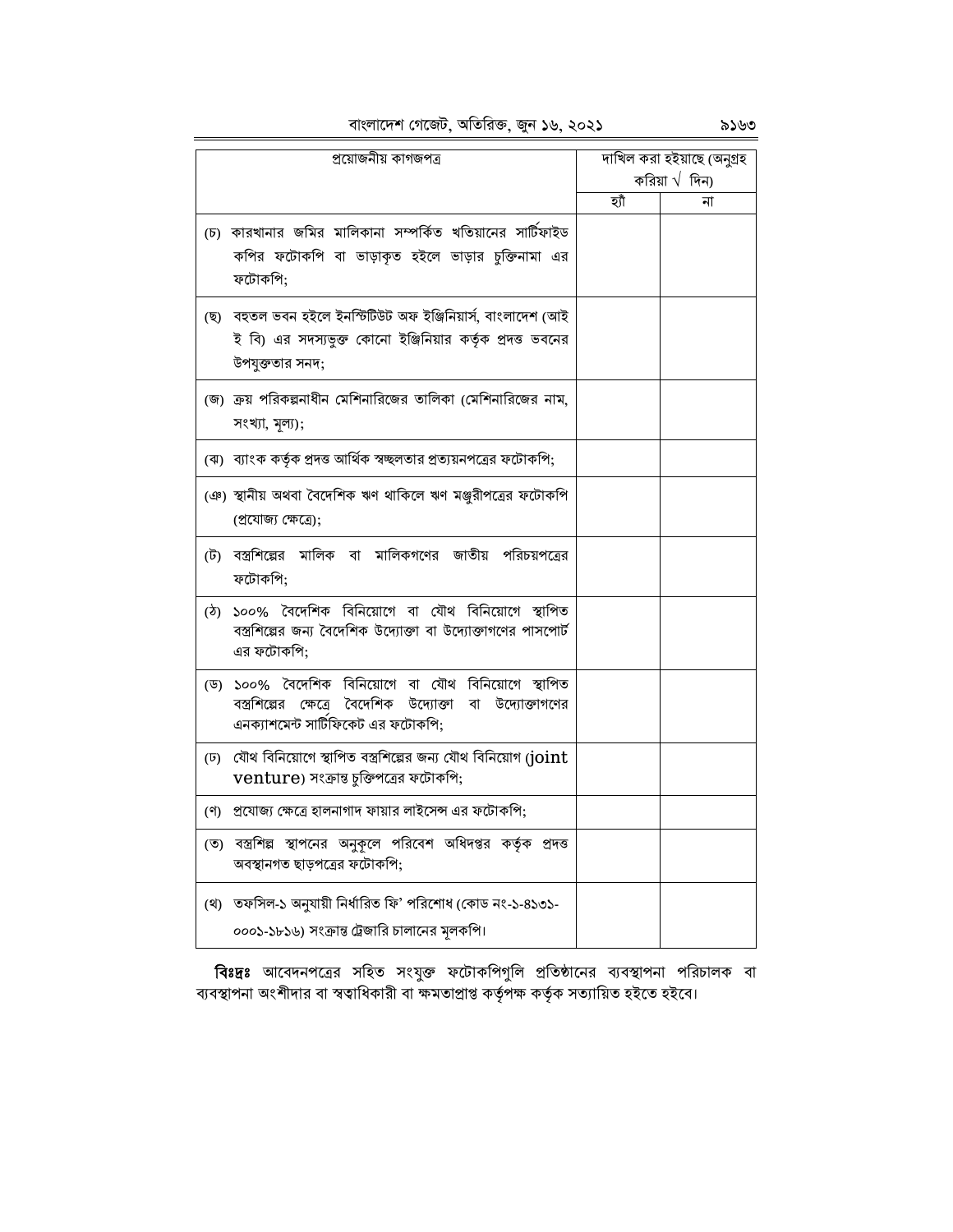

ফরম- ২  $[$ বিধি ৫ (১), ১৬ (৩)(খ) দ্রষ্টব্য]

গণপ্রজাতন্ত্রী বাংলাদেশ সরকার

## বস্ত্র অধিদপ্তর 'বিদ্যমান নিবন্ধন সনদ' এর আবেদন ফরম

| $\mathcal{L}$ | শিল্প প্রতিষ্ঠানের নাম:                                                                        |          |        |           |                  |  |  |  |  |  |
|---------------|------------------------------------------------------------------------------------------------|----------|--------|-----------|------------------|--|--|--|--|--|
| ২             | ঠিকানা (ক) অফিস: বাড়ী/প্লট/হোল্ডিং নং-                                                        |          |        |           |                  |  |  |  |  |  |
|               | গ্ৰাম/সড়ক নং/এলাকা:                                                                           |          |        |           |                  |  |  |  |  |  |
|               | থানা/উপজেলা:<br>শহর/জেলা:                                                                      |          |        |           |                  |  |  |  |  |  |
|               | ই-মেইল:<br>ফোন:<br>ফ্যাক্স:                                                                    |          |        |           |                  |  |  |  |  |  |
|               | (খ) কারখানা: বাড়ী/প্লট/হোল্ডিং নং-                                                            |          |        |           |                  |  |  |  |  |  |
|               | গ্ৰাম/সড়ক নং/এলাকা:                                                                           |          |        |           |                  |  |  |  |  |  |
|               | থানা/উপজেলা:                                                                                   |          |        | শহর/জেলা: |                  |  |  |  |  |  |
|               | ফোন:                                                                                           | ফ্যাক্স: |        |           | ই-মেইল:          |  |  |  |  |  |
|               | ব্যবস্থাপনা পরিচালক/ব্যবস্থাপনা অংশীদারি/স্বত্বাধিকারীর বিবরণ (প্রয়োজনে প্রতিষ্ঠানের          |          |        |           |                  |  |  |  |  |  |
|               | প্যাডে পৃথকভাবে সংযুক্ত করিতে হইবে)                                                            |          |        |           |                  |  |  |  |  |  |
|               | নাম:                                                                                           |          |        |           |                  |  |  |  |  |  |
| ৩             | পদবি:                                                                                          |          |        |           |                  |  |  |  |  |  |
|               | এনআইডি:                                                                                        |          |        |           |                  |  |  |  |  |  |
|               | মোবাইল নম্বর:<br>ফোন:                                                                          |          |        |           |                  |  |  |  |  |  |
|               | ই মেইল :                                                                                       |          |        |           |                  |  |  |  |  |  |
| 8             | প্রস্তাবিত 'নিবন্ধন সনদের' নিবন্ধন নম্বর ও তারিখ (যদি থাকে):                                   |          |        |           |                  |  |  |  |  |  |
|               |                                                                                                |          |        |           |                  |  |  |  |  |  |
| Q             | বিনিয়োগের ধরন: স্থানীয়/বৈদেশিক/একক/যৌথ বিনেয়োগ (প্রযোজ্যটি রাখিয়া বাকিগুলি<br>কাটিয়া দিন) |          |        |           |                  |  |  |  |  |  |
| ৬             | শিল্প উপখাত:                                                                                   |          |        |           |                  |  |  |  |  |  |
| ٩             | বার্ষিক উৎপাদন ক্ষমতা: (প্রয়োজনে প্রতিষ্ঠানের প্যাডে পৃথকভাবে সংযুক্ত করিতে হইবে)             |          |        |           |                  |  |  |  |  |  |
|               | উৎপাদিত পণ্যের বিবরণ                                                                           |          |        |           | আনুমানিক মূল্য   |  |  |  |  |  |
|               |                                                                                                |          | পরিমাণ |           | (মিলিয়ন টাকায়) |  |  |  |  |  |
| ৮             | ۵.                                                                                             |          |        |           |                  |  |  |  |  |  |
|               | ২.                                                                                             |          |        |           |                  |  |  |  |  |  |
|               | ৩.                                                                                             |          |        |           |                  |  |  |  |  |  |
|               | 8.                                                                                             |          |        |           |                  |  |  |  |  |  |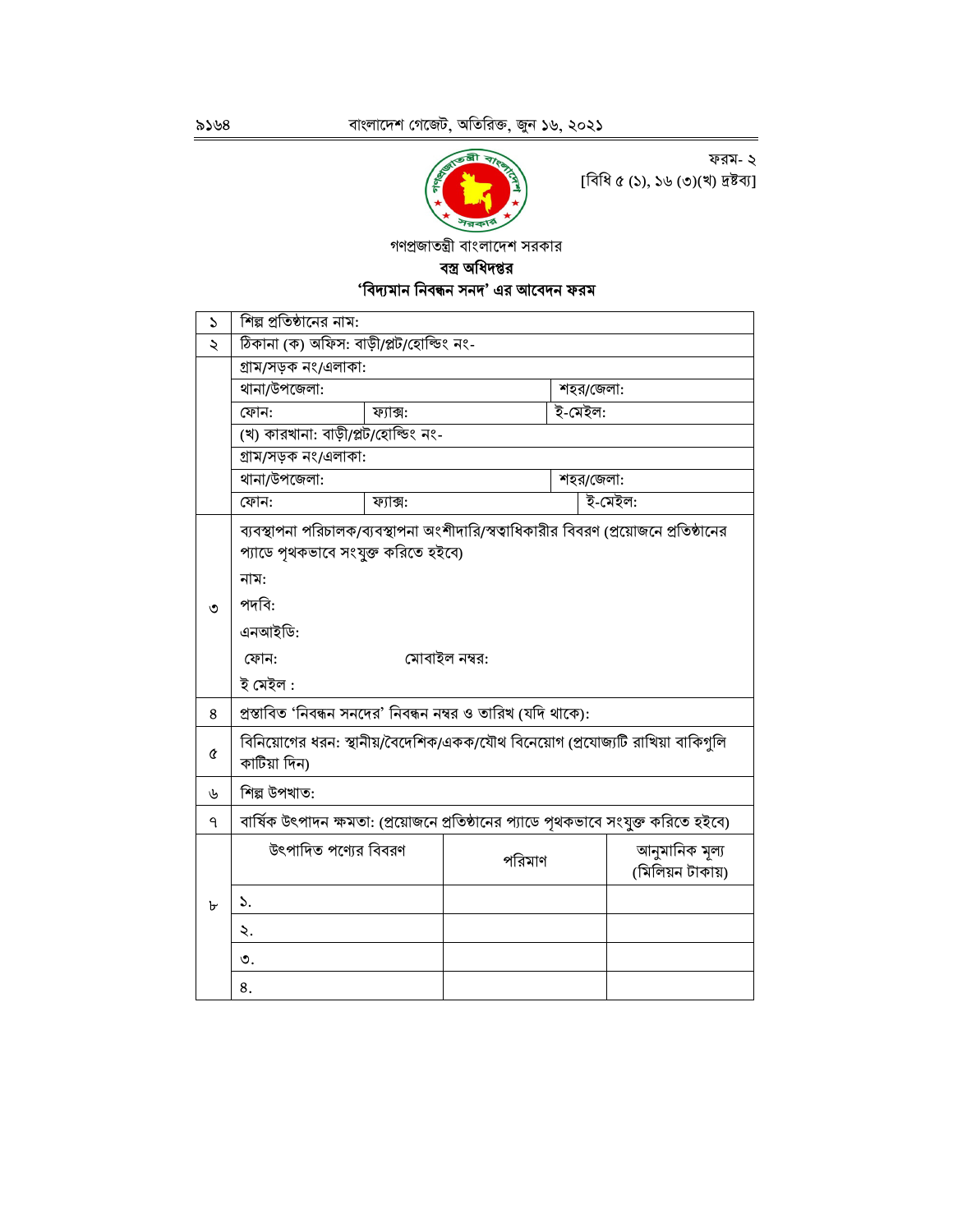| বাংলাদেশ গেজেট, অতিরিক্ত, জুন ১৬, ২০২১ |  |  |  |
|----------------------------------------|--|--|--|

| ৯  | বাণিজ্যিক উৎপাদন শুরুর তারিখ:                                                 |           |                                |                               |  |                   |  |  |  |
|----|-------------------------------------------------------------------------------|-----------|--------------------------------|-------------------------------|--|-------------------|--|--|--|
|    | বিনিয়োগের বিবরণ                                                              |           | স্থানীয় মুদ্রায়<br>(মি: টা:) | বৈদেশিক মুদ্রায়<br>(মি: টা:) |  | মোট<br>(মি: টাকা) |  |  |  |
|    | (ক) স্থায়ী বিনিয়োগ:                                                         |           |                                |                               |  |                   |  |  |  |
|    | (১) ভূমি                                                                      |           |                                |                               |  |                   |  |  |  |
|    | (২) ভবন/শেড                                                                   |           |                                |                               |  |                   |  |  |  |
| ১০ | (৩) যন্ত্রপাতি ও সরঞ্জামাদি                                                   |           |                                |                               |  |                   |  |  |  |
|    | (8) অন্যান্য                                                                  |           |                                |                               |  |                   |  |  |  |
|    | (খ) চলতি মূলধন:                                                               |           |                                |                               |  |                   |  |  |  |
|    | (ক+খ) সৰ্বমোট টাকা(মিলিয়ন) =                                                 |           |                                |                               |  |                   |  |  |  |
|    | মার্কিন ডলারে (মিলিয়ন) =                                                     |           |                                |                               |  |                   |  |  |  |
|    | বিনিয়োগের উৎস:                                                               |           |                                |                               |  | (মিলিয়ন টাকায়)  |  |  |  |
|    |                                                                               | স্থানীয়  | বৈদেশিক                        | মোট                           |  | ঋণ প্রদানকারী     |  |  |  |
|    |                                                                               | মুদ্ৰায়  | মুদ্ৰায় (মি: টা:)             | মুদ্ৰায়                      |  | সংস্থা ও দেশের    |  |  |  |
|    |                                                                               | (মি: টা:) |                                | (মি: টা:)                     |  | নাম (প্ৰযোজ্য     |  |  |  |
|    |                                                                               |           |                                |                               |  | ক্ষেত্ৰে)         |  |  |  |
| 55 | (ক) উদ্যোক্তার                                                                |           |                                |                               |  |                   |  |  |  |
|    | পরিশোধিত মূলধন                                                                |           |                                |                               |  |                   |  |  |  |
|    | (খ) স্থানীয় ঋণ                                                               |           |                                |                               |  |                   |  |  |  |
|    | (গ) বৈদেশিক ঋণ                                                                |           |                                |                               |  |                   |  |  |  |
|    | (ক+খ+গ) মোট =                                                                 |           |                                |                               |  |                   |  |  |  |
|    |                                                                               |           |                                |                               |  |                   |  |  |  |
|    | মেশিনারিজের বিবরণ: (পৃথক লেটার হেড প্যাডে স্থানীয়ভাবে সংগৃহীত ও আমদানিকৃত এর |           |                                |                               |  |                   |  |  |  |
|    | সংখ্যা ও মূল্যসহ ৩ সেট সংযুক্ত করিতে হইবে):                                   |           |                                |                               |  |                   |  |  |  |
|    | ধরন                                                                           |           | সংখ্যা                         |                               |  | মূল্য (মি: টা:)   |  |  |  |
| ১২ | (ক) স্থানীয়ভাবে                                                              |           |                                |                               |  |                   |  |  |  |
|    | সংগৃহীত                                                                       |           |                                |                               |  |                   |  |  |  |
|    | (খ) আমদানিকৃত                                                                 |           |                                |                               |  |                   |  |  |  |
|    | $($ ক+খ) সৰ্বমোট টাকা (মিলিয়ন) =                                             |           |                                |                               |  |                   |  |  |  |
| ১৩ | কাঁচামাল ও মোড়ক উপকরণের বিবরণ:                                               |           |                                |                               |  |                   |  |  |  |
|    | (ক) স্থানীয়:                                                                 |           |                                |                               |  |                   |  |  |  |
|    | (খ) আমদানিযোগ্য:                                                              |           |                                |                               |  |                   |  |  |  |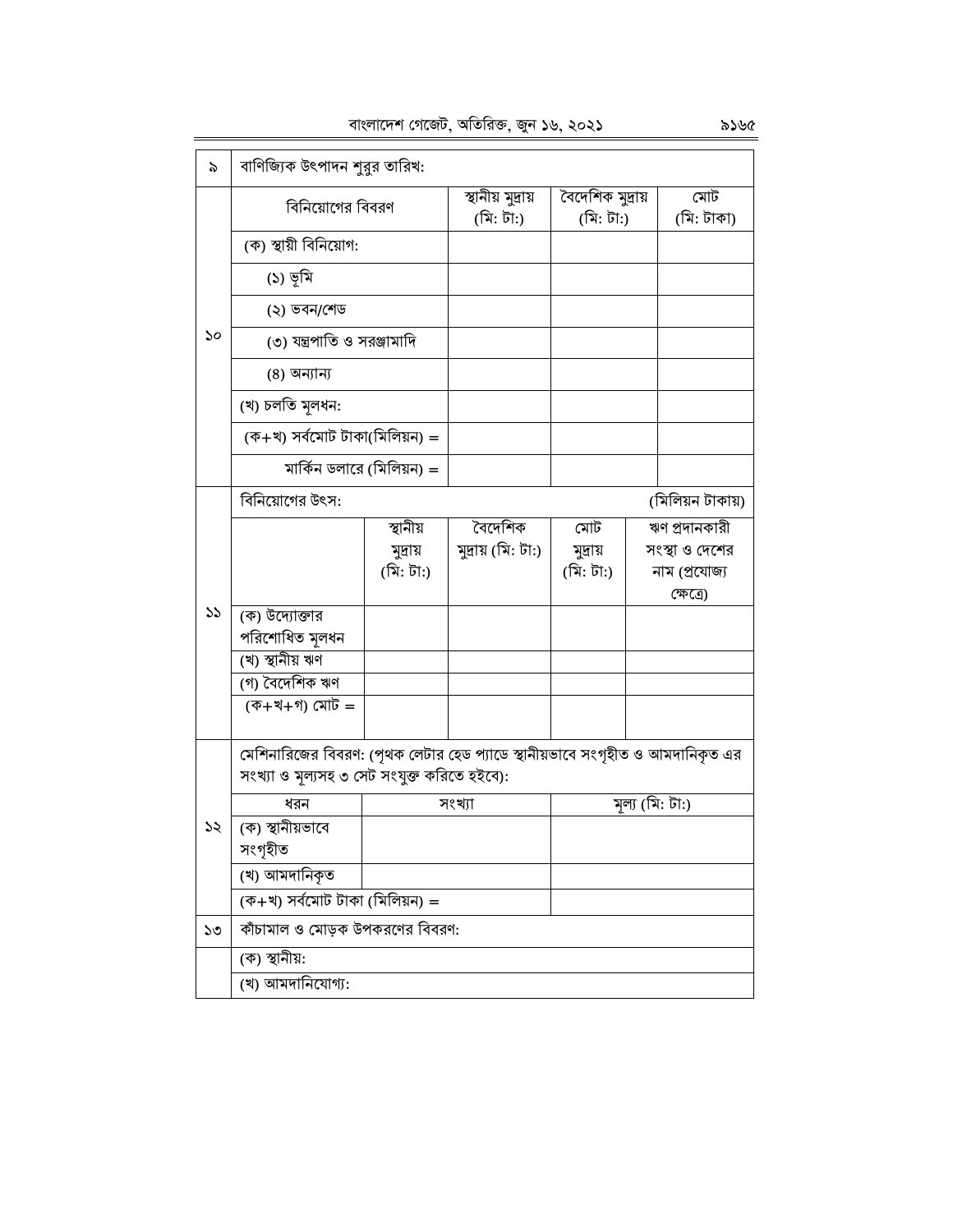# বাংলাদেশ গেজেট, অতিরিক্ত, জুন ১৬, ২০২১

| 58             | প্রয়োজনীয় ইউটিলিটি পরিসেবার বিবরণ: বিদ্যুৎ, গ্যাস, টেলিফোন, পানি, পয়ঃনিষ্কাশন, |     |                  |                                                                          |                                        |                               |                |             |               |       |          |
|----------------|-----------------------------------------------------------------------------------|-----|------------------|--------------------------------------------------------------------------|----------------------------------------|-------------------------------|----------------|-------------|---------------|-------|----------|
|                | রাস্তা ইত্যাদি থাকিলে "হ্যাঁ", না থাকিলে "না"                                     |     |                  |                                                                          |                                        |                               |                |             |               |       |          |
|                | উপযোগী                                                                            |     | সংযোগের সুবিধা   |                                                                          | নিকটস্থ সংযোগ উৎস হইতে সম্ভাব্য দূরত্ব |                               |                |             |               |       |          |
|                | সেবার নাম                                                                         |     | আছে কি? হ্যাঁ/না |                                                                          | (মিটার/কিলোমিটার)                      |                               |                |             |               |       |          |
|                | বিদ্যুৎ                                                                           |     |                  |                                                                          |                                        |                               |                |             |               |       |          |
|                | গ্যাস                                                                             |     |                  |                                                                          |                                        |                               |                |             |               |       |          |
|                | টেলিফোন                                                                           |     |                  |                                                                          |                                        |                               |                |             |               |       |          |
|                | রাস্তা                                                                            |     |                  |                                                                          |                                        |                               |                |             |               |       |          |
|                | পানি                                                                              |     |                  |                                                                          |                                        |                               |                |             |               |       |          |
|                | পয়ঃনিষ্কাশন                                                                      |     |                  |                                                                          |                                        |                               |                |             |               |       |          |
| $\delta$       | কৰ্মসংস্থান:                                                                      |     |                  |                                                                          |                                        |                               |                |             |               |       |          |
|                |                                                                                   |     | স্থানীয় (জন)    |                                                                          |                                        |                               |                | বিদেশি (জন) |               |       | মোট (জন) |
|                |                                                                                   |     | পুরুষ            | মহিলা                                                                    |                                        | পুরুষ                         |                | মহিলা       |               | পুরুষ | মহিলা    |
|                | (ক) ব্যবস্থাপনা                                                                   |     |                  |                                                                          |                                        |                               |                |             |               |       |          |
|                | (খ) কৰ্মচারী/শ্রমিক                                                               |     |                  |                                                                          |                                        |                               |                |             |               |       |          |
|                |                                                                                   | মোট |                  |                                                                          |                                        |                               |                |             |               |       |          |
| 56             | বিপণন:                                                                            |     |                  |                                                                          | স্থানীয়     %                         |                               | রপ্তানি………………% |             |               |       |          |
| 59             | রপ্তানির বিবরণ (প্রযোজ্য ক্ষেত্রে)                                                |     |                  |                                                                          |                                        |                               |                |             |               |       |          |
|                | বৎসর                                                                              |     | পণ্যের           | পণ্যের পরিমাণ<br>মূল্য $(\overline{\mathcal{A}},\overline{\mathcal{G}})$ |                                        |                               | আমদানিকারক     |             |               |       |          |
|                |                                                                                   |     | বিবরণ            |                                                                          |                                        |                               |                |             |               | দেশ   |          |
|                |                                                                                   |     | S                | $\mathcal{L}$                                                            |                                        |                               | $\mathcal{L}$  |             | $\mathcal{L}$ |       |          |
|                |                                                                                   |     | ২                | ২                                                                        |                                        |                               | ২              |             | ২             |       |          |
|                | ট্রেড লাইসেন্স নম্বর:                                                             |     | ৩                | ৩                                                                        |                                        |                               | ৩              |             | ৩             |       |          |
| 5 <sub>b</sub> | ট্রেড লাইসেন্স প্রদানকারী কর্তৃপক্ষ:                                              |     |                  |                                                                          |                                        |                               |                |             |               |       |          |
|                | ট্রেড লাইসেন্স ইস্যুর তারিখ:                                                      |     |                  |                                                                          |                                        |                               |                |             |               |       |          |
| ১৯             | ট্রেড লাইসেন্স এর মেয়াদ উত্তীর্ণের তারিখ:                                        |     |                  |                                                                          |                                        |                               |                |             |               |       |          |
| ২০             | টিআইএন:                                                                           |     |                  |                                                                          |                                        |                               |                |             |               |       |          |
|                | নিবন্ধন' ফি' পরিশোধের বিবরণ:                                                      |     |                  |                                                                          |                                        |                               |                |             |               |       |          |
| ২১             | টাকার পরিমাণ:                                                                     |     |                  |                                                                          |                                        | ট্রেজারি চালান নম্বর ও তারিখ: |                |             |               |       |          |
|                | ব্যাংকের নাম ও শাখা:                                                              |     |                  |                                                                          |                                        |                               |                |             |               |       |          |
|                |                                                                                   |     |                  |                                                                          |                                        |                               |                |             |               |       |          |

অসত্য প্রমাণিত হইলে আইন অনুযায়ী যে শাস্তি আরোপ করা হইবে, তাহা মানিয়া লইতে বাধ্য থাকিব।

তারিখ:

স্বাক্ষর: নাম: পদবি: মোবাইল নম্বর: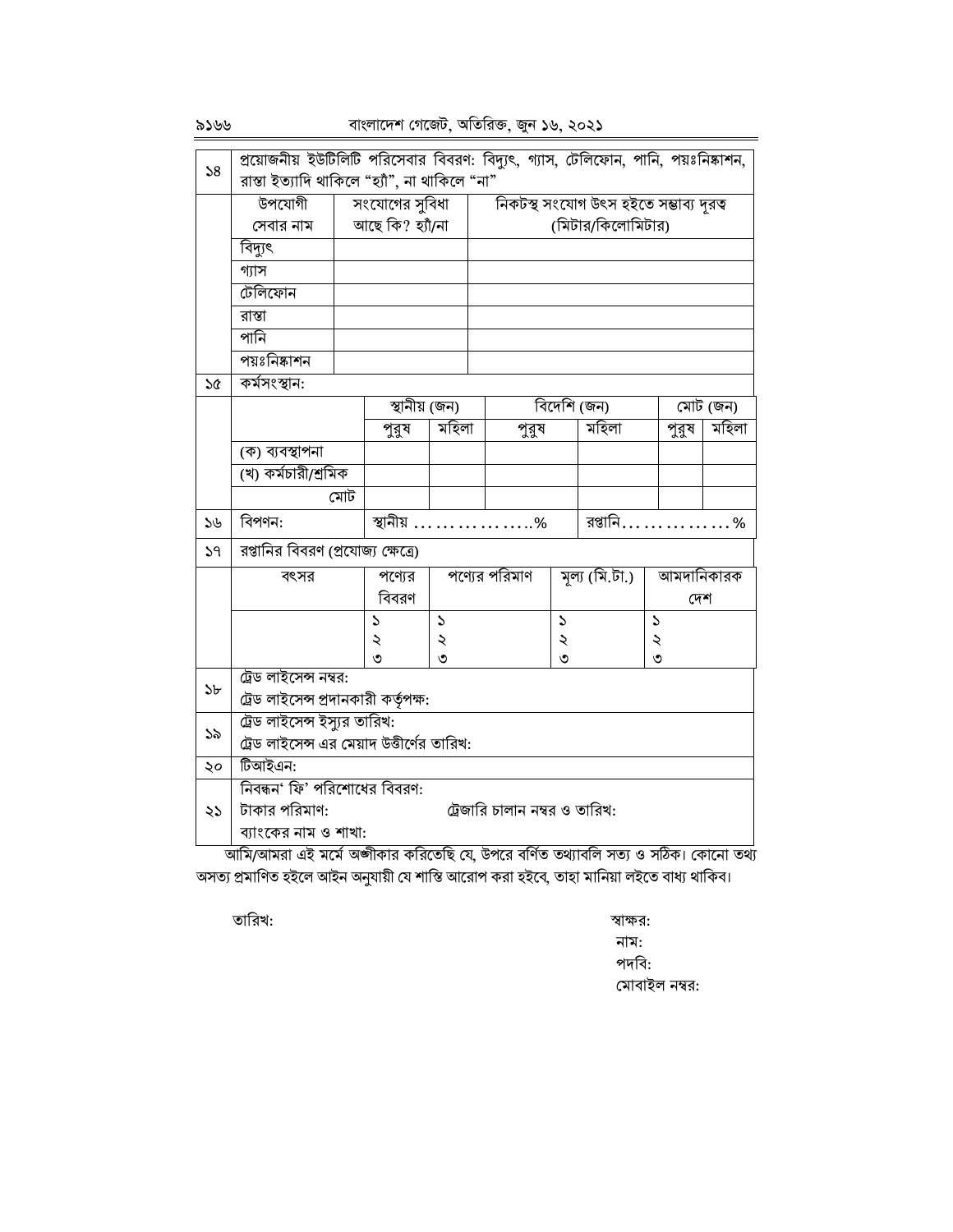| Ł.<br>u<br>٠<br>r |
|-------------------|
|                   |

| প্রয়োজনীয় কাগজপত্র                                                             | দাখিল করা              |    |
|----------------------------------------------------------------------------------|------------------------|----|
|                                                                                  | হইয়াছে (অনুগ্ৰহ       |    |
|                                                                                  | করিয়া $\sqrt{6}$ দিন) |    |
|                                                                                  | হ্যাঁ                  | না |
| (ক) প্রতিষ্ঠানের প্যাডে আবেদনপত্র (ফরম-২২);                                      |                        |    |
| (খ) নিৰ্ধারিত পূরণকৃত ফরম-২;                                                     |                        |    |
| (গ) হালনাগাদ ট্রেড লাইসেন্স এর ফটোকপি;                                           |                        |    |
| (ঘ) হালনাগাদ আয়কর প্রত্যয়নপত্রের ফটোকপি;                                       |                        |    |
| (ঙ) লিমিটেড কোম্পানী হইলে মেমোরেন্ডাম এন্ড আর্টিক্যালস অফ অ্যাসোসিয়েশন এবং      |                        |    |
| সার্টিফিকেট অফ ইনকর্পোরেশন এর ফটোকপি এবং অংশীদারি প্রতিষ্ঠান হইলে                |                        |    |
| অংশীদারি চুক্তিপত্রের ফটোকপি;                                                    |                        |    |
| (চ) কারখানার ভবন বা শেডের অস্তিত্ব থাকা সংক্রান্ত প্রমাণক (কারখানার সাইনবোর্ড    |                        |    |
| সংবলিত ছবি) থাকিতে হইবে;                                                         |                        |    |
| (ছ) কারখানার জমির মালিকানা সম্পর্কিত খতিয়ানের সাটিফাইড কপির ফটোকপি বা           |                        |    |
| ভাড়াকৃত হইলে ভাড়ার চুক্তিনামা এর ফটোকপি;                                       |                        |    |
| (জ) বহুতল ভবন হইলে ইনস্টিটিউট অফ ইঞ্জিনিয়ার্স, বাংলাদেশ (আইইবি)-এর              |                        |    |
| সদস্যভুক্ত কোনো ইঞ্জিনিয়ার কর্তৃক প্রদত্ত ভবনের উপযুক্ততার সনদ;                 |                        |    |
| (ঝ) ব্যাংক কর্তৃক প্রদত্ত আর্থিক স্বচ্ছলতার প্রত্যয়নপত্রের ফটোকপি;              |                        |    |
| (ঞ) স্থানীয় অথবা বৈদেশিক ঋণ থাকিলে ঋণ মঞ্জুরীপত্রের ফটোকপি (প্রযোজ্য ক্ষেত্রে); |                        |    |
| (ট) বস্ত্রশিল্পের মালিক বা মালিকগণের জাতীয় পরিচয়পত্রের ফটোকপি;                 |                        |    |
| (ঠ) ১০০% বৈদেশিক বিনিয়োগে বা যৌথ বিনিয়োগে স্থাপিত বস্ত্রশিল্পের জন্য বৈদেশিক   |                        |    |
| উদ্যোক্তা বা উদ্যোক্তাগণের পাসপোর্ট এর ফটোকপি;                                   |                        |    |
| (ড) ১০০% বৈদেশিক বিনিয়োগে বা যৌথ বিনিয়োগে স্থাপিত বস্ত্রশিল্পের ক্ষেত্রে       |                        |    |
| বৈদেশিক উদ্যোক্তা বা উদ্যোক্তাগণের এনক্যাশমেন্ট সার্টিফিকেট এর ফটোকপি;           |                        |    |
| (ঢ) যৌথ বিনিয়োগে স্থাপিত বস্ত্রশিল্পের  জন্য যৌথ বিনিয়োগ (joint venture)       |                        |    |
| সংক্রান্ত চুক্তিপত্রের সত্যায়িত ফটোকপি;                                         |                        |    |
| (ণ) স্থানীয়ভাবে ক্রয়কৃত মেশিনারিজের তালিকা (প্রতিষ্ঠানের প্যাডে);              |                        |    |
| মেশিনের নাম<br>মেশিনের সংখ্যা<br>ক্ৰমিক<br>ভাউচার নম্বর<br>মূল্য                 |                        |    |
|                                                                                  |                        |    |
| (ত) আমদানিকৃত মেশিনারিজের তালিকা (ব্যাংকের প্যাডে ব্যাংক কর্তৃক প্রত্যয়িত);     |                        |    |
| এলসি নং ও তারিখ   ইনভয়েস নং<br>এলসি মূল্য<br>ক্ৰমিক<br>মেশিনের<br>মেশিনের       |                        |    |
| নাম<br>সংখ্যা                                                                    |                        |    |
| করুন)                                                                            |                        |    |
| সংযুক্ত করুন)                                                                    |                        |    |
| (থ) কলকারখানা ও প্রতিষ্ঠান পরিদর্শন অধিদপ্তর কর্তৃক অনুমোদিত লে-আউট প্ল্যান ও    |                        |    |
| ফ্যাক্টরি লাইসেন্স-এর ফটোকপি;                                                    |                        |    |
| (দ) হালনাগাদ ফায়ার লাইসেন্স এর ফটোকপি:                                          |                        |    |
| (ধ) পরিবেশগত ছাড়পত্রের ফটোকপি;                                                  |                        |    |
| (ন) তফসিল-১ অনুযায়ী নির্ধারিত ফি' পরিশোধ (কোড নং-১-৪১৩১-০০০১-১৮১৬)              |                        |    |
| সংক্রান্ত ট্রেজারি চালানের মলকপি।                                                |                        |    |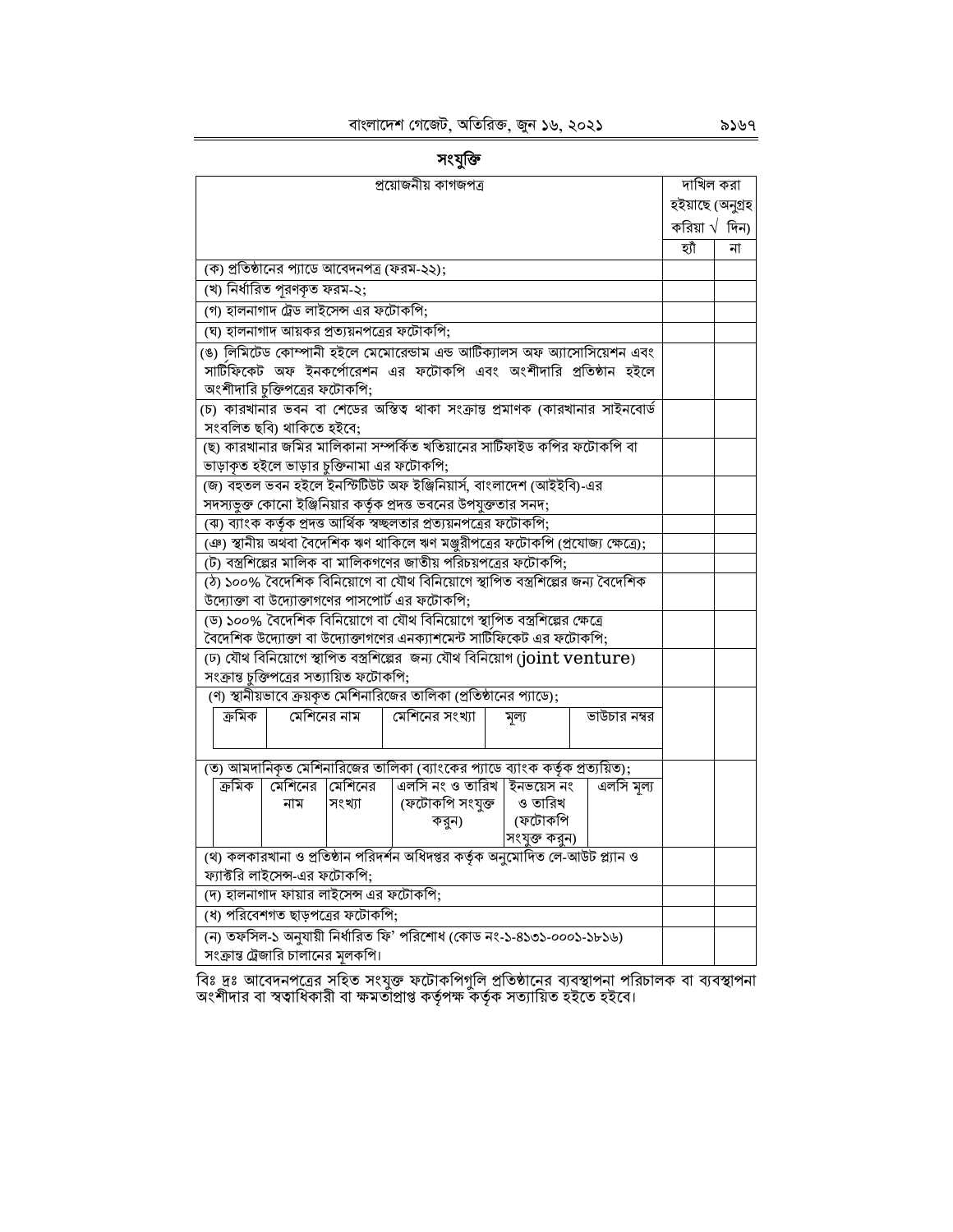ফরম-৩

[বিধি ১১ (২), ১৬(৩)(গ) দ্রষ্টব্য]



গণপ্রজাতন্ত্রী বাংলাদেশ সরকার

#### বস্ত্র অধিদপ্তর

| প্ৰস্তাবিত নিবন্ধন সনদ নবায়নের আবেদন ফরম |  |
|-------------------------------------------|--|
|-------------------------------------------|--|

| S  | শিল্প প্রতিষ্ঠানের নাম:                 |                               |           |                                                                                              |  |  |  |  |
|----|-----------------------------------------|-------------------------------|-----------|----------------------------------------------------------------------------------------------|--|--|--|--|
| ২  | প্ৰস্তাবিত নিবন্ধন নম্বর ও তারিখ:       |                               |           |                                                                                              |  |  |  |  |
|    | মেয়াদ উত্তীর্ণের তারিখ:                |                               |           |                                                                                              |  |  |  |  |
|    | ঠিকানা (ক) অফিস: বাড়ী/প্লট/হোল্ডিং নং- |                               |           |                                                                                              |  |  |  |  |
|    | সড়ক নং/এলাকা:                          |                               |           |                                                                                              |  |  |  |  |
|    | থানা/উপজেলা:                            |                               | শহর/জেলা: |                                                                                              |  |  |  |  |
| ৩  | ফোন:                                    | ফ্যাক্স:                      |           | ই-মেইল:                                                                                      |  |  |  |  |
|    | (খ) কারখানা: বাড়ী/প্লট/হোল্ডিং নং-     |                               |           |                                                                                              |  |  |  |  |
|    | সড়ক নং/এলাকা:                          |                               |           |                                                                                              |  |  |  |  |
|    | থানা/উপজেলা:                            |                               | শহর/জেলা: |                                                                                              |  |  |  |  |
|    | ফোন:                                    | ফ্যাক্স:                      |           | ই-মেইল:                                                                                      |  |  |  |  |
|    |                                         |                               |           | ব্যবস্থাপনা পরিচালক/ব্যবস্থাপনা অংশীদারি/স্বত্বাধিকারীর বিবরণ (প্রয়োজনে প্রতিষ্ঠানের প্যাডে |  |  |  |  |
|    | পৃথকভাবে সংযুক্ত করিতে হইবে)            |                               |           |                                                                                              |  |  |  |  |
|    | নাম:                                    |                               |           |                                                                                              |  |  |  |  |
| 8  | পদবি:                                   |                               |           |                                                                                              |  |  |  |  |
|    | এনআইডি:<br>ফোন:                         |                               |           |                                                                                              |  |  |  |  |
|    | মোবাইল নম্বর:                           |                               |           |                                                                                              |  |  |  |  |
|    | ই-মেইল :                                |                               |           |                                                                                              |  |  |  |  |
| Q  | শিল্প উপখাত:                            |                               |           |                                                                                              |  |  |  |  |
| ৬  |                                         |                               |           | বিনিয়োগের ধরন: স্থানীয়/বৈদেশিক/একক/যৌথ বিনেয়োগ (প্রযোজ্যটি রাখিয়া বাকিগুলি কাটিয়া দিন)  |  |  |  |  |
| ٩  | বাণিজ্যিক উৎপাদন শুরুর তারিখ:           |                               |           |                                                                                              |  |  |  |  |
|    | ট্রেড লাইসেন্স নম্বর:                   |                               |           |                                                                                              |  |  |  |  |
| ৮  | ট্রেড লাইসেন্স প্রদানকারী কর্তৃপক্ষ:    |                               |           |                                                                                              |  |  |  |  |
|    | ট্রেড লাইসেন্স ইস্যুর তারিখ:            |                               |           |                                                                                              |  |  |  |  |
| ৯  | ট্রেড লাইসেন্স মেয়াদ উত্তীর্ণের তারিখ: |                               |           |                                                                                              |  |  |  |  |
| ১০ | টিআইএন:                                 |                               |           |                                                                                              |  |  |  |  |
| 55 | ফি পরিশোধের বিবরণ:                      |                               |           |                                                                                              |  |  |  |  |
|    | টাকার পরিমাণ:                           | ট্রেজারি চালান নম্বর ও তারিখ: |           | ব্যাংকের নাম ও শাখা:                                                                         |  |  |  |  |

আমি/আমরা এই মর্মে অঙ্গীকার করিতেছি যে, উপরে বর্ণিত তথ্যাবলি সত্য ও সঠিক। কোনো তথ্য অসত্য প্রমাণিত হইলে আইন অনুযায়ী যে শাস্তি আরোপ করা হইবে, তাহা মানিয়া লইতে বাধ্য থাকিব।

তারিখ:

# স্বাক্ষর:

নাম: পদবি: মোবাইল নম্বর: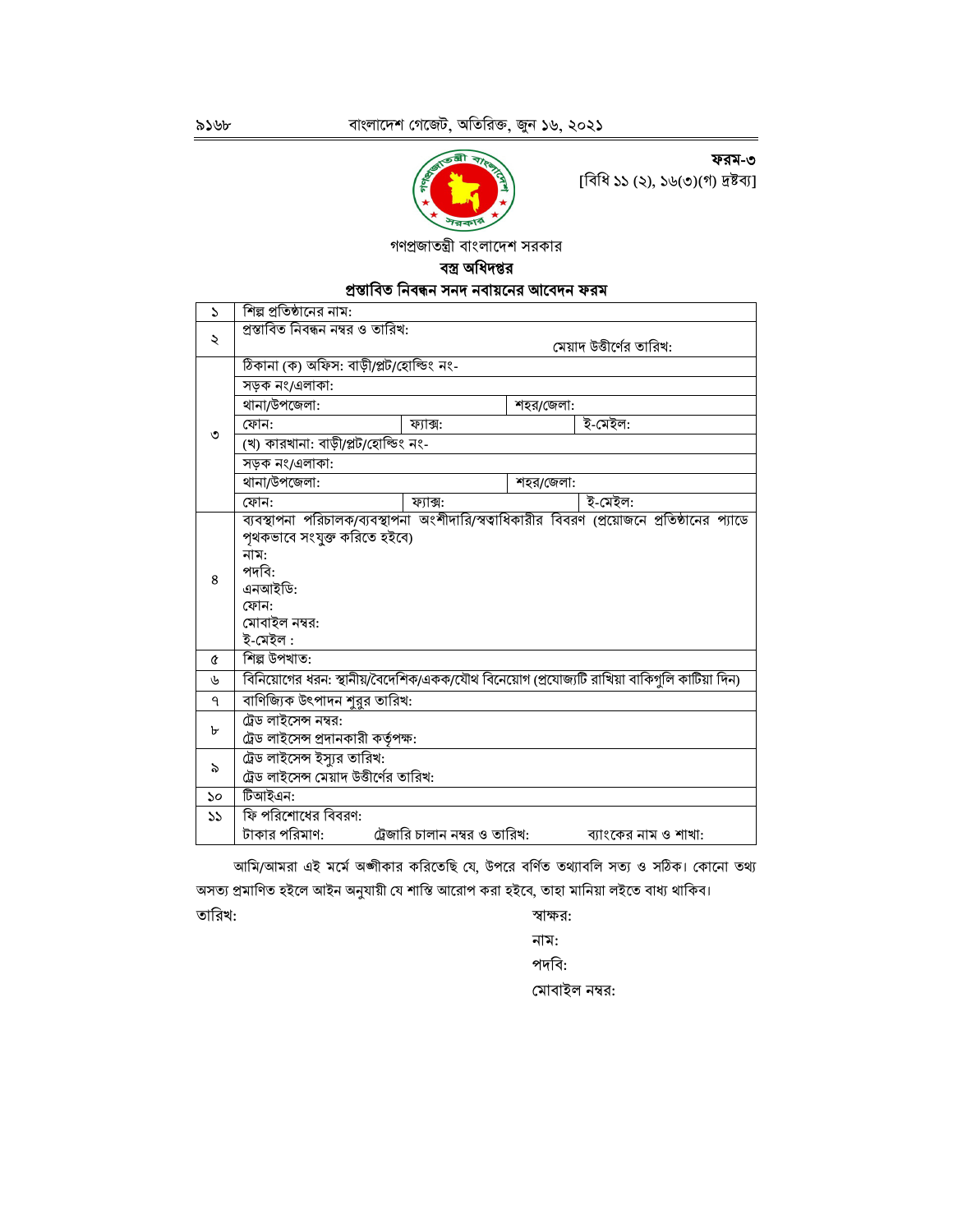সংযুক্তি

| প্রয়োজনীয় কাগজপত্র                                                                                                                                                               |     | দাখিল করা হইয়াছে         |
|------------------------------------------------------------------------------------------------------------------------------------------------------------------------------------|-----|---------------------------|
|                                                                                                                                                                                    |     | (অনুগ্রহ করিয়া $\sqrt{}$ |
|                                                                                                                                                                                    |     | দিন)                      |
|                                                                                                                                                                                    | হাঁ | না                        |
| (ক) প্রতিষ্ঠানের প্যাডে আবেদনপত্র (ফরম-২২);                                                                                                                                        |     |                           |
| (খ) নিৰ্ধারিত পুরণকৃত ফরম-৩;                                                                                                                                                       |     |                           |
| (গ) হালনাগাদ ট্রেড লাইসেন্স এর ফটোকপি;                                                                                                                                             |     |                           |
| (ঘ) হালনাগাদ আয়কর প্রত্যয়নপত্রের ফটোকপি;                                                                                                                                         |     |                           |
| (ঙ) লিমিটেড কোম্পানী হইলে মেমোরেন্ডাম এন্ড আটিক্যালস<br>অফ অ্যাসোসিয়েশন এবং সার্টিফিকেট অফ ইনকর্পোরেশন এর<br>ফটোকপি এবং অংশীদারি প্রতিষ্ঠান হইলে অংশীদারি<br>চুক্তিপত্রের ফটোকপি; |     |                           |
| (চ) কারখানার জমির মালিকানা সম্পর্কিত খতিয়ানের<br>সার্টিফাইড কপির ফটোকপি বা ভাড়াকৃত হইলে ভাড়ার<br>চুক্তিনামা এর ফটোকপি;                                                          |     |                           |
| (ছ) বহুতল ভবন হইলে ইনস্টিটিউট অফ ইঞ্জিনিয়াৰ্স, বাংলাদেশ<br>(আইইবি) এর সদস্যভূক্ত কোনো ইঞ্জিনিয়ার কর্তৃক প্রদত্ত<br>ভবনের উপযুক্ততার সনদ;                                         |     |                           |
| (জ) মেশিনারিজের তালিকা (মেশিনারিজের নাম, সংখ্যা, মূল্য);                                                                                                                           |     |                           |
| (ঝ) ব্যাংক কর্তৃক প্রদত্ত আর্থিক স্বচ্ছলতার প্রত্যয়নপত্রের<br>ফটোকপি;                                                                                                             |     |                           |
| (ঞ) প্রযোজ্য ক্ষেত্রে হালনাগাদ ফায়ার লাইসেন্স এর ফটোকপি;                                                                                                                          |     |                           |
| (ট) বস্ত্রশিল্প স্থাপনের অনুকলে পরিবেশ অধিদপ্তর কর্তৃক প্রদত্ত<br>অবস্থানগত ছাড়পত্রের ফটোকপি;                                                                                     |     |                           |
| (ঠ) তফসিল-১ অনুযায়ী নির্ধারিত ফি' পরিশোধ (কোড নং-১-<br>৪১৩১-০০০১-১৮১৬) সংক্রান্ত ট্রেজারি চালানের মূলকপি।                                                                         |     |                           |

বিঃদ্রঃ আবেদনপত্রের সহিত সংযুক্ত ফটোকপিগুলি প্রতিষ্ঠানের ব্যবস্থাপনা পরিচালক বা<br>ব্যবস্থাপনা অংশীদার বা স্বত্বাধিকারী বা ক্ষমতাপ্রাপ্ত কর্তৃপক্ষ কর্তৃক সত্যায়িত হইতে হইবে।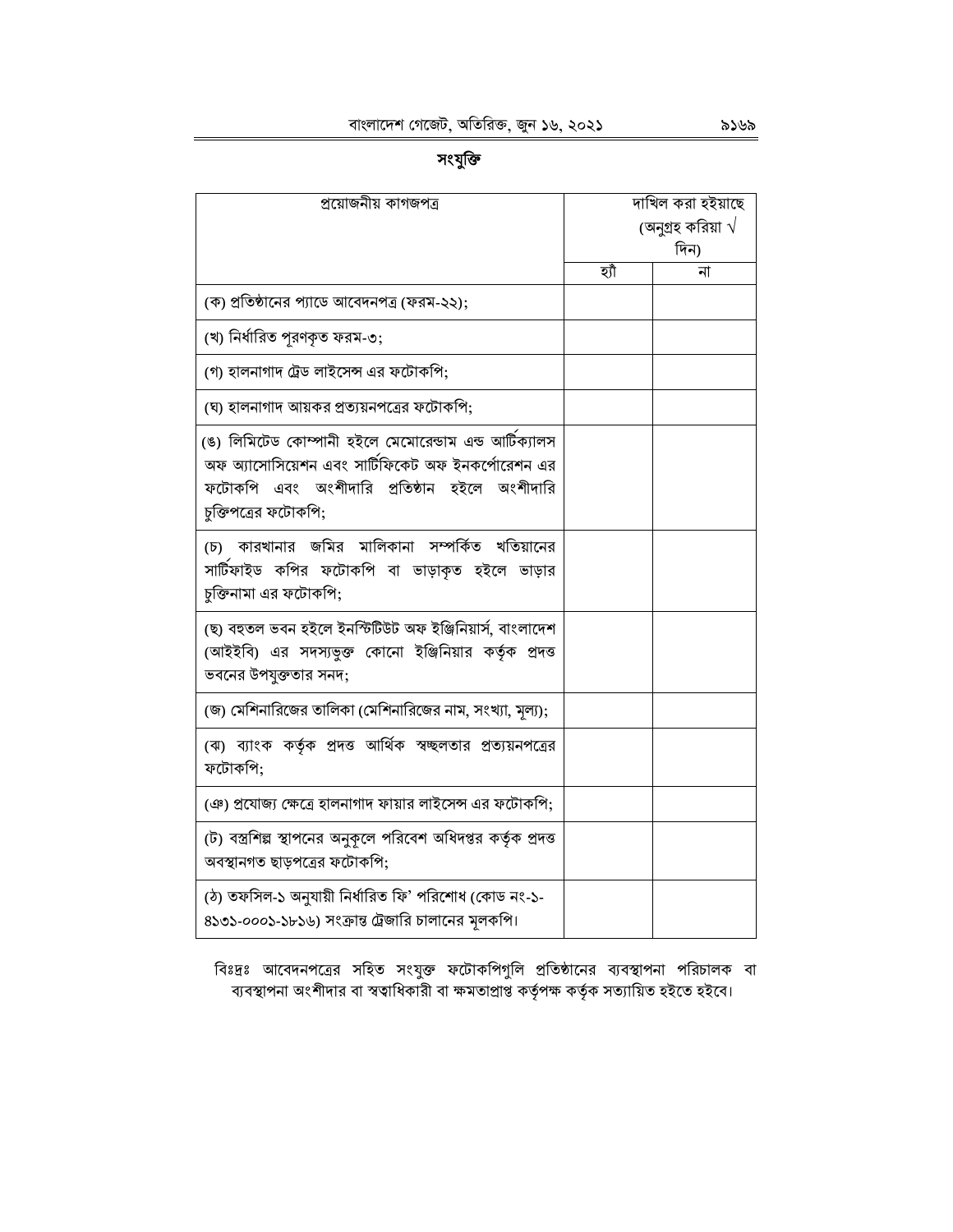

ফরম-৪ [বিধি ১২ (২), ১৬ (৩) (ঘ) দ্ৰষ্টব্য]

গণপ্রজাতন্ত্রী বাংলাদেশ সরকার

# বস্ত্র অধিদপ্তর

## বিদ্যমান নিবন্ধন সনদ নবায়নের আবেদন ফরম

| $\mathbf{r}$  | শিল্প প্রতিষ্ঠানের নাম:                                                                                                                                                                       |                             |                                                                                |  |                |         |                                                                                         |  |  |
|---------------|-----------------------------------------------------------------------------------------------------------------------------------------------------------------------------------------------|-----------------------------|--------------------------------------------------------------------------------|--|----------------|---------|-----------------------------------------------------------------------------------------|--|--|
|               | নিবন্ধন নম্বর ও তারিখ:                                                                                                                                                                        |                             |                                                                                |  |                |         |                                                                                         |  |  |
| $\ddot{\sim}$ | মেয়াদ উত্তীর্ণের তারিখ:                                                                                                                                                                      |                             |                                                                                |  |                |         |                                                                                         |  |  |
|               | ঠিকানা (ক) অফিস: বাড়ী/প্লট/হোল্ডিং নং-                                                                                                                                                       |                             |                                                                                |  |                |         |                                                                                         |  |  |
|               | সড়ক নং/এলাকা:                                                                                                                                                                                |                             |                                                                                |  |                |         |                                                                                         |  |  |
|               | থানা/উপজেলা:                                                                                                                                                                                  |                             |                                                                                |  | শহর/জেলা:      |         |                                                                                         |  |  |
|               | ফোন:                                                                                                                                                                                          |                             | ফ্যাক্স:                                                                       |  |                | ই-মেইল: |                                                                                         |  |  |
| ৩             |                                                                                                                                                                                               |                             | (খ) কারখানা: বাড়ী/প্লট/হোল্ডিং নং-                                            |  |                |         |                                                                                         |  |  |
|               | সড়ক নং/এলাকা:                                                                                                                                                                                |                             |                                                                                |  |                |         |                                                                                         |  |  |
|               | থানা/উপজেলা:                                                                                                                                                                                  |                             |                                                                                |  | শহর/জেলা:      |         |                                                                                         |  |  |
|               | ফোন:                                                                                                                                                                                          |                             | ফ্যাক্স:                                                                       |  |                | ই-মেইল: |                                                                                         |  |  |
| 8             | ব্যবস্থাপনা পরিচালক/ব্যবস্থাপনা অংশীদারি/স্বত্বাধিকারীর বিবরণ (প্রয়োজনে প্রতিষ্ঠানের<br>প্যাডে পৃথকভাবে সংযুক্ত করিতে হইবে)<br>নাম:<br>পদবি:<br>এনআইডি:<br>ফোন:<br>মোবাইল নম্বর:<br>ই-মেইল : |                             |                                                                                |  |                |         |                                                                                         |  |  |
| Q             | শিল্প উপখাত:                                                                                                                                                                                  |                             |                                                                                |  |                |         |                                                                                         |  |  |
| ৬             | কাটিয়া দিন)                                                                                                                                                                                  |                             | বিনিয়োগের ধরন: স্থানীয়/বৈদেশিক/একক/যৌথ বিনিয়োগ (প্রযোজ্যটি রাখিয়া বাকিগুলি |  |                |         |                                                                                         |  |  |
|               |                                                                                                                                                                                               |                             |                                                                                |  |                |         | বৎসর ওয়ারী উৎপাদন ও রপ্তানির (প্রযোজ্য ক্ষেত্রে) বিবরণ: (প্রয়োজনে প্রতিষ্ঠানের প্যাডে |  |  |
|               |                                                                                                                                                                                               | পৃথকভাবে সংযুক্ত করা যাইবে) |                                                                                |  |                |         |                                                                                         |  |  |
|               | বৎসর                                                                                                                                                                                          |                             | উৎপাদিত পণ্য                                                                   |  | উৎপাদিত পণ্যের |         | প্ৰযোজ্য ক্ষেত্ৰে                                                                       |  |  |
|               |                                                                                                                                                                                               |                             |                                                                                |  | পরিমাণ ও মূল্য |         | রপ্তানিকৃত পণ্যের                                                                       |  |  |
| ٩             |                                                                                                                                                                                               |                             |                                                                                |  | (মিলিয়ন টাকা) |         | পরিমাণ ও মল্য                                                                           |  |  |
|               |                                                                                                                                                                                               |                             |                                                                                |  |                |         | (ডলারে)                                                                                 |  |  |
|               |                                                                                                                                                                                               |                             | $\mathcal{L}$                                                                  |  | S              |         | S                                                                                       |  |  |
|               |                                                                                                                                                                                               |                             | ২                                                                              |  | ২              |         | ২                                                                                       |  |  |
|               |                                                                                                                                                                                               |                             | ৩                                                                              |  | ৩              |         | ৩                                                                                       |  |  |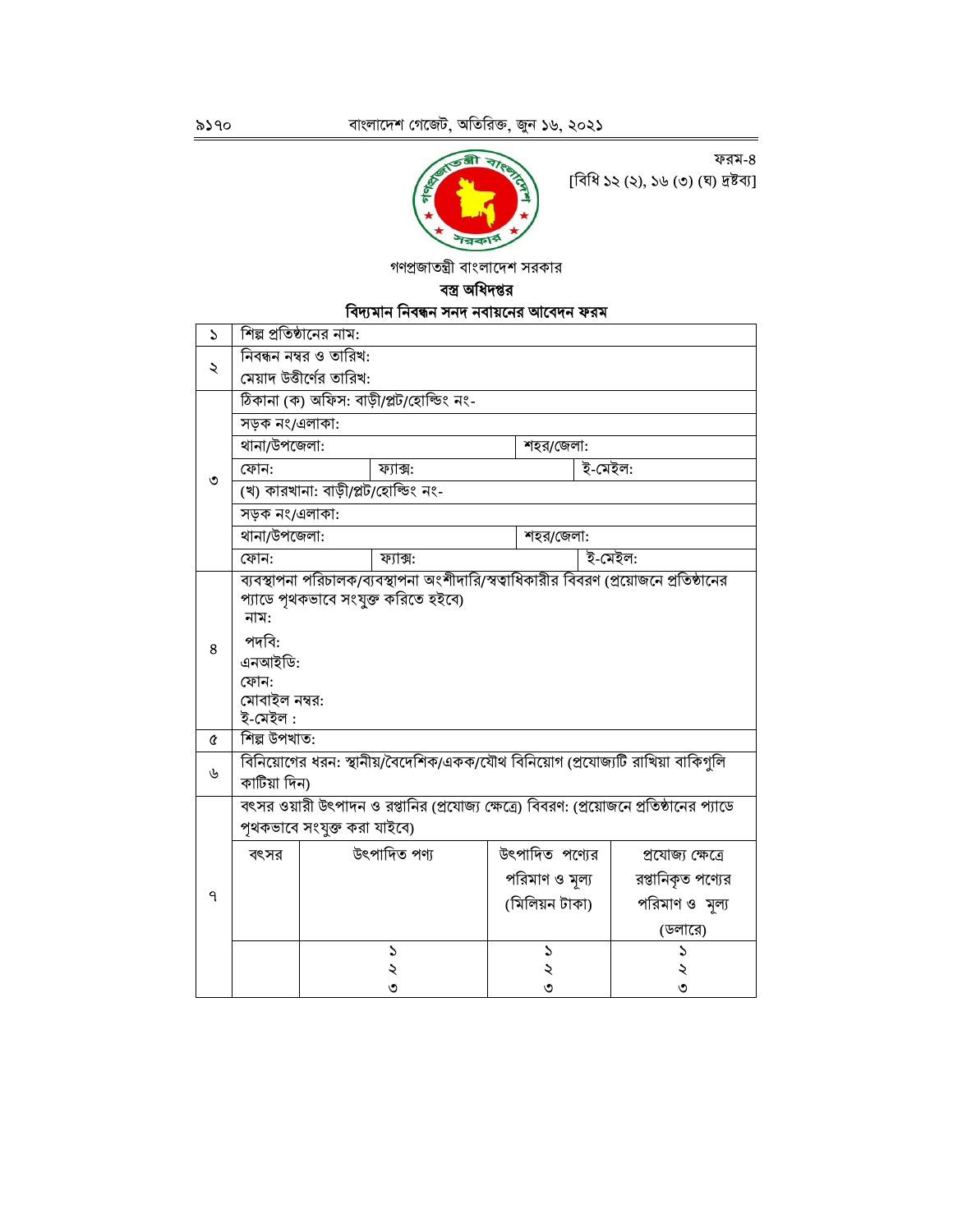বাংলাদেশ গেজেট, অতিরিক্ত, জুন ১৬, ২০২১ ৯১৭১

| ৮  | বাণিজ্যিক উৎপাদন শুরুর তারিখ:                                                                                                                        |                       |                                |  |                                  |           |                        |
|----|------------------------------------------------------------------------------------------------------------------------------------------------------|-----------------------|--------------------------------|--|----------------------------------|-----------|------------------------|
|    | বিনিয়োগের বিবরণ                                                                                                                                     |                       | স্থানীয় মুদ্ৰায়<br>(মিঃ টাঃ) |  | বৈদেশিক<br>মুদ্ৰায়<br>(মিঃ টাঃ) |           | মোট (মিঃ টাঃ)          |
|    | (ক) স্থায়ী বিনিয়োগ:                                                                                                                                |                       |                                |  |                                  |           |                        |
|    | (১) ভূমি                                                                                                                                             |                       |                                |  |                                  |           |                        |
| ৯  | (২) ভবন/শেড                                                                                                                                          |                       |                                |  |                                  |           |                        |
|    | (৩) যন্ত্রপাতি ও সরঞ্জামাদি                                                                                                                          |                       |                                |  |                                  |           |                        |
|    | (8) অন্যান্য                                                                                                                                         |                       |                                |  |                                  |           |                        |
|    | (খ) চলতি মূলধন:                                                                                                                                      |                       |                                |  |                                  |           |                        |
|    | (ক+খ) সৰ্বমোট টাকা(মিলিয়ন) =                                                                                                                        |                       |                                |  |                                  |           |                        |
|    | মার্কিন ডলারে (মিলিয়ন) =                                                                                                                            |                       |                                |  |                                  |           |                        |
| ১০ | বিনিয়োগের উৎস:<br>(মিলিয়ন টাকায়)                                                                                                                  |                       |                                |  |                                  |           |                        |
|    |                                                                                                                                                      | স্থানীয়              | বৈদেশিক                        |  | মোট                              |           | ঋণ প্ৰদানকারী সংস্থা ও |
|    |                                                                                                                                                      | মুদ্রায় (মি:<br>টা:) | মুদ্ৰায়<br>(মি: টা:)          |  | মুদ্ৰায়<br>(মি: টা:)            | ক্ষেত্ৰে) | দেশের নাম (প্রযোজ্য    |
|    | (ক) উদ্যোক্তার<br>পরিশোধিত মূলধন                                                                                                                     |                       |                                |  |                                  |           |                        |
|    | (খ) স্থানীয় ঋণ                                                                                                                                      |                       |                                |  |                                  |           |                        |
|    | (গ) বৈদেশিক ঋণ                                                                                                                                       |                       |                                |  |                                  |           |                        |
|    | মোট = $($ ক+খ+গ)                                                                                                                                     |                       |                                |  |                                  |           |                        |
| ১১ | মেশিনারিজের বিবরণ: (পৃথক লেটার হেড প্যাডে স্থানীয়ভাবে সংগৃহীত, সংগৃহীতব্য,<br>আমদানিকৃত ও আমদানিতব্য এর সংখ্যা ও মূল্যসহ ৩ সেট সংযুক্ত করিতে হইবে): |                       |                                |  |                                  |           |                        |
|    | (ক) স্থানীয়ভাবে<br>সংগৃহীত                                                                                                                          |                       |                                |  | মূল্য (মিঃ টাঃ)                  |           |                        |
|    | (খ) আমদানিকৃত                                                                                                                                        |                       |                                |  |                                  |           |                        |
|    | (ক+খ) সৰ্বমোট টাকা (মিলিয়ন) =                                                                                                                       |                       |                                |  |                                  |           |                        |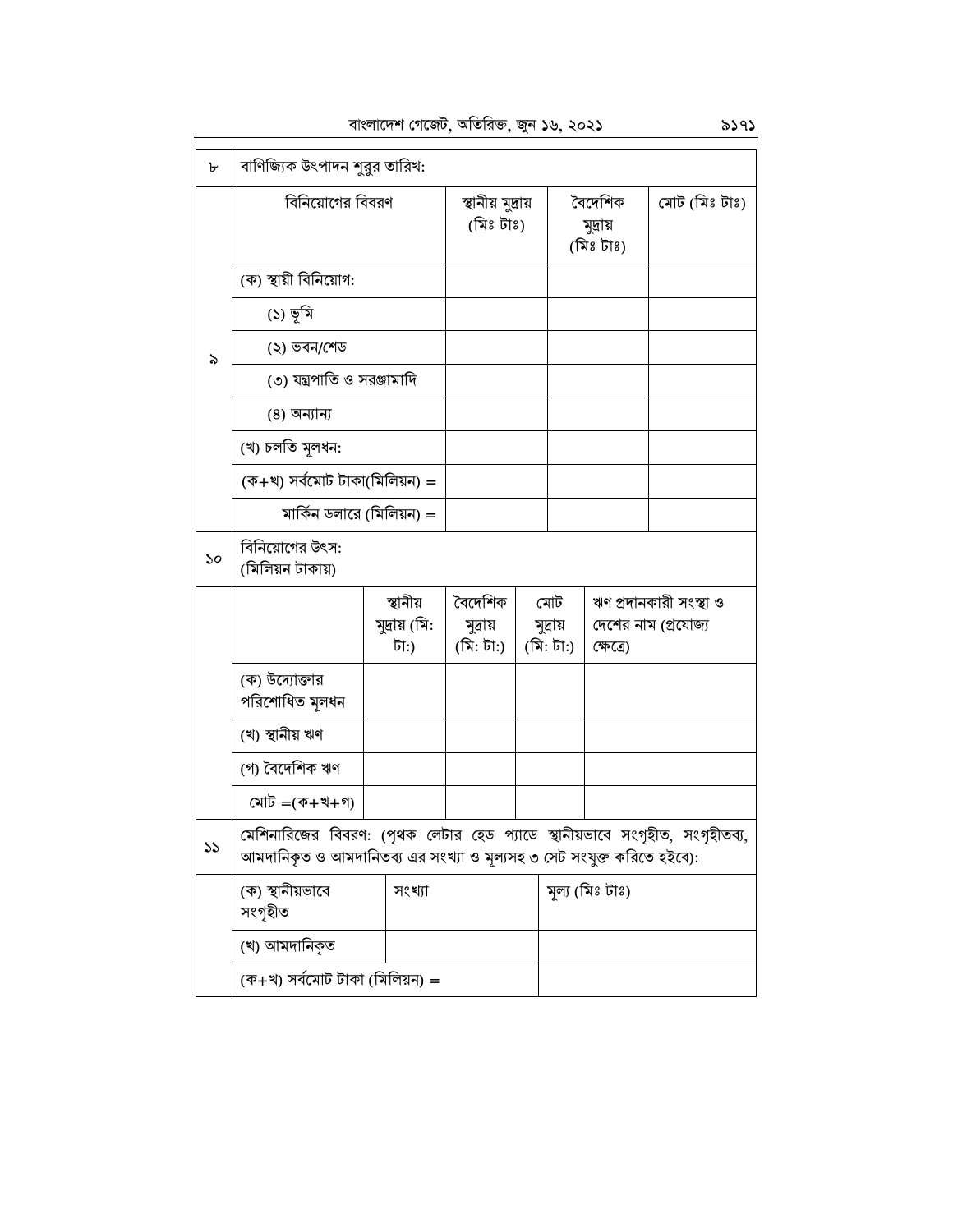৯১৭২

| ১২ | কৰ্মসংস্থান:                                                                                          |       |                                        |       |                      |          |       |  |
|----|-------------------------------------------------------------------------------------------------------|-------|----------------------------------------|-------|----------------------|----------|-------|--|
|    |                                                                                                       |       | স্থানীয় (জন)                          |       | বিদেশি (জন)          | মোট (জন) |       |  |
|    |                                                                                                       | পুরুষ | মহিলা                                  | পুরুষ | মহিলা                | পুরুষ    | মহিলা |  |
|    | (ক) ব্যবস্থাপনা                                                                                       |       |                                        |       |                      |          |       |  |
|    | (খ) কর্মচারী/শ্রমিক                                                                                   |       |                                        |       |                      |          |       |  |
|    | মোট                                                                                                   |       |                                        |       |                      |          |       |  |
| ১৩ | বিপণন:                                                                                                |       | স্থানীয় $\dots\dots\dots\dots\dots$ % |       | রপ্তানি……………<br>$\%$ |          |       |  |
| 58 | ট্রেড লাইসেন্স নম্বর:<br>ট্রেড লাইসেন্স প্রদানকারী কর্তৃপক্ষ:                                         |       |                                        |       |                      |          |       |  |
| ১৫ | ট্রেড লাইসেন্স ইস্যুর তারিখ:<br>ট্রেড লাইসেন্স মেয়াদ উত্তীর্ণের তারিখ:                               |       |                                        |       |                      |          |       |  |
| 56 | টিআইএন:                                                                                               |       |                                        |       |                      |          |       |  |
| 59 | ফি পরিশোধের বিবরণ:<br>টাকার পরিমাণ:        ট্রেজারি চালান নম্বর ও তারিখ:         ব্যাংকের নাম ও শাখা: |       |                                        |       |                      |          |       |  |

আমি/আমরা এই মর্মে অঙ্গীকার করিতেছি যে, উপরে বর্ণিত তথ্যাবলি সত্য ও সঠিক। কোনো তথ্য অসত্য প্রমাণিত হইলে আইন অনুযায়ী যে শাস্তি আরোপ করা হইবে, তাহা মানিয়া লইতে বাধ্য থাকিব।

তারিখ:

স্বাক্ষর:

নাম:

পদবি:

মোবাইল নম্বর: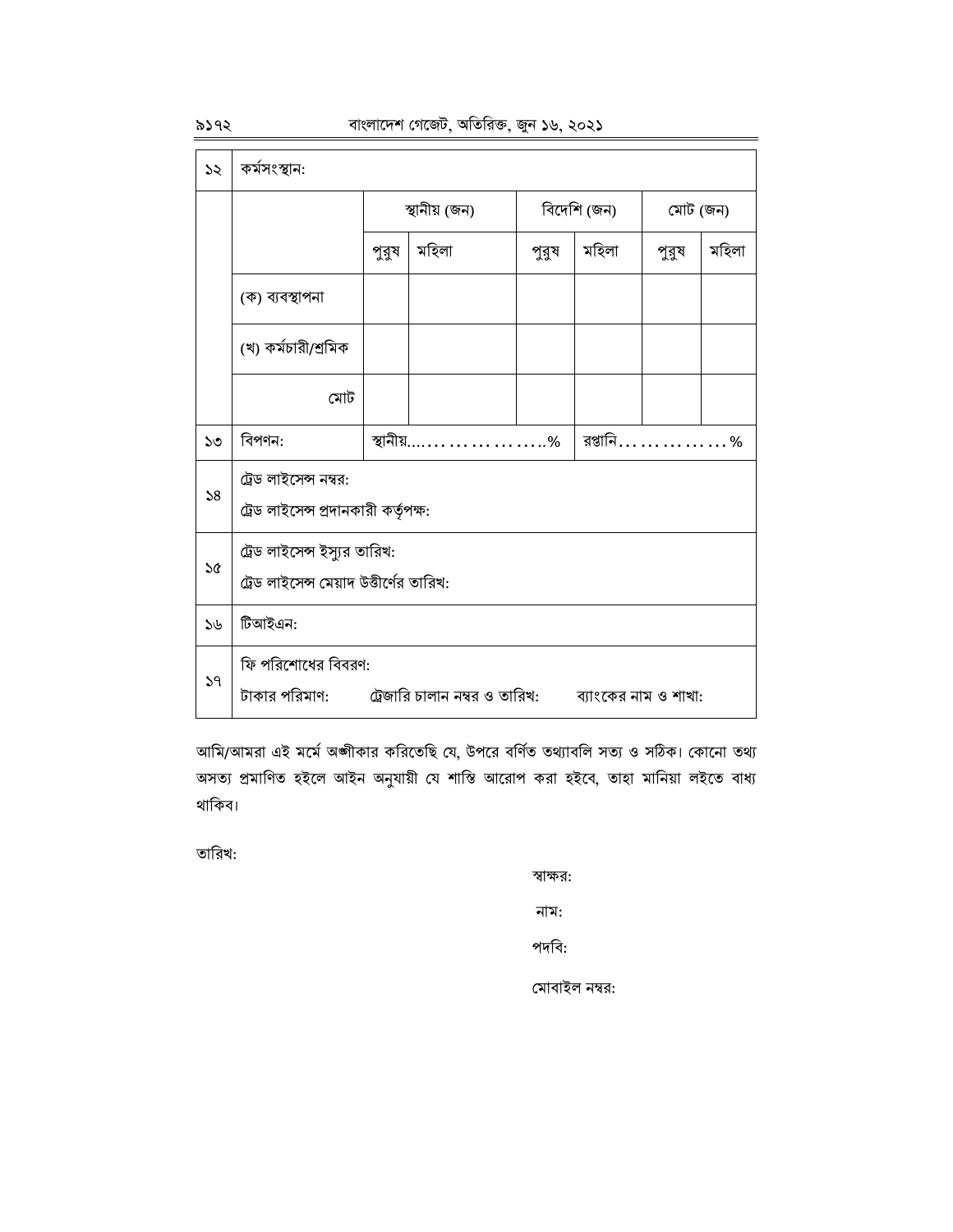|        | দাখিল করা                                                           |  |  |  |                                                                |                 |      |  |  |
|--------|---------------------------------------------------------------------|--|--|--|----------------------------------------------------------------|-----------------|------|--|--|
|        | হইয়াছে                                                             |  |  |  |                                                                |                 |      |  |  |
|        |                                                                     |  |  |  |                                                                | (অনুগ্রহ করিয়া |      |  |  |
|        |                                                                     |  |  |  |                                                                | V               | দিন) |  |  |
|        |                                                                     |  |  |  |                                                                | হাঁ             | না   |  |  |
|        | (ক) প্রতিষ্ঠানের প্যাডে আবেদনপত্র (ফরম-২২);                         |  |  |  |                                                                |                 |      |  |  |
|        | (খ) পুরণকৃত ফরম-৪;                                                  |  |  |  |                                                                |                 |      |  |  |
|        | (গ) হালনাগাদ ট্রেড লাইসেন্স এর ফটোকপি;                              |  |  |  |                                                                |                 |      |  |  |
|        | (ঘ) হালনাগাদ আয়কর প্রত্যয়নপত্রের ফটোকপি;                          |  |  |  |                                                                |                 |      |  |  |
|        |                                                                     |  |  |  | (ঙ) কারখানার জমির মালিকানা সম্পর্কিত খতিয়ানের সার্টিফাইড কপির |                 |      |  |  |
|        | ফটোকপি বা ভাড়াকৃত হইলে ভাড়ার চুক্তিনামা-এর ফটোকপি;                |  |  |  |                                                                |                 |      |  |  |
|        | (চ) স্থানীয়ভাবে ক্রয়কৃত মেশিনারিজের তালিকা (প্রতিষ্ঠানের প্যাডে); |  |  |  |                                                                |                 |      |  |  |
| ক্ৰমিক |                                                                     |  |  |  |                                                                |                 |      |  |  |
|        | ভ্যাট পরিশোধের<br>নম্বর ও তারিখ<br>সংখ্যা<br>নাম<br>নম্বর<br>মূল্য  |  |  |  |                                                                |                 |      |  |  |
|        |                                                                     |  |  |  | (ফটোকপি সংযুক্ত                                                |                 |      |  |  |
|        |                                                                     |  |  |  | করুন)                                                          |                 |      |  |  |

|                                                                                                            |                                                                                                                  | (ছ) আমদানিকৃত মেশিনারিজের তালিকা (ব্যাংকের প্যাডে ব্যাংক কর্তৃক প্রত্যায়িত); |                     |                                         |                                                                                                                                         |            |  |  |  |
|------------------------------------------------------------------------------------------------------------|------------------------------------------------------------------------------------------------------------------|-------------------------------------------------------------------------------|---------------------|-----------------------------------------|-----------------------------------------------------------------------------------------------------------------------------------------|------------|--|--|--|
|                                                                                                            | ক্ৰমিক                                                                                                           | মেশিনের<br>নাম                                                                | মেশিনের  <br>সংখ্যা | এলসি নং ও<br>তারিখ<br>সংযুক্ত করুন)     | ইনভয়েস নং ও<br>তারিখ<br>( ফটোকপি   (ফটোকপি সংযুক্ত<br>করুন)                                                                            | এলসি মূল্য |  |  |  |
|                                                                                                            | (জ) কলকারখানা ও প্রতিষ্ঠান পরিদর্শন অধিদপ্তর  কর্তৃক অনুমোদিত লে-আউট<br>প্ল্যান ও ফ্যাক্টরি লাইসেন্স- এর ফটোকপি: |                                                                               |                     |                                         |                                                                                                                                         |            |  |  |  |
|                                                                                                            |                                                                                                                  |                                                                               |                     |                                         | (ঝ) বহুতল ভবন হইলে ইনস্টিটিউট অফ ইঞ্জিনিয়ার্স, বাংলাদেশ (আইইবি)-এর<br>সদস্যভুক্ত কোনো ইঞ্জিনিয়ার কর্তৃক প্রদত্ত ভবনের উপযুক্ততার সনদ; |            |  |  |  |
|                                                                                                            |                                                                                                                  |                                                                               |                     | (ঞ) হালনাগাদ ফায়ার লাইসেন্স এর ফটোকপি; |                                                                                                                                         |            |  |  |  |
|                                                                                                            |                                                                                                                  |                                                                               |                     |                                         | (ট) ব্যাংক কর্তৃক প্রদত্ত আর্থিক স্বচ্ছলতার প্রত্যয়নপত্রের ফটোকপি;                                                                     |            |  |  |  |
|                                                                                                            | (ঠ) পরিবেশগত ছাড়পত্রের ফটোকপি;                                                                                  |                                                                               |                     |                                         |                                                                                                                                         |            |  |  |  |
| (ড) তফসিল-১ অনুযায়ী নির্ধারিত ফি' পরিশোধ (কোড নং-১-৪১৩১-০০০১-<br>১৮১৬) সংক্রান্ত ট্রেজারি চালানের মূলকপি। |                                                                                                                  |                                                                               |                     |                                         |                                                                                                                                         |            |  |  |  |

**বিঃ দ্রঃ** আবেদনপত্রের সহিত সংযুক্ত ফটোকপিগুলি প্রতিষ্ঠানের ব্যবস্থাপনা পরিচালক বা ব্যবস্থাপনা<br>অংশীদার বা স্বত্বাধিকারী বা ক্ষমতাপ্রাপ্ত কর্তৃপক্ষ কর্তৃক সত্যায়িত হইতে হইবে।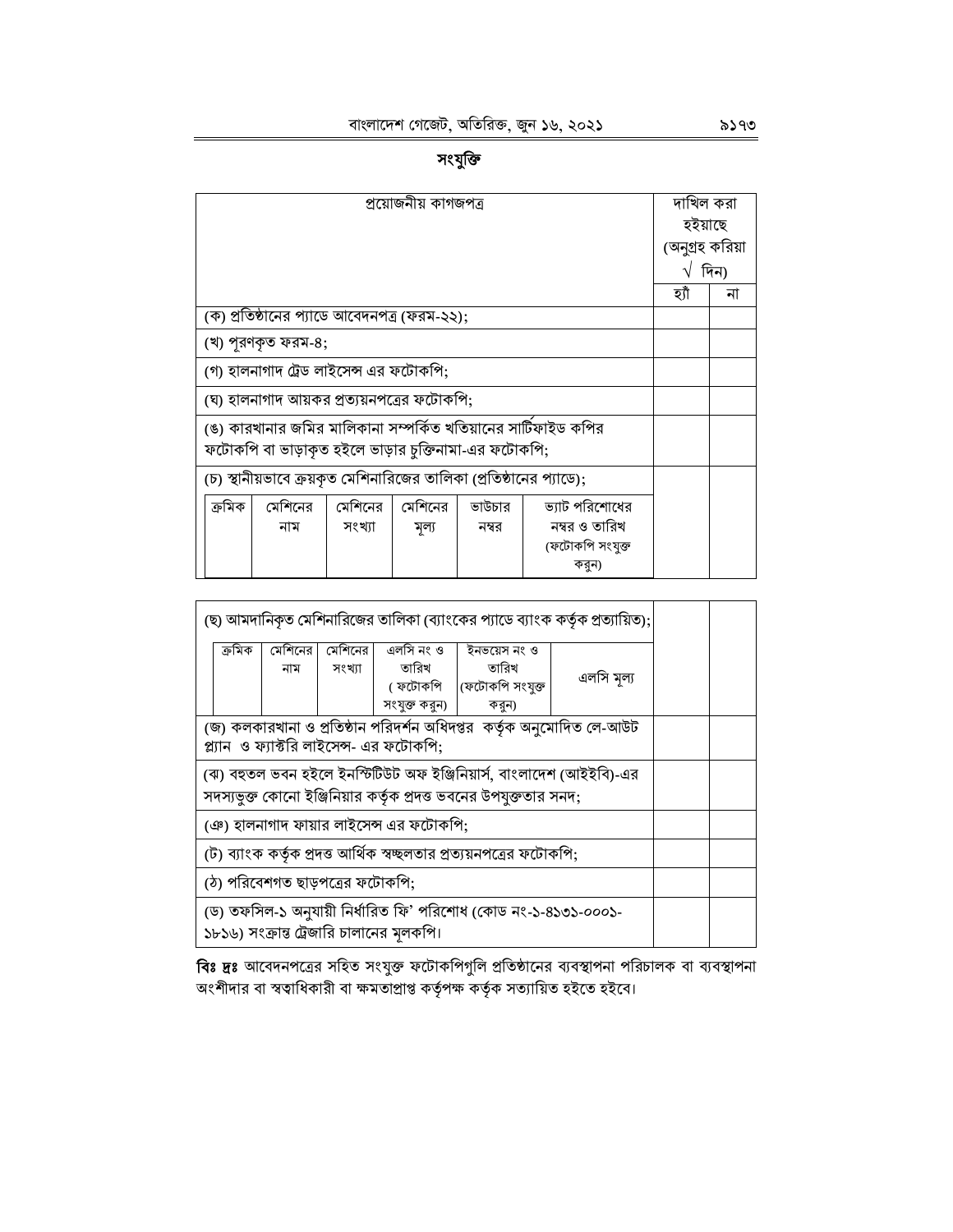

ফরম-৫ [বিধি ১৪(১), ১৬ (৩) (ঙ) দ্রষ্টব্য]

গণপ্রজাতন্ত্রী বাংলাদেশ সরকার

### বস্ত্র অধিদপ্তর নিবন্ধন সনদ সংশোধনের আবেদন ফরম

| S | শিল্প প্রতিষ্ঠানের নাম:                 |               |                             |  |           |  |                  |  |
|---|-----------------------------------------|---------------|-----------------------------|--|-----------|--|------------------|--|
| ২ | ঠিকানা (ক) অফিস: বাড়ী/প্লট/হোল্ডিং নং- |               |                             |  |           |  |                  |  |
|   | গ্ৰাম/সড়ক নং/এলাকা:                    |               |                             |  |           |  |                  |  |
|   | থানা/উপজেলা:<br>শহর/জেলা:               |               |                             |  |           |  |                  |  |
|   | ফোন:                                    |               | ফ্যাক্স:                    |  |           |  | ই-মেইল:          |  |
|   | (খ) কারখানা: বাড়ী/প্লট/হোল্ডিং নং-     |               |                             |  |           |  |                  |  |
|   | গ্ৰাম/সড়ক নং/এলাকা:                    |               |                             |  |           |  |                  |  |
|   | থানা/উপজেলা:                            |               |                             |  | শহর/জেলা: |  |                  |  |
|   | ফোন:                                    |               | ফ্যাক্স:                    |  |           |  | ই-মেইল:          |  |
| ৩ | সনদ নম্বর ও তারিখ:                      |               |                             |  |           |  |                  |  |
| 8 |                                         | বিদ্যমান তথ্য |                             |  |           |  | সংশোধিত তথ্য     |  |
|   | নিবন্ধন সনদের                           |               | নিবন্ধন সনদে উল্লিখিত বিবরণ |  |           |  | প্ৰস্তাবিত বিবরণ |  |
|   | অনুচ্ছেদ নম্বর                          |               |                             |  |           |  |                  |  |
|   |                                         |               |                             |  |           |  |                  |  |
|   |                                         |               |                             |  |           |  |                  |  |
|   |                                         |               |                             |  |           |  |                  |  |
|   |                                         |               |                             |  |           |  |                  |  |
|   |                                         |               |                             |  |           |  |                  |  |
|   |                                         |               |                             |  |           |  |                  |  |
|   |                                         |               |                             |  |           |  |                  |  |
|   |                                         |               |                             |  |           |  |                  |  |
|   |                                         |               |                             |  |           |  |                  |  |
|   |                                         |               |                             |  |           |  |                  |  |
|   |                                         |               |                             |  |           |  |                  |  |
|   |                                         |               |                             |  |           |  |                  |  |
|   |                                         |               |                             |  |           |  |                  |  |
|   |                                         |               |                             |  |           |  |                  |  |
|   |                                         |               |                             |  |           |  |                  |  |
|   |                                         |               |                             |  |           |  |                  |  |
|   |                                         |               |                             |  |           |  |                  |  |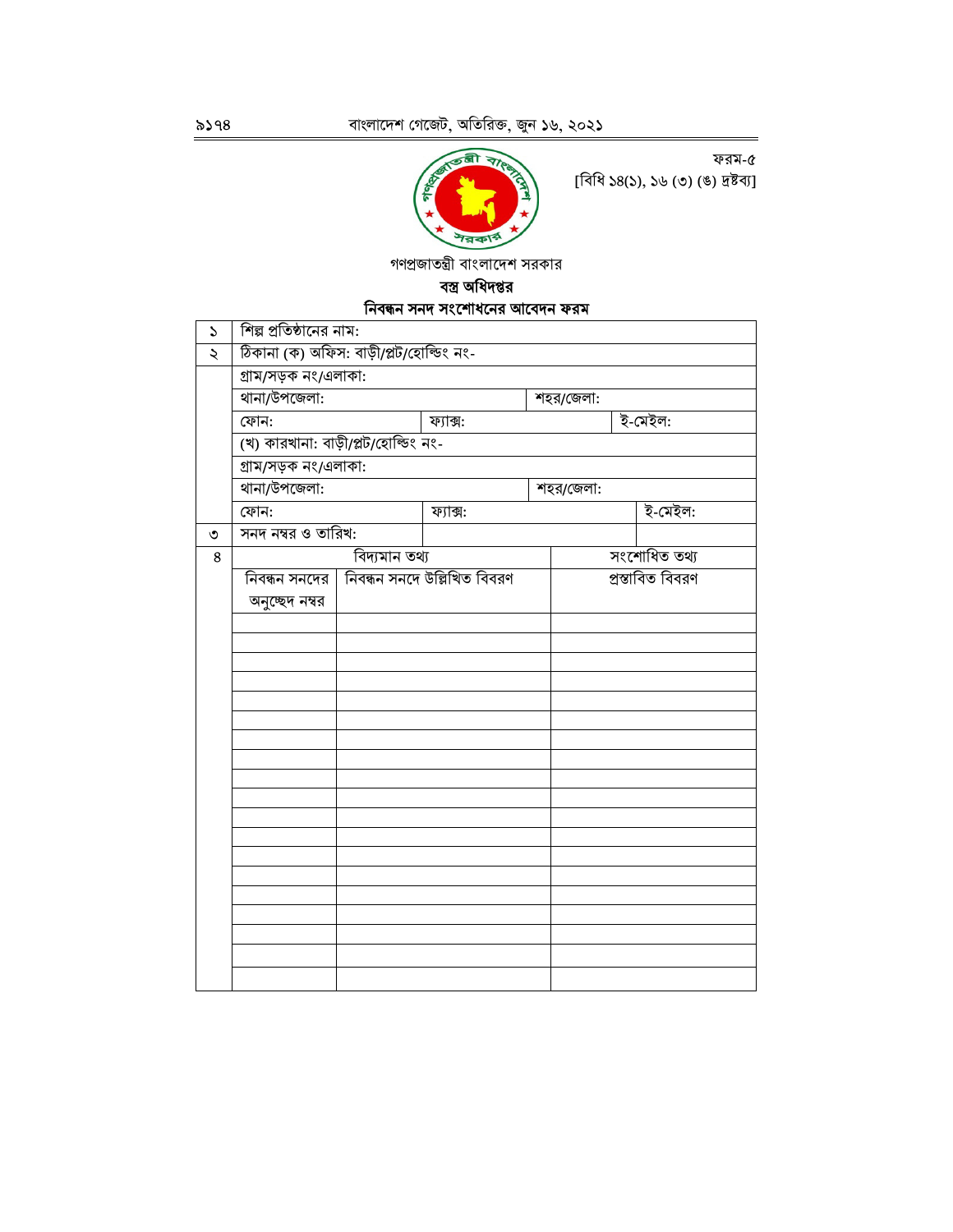আমি/আমরা এই মর্মে অঙ্গীকার করিতেছি যে, উপরে বর্ণিত তথ্যাবলি সত্য ও সঠিক। কোনো<br>তথ্য অসত্য প্রমাণিত হইলে আইন অনুযায়ী যে শাস্তি আরোপ করা হইবে, তাহা মানিয়া লইতে বাধ্য থাকিব।

তারিখ:

| পদবি:         |
|---------------|
| মোবাইল নম্বর: |

#### সংযুক্তি

|                  | প্ৰয়োজনীয় কাগজপত্ৰ                                                                                   |       | দাখিল করা              |
|------------------|--------------------------------------------------------------------------------------------------------|-------|------------------------|
|                  |                                                                                                        |       | হইয়াছে (অনুগ্ৰহ       |
|                  |                                                                                                        |       | করিয়া $\sqrt{6}$ দিন) |
|                  |                                                                                                        | হ্যাঁ | না                     |
| (ক)              | প্রতিষ্ঠানের প্যাডে আবেদনপত্র (ফরম-২২);                                                                |       |                        |
| (খ)              | পুরণকৃত ফরম-৫;                                                                                         |       |                        |
| (গ)              | সনদের ফটোকপি (সকল সংশোধনীসহ);                                                                          |       |                        |
| (ঘ)              | কারখানায় সংস্থাপিত যন্ত্রপাতির তালিকা;                                                                |       |                        |
| $($ E)           | পরিচালনা পর্ষদের সভার কার্যবিবরণী;                                                                     |       |                        |
| $(\overline{b})$ | তফসিল-১ অনুযায়ী নির্ধারিত ফি' পরিশোধ (কোড নং-১-৪১৩১-<br>০০০১-১৮১৬) সংক্রান্ত ট্রেজারি চালানের মূলকপি। |       |                        |
| (ছ)              | সনদ সংশোধন সংক্রান্ত প্রমাণক (প্রয়োজনে আলাদা কাগজে উল্লেখ<br>করা যাইবে) ;                             |       |                        |
|                  | $\mathcal{L}$                                                                                          |       |                        |
|                  | $\ddot{\sim}$                                                                                          |       |                        |
|                  | ৩                                                                                                      |       |                        |
|                  | 8                                                                                                      |       |                        |
|                  | Q                                                                                                      |       |                        |
|                  | ৬                                                                                                      |       |                        |
|                  | ٩                                                                                                      |       |                        |
|                  | ৮                                                                                                      |       |                        |
|                  | ৯                                                                                                      |       |                        |
|                  | $\mathcal{S}^{\mathcal{O}}$                                                                            |       |                        |

বিঃ দ্রঃ আবেদনপত্রের সহিত সংযুক্ত ফটোকপিগুলি প্রতিষ্ঠানের ব্যবস্থাপনা পরিচালক বা ব্যবস্থাপনা<br>অংশীদার বা স্বত্বাধিকারী বা ক্ষমতাপ্রাপ্ত কর্তৃপক্ষ কর্তৃক সত্যায়িত হইতে হইবে।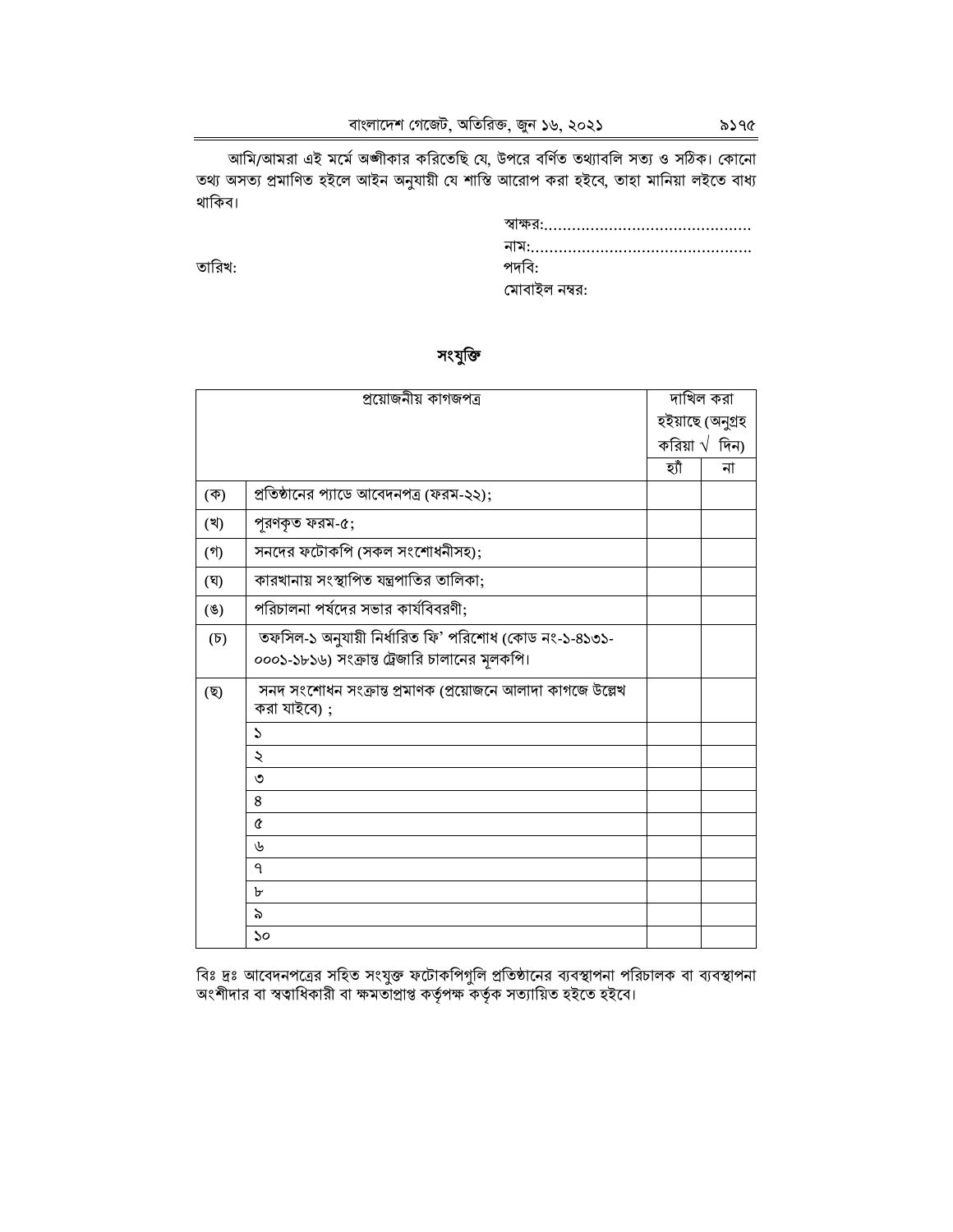

ফরম-৬ [বিধি ১৫ (১), ১৬(৩) (চ) দ্রষ্টব্য]

### গণপ্ৰজাতন্ত্ৰী বাংলাদেশ সরকার বস্ত্র অধিদপ্তর

## ডুপ্লিকেট সনদ ইস্যুর জন্য আবেদন ফরম

| $\mathcal{L}$ | শিল্প প্রতিষ্ঠানের নাম:                                   |                                                                                              |           |                                                                                             |  |  |  |  |
|---------------|-----------------------------------------------------------|----------------------------------------------------------------------------------------------|-----------|---------------------------------------------------------------------------------------------|--|--|--|--|
| ₹             | প্রস্তাবিত নিবন্ধন নম্বর/ বিদ্যমান নিবন্ধন নম্বর ও তারিখ: |                                                                                              |           |                                                                                             |  |  |  |  |
|               | মেয়াদ উত্তীর্ণের তারিখ:                                  |                                                                                              |           |                                                                                             |  |  |  |  |
|               | ঠিকানা (ক) অফিস: বাড়ী/প্লট/হোল্ডিং নং-                   |                                                                                              |           |                                                                                             |  |  |  |  |
|               | সড়ক নং/এলাকা:                                            |                                                                                              |           |                                                                                             |  |  |  |  |
|               | থানা/উপজেলা:                                              |                                                                                              | শহর/জেলা: |                                                                                             |  |  |  |  |
| ৩             | ফোন:                                                      | ফ্যাক্স:                                                                                     |           | ই-মেইল:                                                                                     |  |  |  |  |
|               | (খ) কারখানা: বাড়ী/প্লট/হোল্ডিং নং-                       |                                                                                              |           |                                                                                             |  |  |  |  |
|               | সড়ক নং/এলাকা:                                            |                                                                                              |           |                                                                                             |  |  |  |  |
|               | থানা/উপজেলা:                                              |                                                                                              | শহর/জেলা: |                                                                                             |  |  |  |  |
|               | ফোন:                                                      | ফ্যাক্স:                                                                                     |           | ই-মেইল:                                                                                     |  |  |  |  |
|               |                                                           | ব্যবস্থাপনা পরিচালক/ব্যবস্থাপনা অংশীদারি/স্বত্বাধিকারীর বিবরণ (প্রয়োজনে প্রতিষ্ঠানের প্যাডে |           |                                                                                             |  |  |  |  |
|               | পৃথকভাবে সংযুক্ত করিতে হইবে)                              |                                                                                              |           |                                                                                             |  |  |  |  |
|               | নাম:                                                      |                                                                                              |           |                                                                                             |  |  |  |  |
|               | পদবি:                                                     |                                                                                              |           |                                                                                             |  |  |  |  |
| 8             | এনআইডি:                                                   |                                                                                              |           |                                                                                             |  |  |  |  |
|               | ফোন:                                                      |                                                                                              |           |                                                                                             |  |  |  |  |
|               | মোবাইল নম্বর:                                             |                                                                                              |           |                                                                                             |  |  |  |  |
|               | ই-মেইল :                                                  |                                                                                              |           |                                                                                             |  |  |  |  |
| Q             | শিল্প উপখাত:                                              |                                                                                              |           |                                                                                             |  |  |  |  |
| ৬             |                                                           |                                                                                              |           | বিনিয়োগের ধরন: স্থানীয়/বৈদেশিক/একক/যৌথ বিনিয়োগ (প্রযোজ্যটি রাখিয়া বাকিগুলি কাটিয়া দিন) |  |  |  |  |

আমি/আমরা এই মর্মে অঙ্গীকার করিতেছি যে, উপরে বর্ণিত তথ্যাবলি সত্য ও সঠিক। কোনো তথ্য অসত্য প্রমাণিত হইলে আইন অনুযায়ী যে শাস্তি আরোপ করা হইবে, তাহা মানিয়া লইতে বাধ্য থাকিব।

| পদবি:         |
|---------------|
| মোবাইল নম্বর: |

তারিখ: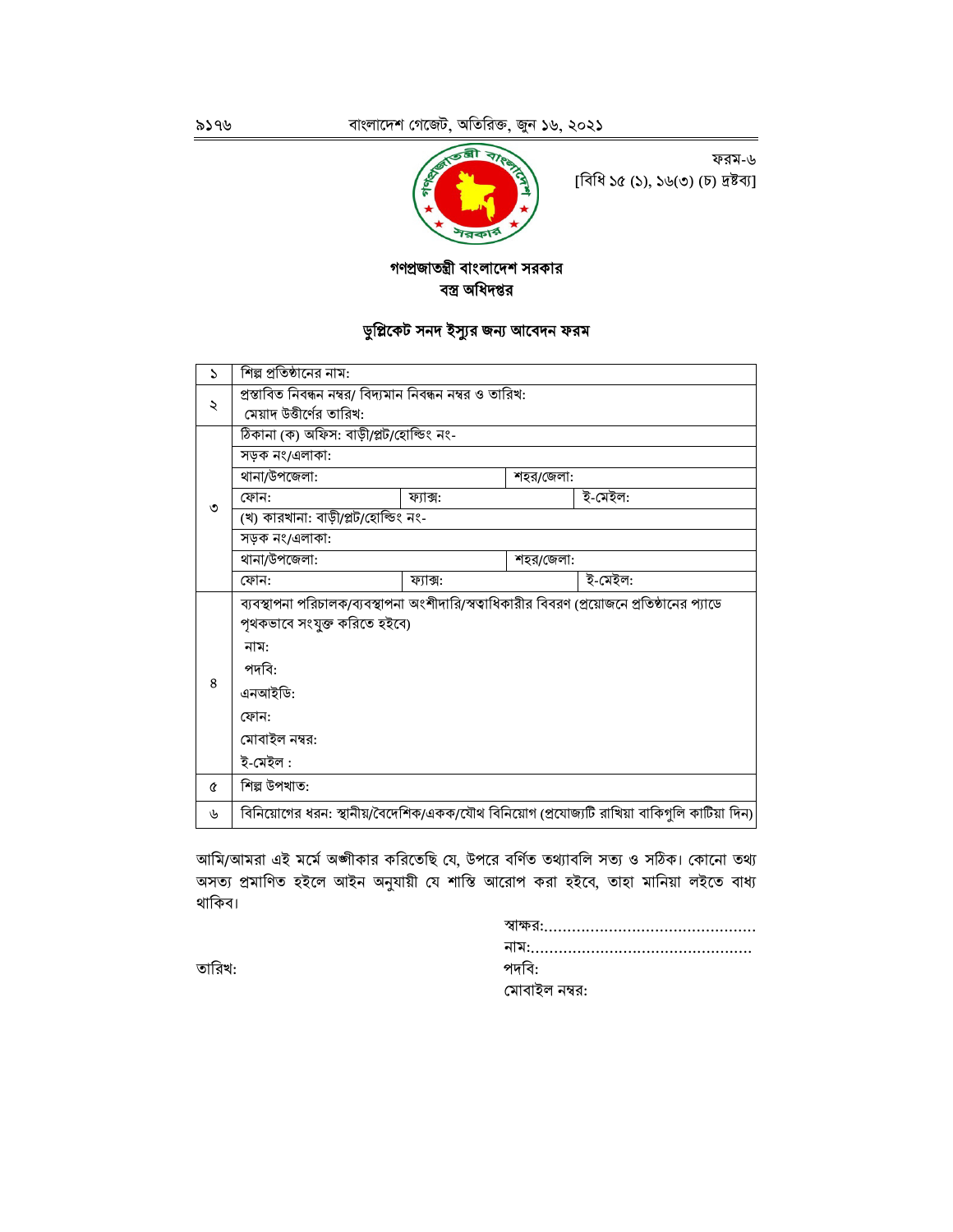# সংযুক্তি

|                  | প্ৰয়োজনীয় কাগজপত্ৰ                                   |      | দাখিল করা              |
|------------------|--------------------------------------------------------|------|------------------------|
|                  |                                                        |      | হইয়াছে (অনুগ্ৰহ       |
|                  |                                                        |      | করিয়া $\sqrt{6}$ দিন) |
|                  |                                                        | হ্যা | না                     |
| (ক)              | প্রতিষ্ঠানের প্যাডে আবেদনপত্র (ফরম-২২);                |      |                        |
| (খ)              | পরণকৃত ফরম-৬;                                          |      |                        |
| $($ গী           | সনদের ফটোকপি (যদি থাকে);                               |      |                        |
| (ঘ)              | পরিচালনা পর্ষদের সভার কার্যবিবরণী (প্রযোজ্য ক্ষেত্রে); |      |                        |
| (8)              | সাধারণ ডায়েরির ফটোকপি;                                |      |                        |
| $(\mathfrak{D})$ | তফসিল-১ অনুযায়ী নিৰ্ধারিত ফি' পরিশোধ (কোড নং-১-৪১৩১-  |      |                        |
|                  | ০০০১-১৮১৬) সংক্রান্ত ট্রেজারি চালানের মূলকপি।          |      |                        |

**বিঃ দ্রঃ** আবেদনপত্রের সহিত সংযুক্ত ফটোকপিগুলি প্রতিষ্ঠানের ব্যবস্থাপনা পরিচালক বা ব্যবস্থাপনা<br>অংশীদার বা স্বত্বাধিকারী বা ক্ষমতাপ্রাপ্ত কর্তৃপক্ষ কর্তৃক সত্যায়িত হইতে হইবে।



ফরম-৭ [বিধি ১৬ (৩) (ছ) দ্ৰষ্টব্য]

গণপ্রজাতন্ত্রী বাংলাদেশ সরকার বস্ত্র অধিদপ্তর

#### বস্ত্রশিল্প স্থাপনে অনাপত্তি পত্রের আবেদন ফরম

| ১ | শিল্প প্রতিষ্ঠানের নাম:                 |          |           |         |  |  |  |
|---|-----------------------------------------|----------|-----------|---------|--|--|--|
| ২ | ঠিকানা (ক) অফিস: বাড়ী/প্লট/হোল্ডিং নং- |          |           |         |  |  |  |
|   | গ্ৰাম/সড়ক নং/ এলাকা:                   |          |           |         |  |  |  |
|   | থানা/উপজেলা:<br>শহর/জেলা:               |          |           |         |  |  |  |
|   | ফোন:                                    | ফ্যাক্স: |           | ই-মেইল: |  |  |  |
|   | (খ) কারখানা: বাড়ী/প্লট/হোল্ডিং নং-     |          |           |         |  |  |  |
|   | গ্ৰাম/সড়ক নং/ এলাকা:                   |          |           |         |  |  |  |
|   | থানা/উপজেলা:                            |          | শহর/জেলা: |         |  |  |  |
|   | ফোন:                                    | ফ্যাক্স: |           | ই-মেইল: |  |  |  |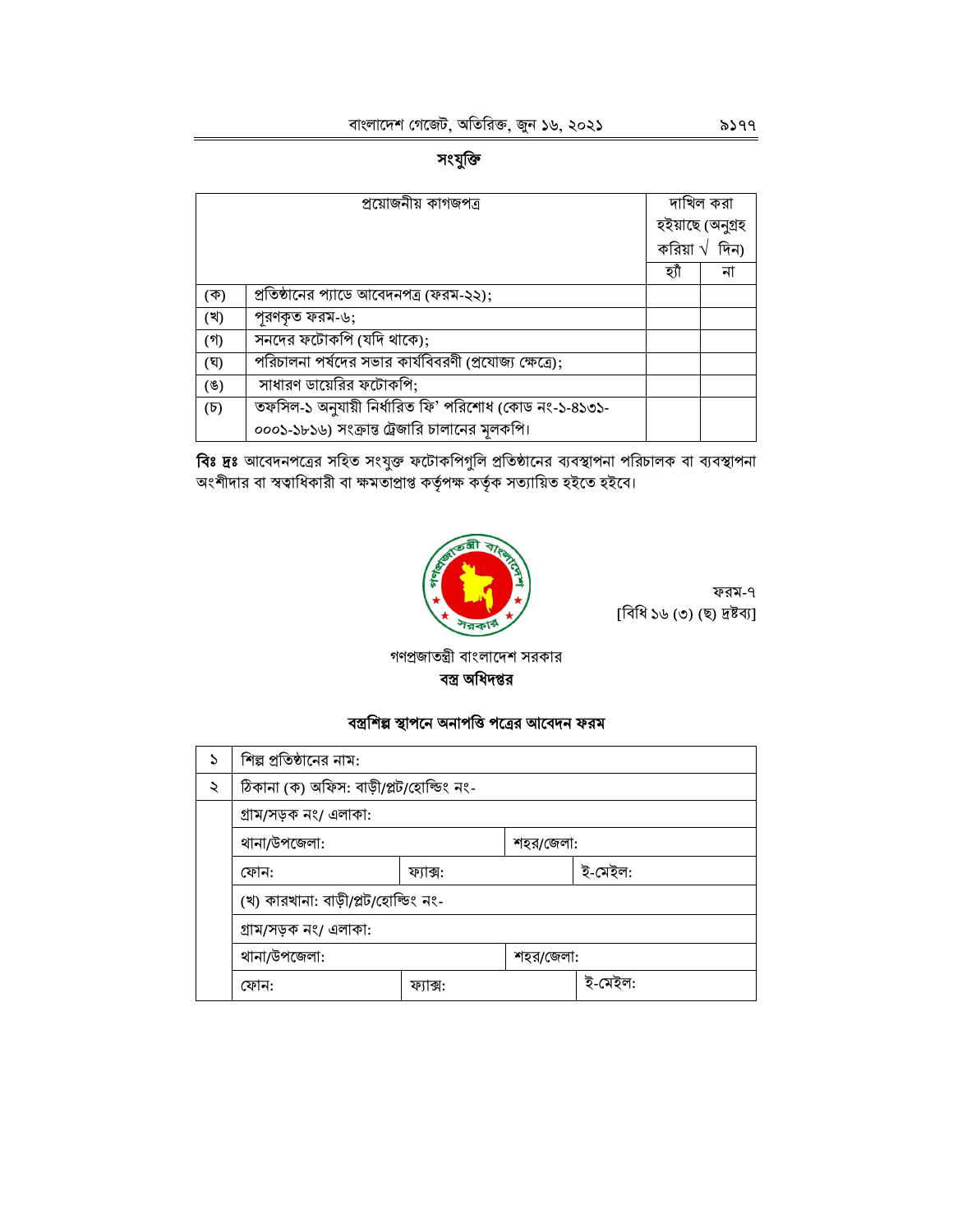৯১৭৮

|   | ব্যবস্থাপনা পরিচালক/ব্যবস্থাপনা অংশীদারি/স্বত্বাধিকারীর বিবরণ (প্রয়োজনে প্রতিষ্ঠানের |
|---|---------------------------------------------------------------------------------------|
|   | প্যাডে পৃথকভাবে সংযুক্ত করিতে হইবে)                                                   |
|   | নাম:                                                                                  |
|   | পদবি:                                                                                 |
| ৩ | এনআইডি:                                                                               |
|   |                                                                                       |
|   | মোবাইল নম্বর:<br>ফোন:                                                                 |
|   |                                                                                       |
|   | ই মেইল :                                                                              |
| 8 | শিল্প উপখাত:                                                                          |
| Á | ট্রেড লাইসেন্স প্রদানকারী কর্তৃপক্ষ:<br>ট্রেড লাইসেন্স নম্বর:                         |
| ৬ | ট্রেড লাইসেন্স ইস্যুর তারিখ:<br>ট্রেড লাইসেন্স এর মেয়াদ উত্তীর্ণের তারিখ:            |
| ٩ | টিআইএন:                                                                               |
|   | ফি পরিশোধের বিবরণ:                                                                    |
| ৮ | ট্রেজারি চালান নম্বর ও তারিখ:<br>টাকার পরিমাণ:<br>ব্যাংকের নাম ও শাখা:                |

আমি/আমরা এই মর্মে অঙ্গীকার করিতেছি যে, উপরে বর্ণিত তথ্যাবলি সত্য ও সঠিক। কোনো তথ্য অসত্য প্রমাণিত হইলে আইন অনুযায়ী যে শাস্তি আরোপ করা হইবে, তাহা মানিয়া লইতে বাধ্য থাকিব।

তারিখ:

স্বাক্ষর: নাম: পদবি: মোবাইল নম্বর:

#### সংযুক্তি

| প্ৰয়োজনীয় কাগজপত্ৰ                                                                                                          | দাখিল করা হইয়াছে<br>(অনুগ্ৰহ করিয়া $\sqrt{ }$ দিন) |  |  |
|-------------------------------------------------------------------------------------------------------------------------------|------------------------------------------------------|--|--|
|                                                                                                                               | হ্যী                                                 |  |  |
| (ক) প্রতিষ্ঠানের প্যাডে আবেদনপত্র (ফরম-২২);                                                                                   |                                                      |  |  |
| (খ) নির্ধারিত পূরণকৃত ফরম- ৭ ( অধিদপ্তরের ওয়েবসাইট বা ওয়ান<br>স্টপ সার্ভিস এর ডেস্ক হইতে ফর্মটি 'বিনামূল্যে' পাওয়া যাইবে); |                                                      |  |  |
| (গ) হালনাগাদ ট্রেড লাইসেন্স-এর ফটোকপি;                                                                                        |                                                      |  |  |
| (ঘ) হালনাগাদ আয়কর প্রত্যয়নপত্রের ফটোকপি;                                                                                    |                                                      |  |  |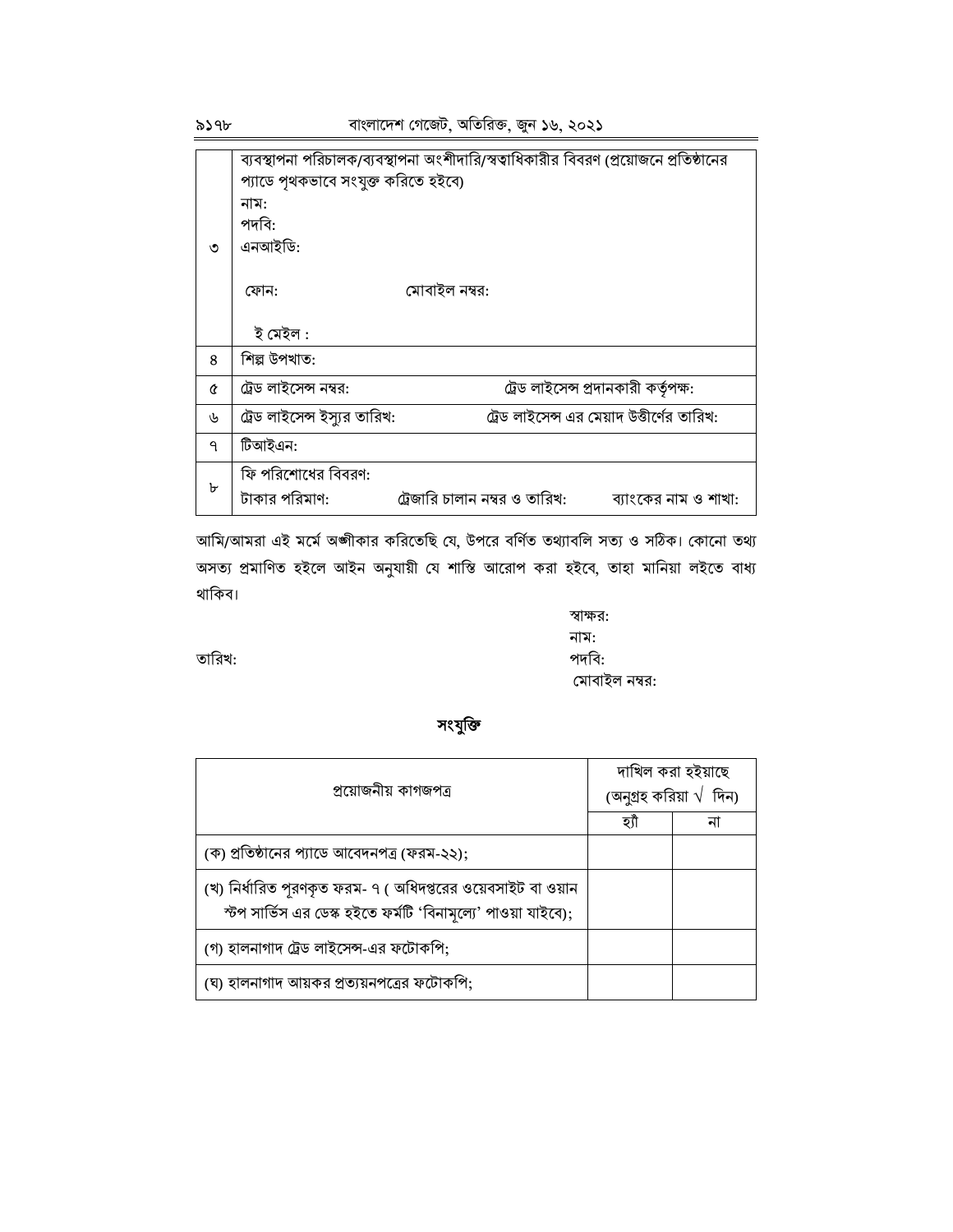|                 | (ঙ) লিমিটেড কোম্পানী হইলে মেমোরেন্ডাম এন্ড আর্টিক্যালস অফ   |  |
|-----------------|-------------------------------------------------------------|--|
|                 | অ্যাসোসিয়েশন এবং সার্টিফিকেট অফ ইনকর্পোরেশন এর             |  |
|                 | ফটোকপি। অংশীদারি প্রতিষ্ঠান হইলে অংশীদারি চুক্তিপত্রের      |  |
|                 | ফটোকপি;                                                     |  |
| $(\mathcal{D})$ | কারখানার জমির মালিকানা সম্পর্কিত খতিয়ানের সাটিফাইড         |  |
|                 | কপির ফটোকপি বা ভাড়াকৃত হইলে ভাড়ার চুক্তিনামা- এর          |  |
|                 | ফটোকপি;                                                     |  |
|                 | (ছ) উদ্যেক্তার প্যাডে শিল্প উদ্যোক্তাদের নাম ঠিকানা, পদবী ও |  |
|                 | জাতীয়তার বিবরণ;                                            |  |
|                 | (জ) আমদানিতব্য বা সংস্থানতব্য মেশিনারিজের তালিকা;           |  |
|                 | (ঝ) ব্যাংক কর্তৃক প্রদত্ত আর্থিক স্বচ্ছলতার প্রত্যয়নপত্রের |  |
|                 | ফটোকপি;                                                     |  |
|                 | (ঞ) তফসিল-১ অনুযায়ী নির্ধারিত ফি' পরিশোধ (কোড নং-১-        |  |
|                 | ৪১৩১-০০০১-১৮১৬) সংক্রান্ত ট্রেজারি চালানের মূলকপি;          |  |
|                 | (ট)  ১০০% বৈদেশিক বিনিয়োগ বা যৌথ বিনিয়োগের ক্ষেত্রে       |  |
|                 | বিদেশি উদ্যোক্তা বা উদ্যোক্তাগণের ইনক্যাশমেন্ট              |  |
|                 | সার্টিফিকেট;                                                |  |
|                 | (ঠ) বৈদেশিক উদ্যোক্তা বা কর্মচারীর ক্ষেত্রে পাসপোর্ট;       |  |
|                 | (ড) যৌথ বিনিয়োগ (joint venture) হইলে যৌথ                   |  |
|                 | বিনিয়োগ চুক্তিপত্রের ফটোকপি।                               |  |

বিঃ দ্রঃ আবেদনপত্রের সহিত সংযুক্ত ফটোকপিগুলি প্রতিষ্ঠানের ব্যবস্থাপনা পরিচালক বা ব্যবস্থাপনা<br>অংশীদার বা স্বত্বাধিকারী বা ক্ষমতাপ্রাপ্ত কর্তৃপক্ষ কর্তৃক সত্যায়িত হইতে হইবে।



ফরম-৮ [বিধি ১৬ (৩) (জ) দ্ৰষ্টব্য]

গণপ্রজাতন্ত্রী বাংলাদেশ সরকার বস্ত্র অধিদপ্তর

## বায়িং হাউজ নিবন্ধন আবেদন ফরম

| বায়িং হাউজ-এর নাম:                          |            |           |  |  |  |  |
|----------------------------------------------|------------|-----------|--|--|--|--|
| ঠিকানা: (রেজিস্টার্ড ঠিকানা ও মেইলিং ঠিকানা) |            |           |  |  |  |  |
| এলাকা/সড়ক নং:                               | থানা:      | পোঃ অফিস: |  |  |  |  |
| জেলা:                                        | দেশের নাম: | ফ্যাক্স:  |  |  |  |  |
| মোবাইল:                                      | ফোন:       | ই-মেইল:   |  |  |  |  |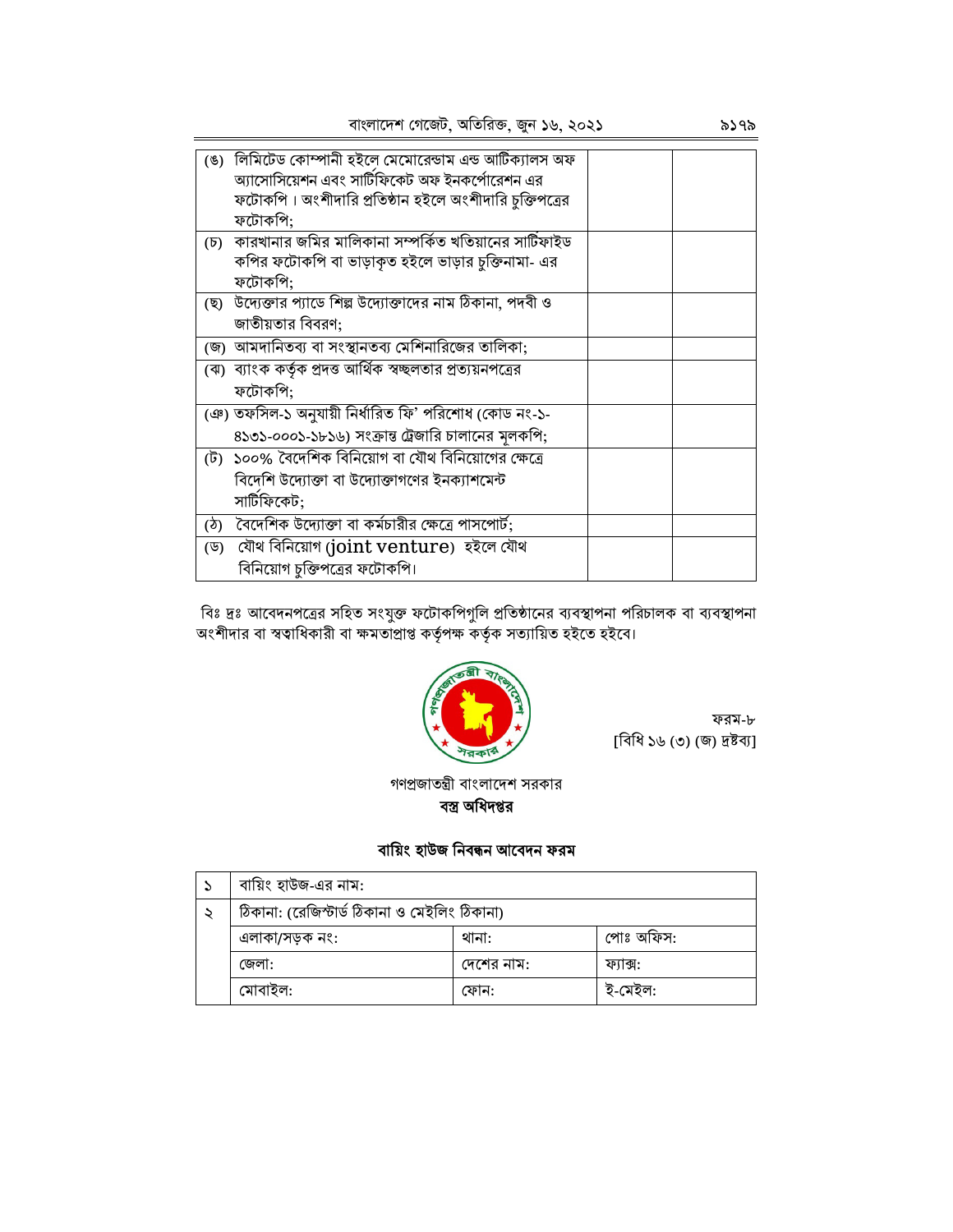বাংলাদেশ গেজেট, অতিরিক্ত, জুন ১৬, ২০২১

| -Ω⊃ | x.<br>۰ | D |  |
|-----|---------|---|--|

| $\overline{6}$        | মূল প্রতিষ্ঠানের নাম (প্রযোজ্য ক্ষেত্রে):                                             |                                         |       |                  |       |           |           |              |
|-----------------------|---------------------------------------------------------------------------------------|-----------------------------------------|-------|------------------|-------|-----------|-----------|--------------|
|                       | এলাকা/সড়ক নং:                                                                        |                                         | থানা: |                  |       | পোঃ অফিস: |           |              |
|                       | জেলা:                                                                                 |                                         |       | দেশের নাম:       |       |           | ফ্যাক্স:  |              |
|                       | মোবাইল:                                                                               |                                         |       | ফোন:             |       |           | ই-মেইল:   |              |
| 8                     | ব্যবস্থাপনা পরিচালক/ব্যবস্থাপনা অংশীদারি/স্বত্বাধিকারীর বিবরণ (প্রয়োজনে প্রতিষ্ঠানের |                                         |       |                  |       |           |           |              |
|                       | প্যাডে পৃথকভাবে সংযুক্ত করিতে হইবে)                                                   |                                         |       |                  |       |           |           |              |
| $\pmb{\mathfrak{C}}$  | বায়িং হাউজ এর কার্যক্রম শুরুর সন:                                                    |                                         |       |                  |       |           |           |              |
|                       |                                                                                       | (ক) স্থানীয় মুদ্রায়----------- (টাকা) |       |                  |       |           |           |              |
| ৬                     | মোট বিনিয়োগ :                                                                        |                                         |       |                  |       |           |           |              |
|                       |                                                                                       | (খ) বৈদেশিক মুদ্রায়---------- (ডলার)   |       |                  |       |           |           |              |
| $\overline{q}$        | বিনিয়োগের                                                                            | স্থানীয় মুদ্ৰায়                       |       | বৈদেশিক মুদ্রায় |       |           | মোট       | ঋণপ্রদানকারী |
|                       | ধরণ:                                                                                  | (মিঃ টাঃ)                               |       |                  |       |           | (মিঃ টাঃ) | সংস্থা ও     |
|                       |                                                                                       |                                         |       |                  |       |           |           | দেশের নাম    |
|                       |                                                                                       |                                         |       |                  |       |           |           | (যদি থাকে)   |
|                       | (ক)উদ্যোক্তার                                                                         |                                         |       |                  |       |           |           |              |
|                       | পরিশোধিত মূলধন                                                                        |                                         |       |                  |       |           |           |              |
|                       | (খ) স্থানীয় ঋণ                                                                       |                                         |       |                  |       |           |           |              |
|                       | (গ) বৈদেশিক ঋণ                                                                        |                                         |       |                  |       |           |           |              |
|                       | মোট=(ক+খ+গ)                                                                           |                                         |       |                  |       |           |           |              |
| $\mathbf{b}$          | কর্মসংস্থান:                                                                          | স্থানীয় (জন)                           |       | বিদেশি (জন)      |       | মোট জন    |           |              |
|                       | ব্যবস্থাপনা/<br>(ক)                                                                   | পুরুষ                                   | মহিলা | পুরুষ            | মহিলা |           | পুরুষ     | মহিলা        |
|                       | প্ৰশাসনিক                                                                             |                                         |       |                  |       |           |           |              |
|                       | (খ) কৰ্মচারী/                                                                         |                                         |       |                  |       |           |           |              |
|                       | শ্ৰমিক                                                                                |                                         |       |                  |       |           |           |              |
|                       | মোট                                                                                   |                                         |       |                  |       |           |           |              |
| ৯                     | জাতীয় পরিচয় পত্র নম্বর (NID)/পাসপোর্ট নম্বর (বিদেশি বিনিয়োগকারীদের জন্য):          |                                         |       |                  |       |           |           |              |
| $\mathcal{S}^{\circ}$ | ট্রেড লাইসেন্স নম্বর ও প্রদানকারী কর্তৃপক্ষ:                                          |                                         |       |                  |       |           |           |              |
| $\mathcal{V}$         | টিআইএন:                                                                               |                                         |       |                  |       |           |           |              |
| $\mathcal{S}$         | 'ফি' পরিশোধের বিবরণ:                                                                  |                                         |       |                  |       |           |           |              |
|                       | টাকার পরিমাণ:<br>ট্রেজারি চালান নম্বর ও তারিখ:<br>ব্যাংকের নাম ও শাখা:                |                                         |       |                  |       |           |           |              |

আমি/আমরা এই মর্মে অঙ্গীকার করিতেছি যে, উপরে বর্ণিত তথ্যাবলি সত্য ও সঠিক। কোনো তথ্য অসত্য প্রমাণিত হইলে আইন অনুযায়ী যে শাস্তি আরোপ করা হইবে, তাহা মানিয়া লইতে বাধ্য থাকিব।

স্বাক্ষর:

নাম:

পদবি:

মোবাইল নম্বর: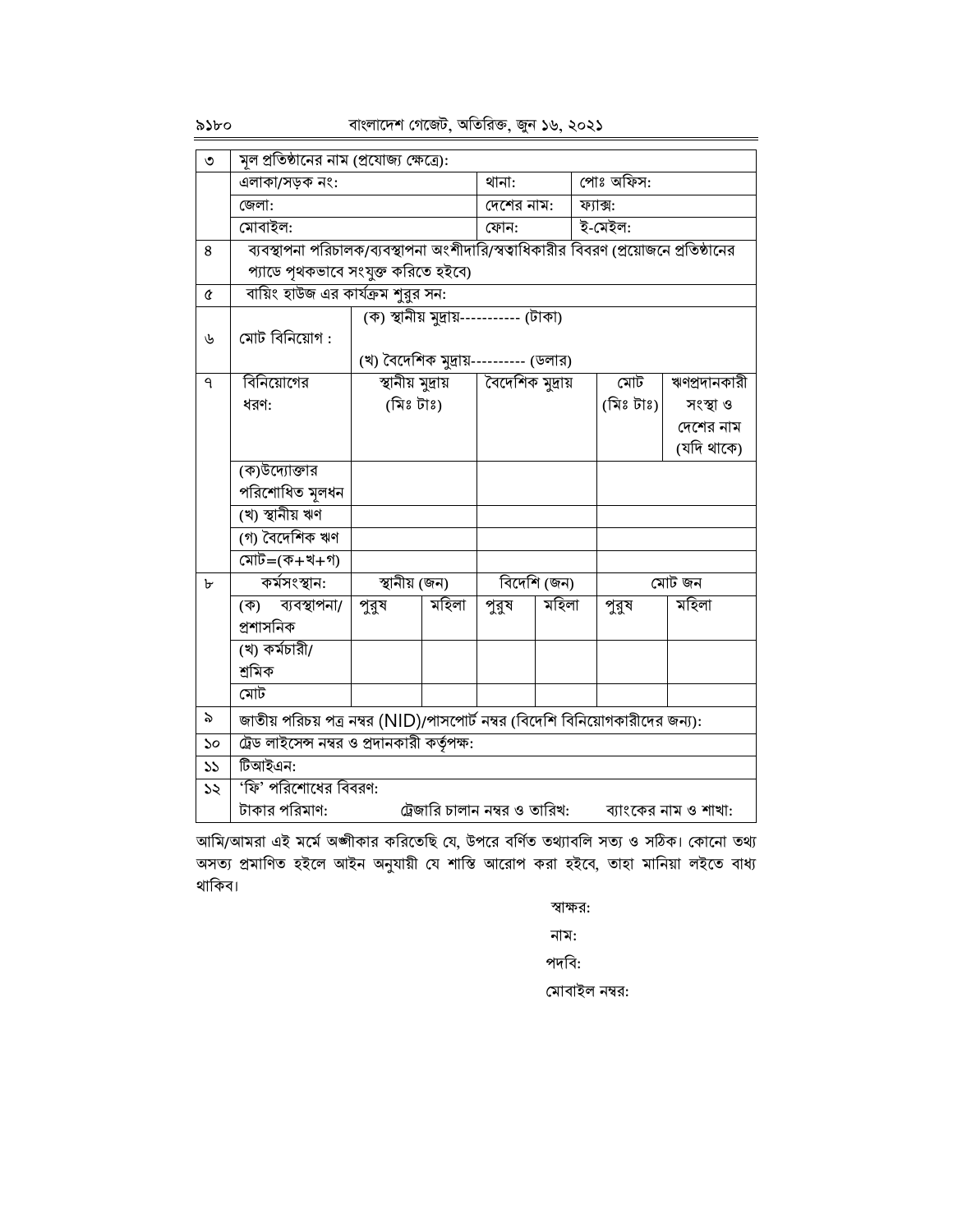সংযুক্তি

| প্রয়োজনীয় কাগজপত্র                                                                                                                                                                           |     | দাখিল করা হইয়াছে         |
|------------------------------------------------------------------------------------------------------------------------------------------------------------------------------------------------|-----|---------------------------|
|                                                                                                                                                                                                |     | (অনুগ্রহ করিয়া $\sqrt{}$ |
|                                                                                                                                                                                                |     | দিন)                      |
|                                                                                                                                                                                                | হাঁ | না                        |
| (ক) প্রতিষ্ঠানের প্যাডে আবেদনপত্র (ফরম-২২);                                                                                                                                                    |     |                           |
| (খ) নির্ধারিত পরণকৃত ফরম ( অধিদপ্তরের ওয়েবসাইট বা                                                                                                                                             |     |                           |
| ওয়ানস্টপ সার্ভিস এর ডেস্ক হইতে ফর্মটি 'বিনামূল্যে'<br>পাওয়া যাইবে);                                                                                                                          |     |                           |
| (গ) হালনাগাদ ট্রেড লাইসেন্স এর ফটোকপি;                                                                                                                                                         |     |                           |
| (ঘ) হালনাগাদ আয়কর প্রত্যয়নপত্রের ফটোকপি;                                                                                                                                                     |     |                           |
| (ঙ) লিমিটেড কোম্পানী হইলে মেমোরেন্ডাম এন্ড আর্টিক্যালস<br>সার্টিফিকেট<br>আসোসিয়েশন<br>এবং<br>অফ<br>অফ<br>ইনকর্পোরেশন- এর ফটোকপি এবং অংশীদারি প্রতিষ্ঠান<br>হইলে অংশীদারি চুক্তিপত্রের ফটোকপি; |     |                           |
| (চ) সম্ভাব্য বাৎসরিক টার্নওভার;                                                                                                                                                                |     |                           |
| (ছ) সংশ্লিষ্ট বাণিজ্যিক সংগঠনের সদস্য পদের সনদপত্রের<br>সত্যায়িত কপি;                                                                                                                         |     |                           |
| (জ) ব্যাংক কর্তৃক প্রদত্ত আর্থিক স্বচ্ছলতার প্রত্যয়নপত্রের<br>ফটোকপি;                                                                                                                         |     |                           |
| (ঝ) অফিস ভাড়ার চুক্তিপত্রের ফটোকপি;                                                                                                                                                           |     |                           |
| (ঞ) উদ্যোক্তাগণের জাতীয় পরিচয় পত্রের কপি এবং বিদেশি<br>উদ্যোক্তা বা কর্মকর্তা বা কর্মচারীদের ক্ষেত্রে পাসপোর্টের<br>কপি:                                                                     |     |                           |
| (ট) তফসিল-১ অনুযায়ী নিৰ্ধারিত ফি' পরিশোধ (কোড নং-১-<br>৪১৩১-০০০১-১৮১৬) সংক্রান্ত ট্রেজারি চালানের মূলকপি;                                                                                     |     |                           |
| (ঠ) ১০০% বৈদেশিক বিনিয়োগে বা যৌথ বিনিয়োগে স্থাপিত<br>বস্ত্রশিল্পের ক্ষেত্রে বৈদেশিক উদ্যোক্তা বা উদ্যোক্তাগণের<br>এনক্যাশমেন্ট সার্টিফিকেট এর ফটোকপি;                                        |     |                           |
| (ড) যৌথ বিনিয়োগে স্থাপিত বস্ত্রশিল্পের জন্য যৌথ বিনিয়োগ<br>(joint venture) সংক্রান্ত চুক্তিপত্রের সত্যায়িত<br>ফটোকপি।                                                                       |     |                           |

**বিঃ দ্রঃ** আবেদনপত্রের সহিত সংযুক্ত ফটোকপিগুলি প্রতিষ্ঠানের ব্যবস্থাপনা পরিচালক বা ব্যবস্থাপনা<br>অংশীদার বা স্বত্বাধিকারী বা ক্ষমতাপ্রাপ্ত কর্তৃপক্ষ কর্তৃক সত্যায়িত হইতে হইবে।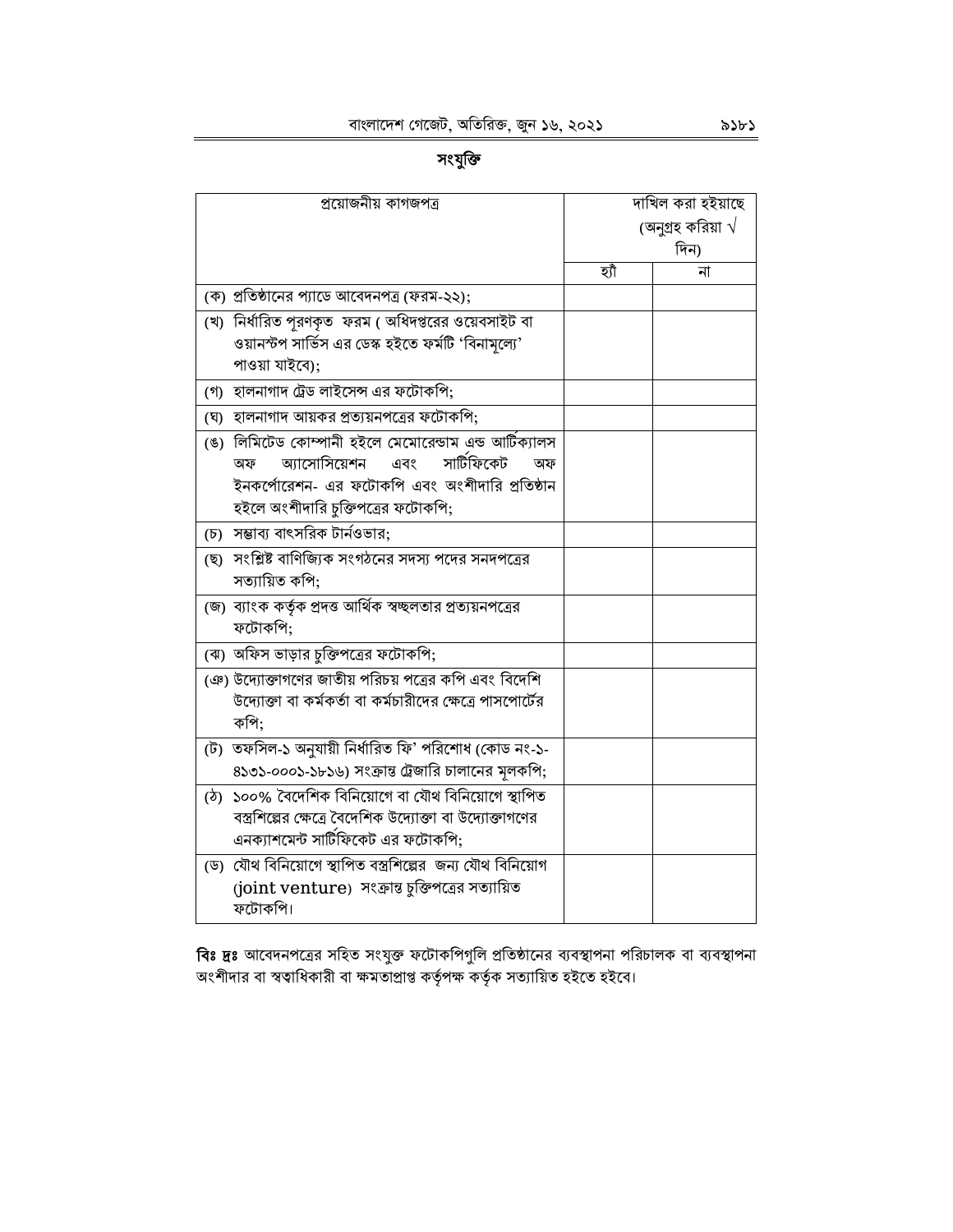

ফরম-৯ [বিধি ১৬ (৩) (ঝ) দ্রষ্টব্য]

গণপ্রজাতন্ত্রী বাংলাদেশ সরকার

বস্ত্র অধিদপ্তর

# বায়িং হাউজ নিবন্ধন নবায়ন আবেদন ফরম

| $\mathcal{L}$         | বায়িং হাউজ-এর নাম:                                                             |                                         |       |                  |            |           |                |
|-----------------------|---------------------------------------------------------------------------------|-----------------------------------------|-------|------------------|------------|-----------|----------------|
| ২                     | ঠিকানা: (রেজিস্টার্ড ঠিকানা ও মেইলিং ঠিকানা)                                    |                                         |       |                  |            |           |                |
|                       | এলাকা/সড়ক নং:                                                                  |                                         | থানা: |                  |            | পোঃ অফিস: |                |
|                       | জেলা:                                                                           |                                         |       |                  | দেশের নাম: | ফ্যাক্স:  |                |
|                       | মোবাইল:                                                                         |                                         |       | ফোন:             |            | ই-মেইল:   |                |
| ৩                     | মূল প্রতিষ্ঠানের নাম (প্রযোজ্য ক্ষেত্রে):                                       |                                         |       |                  |            |           |                |
|                       | এলাকা/সড়ক নং:                                                                  |                                         |       | থানা:            |            | পোঃ অফিস: |                |
|                       | জেলা:                                                                           |                                         |       |                  | দেশের নাম: | ফ্যাক্স:  |                |
|                       | মোবাইল:                                                                         |                                         |       | ফোন:             |            | ই-মেইল:   |                |
| 8                     | নিবন্ধন নম্বর ও তারিখ:                                                          |                                         |       |                  |            |           |                |
|                       | মেয়াদ উত্তীর্ণের তারিখ:                                                        |                                         |       |                  |            |           |                |
| Q                     | ব্যবস্থাপনা পরিচালক/ব্যবস্থাপনা অংশীদার/ স্বত্বাধিকারীর নাম ও যোগাযোগের ঠিকানা: |                                         |       |                  |            |           |                |
| ৬                     | বায়িং হাউজ এর কার্যক্রম শুরুর সন:                                              |                                         |       |                  |            |           |                |
| $\mathsf{P}$          | মোট বিনিয়োগ :                                                                  | (ক) স্থানীয় মুদ্রায়----------- (টাকা) |       |                  |            |           |                |
|                       |                                                                                 | (খ) বৈদেশিক মুদ্রায়--------- (ডলার)    |       |                  |            |           |                |
| ৮                     | বিনিয়োগের বিবরণ:                                                               | স্থানীয় মুদ্ৰায়                       |       | বৈদেশিক মুদ্রায় |            | মোট       | ঋণপ্রদানকারী   |
|                       |                                                                                 | (মিঃ টাঃ)                               |       |                  | (মিঃ টাঃ)  | (মিঃ টাঃ) | সংস্থা ও দেশের |
|                       |                                                                                 |                                         |       |                  |            |           | নাম (যদি থাকে) |
|                       | (ক) উদ্যোক্তার<br>পরিশোধিত মূলধন                                                |                                         |       |                  |            |           |                |
|                       | (খ) স্থানীয় ঋণ                                                                 |                                         |       |                  |            |           |                |
|                       | (গ) বৈদেশিক ঋণ                                                                  |                                         |       |                  |            |           |                |
|                       | মোট=(ক+খ+গ)                                                                     |                                         |       |                  |            |           |                |
| ৯                     | মোট জন<br>কৰ্মসংস্থান:<br>স্থানীয় (জন)<br>বিদেশি (জন)                          |                                         |       |                  |            |           |                |
|                       | (ক) ব্যবস্থাপনা/<br>প্ৰশাসনিক                                                   | পুরুষ                                   | মহিলা | পুরুষ            | মহিলা      | পুরুষ     | মহিলা          |
|                       | (খ) কর্মচারী/শ্রমিক                                                             |                                         |       |                  |            |           |                |
|                       | মোট                                                                             |                                         |       |                  |            |           |                |
| $\mathcal{S}^{\circ}$ | জাতীয় পরিচয় পত্র নম্বর (NID)/পাসপোর্ট নম্বর (বিদেশি বিনিয়োগকারীদের জন্য)     |                                         |       |                  |            |           |                |
| $\mathcal{V}$         | ট্রেড লাইসেন্স নম্বর ও প্রদানকারী কর্তৃপক্ষ:                                    |                                         |       |                  |            |           |                |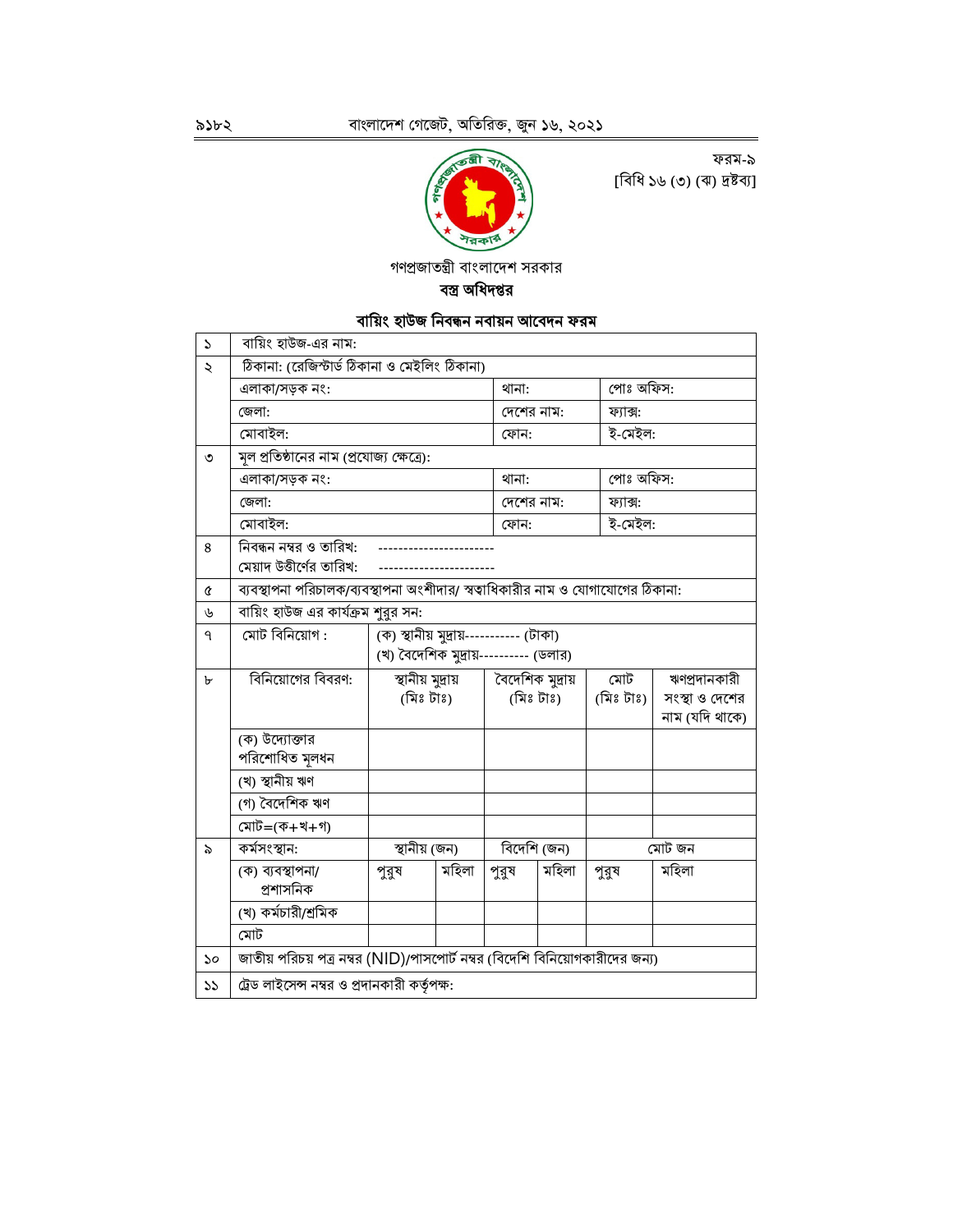| ১২ | টিআইএন:              |                               |                      |
|----|----------------------|-------------------------------|----------------------|
| ১৩ | 'ফি' পরিশোধের বিবরণ: |                               |                      |
|    | টাকার পরিমাণ:        | ট্রেজারি চালান নম্বর ও তারিখ: | ব্যাংকের নাম ও শাখা: |

আমি/আমরা এই মর্মে অঙ্গীকার করিতেছি যে, উপরে বর্ণিত তথ্যাবলি সত্য ও সঠিক। কোনো তথ্য অসত্য<br>প্রমাণিত হইলে আইন অনুযায়ী যে শাস্তি আরোপ করা হইবে, তাহা মানিয়া লইতে বাধ্য থাকিব।

স্বাক্ষর:

নাম:

পদবি:

মোবাইল নম্বর:

#### সংযুক্তি

|                                                                              | দাখিল করা হইয়াছে      |    |
|------------------------------------------------------------------------------|------------------------|----|
| প্ৰয়োজনীয় কাগজপত্ৰ                                                         | (অনুগ্রহ করিয়া √ দিন) |    |
|                                                                              | হাঁ                    | না |
| (ক)  প্রতিষ্ঠানের প্যাডে আবেদনপত্র (ফরম-২২);                                 |                        |    |
| (খ)  নির্ধারিত পুরণকৃত  ফরম-৯ ( অধিদপ্তরের ওয়েবসাইট বা ওয়ান স্টপ           |                        |    |
| সার্ভিস এর ডেস্ক হইতে ফর্মটি 'বিনামূল্যে' পাওয়া যাইবে);                     |                        |    |
| হালনাগাদ ট্রেড লাইসেন্স এর ফটোকপি;<br>(গ)                                    |                        |    |
| হালনাগাদ আয়কর প্রত্যয়নপত্রের ফটোকপি;<br>(ঘ)                                |                        |    |
| (ঙ)  সর্বশেষ ২ (দুই) বৎসরের বাৎসরিক টার্নওভার বিবরণী (ব্যাংকের প্যাডে);      |                        |    |
| সংশ্লিষ্ট বাণিজ্যিক সংগঠনের সদস্য পদের সনদপত্রের ফটোকপি;<br>$(\overline{b})$ |                        |    |
| ব্যাংক কর্তৃক প্রদত্ত আর্থিক স্বচ্ছলতার প্রত্যয়নপত্রের ফটোকপি;<br>(ছ)       |                        |    |
| (জ) ব্যাংক কর্তৃক প্রদত্ত আর্থিক স্বচ্ছলতার প্রত্যয়নপত্রের ফটোকপি;          |                        |    |
| (ঝ) অফিস ভাড়ার চুক্তিপত্রের ফটোকপি;                                         |                        |    |
| ঞে) জাতীয় পরিচয় পত্রের ফটোকপি বা পাসপোর্টের ফটোকপি (বিদেশি                 |                        |    |
| উদ্যোক্তাদের জন্য);                                                          |                        |    |
| (ট) ১০০% বৈদেশিক বিনিয়োগে বা যৌথ বিনিয়োগে স্থাপিত বস্ত্রশিল্পের            |                        |    |
| জন্য বৈদেশিক উদ্যোক্তা বা উদ্যোক্তাগণের ইনক্যাশমেন্ট সার্টিফিকেট;            |                        |    |
| (ঠ) যৌথ বিনিয়োগে স্থাপিত বস্ত্রশিল্পের জন্য যৌথ বিনিয়োগ (joint             |                        |    |
| venture) সংক্রান্ত চুক্তিপত্রের সত্যায়িত ফটোকপি;                            |                        |    |
| (ড) তফসিল-১ অনুযায়ী নির্ধারিত ফি' পরিশোধ (কোড নং-১-৪১৩১-০০০১-               |                        |    |
| ১৮১৬) সংক্রান্ত ট্রেজারি চালানের মূলকপি।                                     |                        |    |

বিঃ দ্রঃ আবেদনপত্রের সহিত সংযুক্ত ফটোকপিগুলি প্রতিষ্ঠানের ব্যবস্থাপনা পরিচালক বা ব্যবস্থাপনা অংশীদার বা স্বত্বাধিকারী বা ক্ষমতাপ্রাপ্ত কর্তৃপক্ষ কর্তৃক সত্যায়িত হইতে হইবে।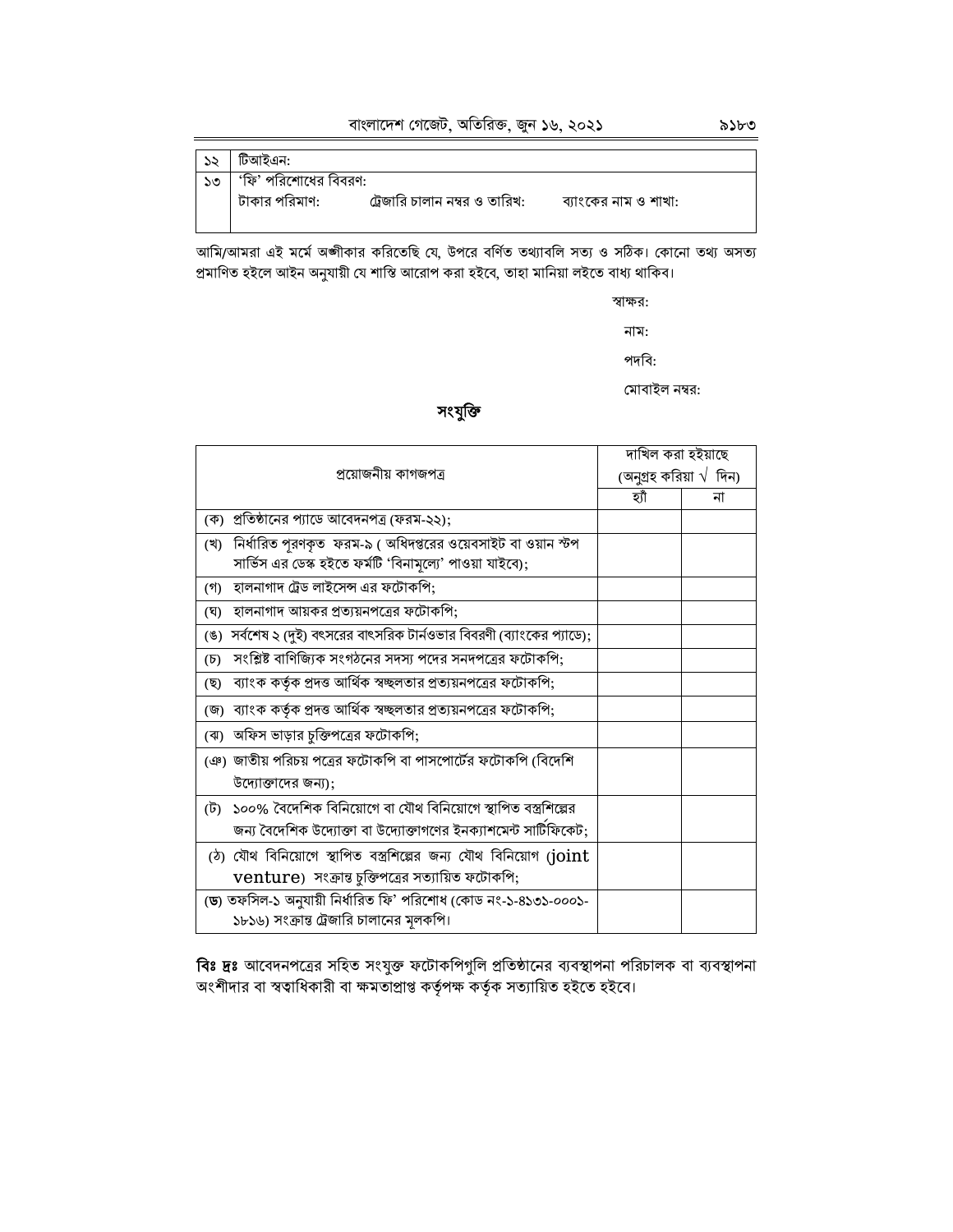

ফরম-১০ [বিধি ১৬ (৩) (ঞ) দ্রষ্টব্য]

গণপ্রজাতন্ত্রী বাংলাদেশ সরকার

বস্ত্র অধিদপ্তর

## ১ম এডহক ইন্ডাস্ট্রিয়াল ইমপোর্ট রেজিস্ট্রেশন সার্টিফিকেট (শিল্প আই আর সি) জারীর সুপারিশের আবেদন ফরম

| ১। শিল্প প্রতিষ্ঠানের নাম                                   |  |
|-------------------------------------------------------------|--|
| ২। ঠিকানা (টেলিফোন/ মোবাইল, ই-মেইল নম্বরসহ)                 |  |
| (ক) কারখানা                                                 |  |
| (খ) অফিস                                                    |  |
| ৩। ক) শিল্পখাতের নাম                                        |  |
| খ) আয়কর সনদ নম্বর                                          |  |
| গ) ট্রেড লাইসেন্স নম্বর                                     |  |
| ঘ) ফায়ার লাইসেন্স নম্বর                                    |  |
| ঙ) পরিবেশগত ছাড়পত্রের নম্বর                                |  |
| চ) চেম্বার/এসোসিয়েশনের নাম ও সদস্য নম্বর                   |  |
| ছ) মনোনীত লিয়েন ব্যাংকের নাম ও ঠিকানা                      |  |
| ৪। শিল্প উপখাত:                                             |  |
| ৫। নিবন্ধন নম্বর ও তারিখ                                    |  |
| মেয়াদ উত্তীর্ণের তারিখ                                     |  |
| ৬। স্বত্বাধিকারী/ব্যবস্থাপনা অংশীদার/ব্যবস্থাপনা পরিচালকের- |  |
| (ক) নাম                                                     |  |
| (খ) বৰ্তমান ঠিকানা                                          |  |
| (গ) স্থায়ী ঠিকানা                                          |  |
| (ঘ) টেলিফোন নম্বর                                           |  |

৭। ট্রেজারি চালান নম্বর, তারিখ ও টাকার পরিমাণ (ব্যাংক শাখার নামসহ) :

আমি/আমরা এই মর্মে অঙ্গীকার করিতেছি যে, উপরে বর্ণিত তথ্যাবলি সত্য ও সঠিক। কোনো তথ্য অসত্য প্রমাণিত হইলে আইন অনুযায়ী যে শাস্তি আরোপ করা হইবে, তাহা মানিয়া লইতে বাধ্য থাকিব।

| পদবি:         |
|---------------|
| মোবাইল নম্বর: |

তারিখ: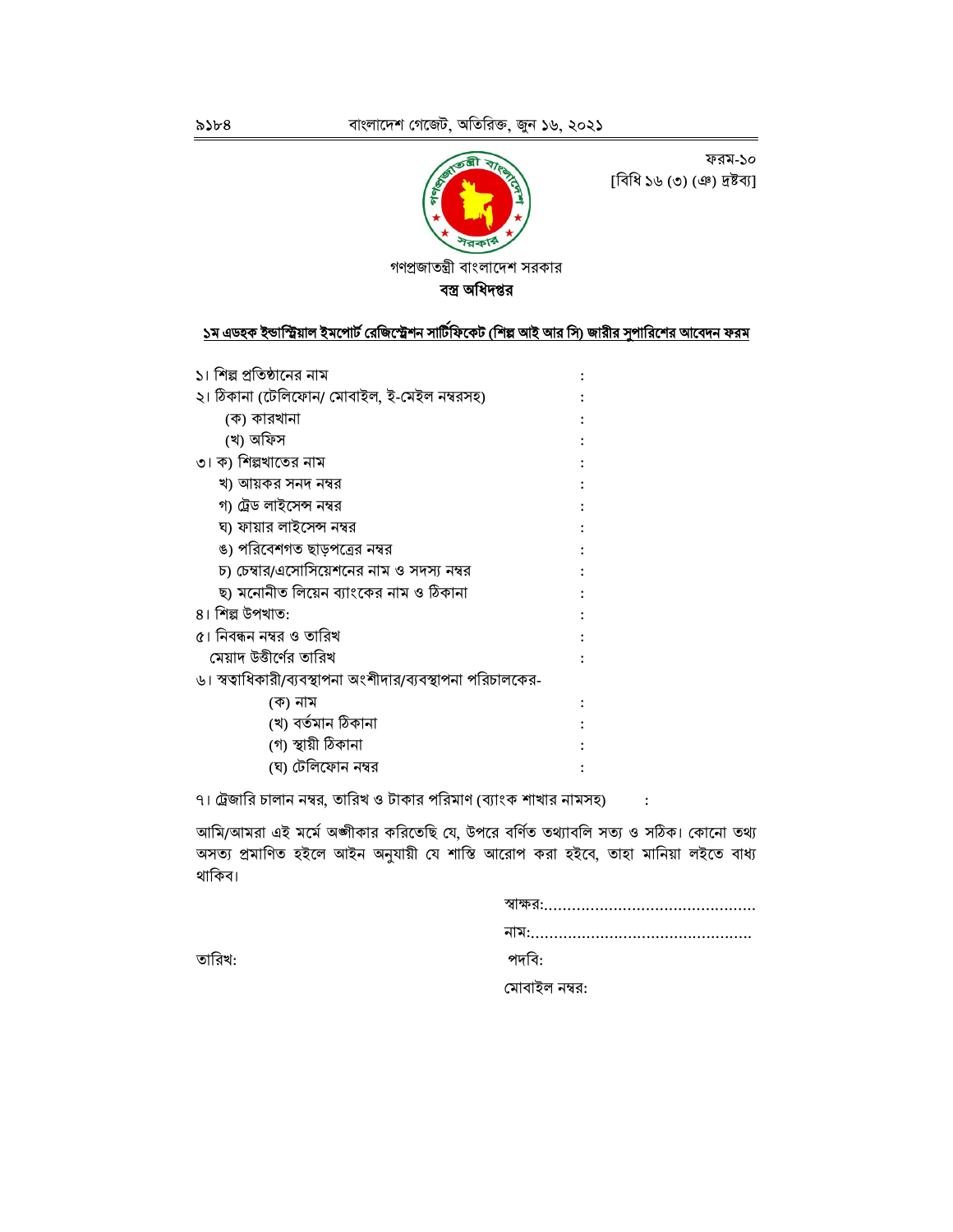# সংযুক্তি

| প্রয়োজনীয় কাগজপত্র                                                                                                       | দাখিল করা হয়েছে |                           |  |
|----------------------------------------------------------------------------------------------------------------------------|------------------|---------------------------|--|
|                                                                                                                            |                  | (অনুগ্রহ করিয়া $\sqrt{}$ |  |
|                                                                                                                            |                  | দিন)                      |  |
|                                                                                                                            | হাঁ              | না                        |  |
| (ক) প্রতিষ্ঠানের প্যাডে আবেদনপত্র; (ফরম-২২);                                                                               |                  |                           |  |
| (খ) নির্ধারিত পূরণকৃত  ফরম-১০ (অধিদপ্তরের ওয়েবসাইট বা ওয়ান স্টপ<br>সার্ভিস এর ডেস্ক হইতে ফরমটি বিনামূল্যে পাওয়া যাইবে); |                  |                           |  |
| (গ) চালানের ফটোকপি ৩ টি;                                                                                                   |                  |                           |  |
| (ঘ) আমদানিতব্য কাঁচামালের এইচ এস কোড সহ তালিকা;                                                                            |                  |                           |  |
| (ঙ) আমদানিকৃত বা ক্রয়কৃত মেশিনারিজের তালিকা নিয়লিখিত ছকে                                                                 |                  |                           |  |
| দাখিল করিতে হইবে। (ব্যাংকের প্যাডে ব্যাংক কর্তৃক প্রত্যয়নকৃত);                                                            |                  |                           |  |
| মেশিনের<br>এলসি নং<br>ইনভয়েস<br>এলসি মল্য<br>সংখ্যা<br>ক্রঃ                                                               |                  |                           |  |
| ও তারিখ<br>নং ও<br>নাম<br>নং<br>তারিখ                                                                                      |                  |                           |  |
|                                                                                                                            |                  |                           |  |
| (চ) স্থানীয়ভাবে ক্রয়কৃত মেশিনারিজের তালিকা নিম্নরূপে প্রতিষ্ঠানের                                                        |                  |                           |  |
| প্যাডে দাখিল করিতে হইবে;                                                                                                   |                  |                           |  |
| মেশিনের<br>ক্রয় রসিদ নম্বর<br>সংখ্যা<br>ক্রঃ<br>মূল্য                                                                     |                  |                           |  |
| নং<br>নাম                                                                                                                  |                  |                           |  |
|                                                                                                                            |                  |                           |  |
| (ছ) কলকারখানা ও প্রতিষ্ঠান পরিদর্শন অধিদপ্তর  কর্তৃক অনুমোদিত লে-                                                          |                  |                           |  |
| আউট প্লান ও ফ্যাক্টরি লাইসেন্স এর ফটোকপি;                                                                                  |                  |                           |  |
| (জ) বহুতল ভবন হইলে ইনস্টিটিউট অফ ইঞ্জিনিয়ার্স বাংলাদেশ                                                                    |                  |                           |  |
| (আইইবি)-এর সদস্যভুক্ত কোনো ইঞ্জিনিয়ার কর্তৃক প্রদত্ত ভবনের                                                                |                  |                           |  |
|                                                                                                                            |                  |                           |  |
| উপযুক্ততার সনদ;                                                                                                            |                  |                           |  |
| (ঝ) হালনাগাদ ফায়ার লাইসেন্স এর ফটোকপি;                                                                                    |                  |                           |  |
| (ঞ) নিবন্ধনের ফটোকপি;                                                                                                      |                  |                           |  |
| (ট) তফসিল-১ অনুযায়ী নিৰ্ধারিত ফি' পরিশোধ (কোড নং-১-৪১৩১-                                                                  |                  |                           |  |
| ০০০১-১৮১৬) সংক্রান্ত ট্রেজারি চালানের মূলকপি।                                                                              |                  |                           |  |

বিঃ দ্রঃ আবেদনপত্রের সহিত সংযুক্ত ফটোকপিগুলি প্রতিষ্ঠানের ব্যবস্থাপনা পরিচালক বা ব্যবস্থাপনা অংশীদার বা স্বত্বাধিকারী বা ক্ষমতাপ্রাপ্ত কর্তৃপক্ষ কর্তৃক সত্যায়িত হইতে হইবে।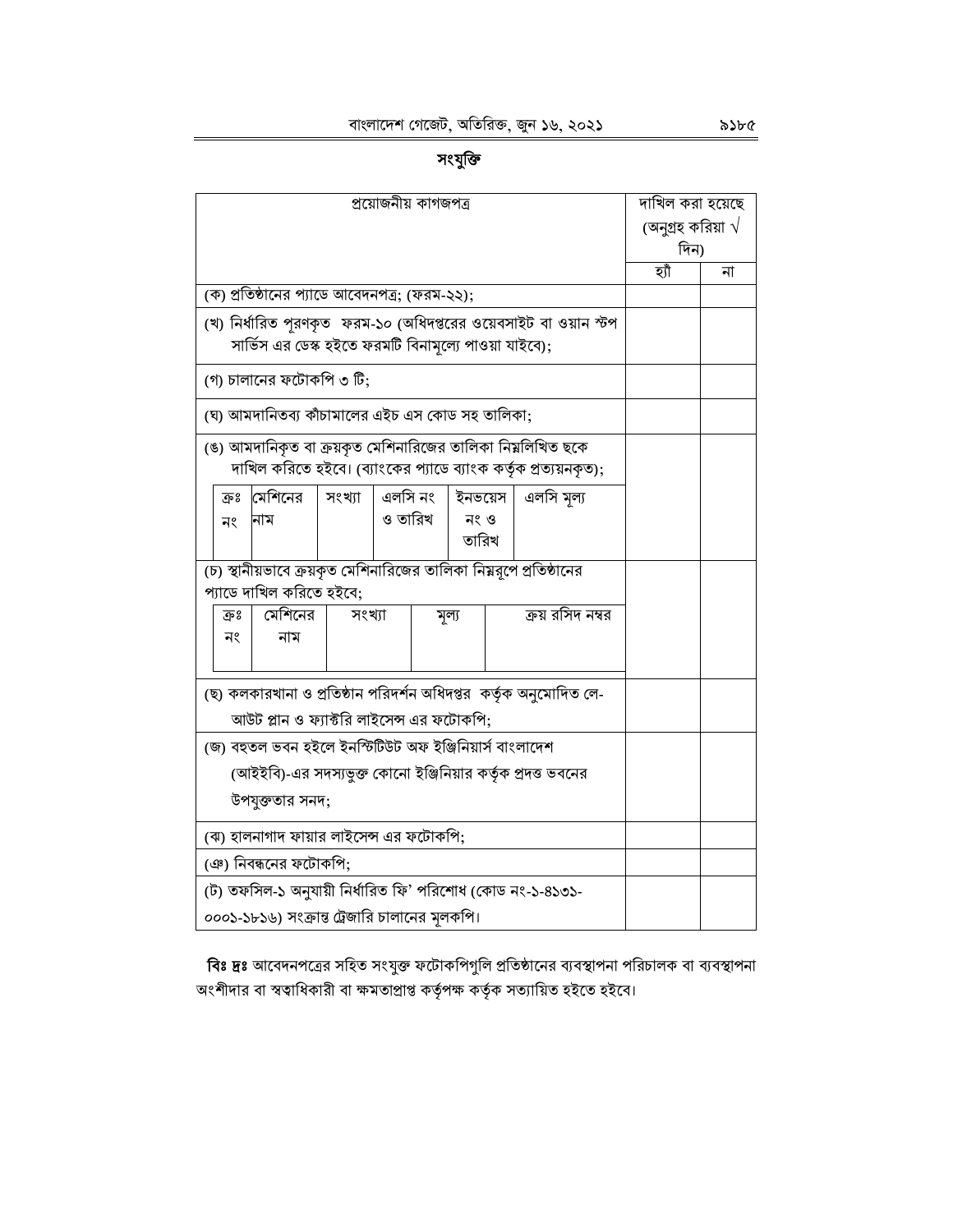ফরম-১১ [বিধি ১৬ (৩) (ট) দ্রষ্টব্য]



গণপ্রজাতন্ত্রী বাংলাদেশ সরকার

বস্ত্র অধিদপ্তর

# <u>২য় বা ৩য় এডহক ইন্ডাস্ট্রিয়াল ইমপোর্ট রেজিস্ট্রেশন সার্টিফিকেট (শিল্প আই আর সি) জারীর</u> <u>সুপারিশের আবেদন ফরম</u>

| ১। শিল্প প্রতিষ্ঠানের নাম                                          |  |
|--------------------------------------------------------------------|--|
| ২। ঠিকানা (টেলিফোন/ মোবাইল, ই-মেইল নম্বরসহ)                        |  |
| (ক) কারখানা                                                        |  |
| (খ) অফিস                                                           |  |
| ৩। ক) শিল্পখাতের নাম                                               |  |
| খ) আয়কর সনদ নম্বর                                                 |  |
| গ) ট্রেড লাইসেন্স নম্বর                                            |  |
| ঘ) ফায়ার লাইসেন্স নম্বর                                           |  |
| ঙ) পরিবেশগত ছাড়পত্রের নম্বর                                       |  |
| চ) চেম্বার/অ্যাসোসিয়েশনের নাম ও সদস্য নম্বর                       |  |
| ছ) মনোনীত লিয়েন ব্যাংকের নাম ও ঠিকানা                             |  |
| ৪। শিল্প খাত                                                       |  |
| ৫। নিবন্ধন নম্বর ও তারিখ                                           |  |
| মেয়াদ উত্তীর্ণের তারিখ                                            |  |
| ৬। এডহক শিল্প আই আর সি নম্বর ও তারিখ                               |  |
| ৭। স্বত্বাধিকারী/ব্যবস্থাপনা অংশীদার/ব্যবস্থাপনা পরিচালকের-        |  |
| (ক) নাম                                                            |  |
| (খ) বৰ্তমান ঠিকানা                                                 |  |
| (গ) স্থায়ী ঠিকানা                                                 |  |
| (ঘ) টেলিফোন নম্বর                                                  |  |
| ৮। ট্রেজারি চালান নম্বর, তারিখ ও টাকার পরিমাণ (ব্যাংক শাখার নামসহ) |  |

আমি/আমরা এই মর্মে অঙ্গীকার করিতেছি যে, উপরে বর্ণিত তথ্যাবলি সত্য ও সঠিক। কোনো তথ্য অসত্য প্রমাণিত হইলে আইন অনুযায়ী যে শাস্তি আরোপ করা হইবে, তাহা মানিয়া লইতে বাধ্য থাকিব।

> স্বাক্ষর: নাম: পদবি: মোবাইল নম্বর: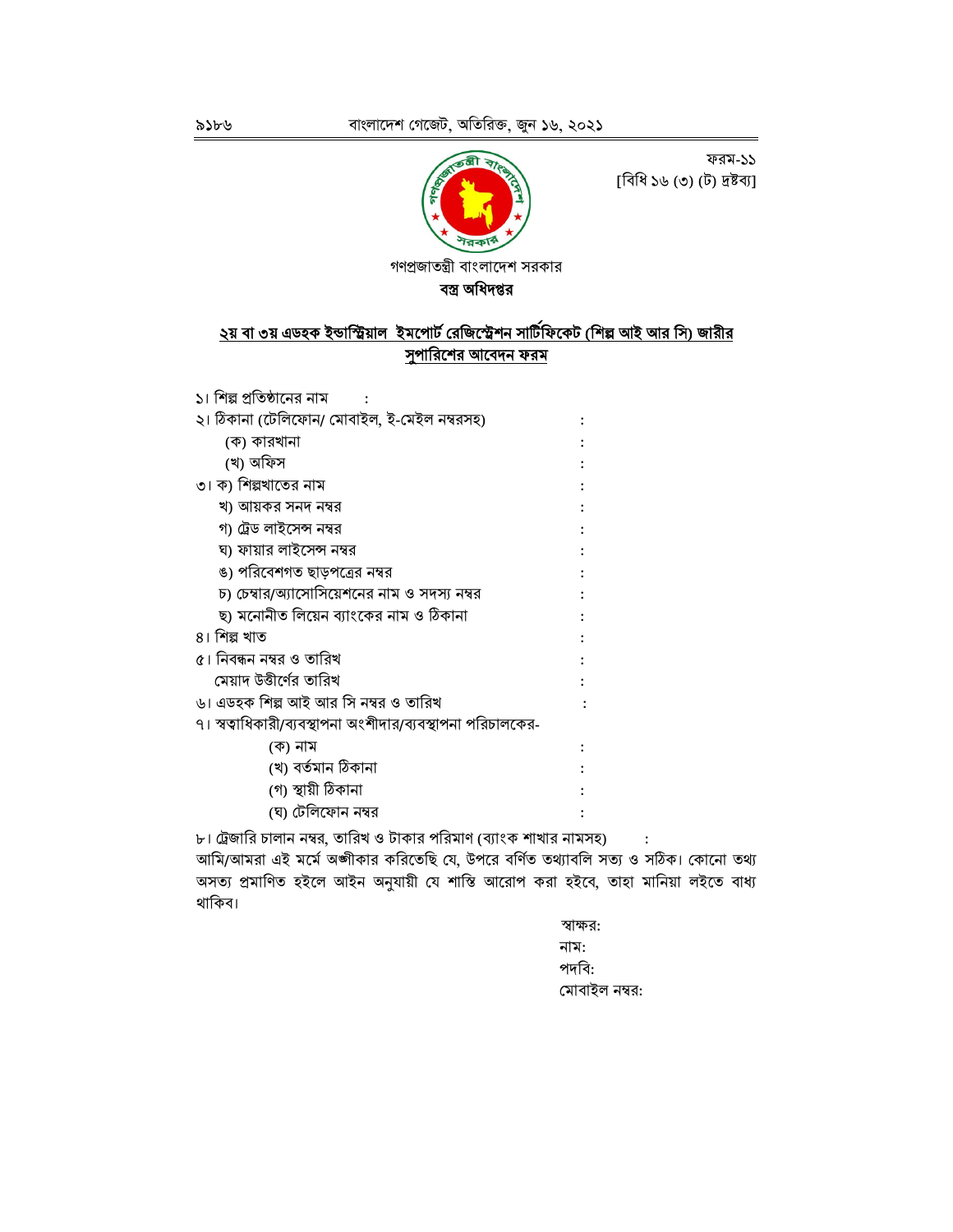সংযুক্তি

| প্ৰয়োজনীয় কাগজপত্ৰ                                                 | দাখিল করা হইয়াছে               |
|----------------------------------------------------------------------|---------------------------------|
|                                                                      | (অনুগ্রহ করিয়া $\sqrt{ }$ দিন) |
|                                                                      | হ্যাঁ<br>না                     |
| প্রতিষ্ঠানের প্যাডে আবেদনপত্র (ফরম-২২);<br>(ক)                       |                                 |
| নির্ধারিত পূরণকৃত ফরম-১১ (অধিদপ্তরের ওয়েবসাইট বা ওয়ান<br>(খ)       |                                 |
| স্টপ সার্ভিস এর ডেস্ক হইতে ফরমটি বিনামূল্যে  পাওয়া                  |                                 |
| যাইবে);                                                              |                                 |
| কাঁচামাল আমদানি না করিলে ব্যাংকের প্রত্যয়নপত্র;<br>(গ)              |                                 |
| এনটাইটেলমেন্ট পেপারসহ এডহক আই আর সি সুপারিশপত্রের<br>(ঘ)             |                                 |
| ফটোকপি;                                                              |                                 |
| আমদানি নিবন্ধন প্রত্যয়নপত্রের ফটোকপি;<br>$($ E)                     |                                 |
| আমদানি সনদ নবায়ন বই এর ফটোকপি;<br>$(\overline{b})$                  |                                 |
| ব্যাংক কর্তৃক প্রদত্ত আর্থিক সচ্ছলতার প্রত্যয়নপত্রের ফটোকপি;<br>(ছ) |                                 |
| কলকারখানা ও প্রতিষ্ঠান পরিদর্শন অধিদপ্তর  কর্তৃক অনুমোদিত<br>(জ)     |                                 |
| লে-আউট প্ল্যান ও ফ্যাক্টরি লাইসেন্স এর ফটোকপি;                       |                                 |
| বহুতল ভবন হইলে ইনস্টিটিউট অব ইঞ্জিনিয়ার্স বাংলাদেশ<br>(ঝ)           |                                 |
| (আইইবি)-এর সদস্যভুক্ত কোনো ইঞ্জিনিয়ার কর্তৃক প্রদত্ত                |                                 |
| ভবনের উপযুক্ততার সনদ;                                                |                                 |
| (ঞ) হালনাগাদ ফায়ার লাইসেন্স এর ফটোকপি;                              |                                 |
| হালনাগাদ ট্রেড লাইসেন্স এর ফটোকপি;<br>(ট)                            |                                 |
| (ঠ) আমদানিকৃত বা ক্রয়কৃত মেশিনারিজের তালিকা নিয়লিখিত               |                                 |
| ছকে দাখিল করিতে হইবে (ব্যাংকের প্যাডে ব্যাংক কর্তৃক                  |                                 |
| প্ৰত্যয়নকৃত);                                                       |                                 |
| সংখ্যা এলসি নং<br>ইনভয়েস<br>এলসি মূল্য<br>মেশিনের<br>ক্রঃ           |                                 |
| ও তারিখ<br>নং ও<br>নং<br>নাম                                         |                                 |
| তারিখ                                                                |                                 |
|                                                                      |                                 |
| (ড) স্থানীয়ভাবে ক্রয়কৃত মেশিনারিজের তালিকা নিয়োক্ত ছকে            |                                 |
| কারখানার প্যাডে দাখিল করিতে হইবে।<br>মেশিনের                         |                                 |
| মেশিনের<br>ক্রয় রসিদ নম্বর<br>ক্রঃ<br>মূল্য                         |                                 |
| নং<br>নাম<br>সংখ্যা                                                  |                                 |
|                                                                      |                                 |
| (ঢ) তফসিল-১ অনুযায়ী নিৰ্ধারিত ফি' পরিশোধ (কোড নং-১-৪১৩১-            |                                 |
| ০০০১-১৮১৬) সংক্রান্ত ট্রেজারি চালানের মূলকপি।                        |                                 |

**বিঃ দ্রঃ** আবেদনপত্রের সহিত সংযুক্ত ফটোকপিগুলি প্রতিষ্ঠানের ব্যবস্থাপনা পরিচালক বা ব্যবস্থাপনা<br>অংশীদার বা স্বত্বাধিকারী বা ক্ষমতাপ্রাপ্ত কর্তৃপক্ষ কর্তৃক সত্যায়িত হইতে হইবে।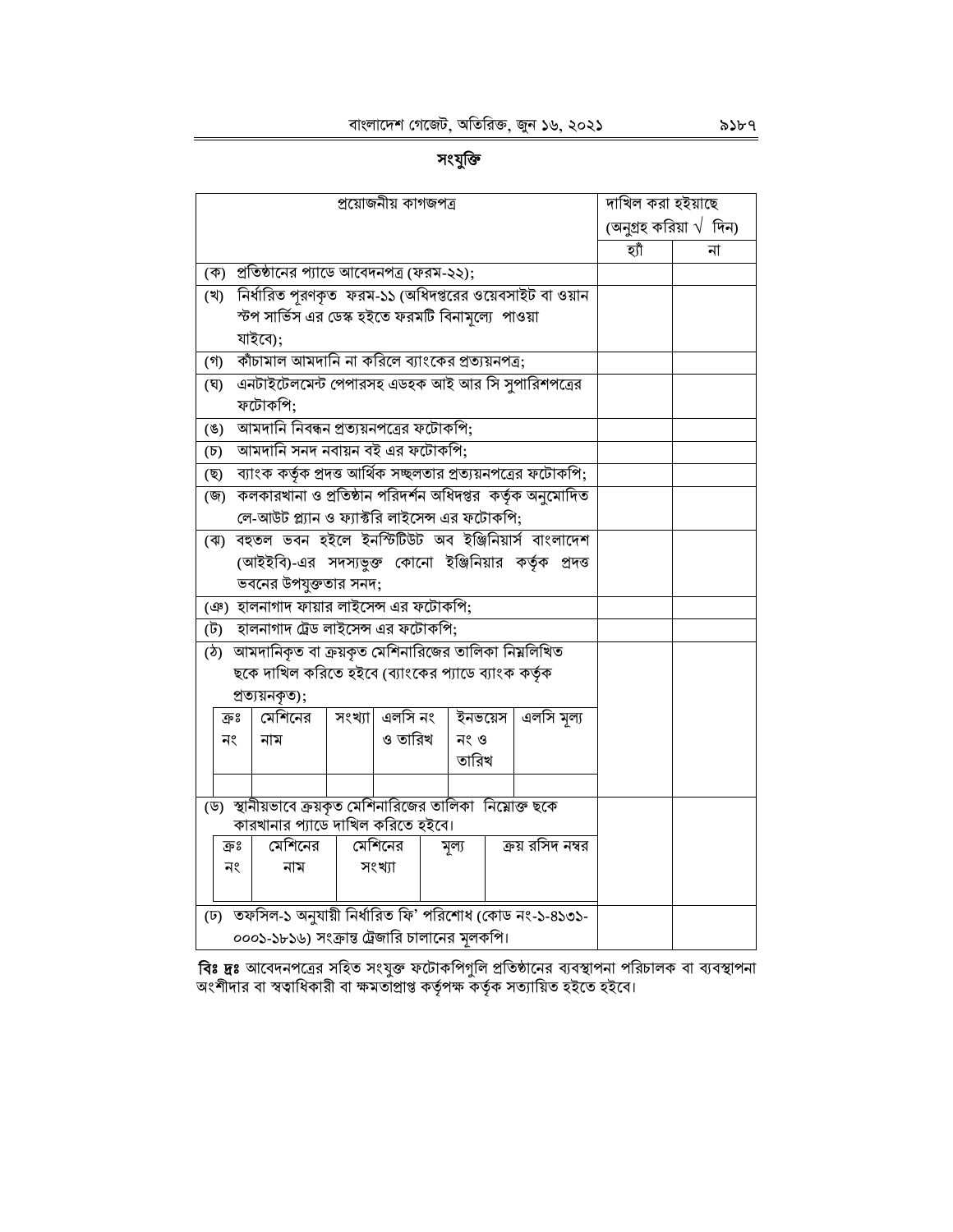

ফরম-১২ [বিধি ১৬ (৩) (ঠ) দ্রষ্টব্য]

গণপ্রজাতন্ত্রী বাংলাদেশ সরকার বস্ত্র অধিদপ্তর

| ইন্ডাস্ট্রিয়াল  ইমপোর্ট রেজিস্ট্রেশন সাটিফিকেট (শিল্প আই আর সি) নিয়মিতকরণের সুপারিশের আবেদন ফরম |  |
|---------------------------------------------------------------------------------------------------|--|
| ১। শিল্প প্রতিষ্ঠানের নাম                                                                         |  |
| ২। ঠিকানা (টেলিফোন/ মোবাইল, ই-মেইল নম্বরসহ)                                                       |  |
| (ক) কারখানা                                                                                       |  |
| (খ) অফিস                                                                                          |  |
| ৩। ক) শিল্পখাতের নাম                                                                              |  |
| খ)আয়কর সনদ নম্বর                                                                                 |  |
| গ)ট্রেড লাইসেন্স নম্বর                                                                            |  |
| ঘ) ফায়ার লাইসেন্স নম্বর                                                                          |  |
| ঙ) পরিবেশগত ছাড়পত্রের নম্বর                                                                      |  |
| চ) চেম্বার/এসোসিয়েশনের নাম ও সদস্য নম্বর                                                         |  |
| ছ) মনোনীত লিয়েন ব্যাংকের নাম ও ঠিকানা                                                            |  |
| ৪। স্বত্বাধিকারী/ব্যবস্থাপনা অংশীদার/ব্যবস্থাপনা পরিচালকের—                                       |  |
| (ক) নাম                                                                                           |  |
| (খ) বৰ্তমান ঠিকানা                                                                                |  |
| (গ) স্থায়ী ঠিকানা                                                                                |  |
| (ঘ) টেলিফোন নম্বর                                                                                 |  |
| ৫। শিল্প উপখাত:                                                                                   |  |
| ৬। নিবন্ধন নম্বর ও তারিখ                                                                          |  |
| মেয়াদ উত্তীর্ণের তারিখ                                                                           |  |
| ৭। এডহক শিল্প আই আর সি নম্বর ও তারিখ                                                              |  |
| ৮। এডহক শিল্প আই আর সি এর আমদানি স্বত্বের পরিমাণ                                                  |  |
| ৯। ট্রেজারি চালান নম্বর, তারিখ ও টাকার পরিমাণ (ব্যাংক শাখার নামসহ)  :                             |  |
|                                                                                                   |  |

আমি/আমরা এই মর্মে অঙ্গীকার করিতেছি যে, উপরে বর্ণিত তথ্যাবলি সত্য ও সঠিক। কোনো তথ্য অসত্য প্রমাণিত হইলে আইন অনুযায়ী যে শাস্তি আরোপ করা হইবে, তাহা মানিয়া লইতে বাধ্য থাকিব।

| পদাব :        |  |
|---------------|--|
| মোবাইল নম্বর: |  |

তারিখ: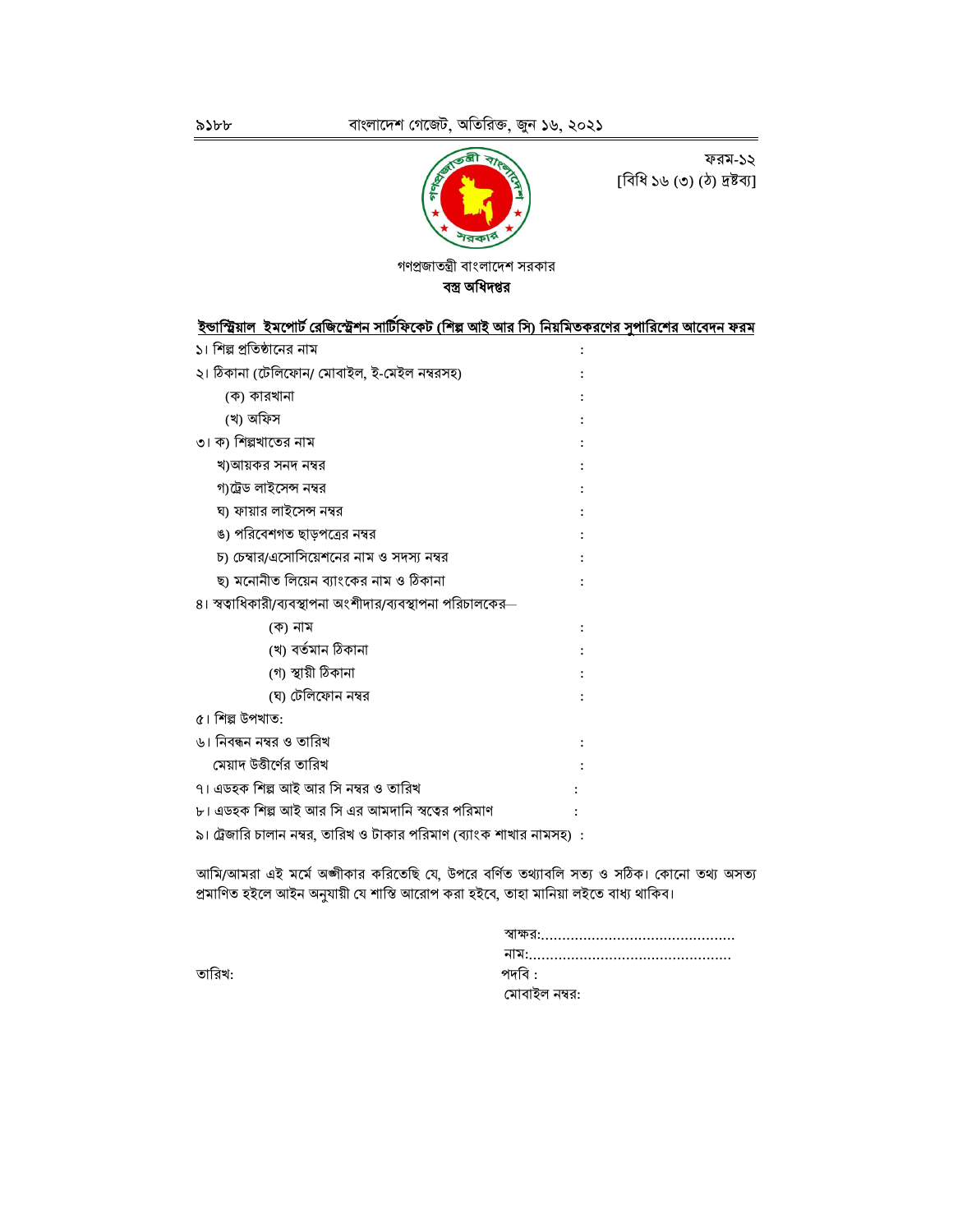# সংযুক্তি

| প্ৰয়োজনীয় কাগজপত্ৰ                                                                                                                         | দাখিল করা হইয়াছে<br>(অনুগ্রহ করিয়া $\sqrt{}$<br>দিন) |
|----------------------------------------------------------------------------------------------------------------------------------------------|--------------------------------------------------------|
|                                                                                                                                              |                                                        |
| (ক) প্রতিষ্ঠানের প্যাডে আবেদনপত্র (ফরম-২২);                                                                                                  |                                                        |
| (খ) নির্ধারিত পুরণকৃত  ফরম-১২ ( অধিদপ্তরের ওয়েবসাইট বা ওয়ান<br>স্টপ সার্ভিস এর ডেস্ক হইতে ফর্মটি 'বিনামূল্যে' পাওয়া যাইবে);               |                                                        |
| (গ) এনটাইটেলমেন্ট পেপারসহ এডহক আইআরসি সুপারিশপত্রের<br>ফটোকপি;                                                                               |                                                        |
| (ঘ) আমদানি নিবন্ধন প্রত্যয়নপত্রের ফটোকপি;                                                                                                   |                                                        |
| (ঙ) আমদানি সনদ নবায়ন বই এর ফটোকপি;                                                                                                          |                                                        |
| (চ) ব্যাংক কর্তৃক প্রদত্ত আর্থিক সচ্ছলতার প্রত্যয়নপত্রের ফটোকপি;                                                                            |                                                        |
| (ছ)  কারখানায় সংস্থাপিত মেশিনারিজের বিবরণ নিয়োক্ত ছকে<br>কারখানার প্যাডে দাখিল করিতে হইবে;                                                 |                                                        |
| মেশিনারিজের নাম<br>ক্ৰঃ নং<br>সংখ্যা                                                                                                         |                                                        |
| (জ) শেষ ৬ (ছয়) মাসের আমদানিকৃত কাঁচামালের পরিমাণ ও মল্য<br>নিম্নলিখিত ছকে দাখিল করিতে হইবে। (ব্যাংকের প্যাডে ব্যাংকার<br>কৰ্তৃক সত্যায়িত); |                                                        |
| এলসি নং  কাঁচামালের<br>বিল অব এন্ট্রি<br>এইচ<br>ক্রঃ<br>মূল্য<br>তারিখ<br>নং ও তারিখ<br>নং<br>নাম<br>এস<br>কোড                               |                                                        |
| (ঝ) এলসি এবং বিল অব এন্ট্রি এর সব কাগজপত্রের ফটোকপি;                                                                                         |                                                        |
| (ঞ) পি.আর.সি এর ফটোকপি;                                                                                                                      |                                                        |
| (ট) এডহক এর আমদানিস্বত্ব মোতাবেক আমদানিকৃত কাঁচামালের<br>পরিমাণ ও শতকরা হার কারখানার প্যাডে দাখিল করিতে হইবে;                                |                                                        |
| (ঠ) তফসিল-১ অনুযায়ী নির্ধারিত ফি' পরিশোধ (কোড নং-১-৪১৩১-<br>০০০১-১৮১৬) সংক্রান্ত ট্রেজারি চালানের মূলকপি                                    |                                                        |

**বিঃ দ্রঃ** আবেদনপত্রের সহিত সংযুক্ত ফটোকপিগুলি প্রতিষ্ঠানের ব্যবস্থাপনা পরিচালক বা ব্যবস্থাপনা<br>অংশীদার বা স্বত্বাধিকারী বা ক্ষমতাপ্রাপ্ত কর্তৃপক্ষ কর্তৃক সত্যায়িত হইতে হইবে।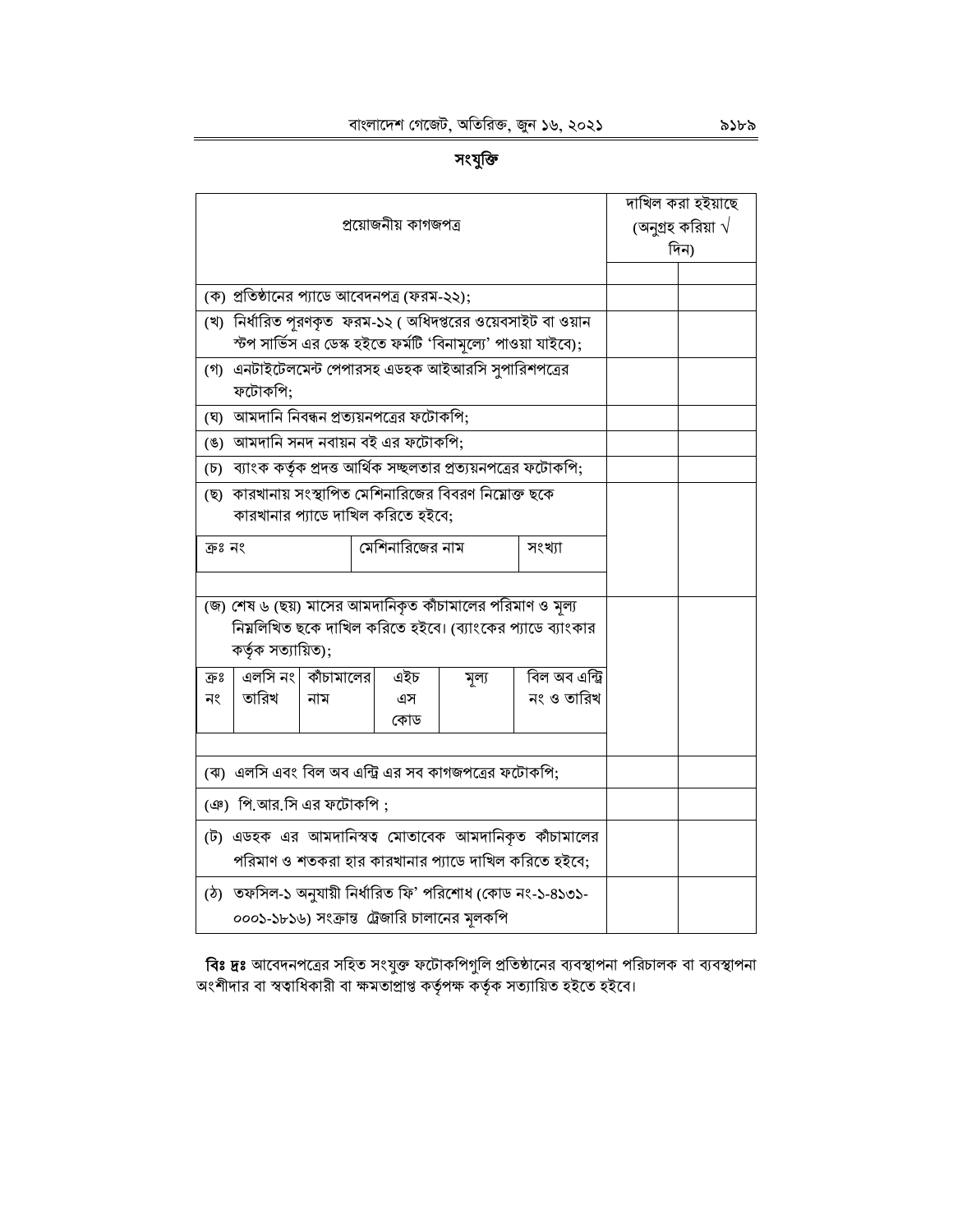

ফরম-১৩ [বিধি ১৬ (৩) (ড) দ্রষ্টব্য]

#### গণপ্রজাতন্ত্রী বাংলাদেশ সরকার বস্ত্র অধিদপ্তর

# ইন্ডাস্ট্রিয়াল <u>ইমপোর্ট রেজিস্ট্রেশন সার্টিফিকেট (শিল্প আই আর সি) আমদানি স্বত্ব পরিবর্তনের আবেদন ফরম</u>

| ১। শিল্প প্রতিষ্ঠানের নাম ও নিবন্ধন নম্বর                          |  |
|--------------------------------------------------------------------|--|
| ২। ঠিকানা (টেলিফোন, ফ্যাক্স নম্বরসহ)                               |  |
| (ক) কারখানা                                                        |  |
| (খ) অফিস                                                           |  |
| ৩। ক) শিল্পখাতের নাম                                               |  |
| খ) আয়কর সনদ নম্বর                                                 |  |
| গ) ট্রেড লাইসেন্স নম্বর                                            |  |
| ঘ) ফায়ার লাইসেন্স নম্বর                                           |  |
| ঙ) পরিবেশগত ছাড়পত্রের নম্বর                                       |  |
| চ) চেম্বার/অ্যাসোসিয়েশনের নাম ও সদস্য নম্বর                       |  |
| ছ) মনোনীত লিয়েন ব্যাংকের নাম ও ঠিকানা                             |  |
| ৪। শিল্প উপখাত                                                     |  |
| ৫। নিবন্ধন নম্বর ও তারিখ                                           |  |
| মেয়াদ উত্তীর্ণের তারিখ                                            |  |
| ৬। এডহক/নিয়মিত শিল্প আই আর সি নম্বর ও তারিখ                       |  |
| ৭। এডহক শিল্প আই আর সি এ আমদানি স্বত্বের পরিমাণ                    |  |
| ৮। স্বত্বাধিকারী/ব্যবস্থাপনা অংশীদার/ব্যবস্থাপনা পরিচালকের—        |  |
| (ক) নাম                                                            |  |
| (খ) বৰ্তমান ঠিকানা                                                 |  |
| (গ) স্থায়ী ঠিকানা                                                 |  |
| (ঘ) মোবাইল নম্বর                                                   |  |
| ৯। ট্রেজারি চালান নম্বর, তারিখ ও টাকার পরিমাণ (ব্যাংক শাখার নামসহ) |  |
| ১০। বর্তমান আমদানি স্বত্বের পরিমাণ                                 |  |
| ১১। আবেদনকৃত আমদানি স্বত্বের পরিমাণ                                |  |

আমি/আমরা এই মর্মে অঙ্গীকার করিতেছি যে, উপরে বর্ণিত তথ্যাবলি সত্য ও সঠিক। কোনো তথ্য অসত্য প্রমাণিত হইলে আইন অনুযায়ী যে শাস্তি আরোপ করা হইবে, তাহা মানিয়া লইতে বাধ্য থাকিব।

| পদবি :        |
|---------------|
| মোবাইল নম্বর: |

তারিখ: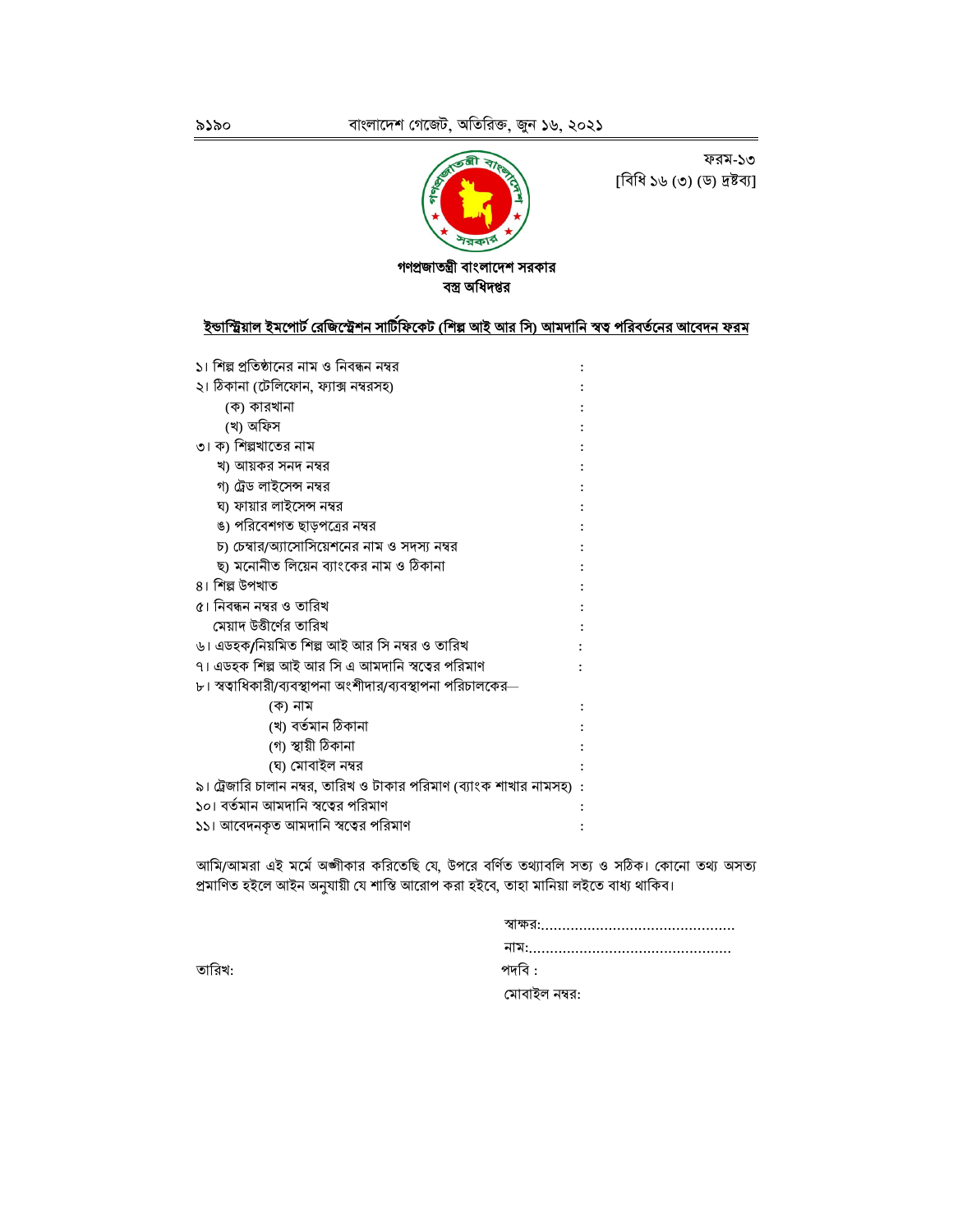|                                                                                                                                                    |                                                                                                                              |  |                      |  | দাখিল করা                                                   |                 |    |
|----------------------------------------------------------------------------------------------------------------------------------------------------|------------------------------------------------------------------------------------------------------------------------------|--|----------------------|--|-------------------------------------------------------------|-----------------|----|
|                                                                                                                                                    |                                                                                                                              |  | প্রয়োজনীয় কাগজপত্র |  |                                                             | হইয়াছে         |    |
|                                                                                                                                                    |                                                                                                                              |  |                      |  |                                                             | (অনুগ্ৰহ করিয়া |    |
|                                                                                                                                                    |                                                                                                                              |  |                      |  |                                                             | $\sqrt{2}$ দিন) |    |
|                                                                                                                                                    |                                                                                                                              |  |                      |  |                                                             | হাঁ             | না |
|                                                                                                                                                    | (ক) প্রতিষ্ঠানের প্যাডে আবেদনপত্র (ফরম-২২);                                                                                  |  |                      |  |                                                             |                 |    |
|                                                                                                                                                    | (খ) নির্ধারিত পরণকৃত  ফরম-১৩ (অধিদপ্তরের ওয়েবসাইট বা ওয়ান স্টপ<br>সার্ভিস এর ডেস্ক হইতে ফর্মটি 'বিনামূল্যে' পাওয়া যাইবে); |  |                      |  |                                                             |                 |    |
|                                                                                                                                                    |                                                                                                                              |  |                      |  | (গ) এনটাইটেলমেন্ট পেপারসহ এডহক আইআরসি সুপারিশপত্রের ফটোকপি; |                 |    |
|                                                                                                                                                    | (ঘ) আমদানি সনদ নবায়ন বই-এর ফটোকপি;                                                                                          |  |                      |  |                                                             |                 |    |
|                                                                                                                                                    | (ঙ) ব্যাংক কর্তৃক প্রদত্ত আর্থিক সচ্ছলতার প্রত্যয়নপত্রের ফটোকপি;                                                            |  |                      |  |                                                             |                 |    |
| (চ) শেষ ৬ (ছয়) মাস/ ১ বছরের আমদানিকৃত কাঁচামালের পরিমাণ ও মল্য<br>নিয়লিখিত ছকে দাখিল করিতে হইবে। (ব্যাংকের প্যাডে ব্যাংকার কর্তৃক<br>সত্যায়িত); |                                                                                                                              |  |                      |  |                                                             |                 |    |
| ক্রঃ<br>নং                                                                                                                                         | এলসি নং<br>বিল অব এন্ট্রি নং ও<br>কাঁচামালের<br>এইচ এস<br>মূল্য<br>তারিখ<br>ও তারিখ<br>নাম<br>কোড                            |  |                      |  |                                                             |                 |    |
|                                                                                                                                                    | (ছ) এলসি এবং বিল অব এন্ট্রি এর সব কাগজপত্র;                                                                                  |  |                      |  |                                                             |                 |    |
| (জ) পি.আর.সি কপি;                                                                                                                                  |                                                                                                                              |  |                      |  |                                                             |                 |    |
| (ঝ)  আয়কর প্রত্যয়নপত্রের ফটোকপি;                                                                                                                 |                                                                                                                              |  |                      |  |                                                             |                 |    |
| (ঞ) লিয়েন ব্যাংক পরিবর্তন হলে পূর্বের ব্যাংকের অনাপত্তি (প্রযোজ্য ক্ষেত্রে);                                                                      |                                                                                                                              |  |                      |  |                                                             |                 |    |
| (ট) হালনাগাদ ফায়ার লাইসেন্স-এর ফটোকপি (উৎপাদন শুরুর পূর্বে দাখিল<br>করিতে হইবে):                                                                  |                                                                                                                              |  |                      |  |                                                             |                 |    |
| (ঠ) তফসিল-১ অনুযায়ী নির্ধারিত ফি' পরিশোধ (কোড নং-১-৪১৩১-০০০১-<br>১৮১৬) সংক্রান্ত ট্রেজারি চালানের মূলকপি।                                         |                                                                                                                              |  |                      |  |                                                             |                 |    |

**বিঃ দ্রঃ** আবেদনপত্রের সহিত সংযুক্ত ফটোকপিগুলি প্রতিষ্ঠানের ব্যবস্থাপনা পরিচালক বা ব্যবস্থাপনা<br>অংশীদার বা স্বত্বাধিকারী বা ক্ষমতাপ্রাপ্ত কর্তৃপক্ষ কর্তৃক সত্যায়িত হইতে হইবে।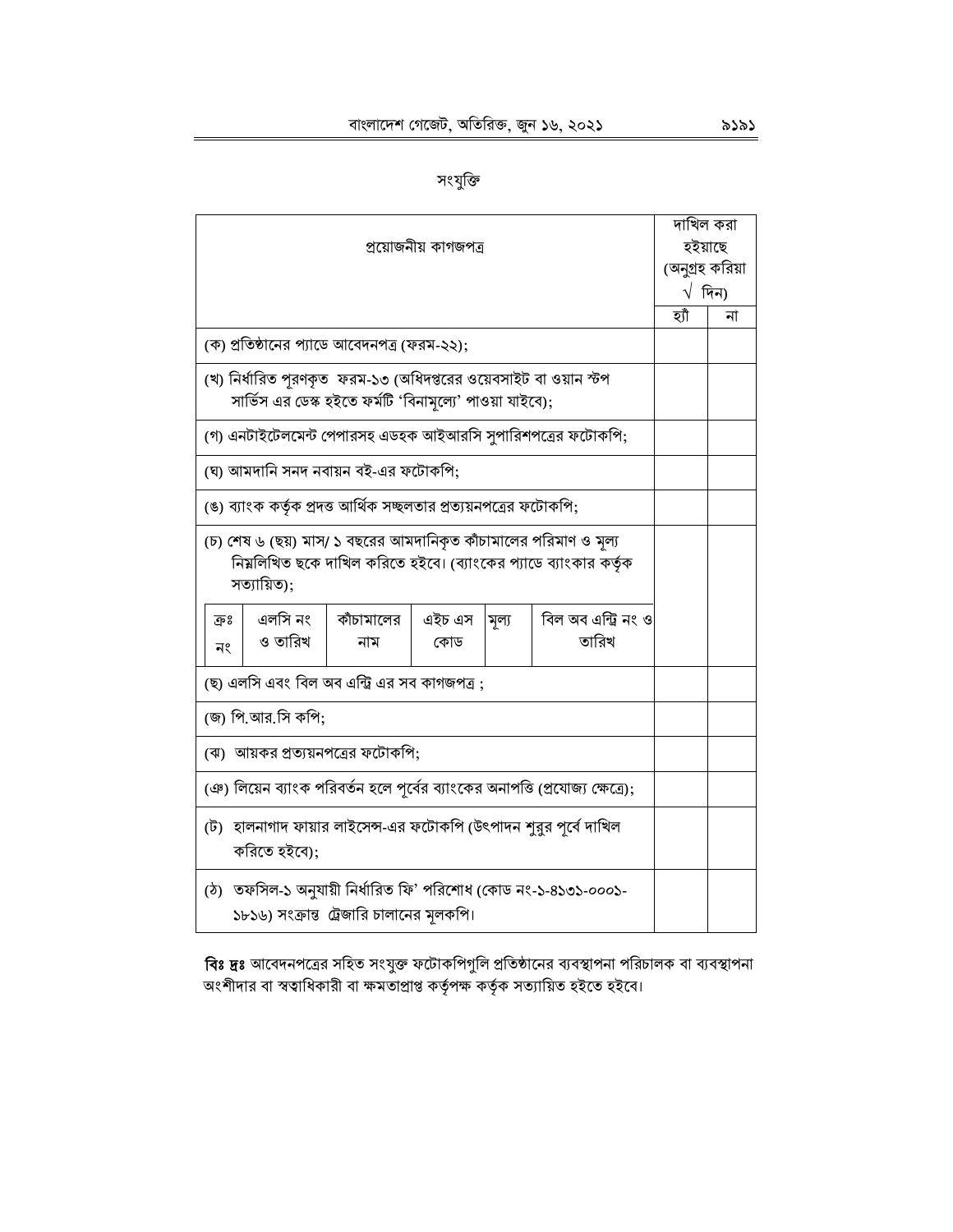

ফরম-১৪ [বিধি ১৬ (৩) (ঢ) দ্ৰষ্টব্য]

ইমপোর্ট পারমিট (আই পি) জারির সুপারিশ এর আবেদন ফরম

| $\mathcal{L}$ . | শিল্প প্রতিষ্ঠানের নাম:                            |          |  |         |  |  |
|-----------------|----------------------------------------------------|----------|--|---------|--|--|
| ₹.              | ঠিকানা (ক) অফিস: বাড়ী/প্লট/হোল্ডিং নং-            |          |  |         |  |  |
|                 | সড়ক নং/ এলাকা:                                    |          |  |         |  |  |
|                 | থানা/উপজেলা:<br>শহর/জেলা:                          |          |  |         |  |  |
|                 | ই-মেইল:<br>ফোন:<br>ফ্যাক্স:                        |          |  |         |  |  |
|                 | (খ) কারখানা: বাড়ী/প্লট/হোল্ডিং নং-                |          |  |         |  |  |
|                 | সড়ক নং/ এলাকা:                                    |          |  |         |  |  |
|                 | থানা/উপজেলা:<br>শহর/জেলা:                          |          |  |         |  |  |
|                 | ফোন:                                               | ফ্যাক্স: |  | ই-মেইল: |  |  |
| ৩.              | ইনভয়েস নং ও তারিখ:                                |          |  |         |  |  |
| 8.              | বিল  অব লেডিং/এয়ারওয়ে বিল নং ও তারিখ:            |          |  |         |  |  |
| Q.              | শিল্প উপখাত:                                       |          |  |         |  |  |
| ৬.              | নিবন্ধন নম্বর ও তারিখ:<br>মেয়াদ উত্তীর্ণের তারিখ: |          |  |         |  |  |

আমি/আমরা এই মর্মে অঙ্গীকার করিতেছি যে, উপরে বর্ণিত তথ্যাবলি সত্য ও সঠিক। কোনো তথ্য অসত্য প্রমাণিত হইলে আইন অনুযায়ী যে শাস্তি আরোপ করা হইবে, তাহা মানিয়া লইতে বাধ্য থাকিব।

| পদবি :        |
|---------------|
| মোবাইল নম্বর: |

তারিখ: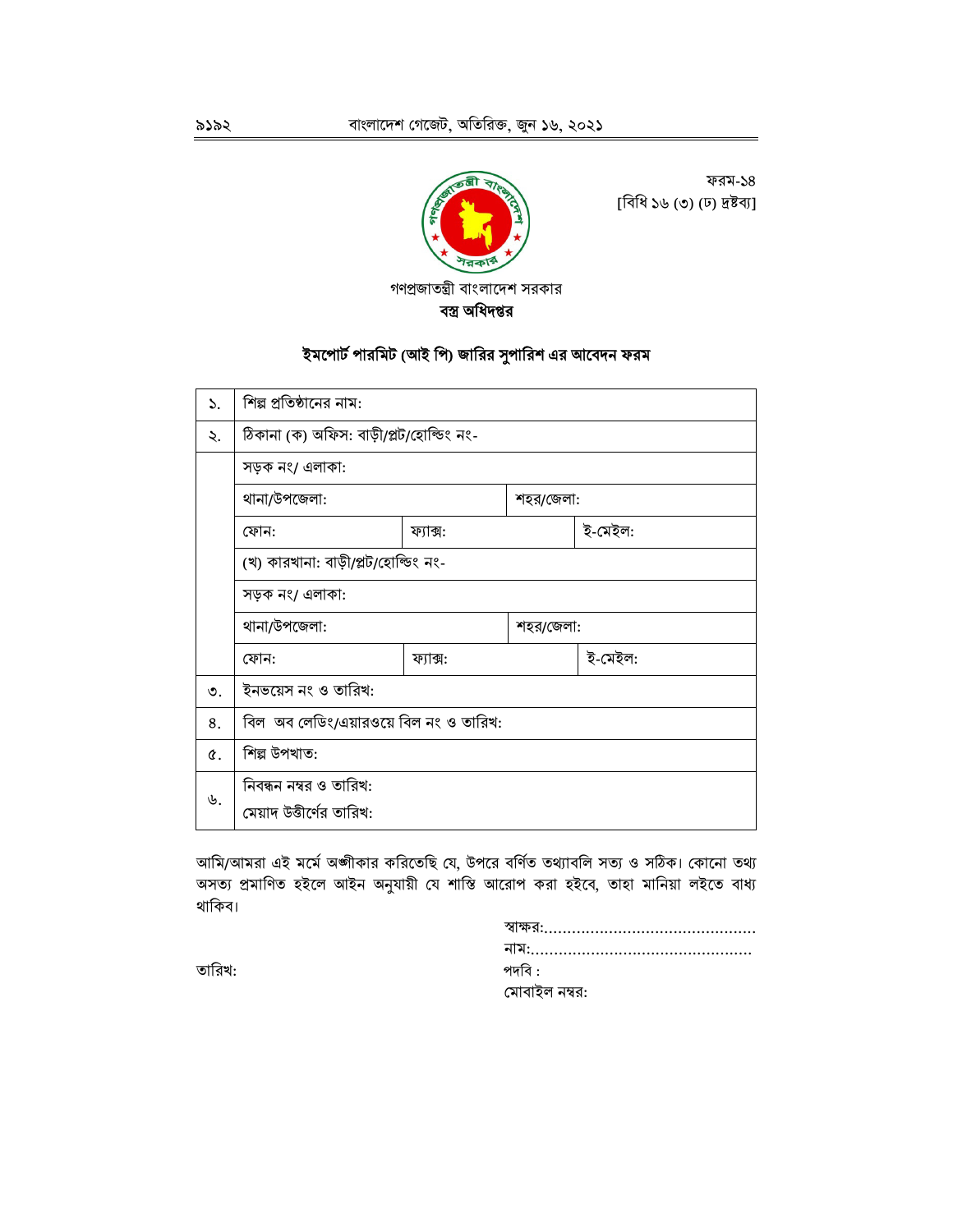| ٠ |
|---|
|   |

| প্ৰয়োজনীয় কাগজপত্ৰ                                                                                                      | দাখিল করা হইয়াছে<br>(অনুগ্রহ করিয়া $\sqrt{}$<br>দিন) |    |  |
|---------------------------------------------------------------------------------------------------------------------------|--------------------------------------------------------|----|--|
|                                                                                                                           | হাঁ                                                    | না |  |
| (ক) প্রতিষ্ঠানের প্যাডে আবেদনপত্র (ফরম-২২);                                                                               |                                                        |    |  |
| (খ) নির্ধারিত পূরণকৃত ফরম-১৪ (অধিদপ্তরের ওয়েবসাইট বা ওয়ান<br>স্টপ সার্ভিস এর ডেস্ক হইতে ফরমটি বিনামূল্যে পাওয়া যাইবে); |                                                        |    |  |
| (গ) প্রো-ফরমা ইনভয়েস (পি আই) এর ফটোকপি;                                                                                  |                                                        |    |  |
| (ঘ) ইনভয়েস এর ফটোকপি ;                                                                                                   |                                                        |    |  |
| (ঙ) প্যাকিং লিষ্ট এর ফটোকপি:                                                                                              |                                                        |    |  |
| (চ) বিল অব লেডিং এর ফটোকপি;                                                                                               |                                                        |    |  |
| (ছ) প্রতিষ্ঠানের নিজস্ব প্যাডে মেশিনারিজ/যন্ত্রাংশের তালিকা- ৩ কপি;                                                       |                                                        |    |  |
| (জ) তফসিল-১ অনুযায়ী নির্ধারিত ফি' পরিশোধ (কোড নং-১-৪১৩১-<br>০০০১-১৮১৬) সংক্রান্ত ট্রেজারি চালানের মূলকপি।                |                                                        |    |  |

বিঃ দ্রঃ আবেদনপত্রের সহিত সংযুক্ত ফটোকপিগুলি প্রতিষ্ঠানের ব্যবস্থাপনা পরিচালক বা ব্যবস্থাপনা অংশীদার বা স্বত্বাধিকারী বা ক্ষমতাপ্রাপ্ত কর্তৃপক্ষ কর্তৃক সত্যায়িত হইতে হইবে।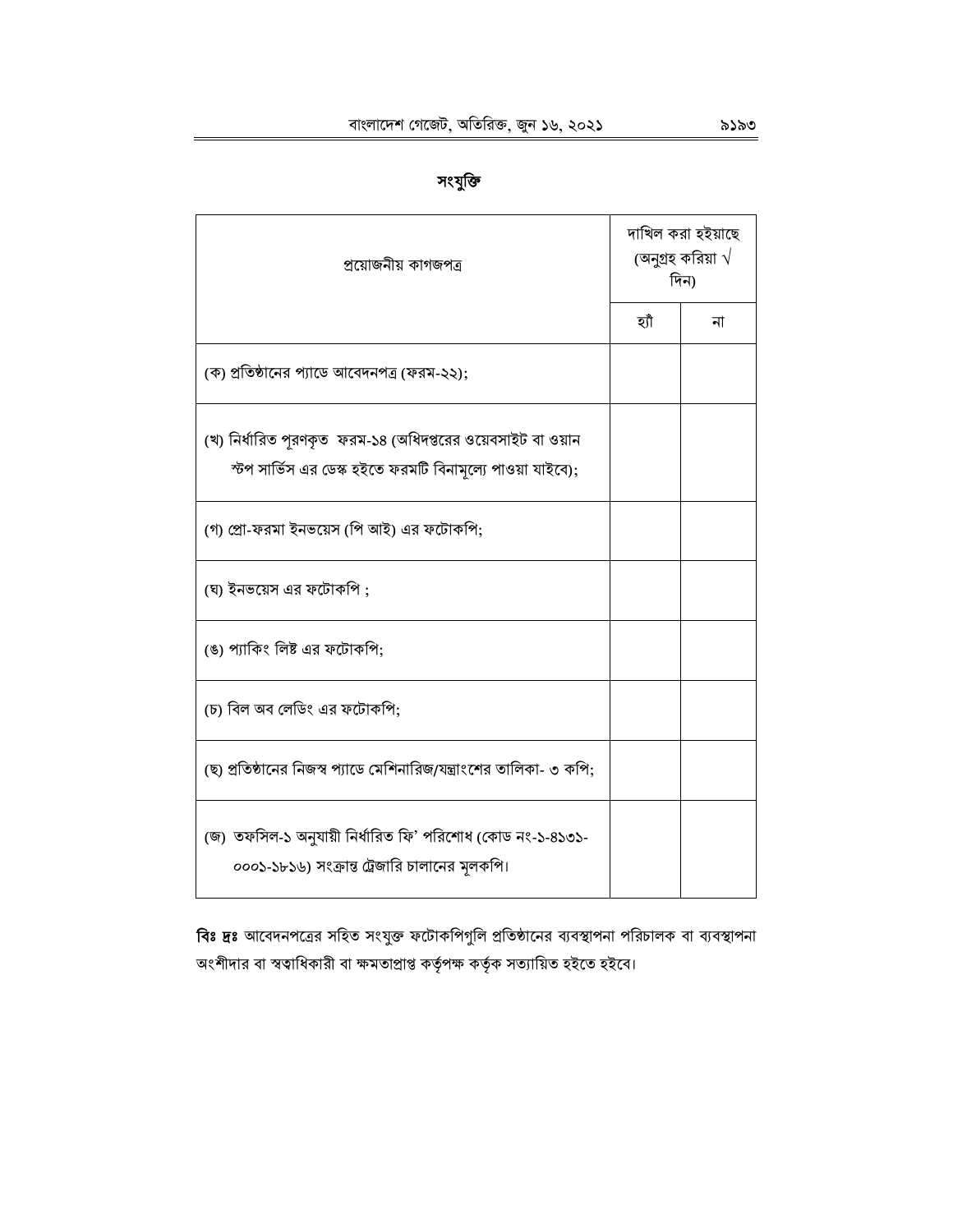

ফরম-১৫ [বিধি ১৬ (৩) (ণ) দ্ৰষ্টব্য]

বস্ত্র অধিদপ্তর

#### মেশিন ছাড়করণের আবেদন ফরম

| ১. | শিল্প প্রতিষ্ঠানের নাম:                 |  |           |  |  |  |  |
|----|-----------------------------------------|--|-----------|--|--|--|--|
| ২. | ঠিকানা (ক) অফিস: বাড়ী/প্লট/হোল্ডিং নং- |  |           |  |  |  |  |
|    | সড়ক নং/ এলাকা:                         |  |           |  |  |  |  |
|    | থানা/উপজেলা:<br>শহর/জেলা:               |  |           |  |  |  |  |
|    | ই-মেইল:<br>ফোন:<br>ফ্যাক্স:             |  |           |  |  |  |  |
|    | (খ) কারখানাঃ বাড়ী/প্লট/হোল্ডিং নং-     |  |           |  |  |  |  |
|    | সড়ক নং/এলাকা:                          |  |           |  |  |  |  |
|    | থানা/উপজেলা:                            |  | শহর/জেলা: |  |  |  |  |
|    | ই-মেইল:<br>ফোন:<br>ফ্যাক্স:             |  |           |  |  |  |  |
| ৩. | এলসি নং ও তারিখ:                        |  |           |  |  |  |  |
| 8. | শিল্প উপখাত:                            |  |           |  |  |  |  |
| ¢. | নিবন্ধন নম্বর ও তারিখ:                  |  |           |  |  |  |  |
|    | মেয়াদ উত্তীর্ণের তারিখ:                |  |           |  |  |  |  |

আমি/আমরা এই মর্মে অঙ্গীকার করিতেছি যে, উপরে বর্ণিত তথ্যাবলি সত্য ও সঠিক। কোনো তথ্য অসত্য প্রমাণিত হইলে আইন অনুযায়ী যে শাস্তি আরোপ করা হইবে, তাহা মানিয়া লইতে বাধ্য থাকিব।

| স্বাক্ষর:……………………………………… |
|--------------------------|
|                          |
| পদবি :                   |
| মোবাইল নম্বর:            |

তারিখ: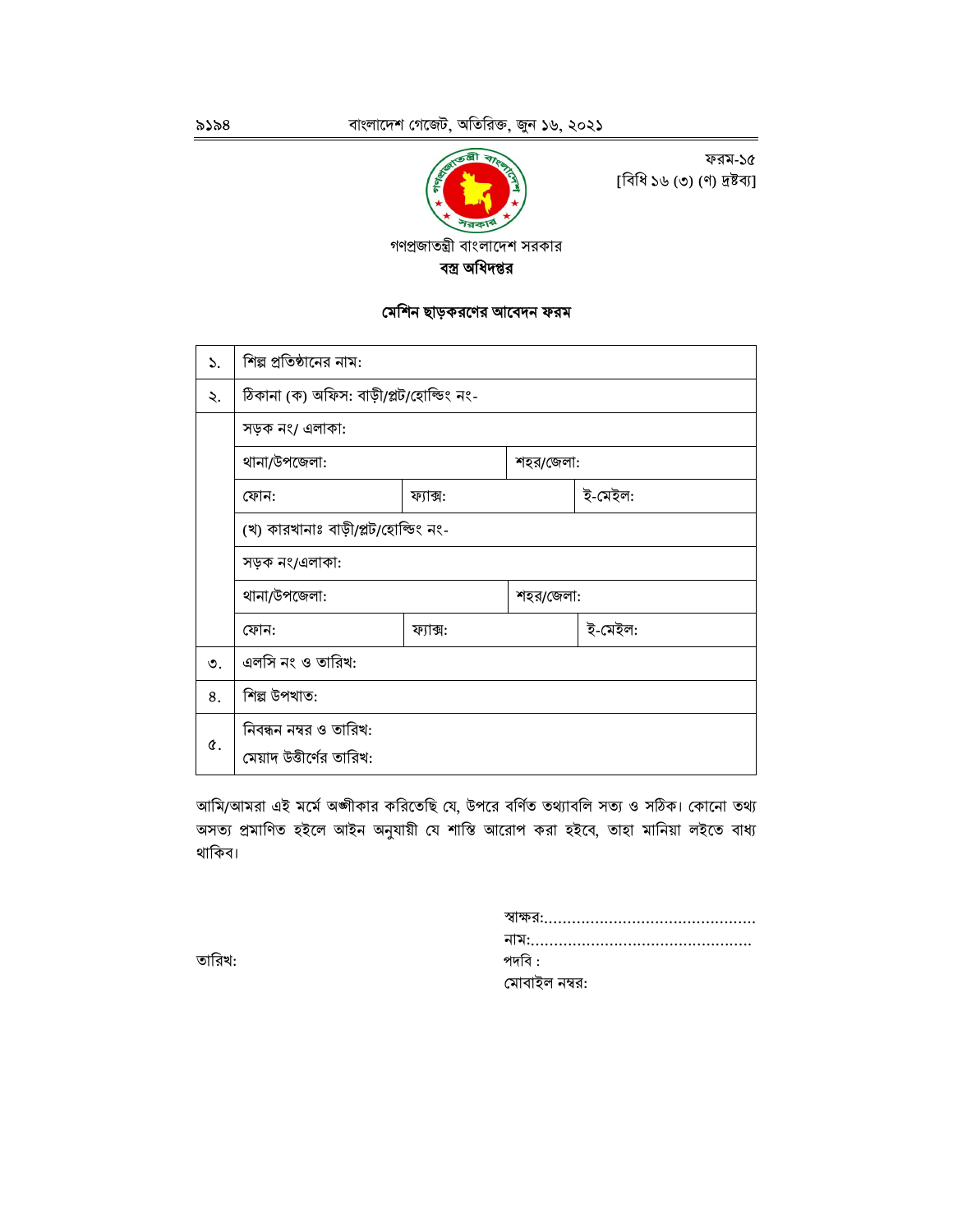| প্রয়োজনীয় কাগজপত্র                                                                                                      | দাখিল করা হইয়াছে<br>(অনুগ্ৰহ করিয়া $\sqrt{ }$ দিন) |    |  |
|---------------------------------------------------------------------------------------------------------------------------|------------------------------------------------------|----|--|
|                                                                                                                           | হাঁ                                                  | না |  |
| (ক) প্রতিষ্ঠানের প্যাডে আবেদনপত্র (ফরম-২২);                                                                               |                                                      |    |  |
| (খ) নির্ধারিত পুরণকৃত  ফরম-১৫ (অধিদপ্তরের ওয়েবসাইট বা ওয়ান<br>স্টপ সার্ভিস এর ডেস্ক হইতে ফরমটি বিনামল্যে পাওয়া যাইবে); |                                                      |    |  |
| (গ)  প্রো-ফরমা ইনভয়েস(পি আই) এর ফটোকপি (ব্যাংক কর্তৃক<br>সত্যায়িত);                                                     |                                                      |    |  |
| (ঘ) এলসি এর ফটোকপি (ব্যাংক কর্তৃক সত্যায়িত);                                                                             |                                                      |    |  |
| (ঙ) পিএসআই এর ফটোকপি (বয়লারের ক্ষেত্রে);                                                                                 |                                                      |    |  |
| (চ) ইনভয়েস এর ফটোকপি (ব্যাংক কর্তৃক সত্যায়িত);                                                                          |                                                      |    |  |
| (ছ) প্যাকিং লিস্ট এর ফটোকপি (ব্যাংক কর্তৃক সত্যায়িত);                                                                    |                                                      |    |  |
| (জ) বিল অব লেডিং এর ফটোকপি (ব্যাংক কর্তৃক সত্যায়িত);                                                                     |                                                      |    |  |
| (ঝ)  সংশ্লিষ্ট সমিতির প্রত্যয়নপত্র এর ফটোকপি (সরাসরি টেক্সটাইল<br>মেশিনারিজ না হইলে) ;                                   |                                                      |    |  |
| (ঞ) প্রতিষ্ঠানের নিজস্ব প্যাডে মেশিনারিজ বা যন্ত্রাংশের তালিকা<br>৩ কপি ;                                                 |                                                      |    |  |
| (ট) তফসিল-১ অনুযায়ী নির্ধারিত ফি' পরিশোধ (কোড নং-১-৪১৩১-<br>০০০১-১৮১৬) সংক্রান্ত ট্রেজারি চালানের মূলকপি।                |                                                      |    |  |

বিঃ দ্রঃ আবেদনপত্রের সহিত সংযুক্ত ফটোকপিগুলি প্রতিষ্ঠানের ব্যবস্থাপনা পরিচালক বা ব্যবস্থাপনা .<br>অংশীদার বা স্বত্বাধিকারী বা ক্ষমতাপ্রাপ্ত কর্তৃপক্ষ কর্তৃক সত্যায়িত হইতে হইবে।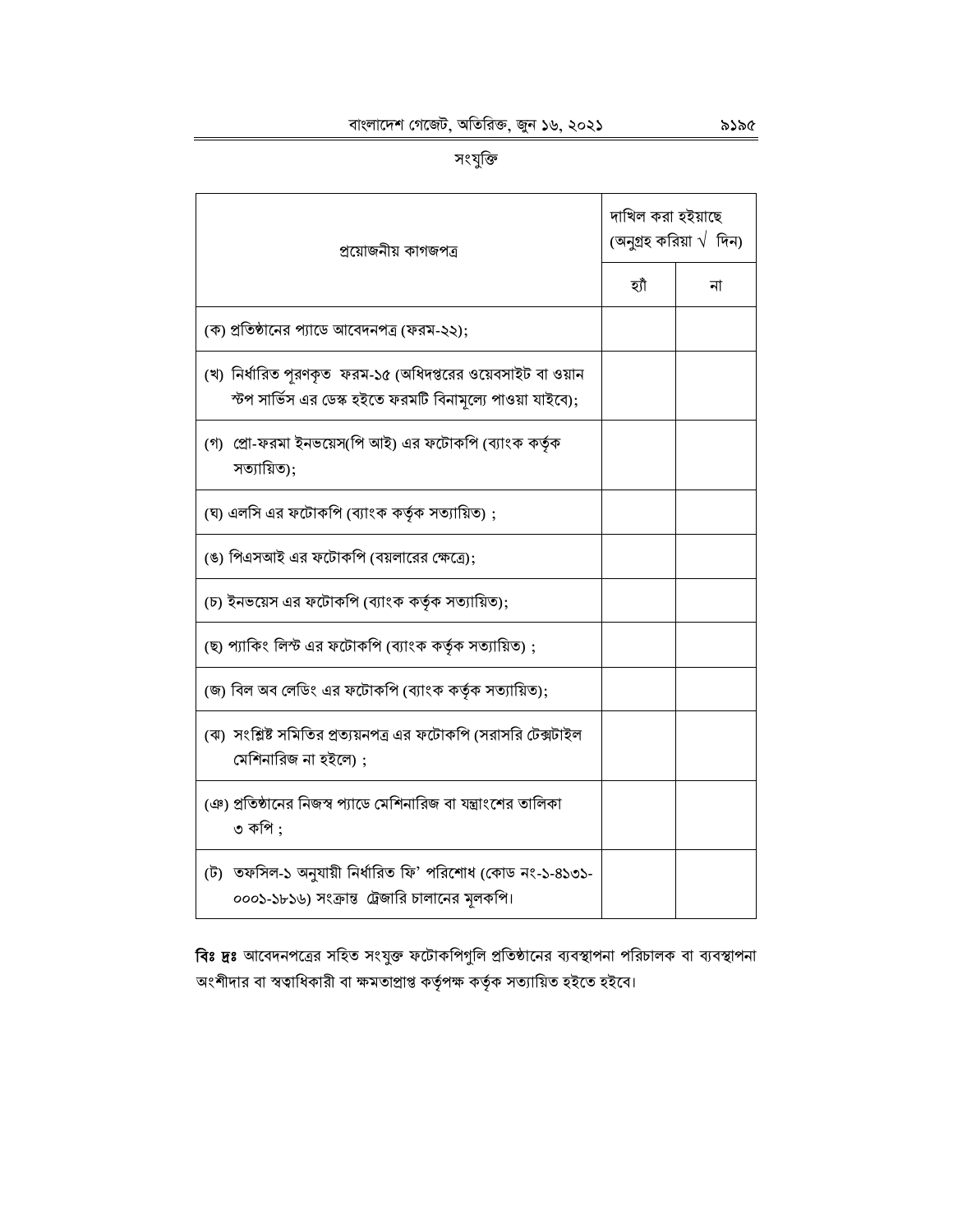

ফরম-১৬ [বিধি ১৬ (৩) (ত) দ্ৰষ্টব্য]

গণপ্রজাতন্ত্রী বাংলাদেশ সরকার

বস্ত্র অধিদপ্তর

## বিদেশি নাগরিকদের ওয়ার্ক পারমিট-এর সুপারিশ

| ১. | শিল্পপ্রতিষ্ঠানের নাম:                  |          |         |         |  |  |  |
|----|-----------------------------------------|----------|---------|---------|--|--|--|
| ২. | ঠিকানা (ক) অফিস: বাড়ী/প্লট/হোল্ডিং নং- |          |         |         |  |  |  |
|    | গ্ৰাম/সড়ক নং/ এলাকা:                   |          |         |         |  |  |  |
|    | থানা/উপজেলা:<br>শহর/জেলা:               |          |         |         |  |  |  |
|    | ফোন:                                    | ফ্যাক্স: | ই-মেইল: |         |  |  |  |
|    | (খ) কারখানা: বাড়ী/প্লট/হোল্ডিং নং-     |          |         |         |  |  |  |
|    | গ্ৰাম/সড়ক নং/ এলাকা:                   |          |         |         |  |  |  |
|    | থানা/উপজেলা:<br>শহর/জেলা:               |          |         |         |  |  |  |
|    | ফোন:                                    | ফ্যাক্স: |         | ই-মেইল: |  |  |  |
|    | বায়িং হাউজের ক্ষেত্রে                  |          |         |         |  |  |  |
|    | রেজিষ্টার্ড ও মেইলিং                    |          |         |         |  |  |  |
|    | ঠিকানা                                  |          |         |         |  |  |  |
| ৩. | কর্মরত  বিদেশি নাগরিকের তথ্যাদি         |          |         |         |  |  |  |
|    | নাম :                                   |          |         |         |  |  |  |
|    | জাতীয়তা:                               |          |         |         |  |  |  |
|    | পাসপোর্ট নম্বর:                         |          |         |         |  |  |  |
|    | শিক্ষাগত যোগ্যতা:                       |          |         |         |  |  |  |
| 8. | নিবন্ধন সনদ নম্বর ও তারিখ:              |          |         |         |  |  |  |
| ¢. | শিল্প উপখাত:                            |          |         |         |  |  |  |

আমি/আমরা এই মর্মে অঙ্গীকার করিতেছি যে, উপরে বর্ণিত তথ্যাবলি সত্য ও সঠিক। কোনো তথ্য অসত্য প্রমাণিত হইলে আইন অনুযায়ী যে শাস্তি আরোপ করা হইবে, তাহা মানিয়া লইতে বাধ্য থাকিব।

| পদবি :        |
|---------------|
| মোবাইল নম্বর: |

তারিখ: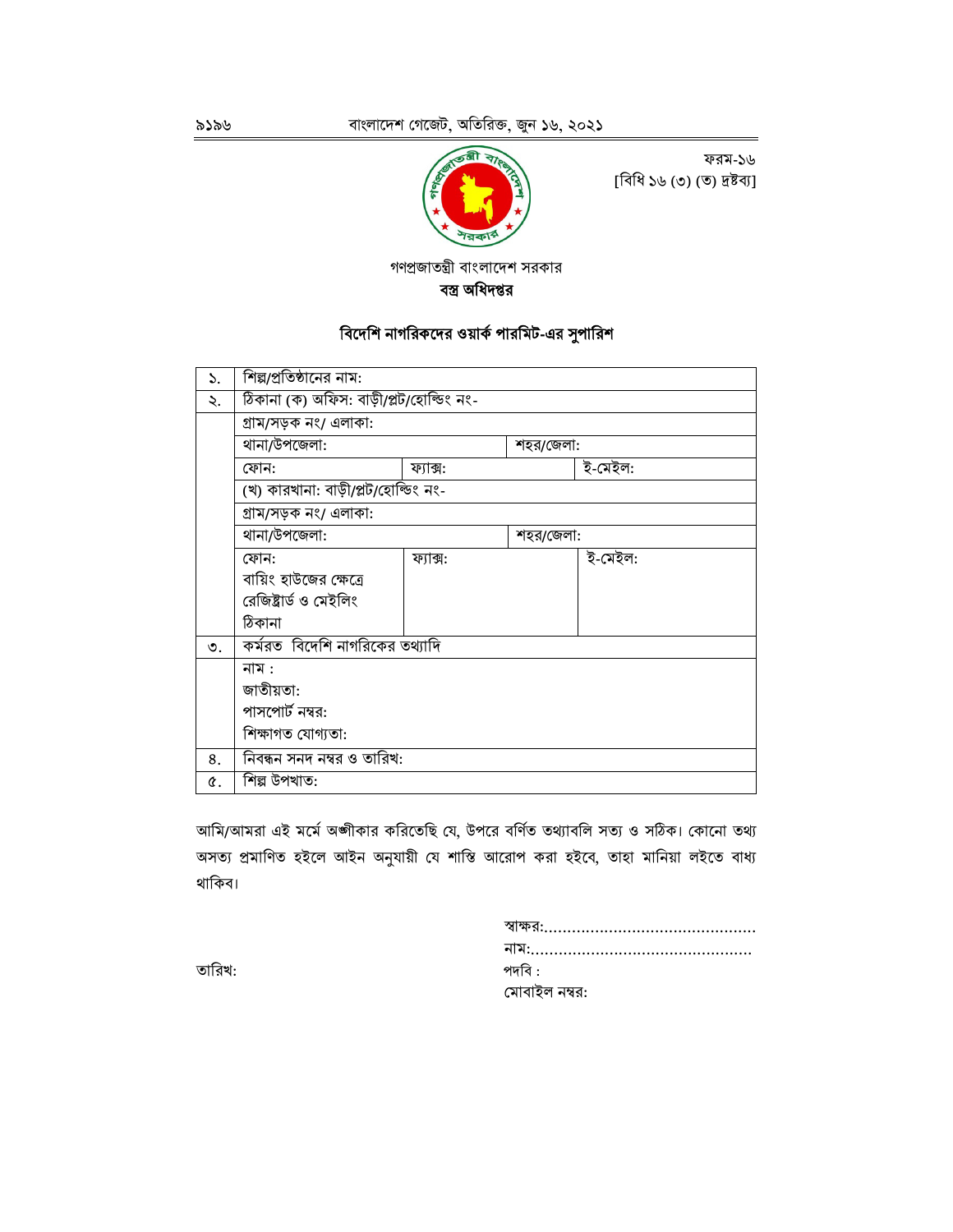| ٠<br>H | Ĺ<br>٠ |
|--------|--------|
|        |        |

| প্ৰয়োজনীয় কাগজপত্ৰ                                                                                                                                                               | দাখিল করা হয়েছে<br>(অনুগ্রহ করিয়া $\sqrt{}$<br>দিন) |    |  |
|------------------------------------------------------------------------------------------------------------------------------------------------------------------------------------|-------------------------------------------------------|----|--|
|                                                                                                                                                                                    | হ্যাঁ                                                 | না |  |
| (ক) প্রতিষ্ঠানের প্যাডে আবেদনপত্র (ফরম-২২);                                                                                                                                        |                                                       |    |  |
| (খ) নির্ধারিত পূরণকৃত  ফরম-১৬ (অধিদপ্তরের ওয়েব সাইট বা ওয়ান<br>স্টপ সার্ভিস এর ডেস্ক হইতে ফরমটি বিনামূল্যে পাওয়া যাইবে);                                                        |                                                       |    |  |
| (গ) লিমিটেড কোম্পানি হইলে মেমোরেন্ডাম এন্ড আটিক্যালস অফ<br>অ্যাসোসিয়েশন এবং সার্টিফিকেট অফ ইনকর্পোরেশন এর<br>ফটোকপি এবং অংশীদারি প্রতিষ্ঠান হইলে অংশীদারি চুক্তিপত্রের<br>ফটোকপি: |                                                       |    |  |
| (ঘ) সনদের ফটোকপি;                                                                                                                                                                  |                                                       |    |  |
| (ঙ) পরিচালন পর্ষদের সভার কার্যবিবরণীর কপি (উক্ত কার্যবিবরণীতে<br>আবেদনকারীর নাম, পদবি, কর্মানুমতি প্রাপ্ত সুবিধাদি ইত্যাদি<br>উল্লেখ থাকিতে হইবে);                                 |                                                       |    |  |
| (চ) নিয়োগপত্র বা চুক্তিপত্রের ফটোকপি;                                                                                                                                             |                                                       |    |  |
| (ছ) ভিসা সম্বলিত পূর্ণাঙ্গ পাসপোর্টের ফটোকপি;                                                                                                                                      |                                                       |    |  |
| (জ) বিদেশি নাগরিকের শিক্ষাগত ও পেশাগত যোগ্যতা এবং অভিজ্ঞতা<br>সনদপত্রের ফটোকপি (ইংরেজিতে);                                                                                         |                                                       |    |  |
| (ঝ) নিয়োগ বিজ্ঞপ্তির ফটোকপি (জাতীয় দৈনিক/ওয়েব সাইট);                                                                                                                            |                                                       |    |  |
| ঞে)  ইতিপূর্বে স্থানীয় কোনো প্রতিষ্ঠানের মাধ্যমে কর্মানুমতি গ্রহণ করা<br>হইলে উহা বাতিলের ফটোকপি, রিলিজ অর্ডারের ফটোকপি,<br>আয়কর পরিশোধের প্রত্যয়নপত্রের ফটোকপি:                |                                                       |    |  |
| (ট)  তফসিল-১ অনুযায়ী নির্ধারিত ফি' পরিশোধ (কোড নং-১-৪১৩১-<br>০০০১-১৮১৬) সংক্রান্ত ট্রেজারি চালানের মূলকপি।                                                                        |                                                       |    |  |

**বিঃ দ্রঃ** আবেদনপত্রের সহিত সংযুক্ত ফটোকপিগুলি প্রতিষ্ঠানের ব্যবস্থাপনা পরিচালক বা ব্যবস্থাপনা<br>অংশীদার বা স্বত্বাধিকারী বা ক্ষমতাপ্রাপ্ত কর্তৃপক্ষ কর্তৃক সত্যায়িত হইতে হইবে।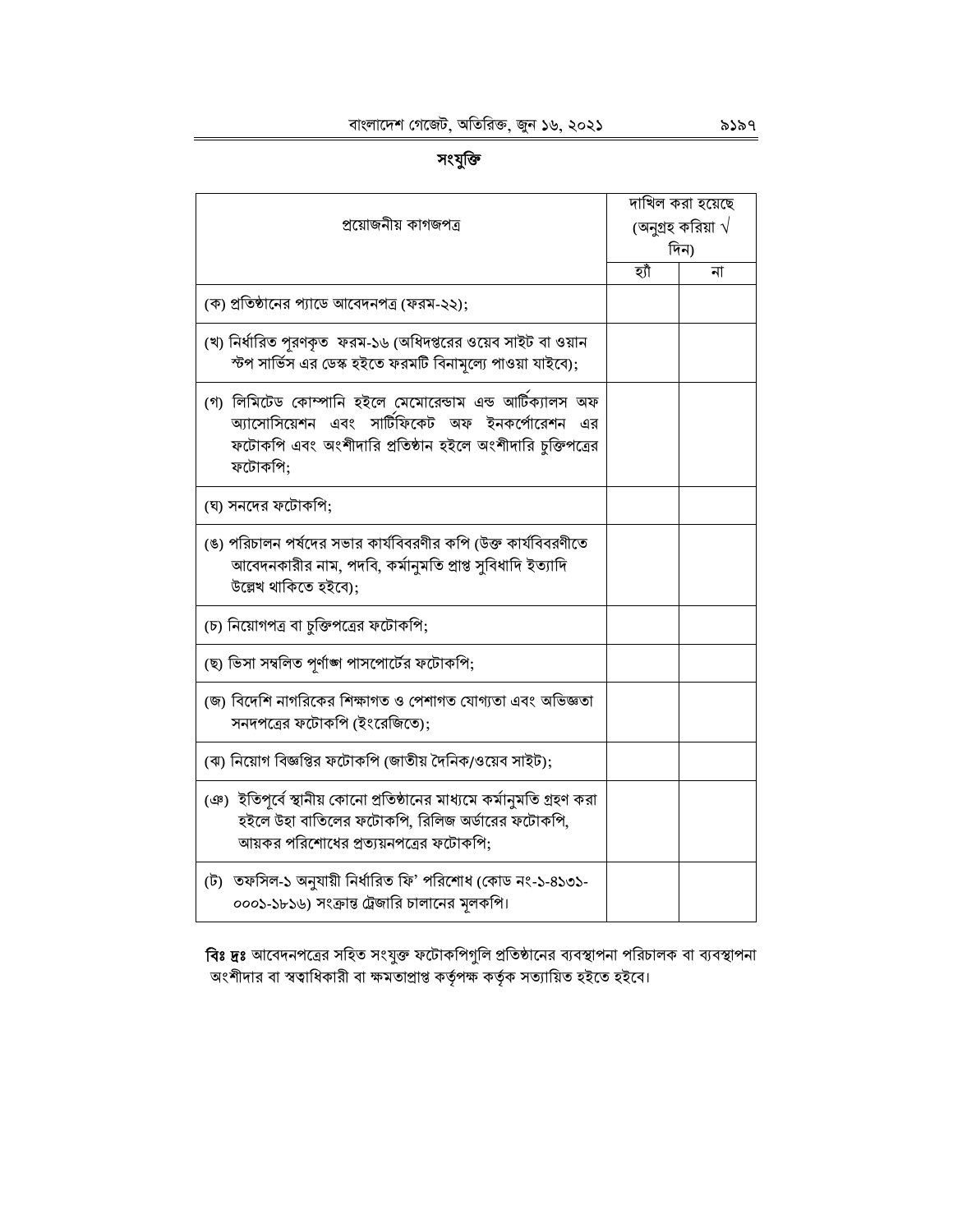

ফরম-১৭ [বিধি ১৬ (৩) (থ) দ্রষ্টব্য]

গণপ্রজাতন্ত্রী বাংলাদেশ সরকার

বস্ত্র অধিদপ্তর

## বিদেশি নাগরিকদের ভিসা প্রাপ্তির সুপারিশের জন্য আবেদন ফরম

| ১. | শিল্পপ্রতিষ্ঠানের নাম:                  |          |  |         |  |  |  |  |
|----|-----------------------------------------|----------|--|---------|--|--|--|--|
| ২. | ঠিকানা (ক) অফিস: বাড়ী/প্লট/হোল্ডিং নং- |          |  |         |  |  |  |  |
|    | গ্ৰাম/সড়ক নং/ এলাকা:                   |          |  |         |  |  |  |  |
|    | থানা/উপজেলা:<br>শহর/জেলা:               |          |  |         |  |  |  |  |
|    | ই-মেইল:<br>ফোন:<br>ফ্যাক্স:             |          |  |         |  |  |  |  |
|    | (খ) কারখানা: বাড়ী/প্লট/হোল্ডিং নং-     |          |  |         |  |  |  |  |
|    | গ্ৰাম/সড়ক নং/ এলাকা:                   |          |  |         |  |  |  |  |
|    | থানা/উপজেলা:<br>শহর/জেলা:               |          |  |         |  |  |  |  |
|    | ফোন:                                    | ফ্যাক্স: |  | ই-মেইল: |  |  |  |  |
|    | বায়িং হাউজের ক্ষেত্রে                  |          |  |         |  |  |  |  |
|    | রেজিস্টার্ড ও মেইলিং                    |          |  |         |  |  |  |  |
|    | ঠিকানা                                  |          |  |         |  |  |  |  |
| ৩. | কর্মরত বিদেশি নাগরিকের তথ্যাদি          |          |  |         |  |  |  |  |
|    | নাম :                                   |          |  |         |  |  |  |  |
|    | জাতীয়তা:                               |          |  |         |  |  |  |  |
|    | পাসপোর্ট নম্বর:                         |          |  |         |  |  |  |  |
|    | শিক্ষাগত যোগ্যতা:                       |          |  |         |  |  |  |  |
| 8. | নিবন্ধন সনদ নম্বর ও তারিখ:              |          |  |         |  |  |  |  |
| ¢. | শিল্প উপখাত:                            |          |  |         |  |  |  |  |

আমি/আমরা এই মর্মে অঙ্গীকার করিতেছি যে, উপরে বর্ণিত তথ্যাবলি সত্য ও সঠিক। কোনো তথ্য অসত্য প্রমাণিত হইলে আইন অনুযায়ী যে শাস্তি আরোপ করা হইবে, তাহা মানিয়া লইতে বাধ্য থাকিব।

| পদবি :        |  |  |
|---------------|--|--|
| মোবাইল নম্বর: |  |  |

তারিখ: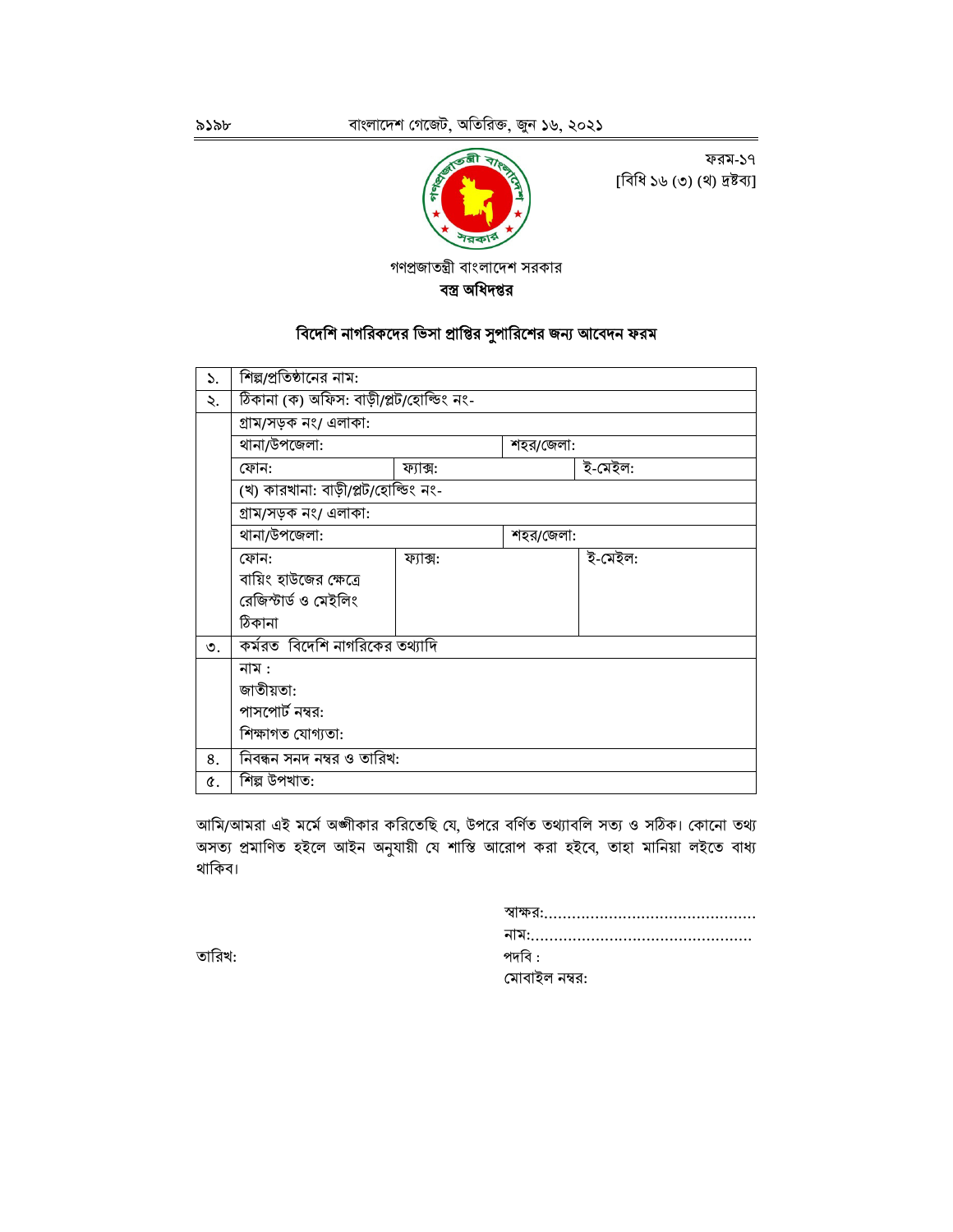# সংযুক্তি

|                                                                                                                                                                                   |     | দাখিল করা হয়েছে                |
|-----------------------------------------------------------------------------------------------------------------------------------------------------------------------------------|-----|---------------------------------|
| প্ৰয়োজনীয় কাগজপত্ৰ                                                                                                                                                              |     | (অনুগ্রহ করিয়া $\sqrt{ }$ দিন) |
|                                                                                                                                                                                   | হাঁ | না                              |
| (ক) প্রতিষ্ঠানের প্যাডে আবেদনপত্র (ফরম-২২);                                                                                                                                       |     |                                 |
| (খ) নির্ধারিত পুরণকৃত  ফরম-১৭ (অধিদপ্তরের ওয়েব সাইট বা ওয়ান<br>স্টপ সার্ভিস এর ডেস্ক হইতে ফরমটি বিনামূল্যে পাওয়া যাইবে);                                                       |     |                                 |
| (গ) লিমিটেড কোম্পানি হইলে মেমোরেন্ডাম এন্ড আর্টিক্যালস অফ<br>অ্যাসোসিয়েশন এবং সার্টিফিকেট অফ ইনকর্পোরেশন এর ফটোকপি<br>এবং অংশীদারি প্রতিষ্ঠান হইলে অংশীদারি চুক্তিপত্রের ফটোকপি; |     |                                 |
| (ঘ) সনদের ফটোকপি;                                                                                                                                                                 |     |                                 |
| (ঙ) পরিচালন পর্ষদের সভার কার্যবিবরণীর কপি (উক্ত কার্যবিবরণীতে<br>আবেদনকারীর নাম, পদবি, কর্মানুমতি প্রাপ্ত সুবিধাদি ইত্যাদি<br>উল্লেখ থাকিতে হইবে):                                |     |                                 |
| (চ) নিয়োগপত্র বা চুক্তিপত্রের ফটোকপি;                                                                                                                                            |     |                                 |
| (ছ) তফসিল-১ অনুযায়ী নিৰ্ধারিত ফি' পরিশোধ (কোড নং-১-৪১৩১-<br>০০০১-১৮১৬) সংক্রান্ত ট্রেজারি চালানের মূলকপি।                                                                        |     |                                 |

বিঃ দ্রঃ আবেদনপত্রের সহিত সংযুক্ত ফটোকপিগুলি প্রতিষ্ঠানের ব্যবস্থাপনা পরিচালক বা ব্যবস্থাপনা অংশীদার বা স্বত্বাধিকারী বা ক্ষমতাপ্রাপ্ত কর্তৃপক্ষ কর্তৃক সত্যায়িত হইতে হইবে।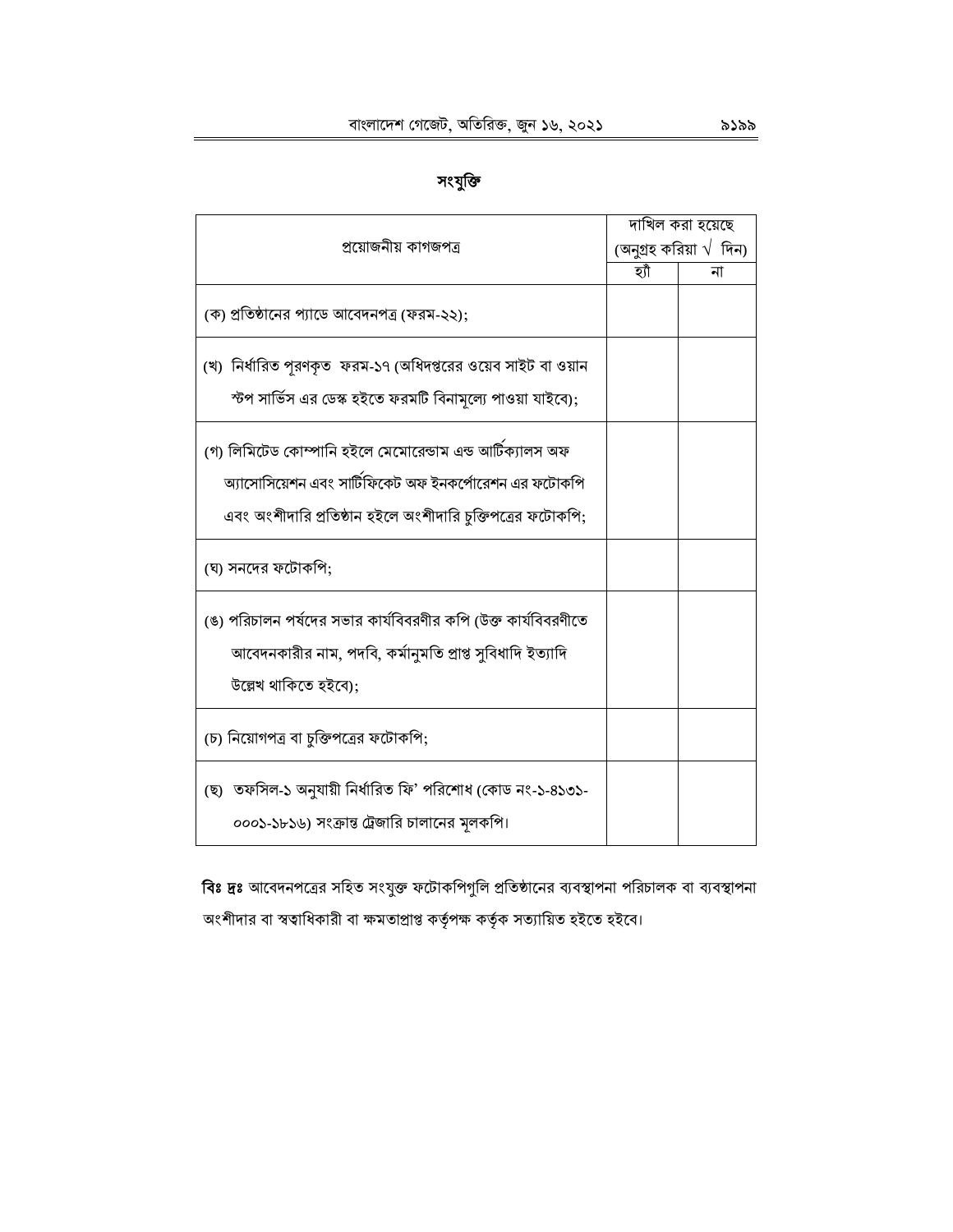

ফরম-১৮ [বিধি ১৬ (৩) (দ) দ্রষ্টব্য]

গণপ্রজাতন্ত্রী বাংলাদেশ সরকার

বস্ত্র অধিদপ্তর

# ডেফার্ড পেমেন্ট এর সুপারিশের আবেদন ফরম

| ১.        | শিল্প প্রতিষ্ঠানের নাম:                                                                                   |          |  |         |  |  |  |  |  |
|-----------|-----------------------------------------------------------------------------------------------------------|----------|--|---------|--|--|--|--|--|
| ২.        | ঠিকানা (ক) অফিস: বাড়ী/প্লট/হোল্ডিং নং-                                                                   |          |  |         |  |  |  |  |  |
|           | গ্ৰাম/সড়ক নং/এলাকা:                                                                                      |          |  |         |  |  |  |  |  |
|           | থানা/উপজেলা:<br>শহর/জেলা:                                                                                 |          |  |         |  |  |  |  |  |
|           | ই-মেইল:<br>ফ্যাক্স:<br>ফোন:                                                                               |          |  |         |  |  |  |  |  |
|           | (খ) কারখানা: বাড়ী/প্লট/হোল্ডিং নং-                                                                       |          |  |         |  |  |  |  |  |
|           | গ্ৰাম/সড়ক নং/এলাকা:                                                                                      |          |  |         |  |  |  |  |  |
|           | থানা/উপজেলা:<br>শহর/জেলা:                                                                                 |          |  |         |  |  |  |  |  |
|           | ফোন:                                                                                                      | ফ্যাক্স: |  | ই-মেইল: |  |  |  |  |  |
| $\circ$ . | ডেফার্ড পেমেন্ট-এর তথ্যাদি:                                                                               |          |  |         |  |  |  |  |  |
|           | ডেফার্ড পেমেন্ট-এর মাধ্যমে আমদানিতব্য পণ্যের বিবরণ (প্রয়োজনে প্রতিষ্ঠানের প্যাডে<br>পৃথকভাবে করিতে হইবে) |          |  |         |  |  |  |  |  |
|           | প্রোফরমা ইনভয়েস নম্বর ও তারিখ                                                                            |          |  |         |  |  |  |  |  |
|           | প্রোফরমা ইনভয়েস এর মূল্য                                                                                 |          |  |         |  |  |  |  |  |
| 8.        | শিল্প উপখাত:                                                                                              |          |  |         |  |  |  |  |  |
| ¢.        | নিবন্ধন সনদ নম্বর ও তারিখ:                                                                                |          |  |         |  |  |  |  |  |

আমি/আমরা এই মর্মে অঙ্গীকার করিতেছি যে, উপরে বর্ণিত তথ্যাবলি সত্য ও সঠিক। কোনো তথ্য অসত্য প্রমাণিত হইলে আইন অনুযায়ী যে শাস্তি আরোপ করা হইবে, তাহা মানিয়া লইতে বাধ্য থাকিব।

| পদবি :        |
|---------------|
| মোবাইল নম্বর: |

তারিখ: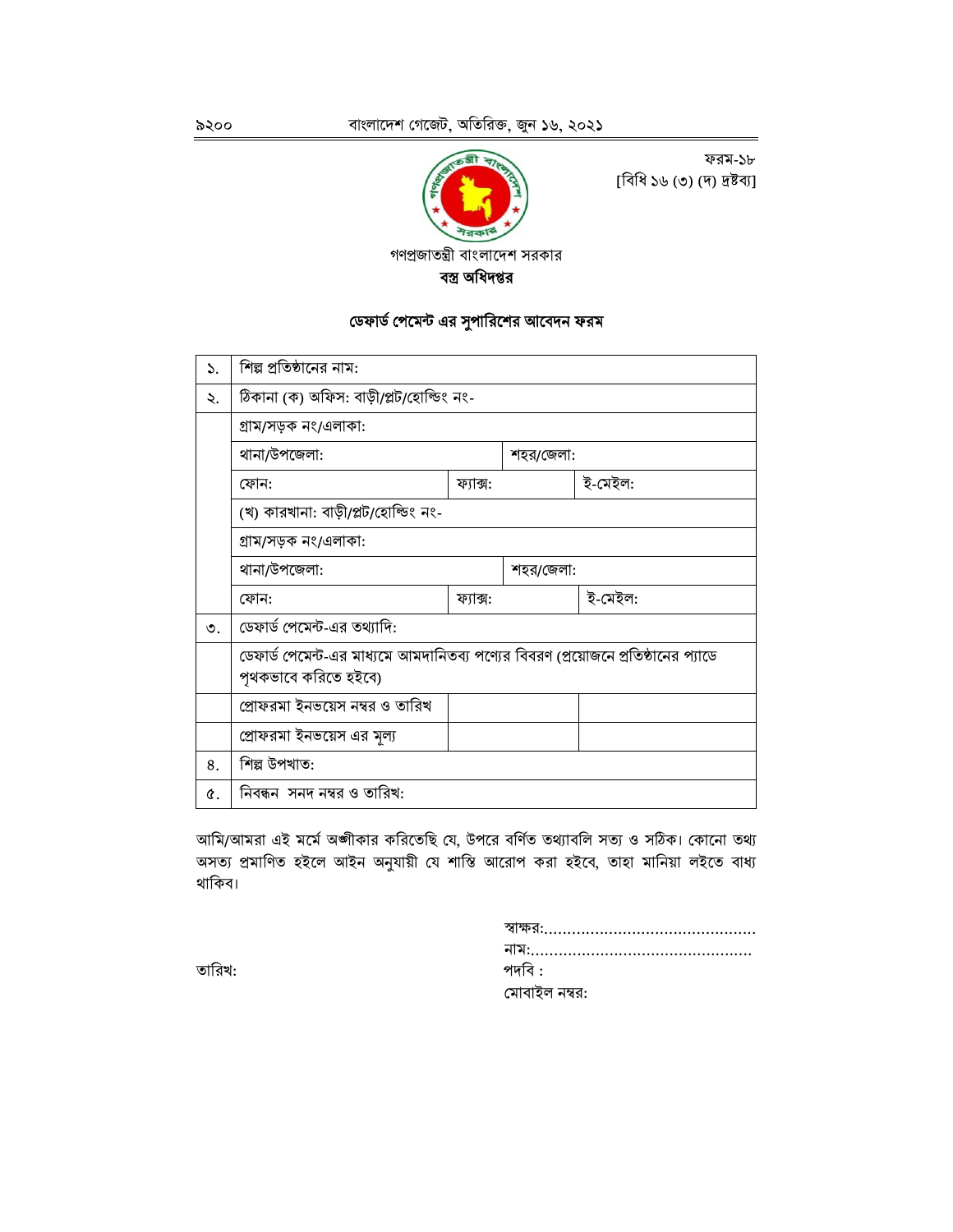| প্ৰয়োজনীয় কাগজপত্ৰ                                                                                                         | দাখিল করা হইয়াছে<br>(অনুগ্রহ করিয়া $\sqrt{ }$ দিন) |    |  |  |
|------------------------------------------------------------------------------------------------------------------------------|------------------------------------------------------|----|--|--|
|                                                                                                                              | হাঁ                                                  | না |  |  |
| (ক) প্রতিষ্ঠানের প্যাডে আবেদনপত্র (ফরম-২২);                                                                                  |                                                      |    |  |  |
| (খ)  নির্ধারিত পূরণকৃত  ফরম-১৮ (অধিদপ্তরের ওয়েব সাইট বা ওয়ান<br>স্টপ সার্ভিস এর ডেস্ক হইতে ফরমটি বিনামূল্যে পাওয়া যাইবে); |                                                      |    |  |  |
| (গ) পিআই বা সেলস কন্ট্রাক্ট বা ইনডেন্ট এর সত্যায়িত ফটোকপি;                                                                  |                                                      |    |  |  |
| (ঘ) এলসির ফটোকপি (প্রযোজ্য ক্ষেত্রে);                                                                                        |                                                      |    |  |  |
| (ঙ) পরিচালন পর্যদের সভার কার্যবিবরণীর কপি;                                                                                   |                                                      |    |  |  |
| (চ) ব্যাংক অনাপত্তিপত্রের ফটোকপি;                                                                                            |                                                      |    |  |  |
| (ছ) ব্যাংক কর্তৃক প্রদত্ত আর্থিক স্বচ্ছলতার প্রত্যয়নপত্রের ফটোকপি;                                                          |                                                      |    |  |  |
| (জ) আমদানিতব্য মেশিনের তালিকা এর কপি;                                                                                        |                                                      |    |  |  |
| (ঝ) তফসিল-১ অনুযায়ী নির্ধারিত ফি' পরিশোধ (কোড নং-১-৪১৩১-<br>০০০১-১৮১৬) সংক্রান্ত ট্রেজারি চালানের মূলকপি।                   |                                                      |    |  |  |

**বিঃ দ্রঃ** আবেদনপত্রের সহিত সংযুক্ত ফটোকপিগুলি প্রতিষ্ঠানের ব্যবস্থাপনা পরিচালক বা ব্যবস্থাপনা<br>অংশীদার বা স্বত্বাধিকারী বা ক্ষমতাপ্রাপ্ত কর্তৃপক্ষ কর্তৃক সত্যায়িত হইতে হইবে।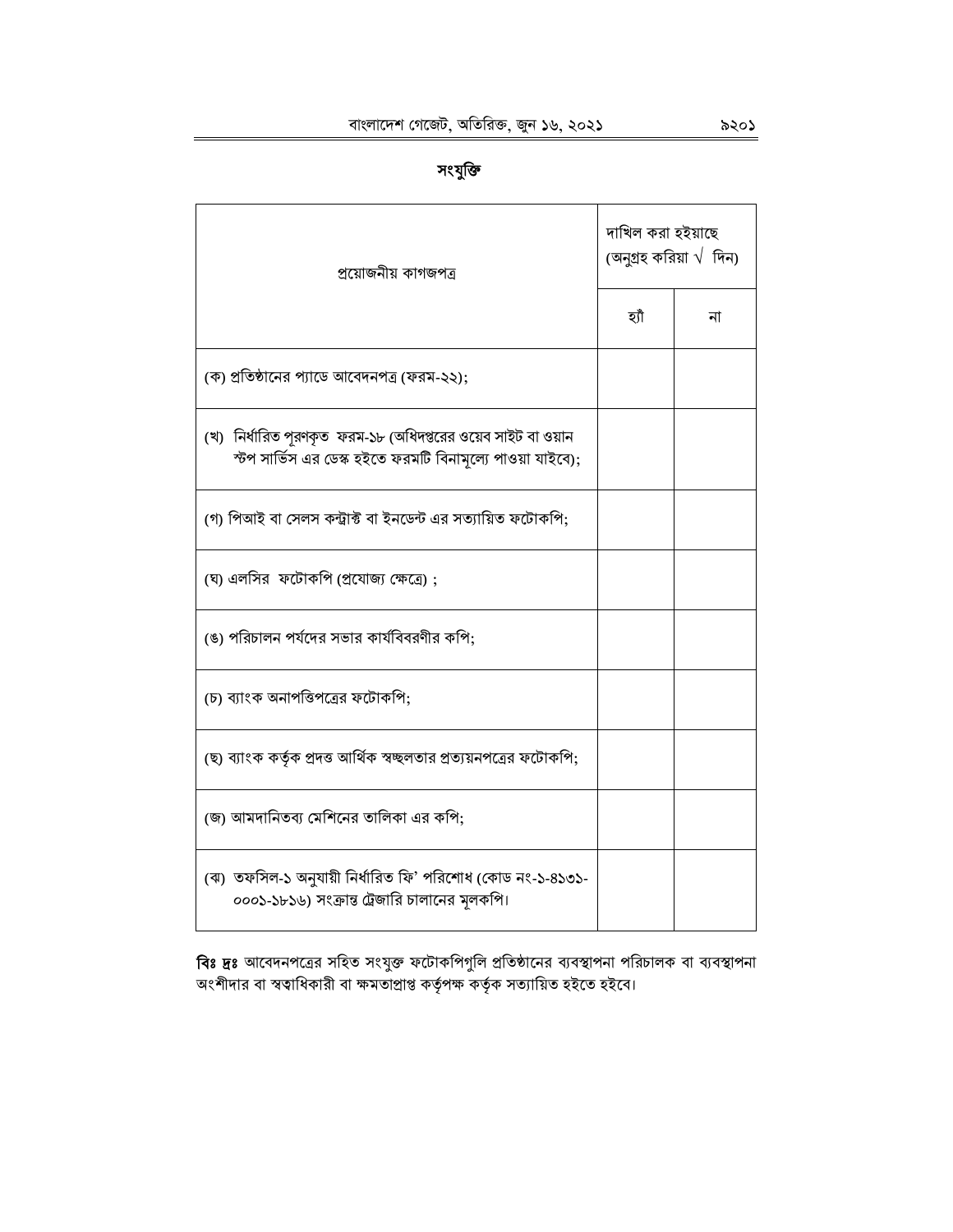

[বিধি ১৬ (৩) (ধ) দ্রষ্টব্য]



#### বৈদেশিক ঋণের অনাপত্তিপত্রের আবেদন ফরম

| $\mathcal{L}$ | শিল্প প্রতিষ্ঠানের নাম:                                                      |          |           |         |  |  |  |
|---------------|------------------------------------------------------------------------------|----------|-----------|---------|--|--|--|
|               | ঠিকানা (ক) অফিস: বাড়ী/প্লট/হোল্ডিং নং-                                      |          |           |         |  |  |  |
|               | গ্ৰাম/সড়ক নং/ এলাকা:                                                        |          |           |         |  |  |  |
|               | থানা/উপজেলা:                                                                 |          | শহর/জেলা: |         |  |  |  |
|               | ফোন:                                                                         | ফ্যাক্স: |           | ই-মেইল: |  |  |  |
| ২             | (খ) কারখানা: বাড়ী/প্লট/হোল্ডিং নং-                                          |          |           |         |  |  |  |
|               | গ্ৰাম/সড়ক নং/এলাকা:                                                         |          |           |         |  |  |  |
|               | থানা/উপজেলা:                                                                 |          | শহর/জেলা: |         |  |  |  |
|               | ফোন:                                                                         | ফ্যাক্স: |           | ই-মেইল: |  |  |  |
|               | বৈদেশিক/স্থানীয় ঋণ এর তথ্যাদি:                                              |          |           |         |  |  |  |
|               | বৈদেশিক ঋণ এর পরিমাণ:                                                        |          |           |         |  |  |  |
|               | স্থানীয় ঋণ এর পরিমাণ:                                                       |          |           |         |  |  |  |
| ৩             | বৈদেশিক ঋণ প্রদানকারী সংস্থার নাম:                                           |          |           |         |  |  |  |
|               | সংশ্লিষ্ট বাংলাদেশি ব্যাংকের নাম ও ঠিকানা:                                   |          |           |         |  |  |  |
|               | বৈদেশিক ঋণ ব্যবহারের বিবরণী: (প্রয়োজনে প্রতিষ্ঠানের প্যাডে পৃথকভাবে সংযুক্ত |          |           |         |  |  |  |
|               | করিতে হইবে)                                                                  |          |           |         |  |  |  |
| 8             | শিল্প উপখাত:                                                                 |          |           |         |  |  |  |
| Q             | নিবন্ধন  সনদ নম্বর ও তারিখ:                                                  |          |           |         |  |  |  |

আমি/আমরা এই মর্মে অঙ্গীকার করিতেছি যে, উপরে বর্ণিত তথ্যাবলি সত্য ও সঠিক। কোনো তথ্য অসত্য প্রমাণিত হইলে আইন অনুযায়ী যে শাস্তি আরোপ করা হইবে, তাহা মানিয়া লইতে বাধ্য থাকিব।

| পদবি : |               |  |  |  |  |
|--------|---------------|--|--|--|--|
|        | মোবাইল নম্বর: |  |  |  |  |

তারিখ: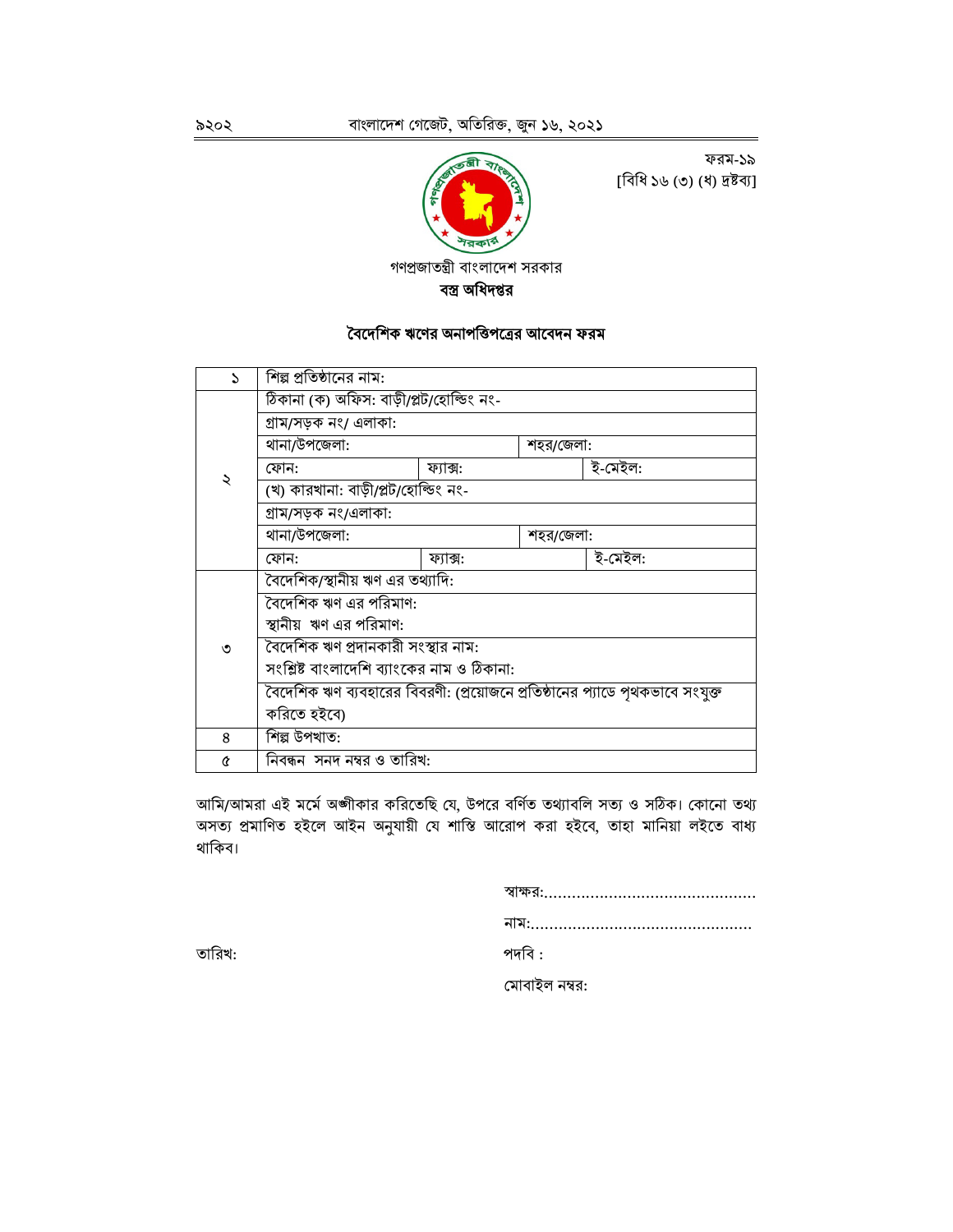| সংযাক্ত |
|---------|
|---------|

| প্ৰয়োজনীয় কাগজপত্ৰ                                                                                                        | দাখিল করা হইয়াছে<br>(অনুগ্রহ করিয়া $\sqrt{ }$ দিন) |    |  |  |
|-----------------------------------------------------------------------------------------------------------------------------|------------------------------------------------------|----|--|--|
|                                                                                                                             | হ্যাঁ                                                | না |  |  |
| (ক) প্রতিষ্ঠানের প্যাডে আবেদনপত্র (ফরম-২২);                                                                                 |                                                      |    |  |  |
| (খ) নির্ধারিত পুরণকৃত  ফরম-১৯ (অধিদপ্তরের ওয়েব সাইট বা ওয়ান<br>স্টপ সার্ভিস এর ডেস্ক হইতে ফরমটি বিনামূল্যে পাওয়া যাইবে); |                                                      |    |  |  |
| (গ) ঋণ অনুমোদনের কপি/পিআই/বিক্রয় চুক্তিপত্র (ব্যাংক কর্তৃক<br>সত্যায়িত);                                                  |                                                      |    |  |  |
| (ঘ) পরিচালন পর্ষদের সভার কার্যবিবরণী;                                                                                       |                                                      |    |  |  |
| (ঙ) ব্যাংক অনাপত্তি পত্রের ফটোকপি;                                                                                          |                                                      |    |  |  |
| (চ) ব্যাংক কর্তৃক প্রদত্ত আর্থিক স্বচ্ছলতার প্রত্যয়নপত্রের ফটোকপি;                                                         |                                                      |    |  |  |
| (ছ) আমদানিতব্য মেশিনের তালিকা;                                                                                              |                                                      |    |  |  |
| (জ) তফসিল-১ অনুযায়ী নির্ধারিত ফি' পরিশোধ (কোড নং-১-৪১৩১-<br>০০০১-১৮১৬) সংক্রান্ত ট্রেজারি চালানের মূলকপি।                  |                                                      |    |  |  |

বিঃ দ্রঃ আবেদনপত্রের সহিত সংযুক্ত ফটোকপিগুলি প্রতিষ্ঠানের ব্যবস্থাপনা পরিচালক বা ব্যবস্থাপনা অংশীদার বা স্বত্বাধিকারী বা ক্ষমতাপ্রাপ্ত কর্তৃপক্ষ কর্তৃক সত্যায়িত হইতে হইবে।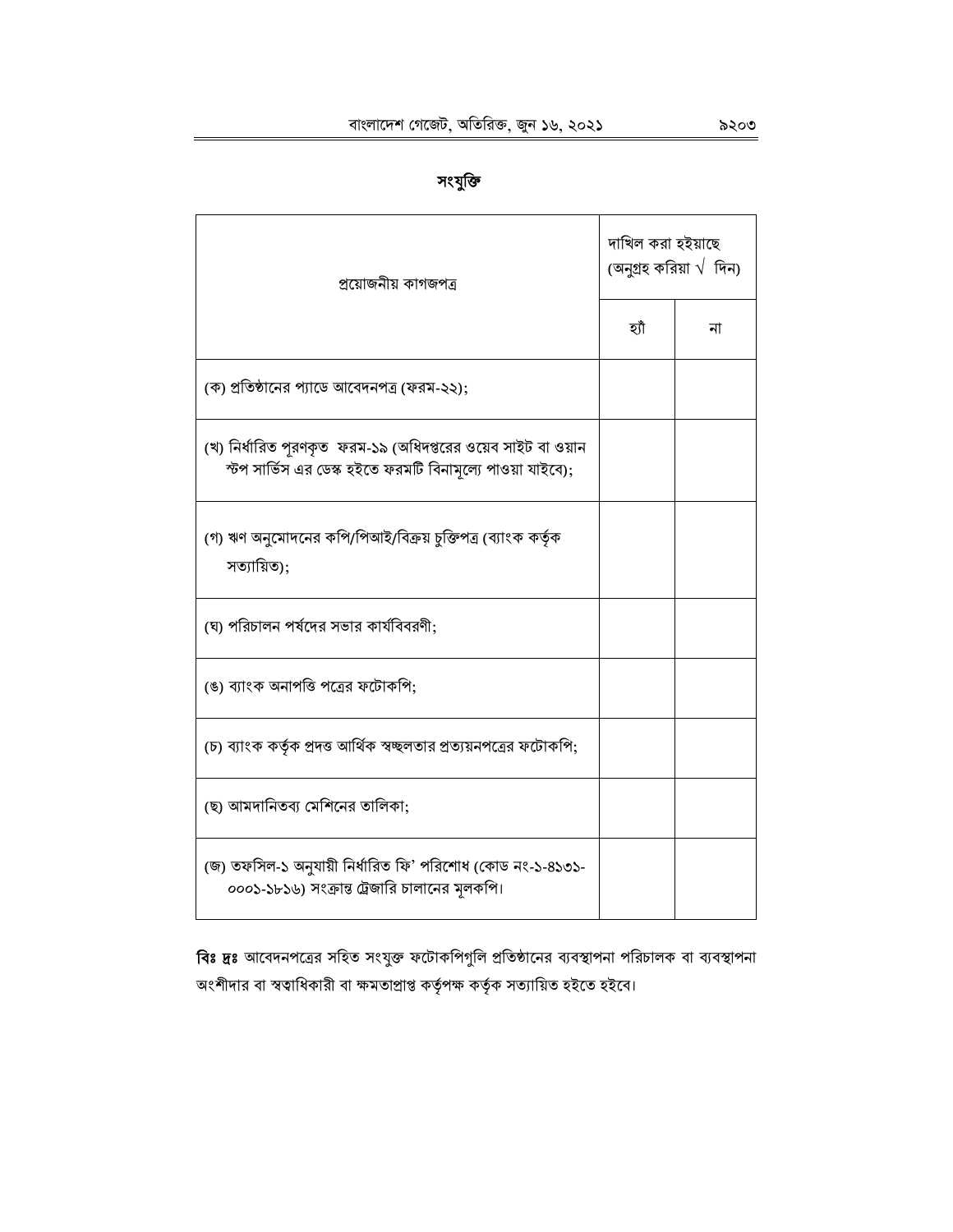

ফরম-২০ [বিধি ১৬ (৩) (ন) দ্ৰষ্টব্য]

গণপ্রজাতন্ত্রী বাংলাদেশ সরকার বস্ত্র অধিদপ্তর

# কম্পোজিট বস্ত্রশিল্পের সনদে<u>র জন্য আবেদন ফরম</u>

| ১.       | শিল্প প্রতিষ্ঠানের নাম:                                                                                                                                                               |          |           |         |                                    |  |  |
|----------|---------------------------------------------------------------------------------------------------------------------------------------------------------------------------------------|----------|-----------|---------|------------------------------------|--|--|
| ২.       | ঠিকানা (ক) অফিস: বাড়ী/প্লট/হোল্ডিং নং-                                                                                                                                               |          |           |         |                                    |  |  |
|          | গ্ৰাম/সড়ক নং/ এলাকা:                                                                                                                                                                 |          |           |         |                                    |  |  |
|          | থানা/উপজেলা:<br>শহর/জেলা:                                                                                                                                                             |          |           |         |                                    |  |  |
|          | ফোন:                                                                                                                                                                                  | ফ্যাক্স: |           | ই-মেইল: |                                    |  |  |
|          | (খ) কারখানা: বাড়ী/প্লট/হোল্ডিং নং-                                                                                                                                                   |          |           |         |                                    |  |  |
|          | গ্ৰাম/সড়ক নং/এলাকা:                                                                                                                                                                  |          |           |         |                                    |  |  |
|          | থানা/উপজেলা:                                                                                                                                                                          |          | শহর/জেলা: |         |                                    |  |  |
|          | ফোন:                                                                                                                                                                                  | ফ্যাক্স: |           | ই-মেইল: |                                    |  |  |
| ৩.<br>8. | ব্যবস্থাপনা পরিচালক/ব্যবস্থাপনা অংশীদারি/স্বত্বাধিকারীর বিবরণ (প্রয়োজনে প্রতিষ্ঠানের<br>প্যাডে পৃথকভাবে করিতে হইবে)<br>নাম:<br>পদবি:<br>এনআইডি:<br>মোবাইল নম্বর:<br>ফোন:<br>ই মেইল : |          |           |         |                                    |  |  |
| ¢.       | নিবন্ধন সনদের নম্বর ও তারিখ:<br>শিল্প উপখাত:                                                                                                                                          |          |           |         |                                    |  |  |
|          | বাৰ্ষিক উৎপাদন ক্ষমতা:                                                                                                                                                                |          |           |         |                                    |  |  |
| ৬.       | উৎপাদিত পণ্যের বিবরণ                                                                                                                                                                  |          | পরিমাণ    |         | আনুমানিক মূল্য<br>(মিলিয়ন টাকায়) |  |  |
|          |                                                                                                                                                                                       |          |           |         |                                    |  |  |
|          |                                                                                                                                                                                       |          |           |         |                                    |  |  |
|          |                                                                                                                                                                                       |          |           |         |                                    |  |  |
|          |                                                                                                                                                                                       |          |           |         |                                    |  |  |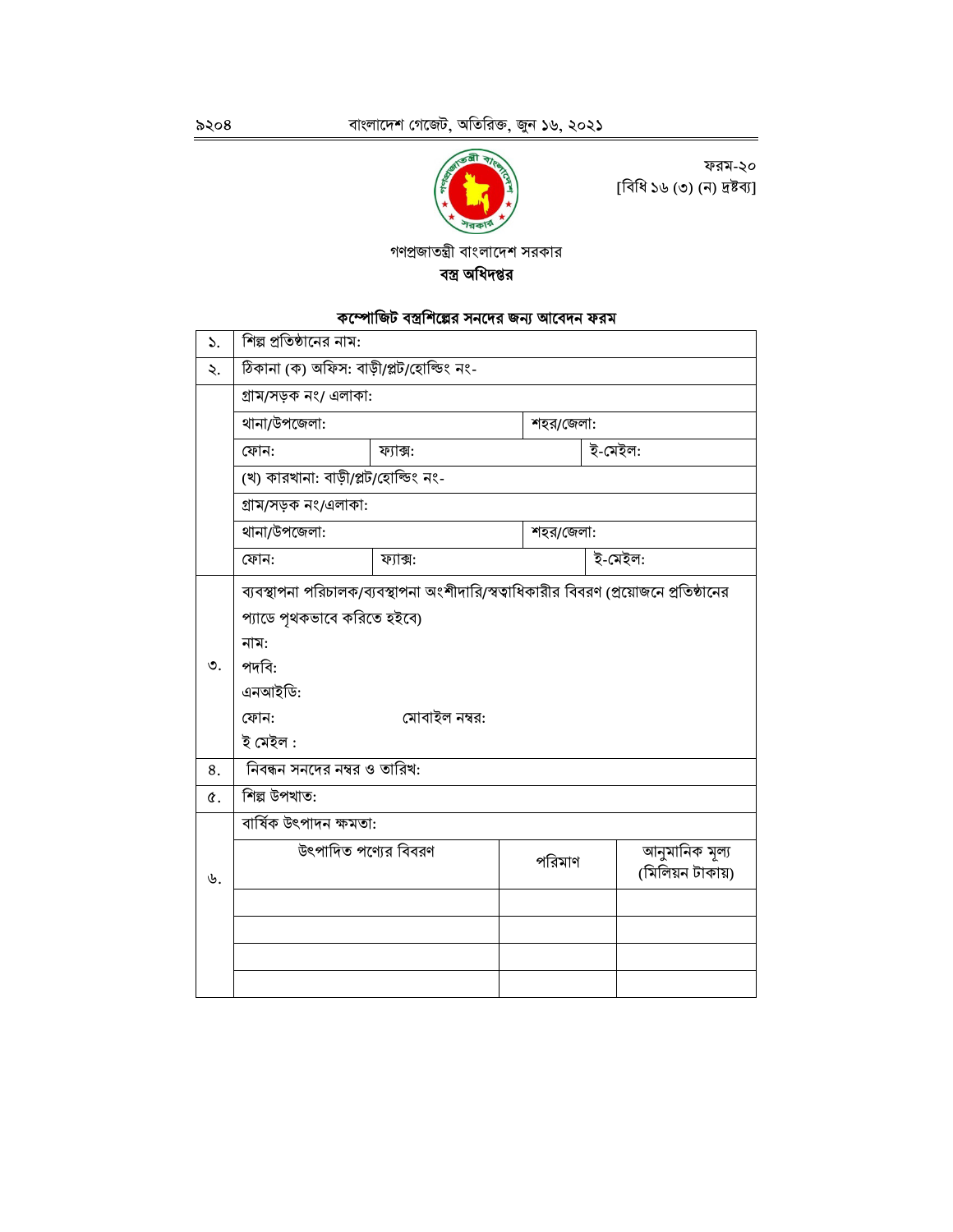বাংলাদেশ গেজেট, অতিরিক্ত, জুন ১৬, ২০২১

| ٩  | বাণিজ্যিক উৎপাদন শুরুর তারিখ:                                                 |             |                   |           |           |                  |                        |
|----|-------------------------------------------------------------------------------|-------------|-------------------|-----------|-----------|------------------|------------------------|
| ৮  |                                                                               |             | স্থানীয় মুদ্ৰায় |           |           | বৈদেশিক মুদ্ৰায় | মোট মূল্য              |
|    | বিনিয়োগের বিবরণ                                                              |             | (মিঃ টাঃ)         |           | (মিঃ টাঃ) |                  | (মিঃ টাঃ)              |
|    | (ক) স্থায়ী বিনিয়োগ:                                                         |             |                   |           |           |                  |                        |
|    | (১) ভূমি                                                                      |             |                   |           |           |                  |                        |
|    | (২) ভবন/শেড                                                                   |             |                   |           |           |                  |                        |
|    | (৩) যন্ত্রপাতি ও সরঞ্জামাদি                                                   |             |                   |           |           |                  |                        |
|    | (8) অন্যান্য                                                                  |             |                   |           |           |                  |                        |
|    | (খ) চলতি মূলধন:                                                               |             |                   |           |           |                  |                        |
|    | (ক+খ) সৰ্বমোট টাকা                                                            |             |                   |           |           |                  |                        |
|    |                                                                               | (মিলিয়ন) = |                   |           |           |                  |                        |
|    | মার্কিন ডলারে (মিলিয়ন) =                                                     |             |                   |           |           |                  |                        |
| ৯  | বিনিয়োগের উৎস:                                                               |             |                   |           |           |                  |                        |
|    | (মিলিয়ন টাকায়)                                                              |             |                   |           |           |                  |                        |
|    |                                                                               | স্থানীয়    | বৈদেশিক           | মোট       |           |                  | ঋণ প্ৰদানকারী সংস্থা ও |
|    |                                                                               | মুদ্ৰায়    | মুদ্ৰায়          | (মিঃ টাঃ) |           |                  | দেশের নাম (যদি থাকে)   |
|    |                                                                               | (মিঃ টাঃ)   | (মিঃ টাঃ)         |           |           |                  |                        |
|    | (ক) উদ্যোক্তার                                                                |             |                   |           |           |                  |                        |
|    | সমমূলধন                                                                       |             |                   |           |           |                  |                        |
|    | (খ) স্থানীয় ঋণ                                                               |             |                   |           |           |                  |                        |
|    | (গ) বৈদেশিক ঋণ                                                                |             |                   |           |           |                  |                        |
|    | (ক+খ+গ) মোট =                                                                 |             |                   |           |           |                  |                        |
| ১০ | যন্ত্রপাতি ও সরঞ্জামাদির বিবরণ: (পৃথক লেটার হেড/ প্যাডে স্থানীয়ভাবে সংগৃহীত, |             |                   |           |           |                  |                        |
|    | আমদানিকৃত সরঞ্জামাদির সংখ্যা ও মূল্যসহ ৩ সেট সংযুক্ত করিতে হইবে):             |             |                   |           |           |                  |                        |
|    | ধরন                                                                           | সংখ্যা      |                   |           |           | মূল্য (মিঃ টাঃ)  |                        |
|    | (ক) স্থানীয়ভাবে                                                              |             |                   |           |           |                  |                        |
|    | সংগৃহীত                                                                       |             |                   |           |           |                  |                        |
|    | (খ) আমদানিকৃত                                                                 |             |                   |           |           |                  |                        |
|    | (ক+খ) সৰ্বমোট টাকা (মিলিয়ন) =                                                |             |                   |           |           |                  |                        |

আমি/আমরা এই মর্মে অঙ্গীকার করিতেছি যে, উপরে বর্ণিত তথ্যাবলি সত্য ও সঠিক। কোনো তথ্য<br>অসত্য প্রমাণিত হইলে আইন অনুযায়ী যে শাস্তি আরোপ করা হইবে, তাহা মানিয়া লইতে বাধ্য<br>থাকিব।

| পদবি :        |  |  |
|---------------|--|--|
| মোবাইল নম্বর: |  |  |

তারিখ: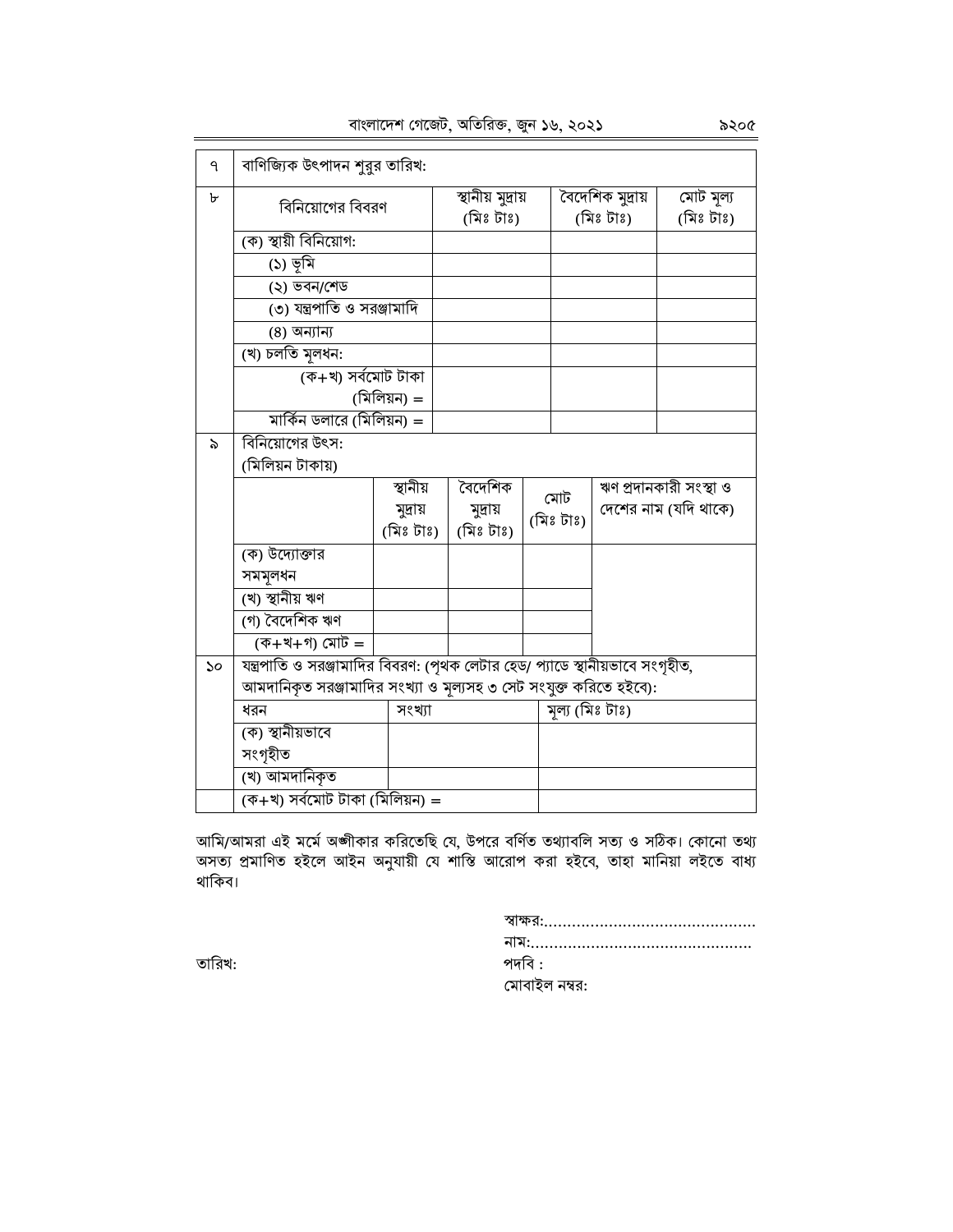| প্রয়োজনীয় কাগজপত্র                                                                                                      | দাখিল করা হইয়াছে<br>(অনুগ্ৰহ করিয়া $\sqrt{ }$ দিন) |    |  |
|---------------------------------------------------------------------------------------------------------------------------|------------------------------------------------------|----|--|
|                                                                                                                           | হাঁ                                                  | না |  |
| (ক) প্রতিষ্ঠানের প্যাডে আবেদনপত্র (ফরম-২২);                                                                               |                                                      |    |  |
| (খ) নির্ধারিত পূরণকৃত ফরম-২০ (অধিদপ্তরের ওয়েবসাইট বা ওয়ান<br>স্টপ সার্ভিস এর ডেস্ক হইতে ফরমটি বিনামূল্যে পাওয়া যাইবে); |                                                      |    |  |
| (গ) সনদ ও সনদ সংশোধনের ফটোকপি (যদি থাকে);                                                                                 |                                                      |    |  |
| (ঘ) কারখানায় সংস্থাপিত মেশিনারিজের তালিকা;                                                                               |                                                      |    |  |
| (ঙ) পরিচালন পর্ষদের সভার কার্যবিবরণী;                                                                                     |                                                      |    |  |
| (চ) হালনাগাদ ট্রেড লাইসেন্স এর ফটোকপি;                                                                                    |                                                      |    |  |
| (ছ) হালনাগাদ ফায়ার লাইসেন্স এর ফটোকপি;                                                                                   |                                                      |    |  |
| (জ) তফসিল-১ অনুযায়ী নির্ধারিত ফি' পরিশোধ (কোড নং-১-৪১৩১-<br>০০০১-১৮১৬) সংক্রান্ত ট্রেজারি চালানের মূলকপি।                |                                                      |    |  |

বিঃ দ্রঃ আবেদনপত্রের সহিত সংযুক্ত ফটোকপিগুলি প্রতিষ্ঠানের ব্যবস্থাপনা পরিচালক বা ব্যবস্থাপনা অংশীদার বা স্বত্বাধিকারী বা ক্ষমতাপ্রাপ্ত কর্তৃপক্ষ কর্তৃক সত্যায়িত হইতে হইবে।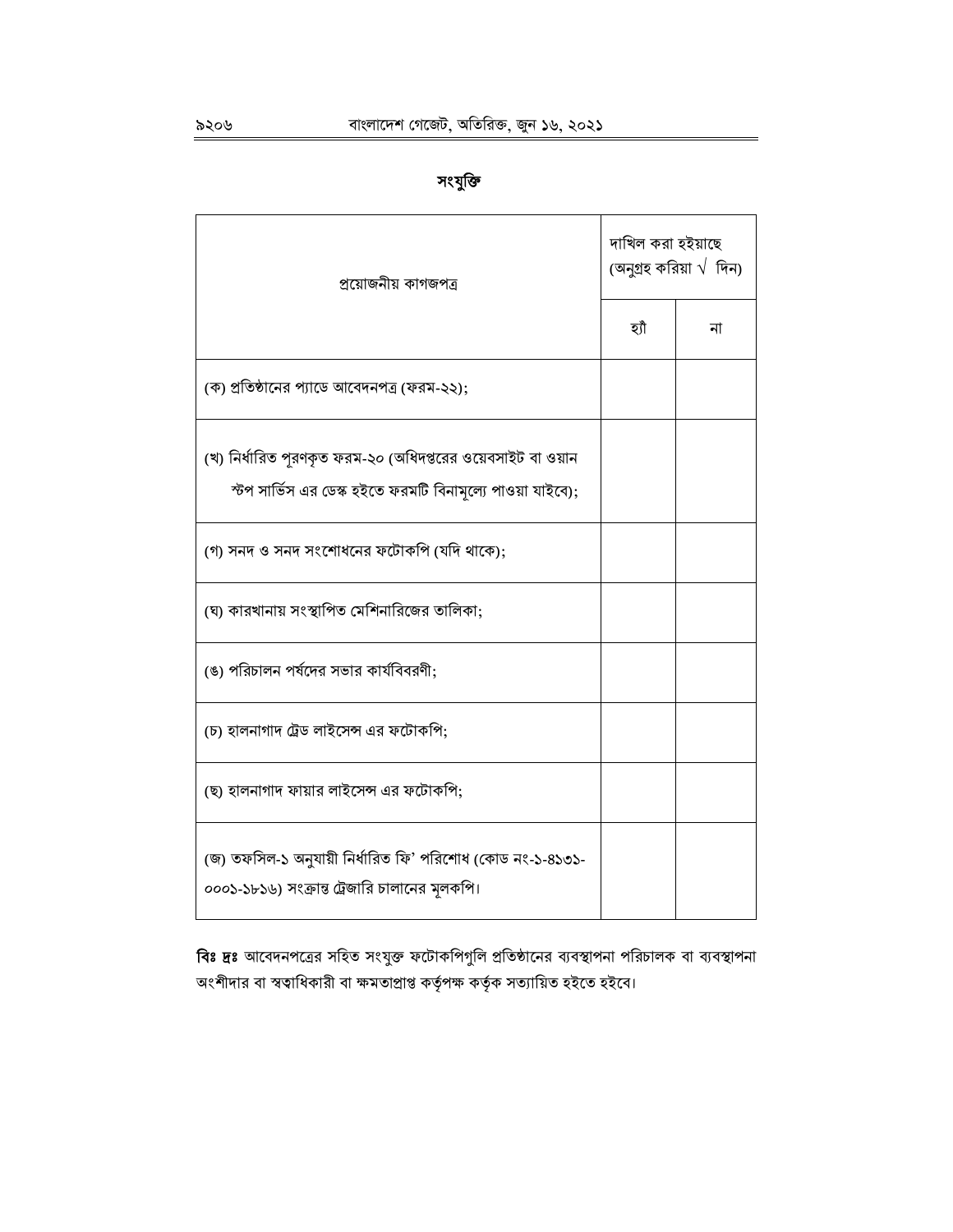ফরম-২১ [বিধি ১৬ (৩) (প) দ্রষ্টব্য]

গণপ্রজাতন্ত্রী বাংলাদেশ সরকার

বস্ত্র অধিদপ্তর

বন্ড লাইসেন্সে এইচ এস কোড সংযোজনের সুপারিশের আবেদন ফরম

শিল্প প্রতিষ্ঠানের নাম:

ঠিকানা (ক) অফিস: বাড়ী/প্লট/হোল্ডিং নং-

 $\mathcal{L}$ 

২.

৯২০৭

গ্ৰাম/সড়ক নং/ এলাকা: থানা/উপজেলা: শহর/জেলা: ফোন: ফ্যাক্স: ই-মেইল: (খ) কারখানা: বাড়ী/প্লট/হোল্ডিং নং-গ্ৰাম/সড়ক নং/ এলাকা: থানা/উপজেলা: শহর/জেলা: ই-মেইল: ফোন: ফ্যাক্স: আই আর সি তে উল্লিখিত আমদানি সংশোধন স্বত্বের পরিমাণ নিবন্ধন সনদ নম্বর ও তারিখ: শিল্প উপখাত: পূর্বে কারখানায় সংস্থাপিত মেশিনারিজ বর্তমান কারখানায় সংস্থাপিত মেশিনারিজ এর বিবরণ: এর বিবরণ: মেশিনারিজের নাম সংখ্যা মেশিনারিজের নাম সংখ্যা

৩. 8. ¢.  $\mathcal{P}$  . কারখানায় উৎপাদিত পণ্যের বিবরণ: ٩.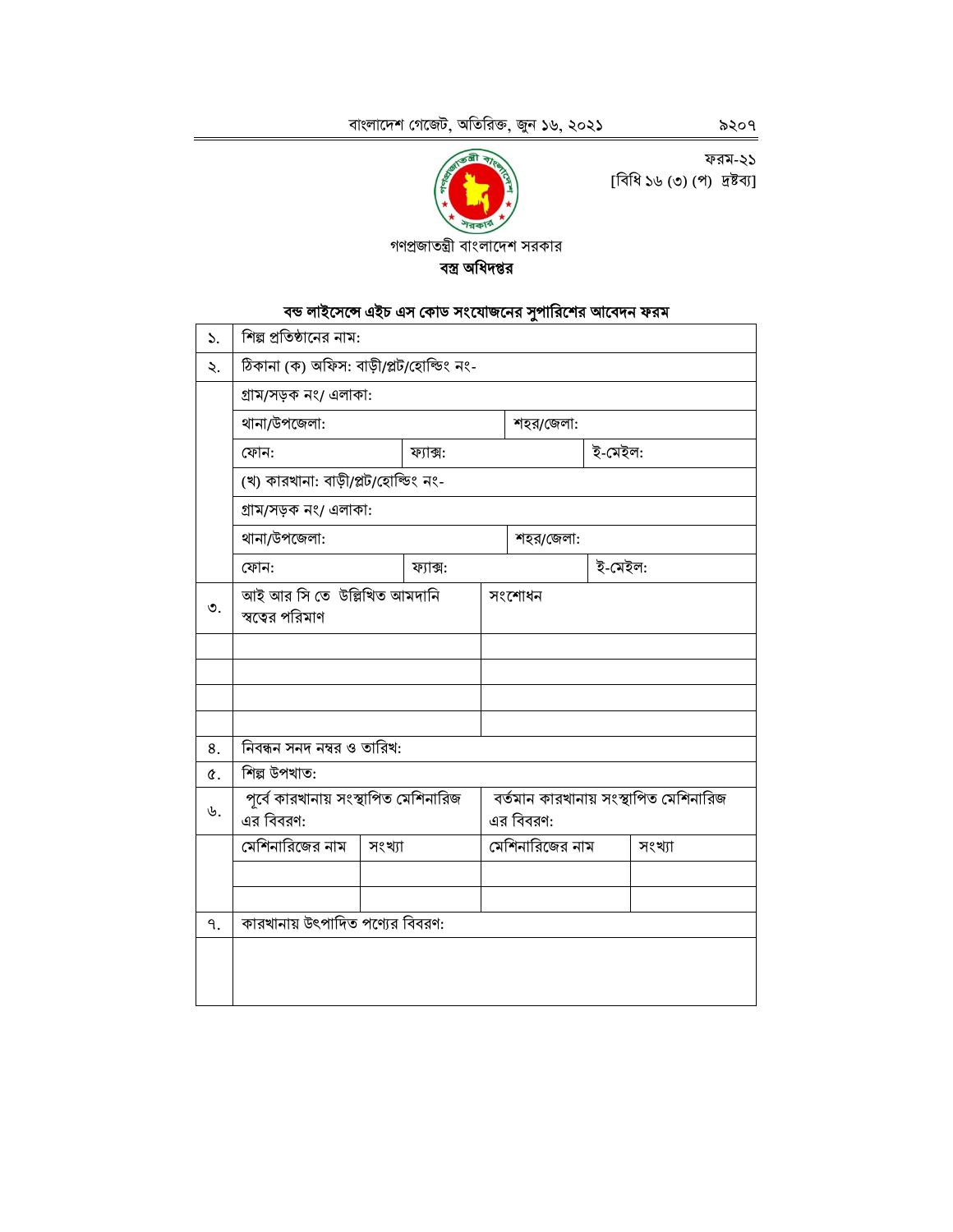তারিখ:

| ৮. | কারখানায় ব্যবহার করা হইবে এমন কাঁচামালের বিবরণ: (প্রয়োজনে প্রতিষ্ঠানের প্যাডে<br>আলাদাভাবে সংযুক্ত করিতে হইবে) |                                      |
|----|------------------------------------------------------------------------------------------------------------------|--------------------------------------|
|    | কাঁচামালের নাম:                                                                                                  | আমদানিকৃত কাঁচামাল এইচ এস কোড নম্বর: |
|    |                                                                                                                  |                                      |
|    |                                                                                                                  |                                      |
|    |                                                                                                                  |                                      |
|    |                                                                                                                  |                                      |

আমি/আমরা এই মর্মে অঙ্গীকার করিতেছি যে, উপরে বর্ণিত তথ্যাবলি সত্য ও সঠিক। কোনো তথ্য অসত্য প্রমাণিত হইলে আইন অনুযায়ী যে শাস্তি আরোপ করা হইবে, তাহা মানিয়া লইতে বাধ্য থাকিব।

> স্বাক্ষর:.................................. পদবী $:$ মোবাইল নম্বর:

# সংযুক্তি

|                                                                     | দাখিল করা হইয়াছে               |    |  |  |
|---------------------------------------------------------------------|---------------------------------|----|--|--|
| প্ৰয়োজনীয় কাগজপত্ৰ                                                | (অনুগ্রহ করিয়া $\sqrt{ }$ দিন) |    |  |  |
|                                                                     | হ্যী                            | না |  |  |
| (ক) প্রতিষ্ঠানের প্যাডে আবেদনপত্র (ফরম-২২);                         |                                 |    |  |  |
| (খ) নির্ধারিত পূরণকৃত  ফরম-২১ (অধিদপ্তরের ওয়েবসাইট বা ওয়ান        |                                 |    |  |  |
| স্টপ সার্ভিস এর ডেস্ক হইতে ফরমটি বিনামূল্যে পাওয়া যাইবে);          |                                 |    |  |  |
| (গ) বন্ড লাইসেন্স এর ফটোকপি;                                        |                                 |    |  |  |
| (ঘ) এইচ.এস কোডসহ কাঁচামালের তালিকা;                                 |                                 |    |  |  |
| (ঙ) এনটাইটেলমেন্ট পেপারসহ এডহক বা নিয়মিত আই আর সি                  |                                 |    |  |  |
| সুপারিশপত্রের ফটোকপি;                                               |                                 |    |  |  |
| (চ) আমদানি নিবন্ধন সনদ এর ফটোকপি (আই আর সি পাস বইসহ);               |                                 |    |  |  |
| (ছ) রপ্তানি নিবন্ধন সনদ এর ফটোকপি (ইআরসি);                          |                                 |    |  |  |
| (জ) ব্যাংক কর্তৃক প্রদত্ত আর্থিক স্বচ্ছলতার প্রত্যয়নপত্রের ফটোকপি; |                                 |    |  |  |
| (ঝ) আয়কর প্রত্যয়নপত্রের ফটোকপি;                                   |                                 |    |  |  |
| (ঞ) তফসিল-১ অনুযায়ী নির্ধারিত ফি' পরিশোধ (কোড নং-১-৪১৩১-           |                                 |    |  |  |
| ০০০১-১৮১৬) সংক্রান্ত ট্রেজারি চালানের মূলকপি।                       |                                 |    |  |  |

বিঃ দ্রঃ আবেদনপত্রের সহিত সংযুক্ত ফটোকপিগুলি প্রতিষ্ঠানের ব্যবস্থাপনা পরিচালক বা ব্যবস্থাপনা অংশীদার বা স্বত্বাধিকারী বা ক্ষমতাপ্রাপ্ত কর্তৃপক্ষ কর্তৃক সত্যায়িত হইতে হইবে।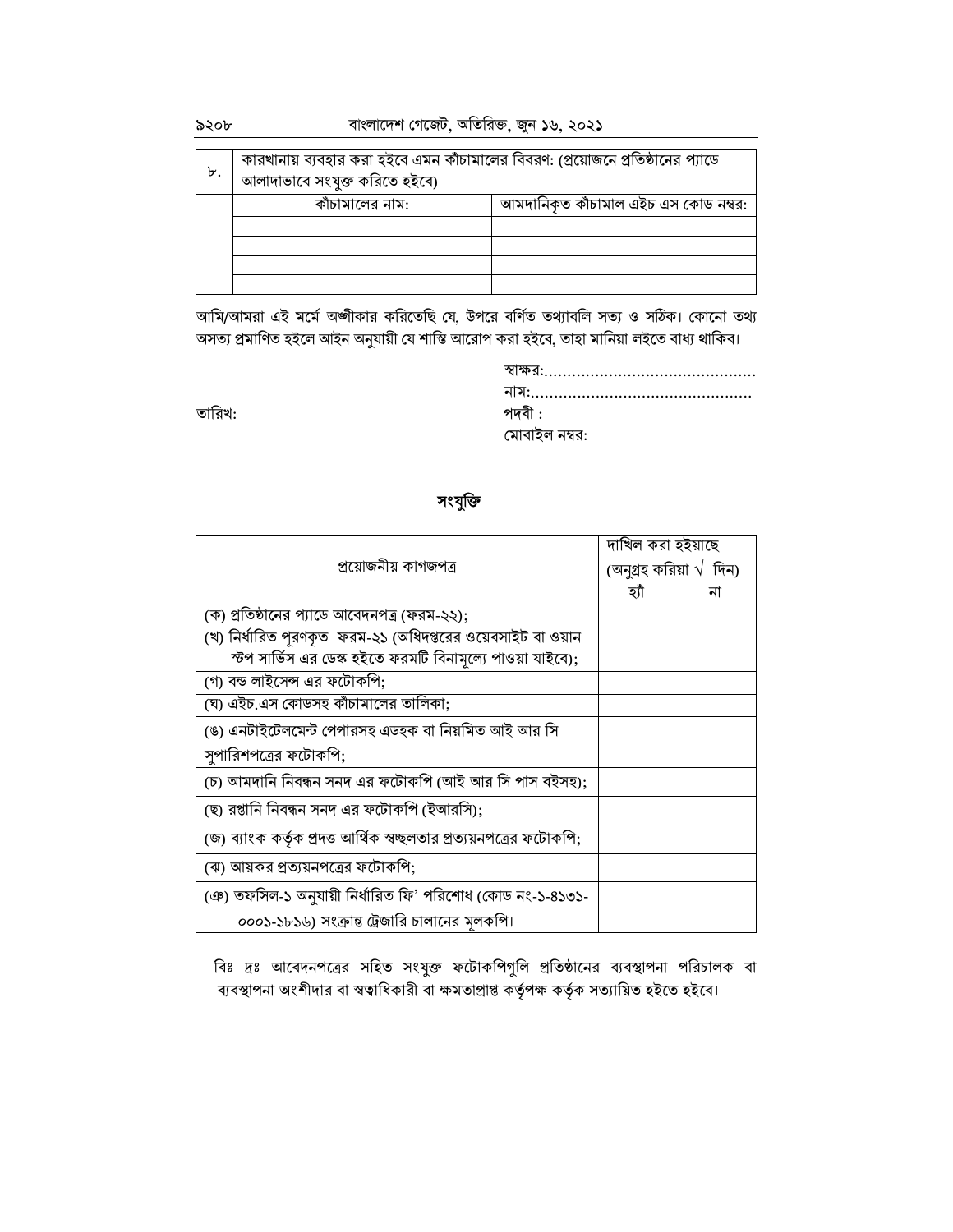ফরম-২২



[বিধি ১৭ (১) দ্রষ্টব্য]

প্রতিষ্ঠানের প্যাডে আবেদনপত্রের নমুনা

বরাবর মহাপরিচালক বস্ত্র অধিদপ্তর বিটিএমসি ভবন (১০ম তলা) ৭-৯, কাওরান বাজার, ঢাকা-১২১৫

মহোদয়,

--- এর জন্য আবেদন করিতেছি। আবেদনপত্রের সহিত পূরণকৃত নির্ধারিত ফরম ও ফরমে উল্লিখিত তালিকা অনুযায়ী কাগজপত্ৰ সংযুক্ত করিতেছি।

পদবি:

মোবাইল নম্বর:

ই-মেইল:

সীল: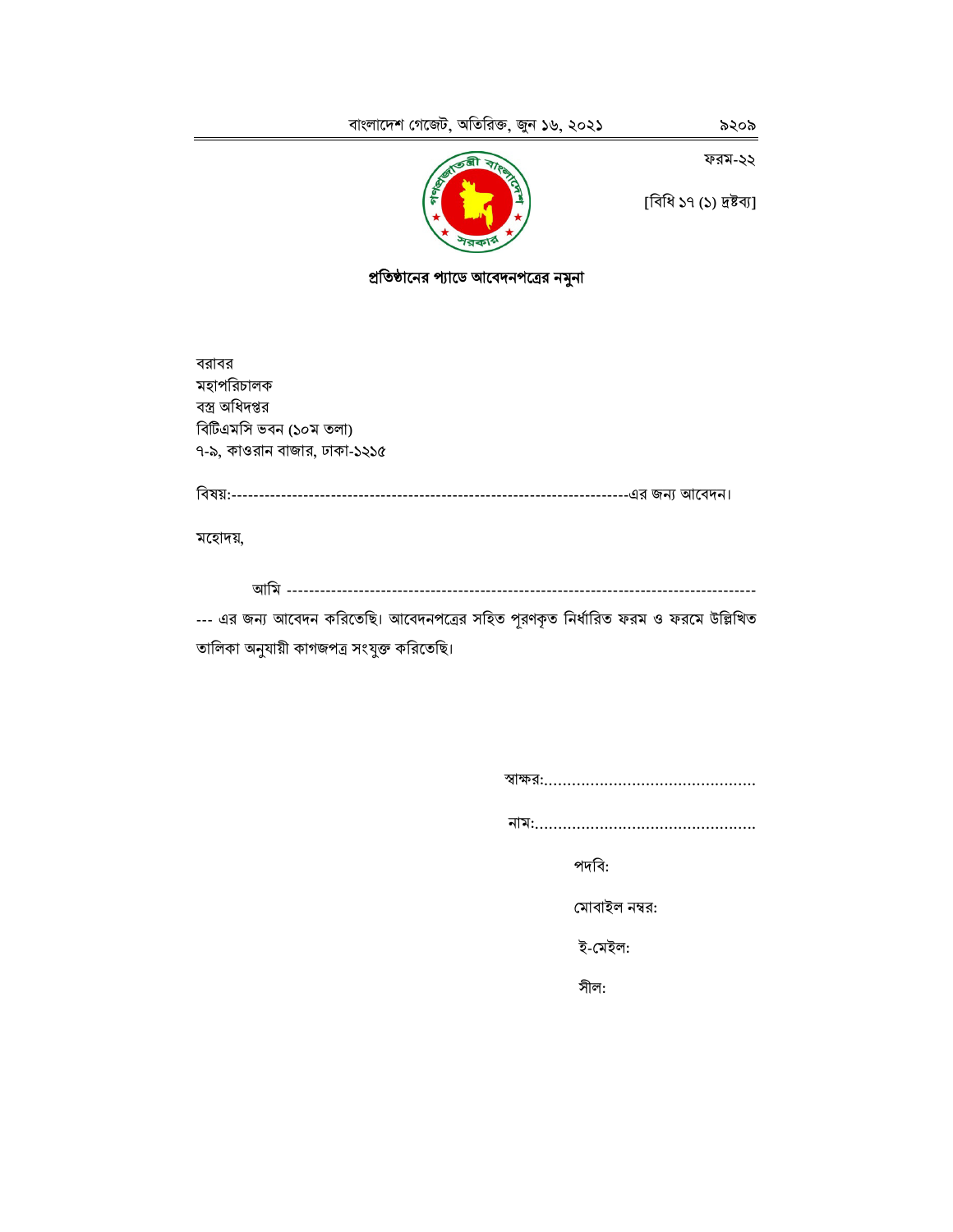ब्बी শরকার্ গণপ্রজাতন্ত্রী বাংলাদেশ সরকার বস্ত্র অধিদপ্তর বিটিএমসি ভবন (১০ম তলা) ৭-৯,কাওরান বাজার, ঢাকা-১২১৫। www.dot.gov.bd

ছক-ক [বিধি ৭ (১) দ্ৰষ্টব্য]

প্ৰস্তাবিত নিবন্ধন সনদ

| প্ৰস্তাবিত নিবন্ধন সংখ্যা:------------------         |
|------------------------------------------------------|
| <u> তারিখ: --------------------------------খ্রি:</u> |
|                                                      |

| -উপখাতের বস্ত্রশিল্প হিসাবে বস্ত্র অধিদপ্তর কর্তৃক নিবন্ধিত।<br>নামক ---------------------- --------- |
|-------------------------------------------------------------------------------------------------------|
|                                                                                                       |

মেয়াদ:---------------------- খ্রিঃ পর্যন্ত।

স্বাক্ষর: কর্মকর্তার নাম: পদবি: (সীল)

তারিখ: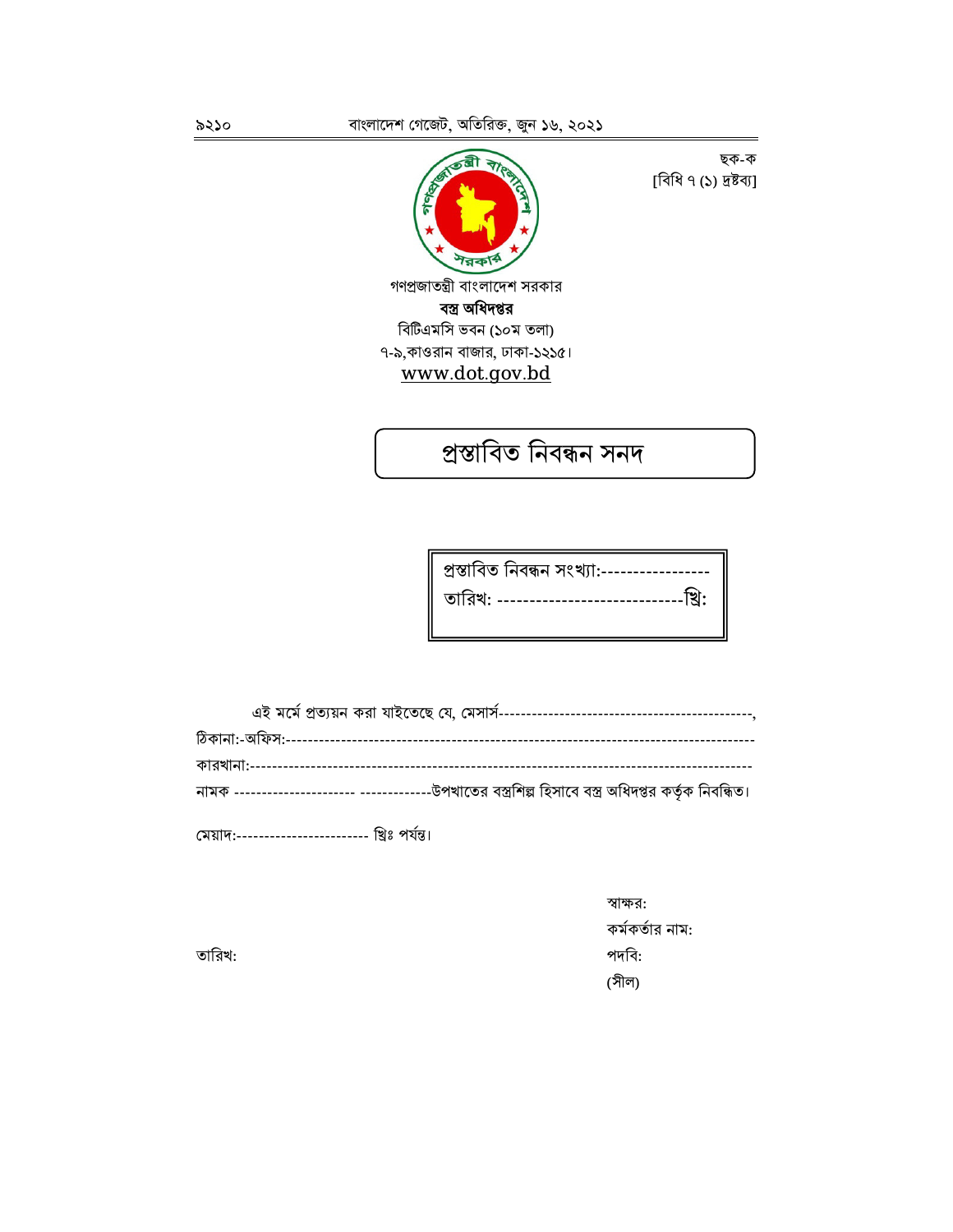ছক -খ [বিধি ৭ (১) দ্ৰষ্টব্য]



গণপ্ৰজাতন্ত্ৰী বাংলাদেশ সরকার বস্ত্র অধিদপ্তর বিটিএমসি ভবন (১০ম তলা) ৭-৯,কাওরান বাজার, ঢাকা-১২১৫। www.dot.gov.bd

#### প্ৰস্তাবিত নিবন্ধন সনদ

প্ৰস্তাবিত নিবন্ধন সংখ্যা:-তারিখ:

নথি নং-তারিখ:

প্ৰাপক

ব্যবস্থাপনা পরিচালক/ব্যবস্থাপনা অংশীদার/স্বত্বাধিকারী -------------------------------------

বিষয়: বস্ত্রশিল্পের অনুকূলে প্রস্তাবিত নিবন্ধন সনদ প্রদান।

প্ৰিয় মহোদয়,

আপনার ---------- খ্রিস্টাব্দ তারিখের আবেদনপত্রে প্রদত্ত তথ্যাদির ভিত্তিতে আপনার প্রস্তাবিত বস্ত্রশিল্প কারখানাটি নিম্নে উল্লিখিত শর্তাবলি পালন সাপেক্ষে বস্ত্র অধিদপ্তরে নিবন্ধিত হইলো, যথা:-

| $\mathcal{E}$ | শিল্প কারখানার নাম:     |      |                   |          |          |
|---------------|-------------------------|------|-------------------|----------|----------|
| ২             | ঠিকানা:                 |      |                   |          |          |
|               | (ক) অফিস:               |      |                   |          |          |
|               | (খ) কারখানা:            |      |                   |          |          |
| ৩             | উদ্যোক্তা (গণ) এর বিবরণ |      |                   |          |          |
|               | ক্ৰমিক<br>নাম           | পদবী | স্থায়ী ও বর্তমান | জাতীয়তা | ই-মেইল ও |
|               |                         |      | ঠিকানা            |          | মোবাইল   |
|               |                         |      |                   |          | নম্বর।   |
| 8             | শিল্প উপখাত:            |      |                   |          |          |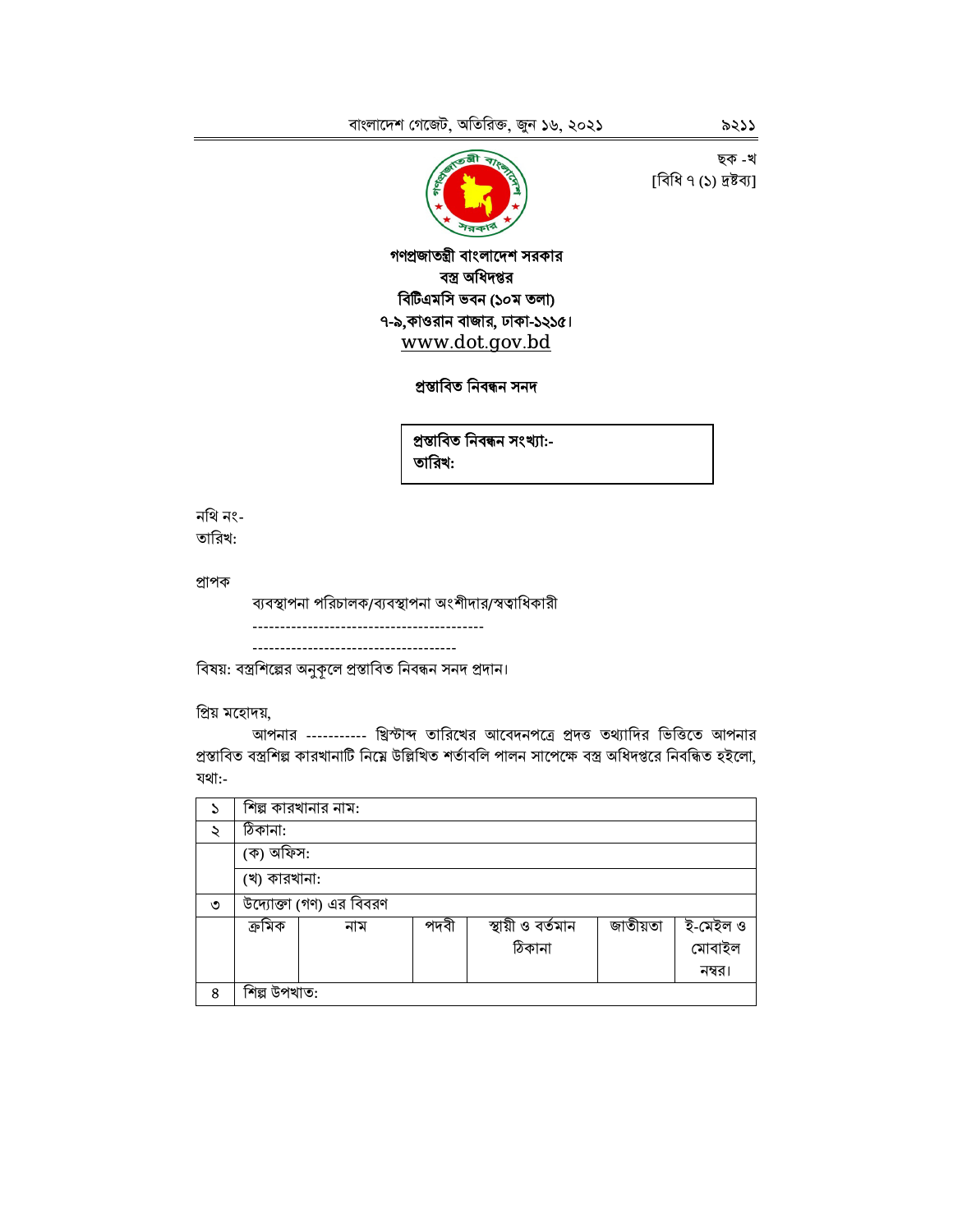$5222$ 

বাংলাদেশ গেজেট, অতিরিক্ত, জুন ১৬, ২০২১

| Q  | বিনিয়োগের ধরন: স্থানীয়/বৈদেশিক/একক/যৌথ বিনেয়োগ (প্রযোজ্যটি রাখিয়া বাকিগুলি |                           |                      |                               |  |
|----|--------------------------------------------------------------------------------|---------------------------|----------------------|-------------------------------|--|
|    | কাটিয়া দিন)                                                                   |                           |                      |                               |  |
| ৬  | বাণিজ্যিক উৎপাদন শুরুর তারিখ :                                                 |                           |                      |                               |  |
| ٩  | বিনিয়োগের বিবরণ :                                                             |                           |                      |                               |  |
|    | (ক) স্থায়ী বিনিয়োগ                                                           | স্থানীয় মুদ্ৰায়         | বৈদেশিক              | মোট মূল্য<br>(মিলিয়ন টাকা)   |  |
|    |                                                                                | (মিলিয়ন<br>টাকা)         | মুদ্ৰায়<br>(মিলিয়ন |                               |  |
|    |                                                                                |                           | টাকা)                |                               |  |
|    | (১) জমি                                                                        |                           |                      |                               |  |
|    | (২) কারখানা ভবন বা শেড                                                         |                           |                      |                               |  |
|    | ৩) যন্ত্রপাতি ও সরঞ্জামাদি                                                     |                           |                      |                               |  |
|    | (8) অন্যান্য                                                                   |                           |                      |                               |  |
|    | (খ) চলতি মূলধন                                                                 |                           |                      |                               |  |
|    | সৰ্বমোট (মিলিয়ন টাকায়)=                                                      |                           |                      |                               |  |
| ৮  | অর্থায়নের উৎস :                                                               |                           |                      |                               |  |
|    | উৎস                                                                            | <u>স্থানীয় মুদ্</u> রায় | বৈদেশিক মুদ্ৰায়     | মোট                           |  |
|    |                                                                                | (মিলিয়ন টাকা)            | (মিলিয়ন<br>টাকা)    | (মিলিয়ন টাকা)                |  |
|    | (ক) উদ্যোক্তার পরিশোধিত                                                        |                           |                      |                               |  |
|    | মূলধন                                                                          |                           |                      |                               |  |
|    | (খ) স্থানীয় ঋণ                                                                |                           |                      |                               |  |
|    | (গ) বৈদেশিক ঋণ                                                                 |                           |                      |                               |  |
|    | সৰ্বমোট (মিলিয়ন টাকায়)=                                                      |                           |                      |                               |  |
| ৯  | যন্ত্রপাতির তালিকা :                                                           |                           |                      |                               |  |
|    | যন্ত্রপাতির বিবরণ                                                              | সংখ্যা/একক                | দর (মিলিয়ন          | মোট মূল্য                     |  |
|    |                                                                                |                           | টাকা)                | (মিলিয়ন টাকা)                |  |
|    | (ক) স্থানীয়ভাবে সংগৃহীত                                                       |                           |                      |                               |  |
|    | (খ)স্থানীয়ভাবে সংগৃহীতব্য                                                     |                           |                      |                               |  |
|    | (গ)আমদানিকৃত                                                                   |                           |                      |                               |  |
|    | (ঘ) আমদানিতব্য                                                                 |                           |                      |                               |  |
|    | সৰ্বমোট =                                                                      |                           |                      |                               |  |
| ১০ | উৎপাদিত পণ্য/সেবার বিবরণ:                                                      |                           |                      |                               |  |
|    | পণ্য বা সেবার নাম                                                              | বাৰ্ষিক                   | প্ৰকৃত বাৰ্ষিক       | উৎপাদিত পণ্য/                 |  |
|    |                                                                                | উৎপাদন<br>ক্ষমতা          | উৎপাদন               | সেবার মোট মূল্য<br>(আনুমানিক) |  |
|    | $\mathcal{L}$                                                                  |                           |                      |                               |  |
|    | ২                                                                              |                           |                      |                               |  |
|    | ৩                                                                              |                           |                      |                               |  |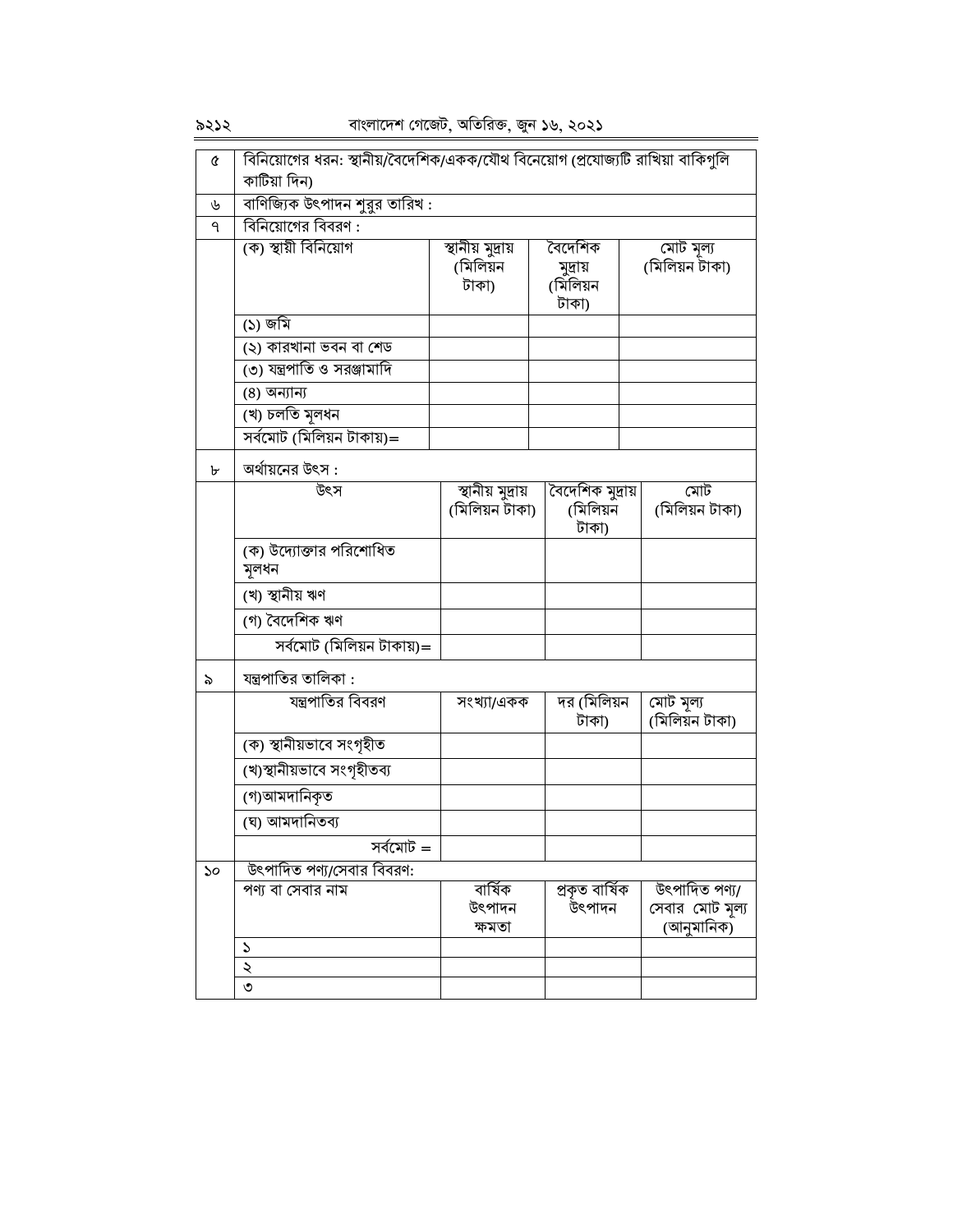#### বাংলাদেশ গেজেট, অতিরিক্ত, জুন ১৬, ২০২১

| ১১ | জনবল:-          |      | স্থানীয় |               | বিদেশি |       | মোট           |
|----|-----------------|------|----------|---------------|--------|-------|---------------|
|    |                 |      | পুরুষ    | মহিলা         | পুরুষ  | মহিলা |               |
|    | (ক) ব্যবস্থাপনা |      |          |               |        |       |               |
|    | 'খ) কৰ্মচারী    |      |          |               |        |       |               |
|    | (গ) শ্ৰমিক      |      |          |               |        |       |               |
|    |                 | মোট= |          |               |        |       |               |
| ১২ | বিপণন:          |      |          | স্থানীয়----% |        |       | রপ্তানি-----% |

#### শর্তাবলি:

- (ক) বস্ত্রশিল্পের যাবতীয় কাগজপত্র হালনাগাদ থাকিতে হইবে;
- (খ) বস্ত্রশিল্প স্থাপনে স্থানীয় বা আন্তর্জাতিক অর্থলগ্নীকারী কোনো সরকারি বা বেসরকারি সংস্থা অথবা প্রতিষ্ঠানের সহিত আর্থিক লেনদেন সংক্রান্ত কোনো বিষয়ে এই সনদের সম্পক্ততা থাকিবে না:
- (গ) সনদের কোনো অনুচ্ছেদ পরিবর্তন বা সংশোধন করিতে হইলে নির্ধারিত ফরমে আবেদন করিয়া অনুমতি গ্রহণ করিতে হইবে;
- (ঘ) এই নিবন্ধন সনদ সংশ্লিষ্ট প্রতিষ্ঠানকে বিধিভুক্ত কোনো দায় হইতে মুক্তি প্রদান করিবে না। কোনো শর্ত ভঙ্গ বা কোনো বিধি প্রতিপালন না করিবার ফলে কোনো দুর্ঘটনা ঘটিলে সেই বিষয়ে বস্ত্রশিল্প কর্তৃপক্ষ দায়ী থাকিবে;
- (ঙ) সংশ্লিষ্ট বস্ত্রশিল্পে অগ্নিকান্ড বা অন্য কোনো দুর্ঘটনা সংঘটিত হইলে তাহার কারণ নির্ণয়ে মহাপরিচালক একটি তদন্ত কমিটি গঠনপূর্বক প্রাপ্ত তদন্ত প্রতিবেদনের ভিত্তিতে দায়ী ব্যক্তিদের বিরুদ্ধে প্রচলিত আইন অনুযায়ী প্রয়োজনীয় ব্যবস্থা গ্রহণ করিতে পারিবেন;
- (চ) বস্ত্রশিল্পের কোনোরূপ বর্জ্য পদার্থ পরিশোধন না করিয়া নিকটস্থ কোনো নদী, সংযোগ খাল বা সাধারণ জলাশয়ে নির্গত করা যাইবে না: বর্জ্য শোধনাগার বা ইটিপি প্ল্যান্ট স্থাপনসহ সার্বক্ষণিক কার্যকর রাখিতে হইবে। বস্ত্রশিল্প স্থাপনের পূর্বে বিদ্যমান পরিবেশ আইনের শর্তাবলি প্রতিপালন করিতে হইবে;
- (ছ) বিদ্যমান শ্রম আইনে উল্লিখিত নির্ধারিত বয়সের কম কোনো শিশু শ্রমিক নিয়োগ দেওয়া যাইবে না। কারখানা গেটের দৃশ্যমান স্থানে 'শিশুশ্রম নিষিদ্ধ' উল্লেখ করিয়া সাইনবোর্ড স্থাপন করিতে হইবে;
- (জ) রপ্তানিমুখী শিল্পের ক্ষেত্রে সনদের বিপণন অনুচ্ছেদে উল্লিখিত হারে (%) পণ্য রপ্তানি করিতে হইবে;
- (ঝ) মহাপরিচালক বা মহাপরিচালকের পক্ষে কর্তৃত্বপ্রাপ্ত কর্মচারী, কারখানা কর্তৃপক্ষকে অবগত করাইয়া, কারখানা চলাকালীন যে কোনো সময়ে কারখানা পরিদর্শন করিতে পারিবেন: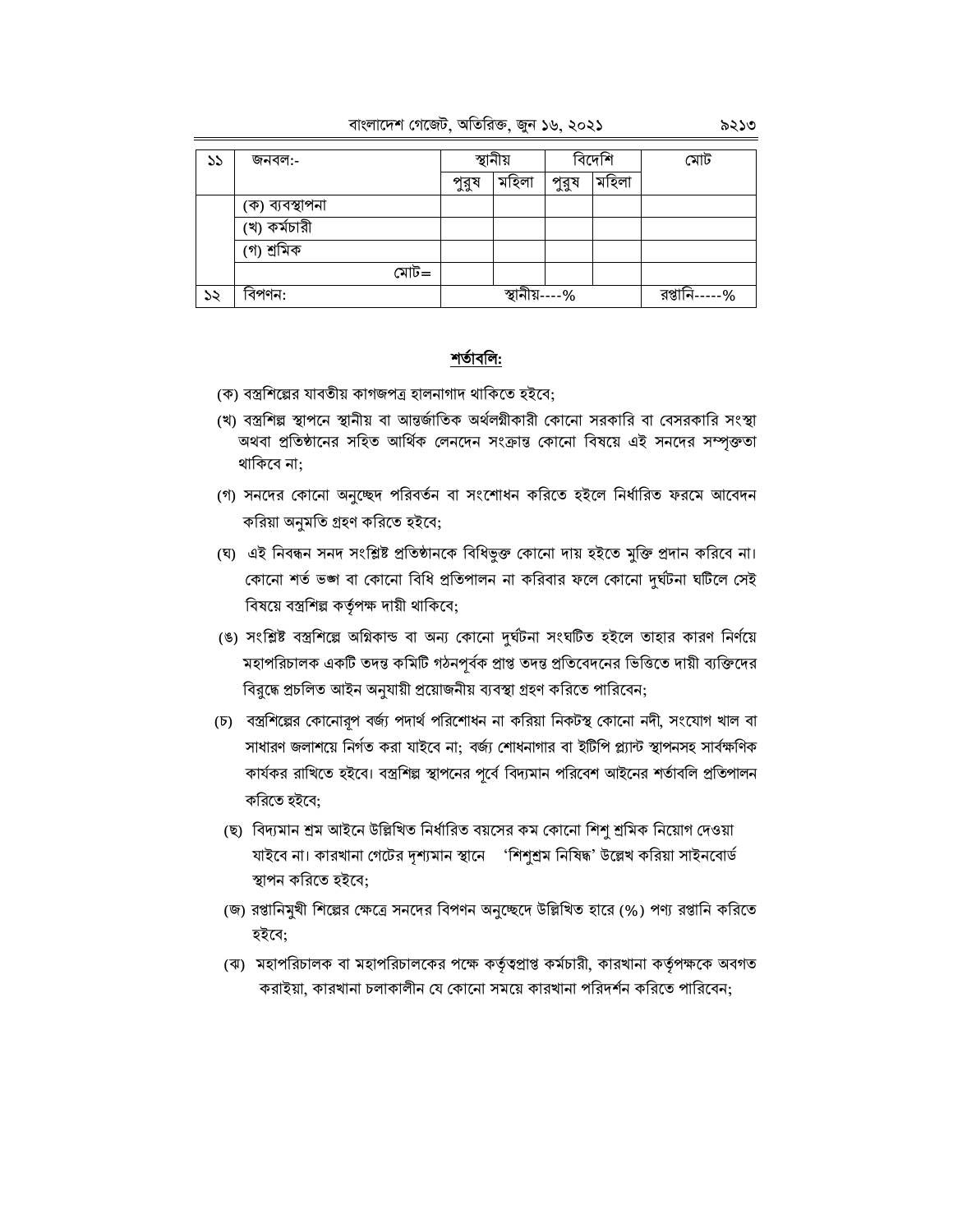- (ঞ) কারখানা পরিদর্শনের ক্ষেত্রে কারখানা কর্তৃপক্ষ প্রয়োজনীয় সহযোগিতা করিতে বাধ্য থাকিবেন:
- (ট) দুর্ঘটনা রোধকল্পে দেশের প্রচলিত আইন অনুসারে কারখানায় নিরাপত্তামূলক ব্যবস্থা গ্রহণ করিতে হইবে;
- (ঠ) ভূগর্ভস্থ-পানির উপর চাপ কমাইবার লক্ষ্যে বৃষ্টির পানি সংরক্ষণের ও ব্যবহারের ব্যবস্থা করিতে হইবে;
- (ড) কারখানায় প্রয়োজনীয় সংখ্যক ফাস্ট এইড বক্স রাখিতে হইবে এবং দুর্যোগ মোকাবেলার জন্য টিম গঠন করিতে হইবে:
- (ঢ) কারখানায় নিরাপদ ও বিশুদ্ধ খাবার পানির ব্যবস্থা করিতে হইবে;
- (ণ) কারখানায় পরিষ্কার পরিচ্ছন্নতা বজায় রাখিতে হইবে;
- (ত) পুরুষ ও মহিলাদের জন্য নির্দেশকসহ পৃথক ওয়াশরুম থাকিতে হইবে;
- (থ) বিদ্যমান শ্ৰম আইন অনুযায়ী কারখানায় শ্ৰমিকদের জন্য সকল সুযোগ সুবিধা বজায় রাখিতে হইবে।

স্বাক্ষর: কর্মকর্তার নাম: সীল

নথি নং- -

তারিখ:

#### সদয় অবগতি ও প্রয়োজনীয় ব্যবস্থা গ্রহণের জন্য অনুলিপি প্রেরণ করা হইলো: (জ্যেষ্ঠতার ক্রমানুসারে নয়)

৩। -------------, বস্ত্র অধিদপ্তর, প্রধান কার্যালয়, ঢাকা (ওয়েব সাইটে প্রকাশের জন্য)।

81 --------------------------

স্বাক্ষর:

কর্মকর্তার নাম:

পদবি:

(সীল)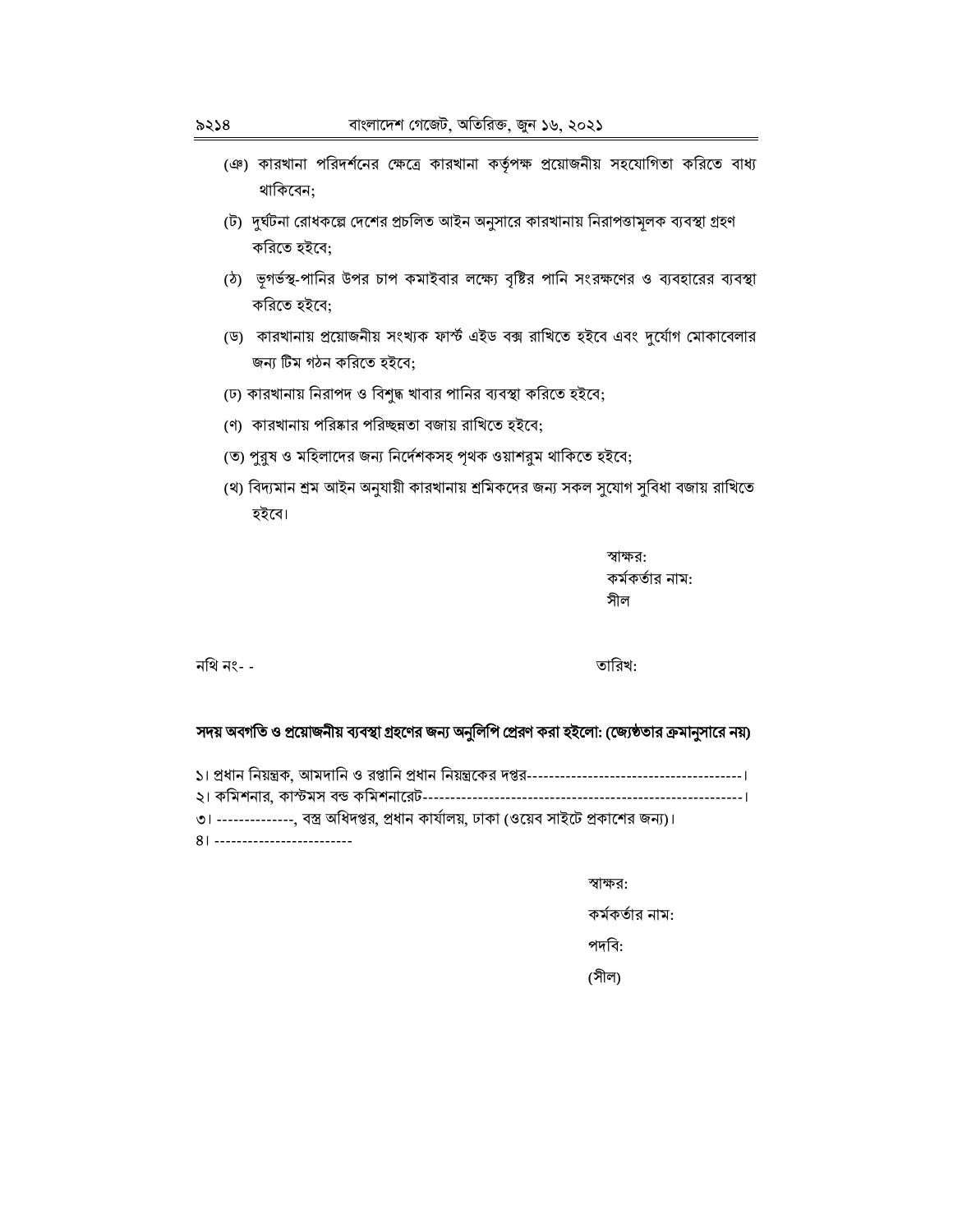ছক-গ [বিধি ৮ (১) দ্ৰষ্টব্য]



গণপ্রজাতন্ত্রী বাংলাদেশ সরকার বস্ত্র অধিদপ্তর বিটিএমসি ভবন (১০ম তলা) ৭-৯,কাওরান বাজার, ঢাকা-১২১৫। www.dot.gov.bd

# বিদ্যমান নিবন্ধন সনদ

| বিদ্যমান নিবন্ধন সংখ্যা:----------------- |
|-------------------------------------------|
|                                           |
|                                           |

মেয়াদ:----------------------- খ্রিঃ পর্যন্ত।

স্বাক্ষর: কর্মকর্তার নাম: পদবি: (সীল)

তারিখ: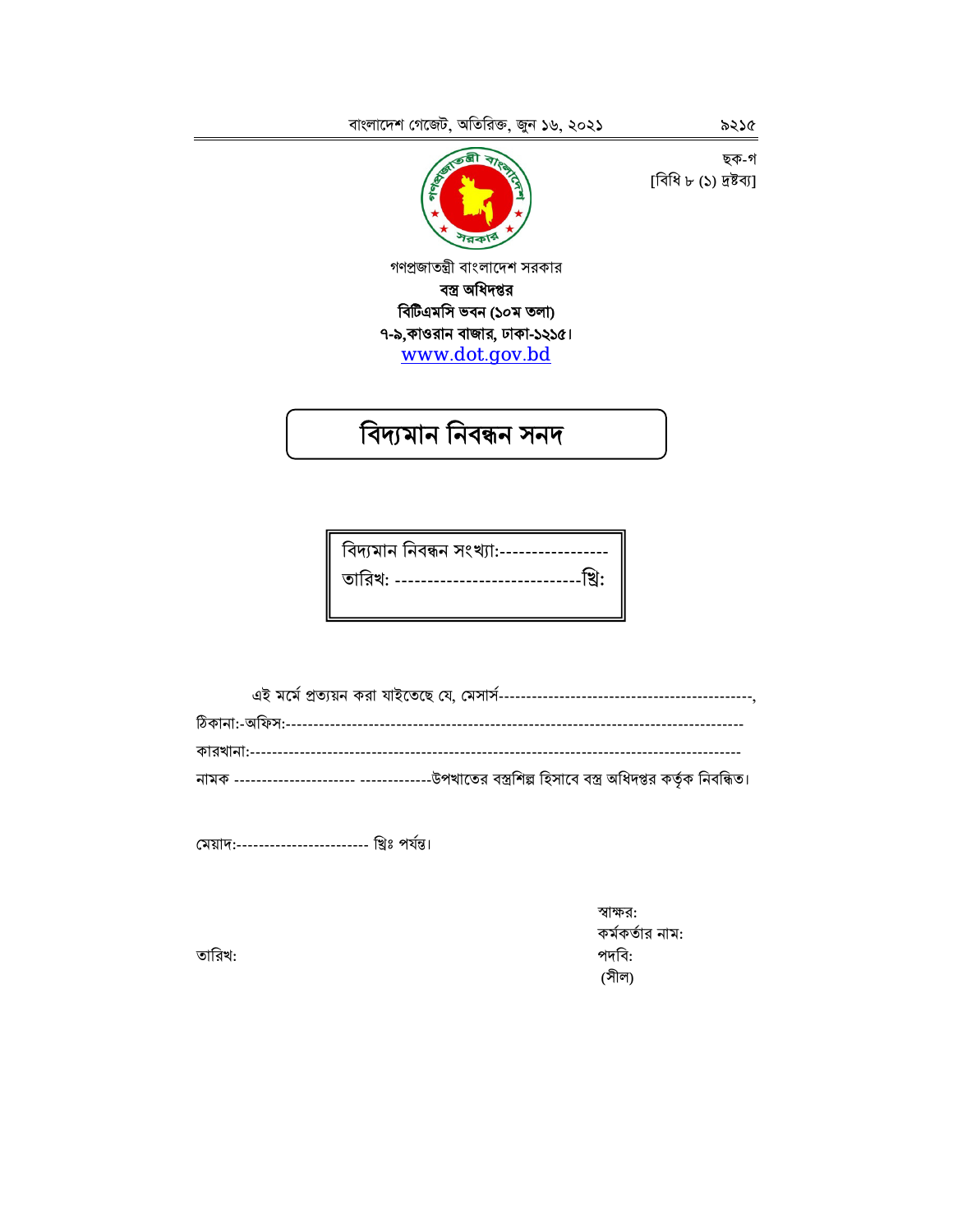

ছক-ঘ ।বিধি ৮(১) দ্রষ্টব্যা

বিদ্যমান নিবন্ধন সনদ

বিদ্যমান নিবন্ধন সংখ্যা:-তারিখ:

নথি নং-তারিখ:

প্ৰাপক

ব্যবস্থাপনা পরিচালক/ব্যবস্থাপনা অংশীদার/স্বত্বাধিকারী 

বিষয়: বস্ত্রশিল্পের অনুকূলে বিদ্যমান নিবন্ধন সনদ প্রদান।

প্ৰিয় মহোদয়,

আপনার ---------- খ্রিস্টাব্দ তারিখের আবেদনপত্রে প্রদত্ত তথ্যাদির ভিত্তিতে আপনার বিদ্যমান বস্ত্রশিল্প কারখানাটি নিম্নে উল্লিখিত শর্তাবলি পালন সাপেক্ষে বস্ত্র অধিদপ্তরে নিবন্ধিত হইলো, যথা:-

| S |              | শিল্প কারখানার নাম:-    |      |                   |          |                    |
|---|--------------|-------------------------|------|-------------------|----------|--------------------|
| ২ | ঠিকানা:-     |                         |      |                   |          |                    |
|   | (ক) অফিস:    |                         |      |                   |          |                    |
|   | (খ) কারখানা: |                         |      |                   |          |                    |
| ৩ |              | উদ্যোক্তা (গণ) এর বিবরণ |      |                   |          |                    |
|   | ক্ৰমিক       | নাম                     | পদবী | স্থায়ী ও বর্তমান | জাতীয়তা | ই-মেইল ও<br>মোবাইল |
|   |              |                         |      | ঠিকানা            |          |                    |
|   |              |                         |      |                   |          | নম্বর।             |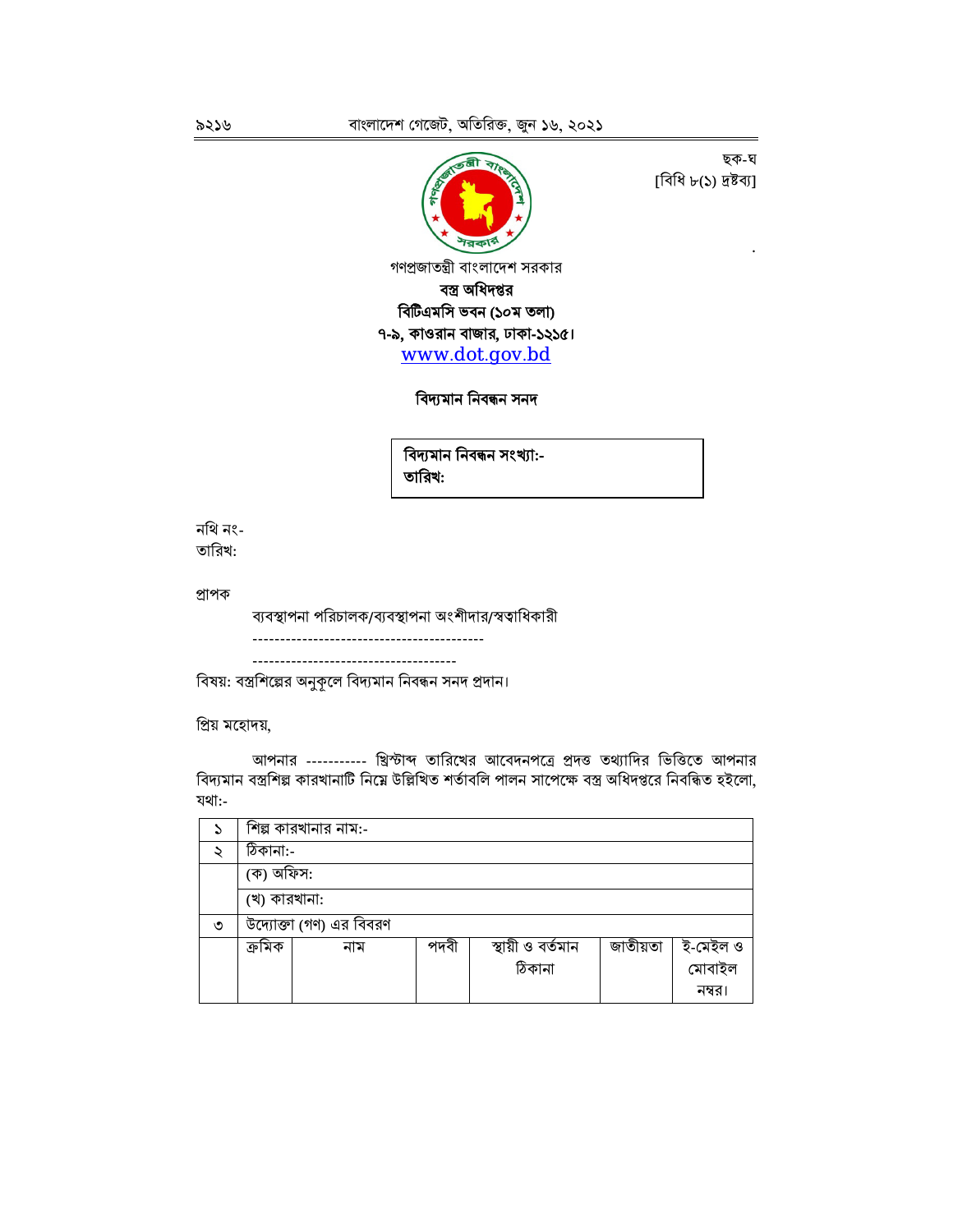| 8 | শিল্প উপখাত:                                                                                   |  |                                     |                                          |  |                             |
|---|------------------------------------------------------------------------------------------------|--|-------------------------------------|------------------------------------------|--|-----------------------------|
| Q | বিনিয়োগের ধরন: স্থানীয়/বৈদেশিক/একক/যৌথ বিনিয়োগ (প্রযোজ্যটি রাখিয়া বাকিগুলি<br>কাটিয়া দিন) |  |                                     |                                          |  |                             |
| ৬ | বাণিজ্যিক উৎপাদন শুরুর তারিখ :                                                                 |  |                                     |                                          |  |                             |
| ٩ | বিনিয়োগের বিবরণ :                                                                             |  |                                     |                                          |  |                             |
|   | (ক) স্থায়ী বিনিয়োগ                                                                           |  | স্থানীয় মুদ্ৰায়<br>(মিলিয়ন টাকা) | বৈদেশিক<br>মুদ্ৰায়<br>(মিলিয়ন<br>টাকা) |  | মোট মূল্য<br>(মিলিয়ন টাকা) |
|   | (১) জমি                                                                                        |  |                                     |                                          |  |                             |
|   | (২) কারখানা ভবন বা শেড                                                                         |  |                                     |                                          |  |                             |
|   | ৩) যন্ত্রপাতি ও সরঞ্জামাদি                                                                     |  |                                     |                                          |  |                             |
|   | (8) অন্যান্য                                                                                   |  |                                     |                                          |  |                             |
|   | (খ) চলতি মূলধন                                                                                 |  |                                     |                                          |  |                             |
|   | সৰ্বমোট (মিলিয়ন টাকায়)=                                                                      |  |                                     |                                          |  |                             |
| ৮ | অর্থায়নের উৎস :                                                                               |  |                                     |                                          |  |                             |
|   | উৎস                                                                                            |  | স্থানীয় মুদ্ৰায়                   | বৈদেশিক                                  |  | মোট                         |
|   |                                                                                                |  | (মিলিয়ন টাকা)                      | মুদ্ৰায়<br>(মিলিয়ন<br>টাকা)            |  | (মিলিয়ন টাকা)              |
|   | (ক) উদ্যোক্তার পরিশোধিত                                                                        |  |                                     |                                          |  |                             |
|   | মূলধন                                                                                          |  |                                     |                                          |  |                             |
|   | (খ) স্থানীয় ঋণ                                                                                |  |                                     |                                          |  |                             |
|   | (গ) বৈদেশিক ঋণ                                                                                 |  |                                     |                                          |  |                             |
| ৯ | সৰ্বমোট (মিলিয়ন টাকায়)=<br>যন্ত্রপাতির তালিকা :                                              |  |                                     |                                          |  |                             |
|   | যন্ত্রপাতির বিবরণ                                                                              |  | সংখ্যা/একক                          | দর (মিলিয়ন                              |  | মোট মূল্য                   |
|   |                                                                                                |  |                                     | টাকা)                                    |  | (মিলিয়ন টাকা)              |
|   | (ক) স্থানীয়ভাবে সংগৃহীত                                                                       |  |                                     |                                          |  |                             |
|   | (খ) স্থানীয়ভাবে সংগৃহীতব্য                                                                    |  |                                     |                                          |  |                             |
|   | (গ) আমদানিকৃত                                                                                  |  |                                     |                                          |  |                             |
|   | (ঘ) আমদানিতব্য                                                                                 |  |                                     |                                          |  |                             |
|   | সৰ্বমোট =                                                                                      |  |                                     |                                          |  |                             |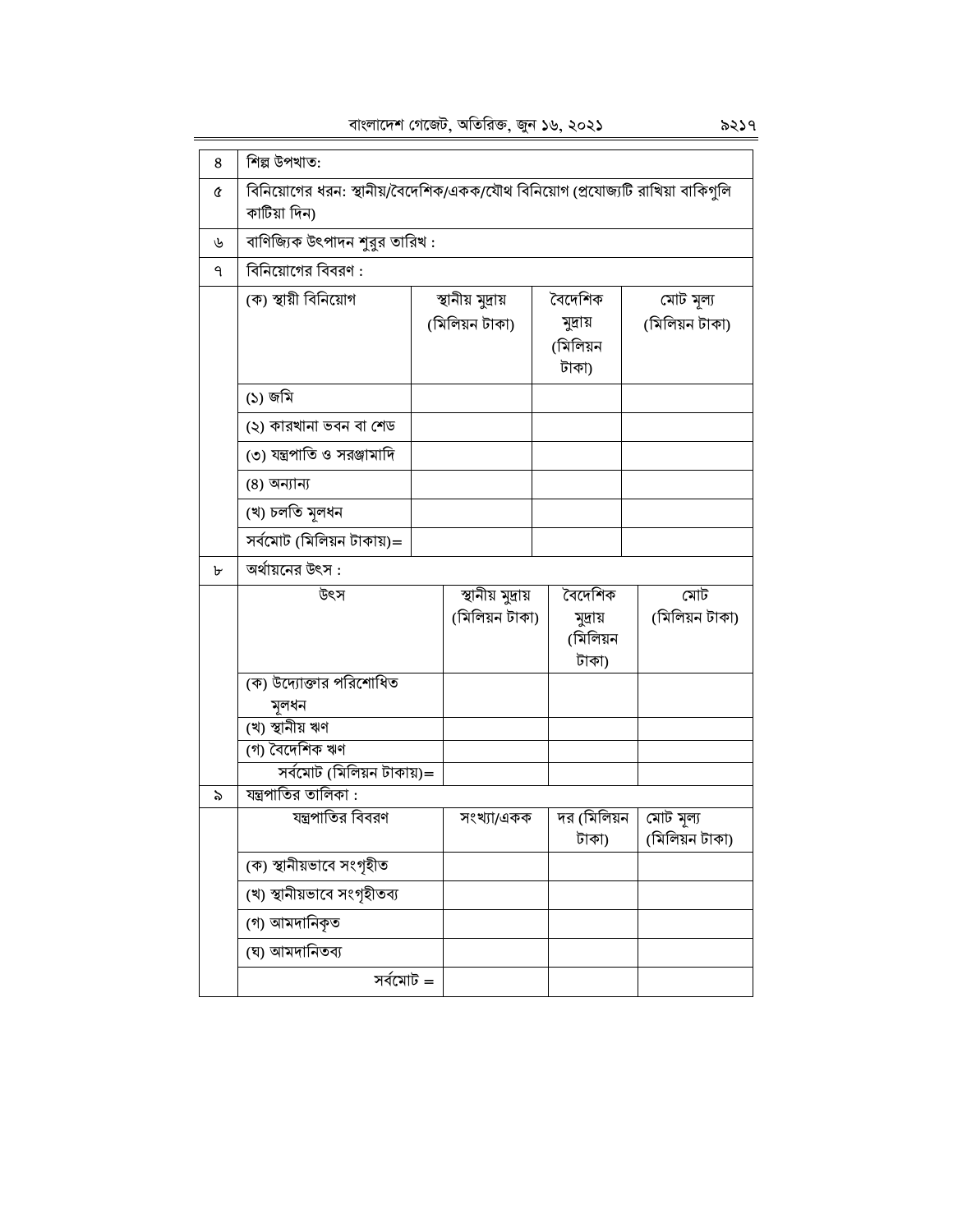| 50 | উৎপাদিত পণ্য/সেবার বিবরণ: |       |               |       |                |                  |
|----|---------------------------|-------|---------------|-------|----------------|------------------|
|    | পণ্য বা সেবার নাম         |       | বাৰ্ষিক       |       | প্ৰকৃত বাৰ্ষিক | উৎপাদিত          |
|    |                           |       | উৎপাদন        |       | উৎপাদন         | পণ্য/সেবার মোট   |
|    |                           |       | ক্ষমতা        |       |                | মূল্য (আনুমানিক) |
|    | $\mathcal{L}$             |       |               |       |                |                  |
|    | ২                         |       |               |       |                |                  |
|    | ৩                         |       |               |       |                |                  |
| ১১ | জনবল:-                    |       | স্থানীয়      |       | বিদেশি         | মোট              |
|    |                           | পুরুষ | মহিলা         | পুরুষ | মহিলা          |                  |
|    | (ক) ব্যবস্থাপনা           |       |               |       |                |                  |
|    | (খ) কৰ্মচারী              |       |               |       |                |                  |
|    | (গ) শ্ৰমিক                |       |               |       |                |                  |
|    | মোট=                      |       |               |       |                |                  |
| ১২ | বিপণন:                    |       | স্থানীয়----% |       |                | রপ্তানি-----%    |

#### শর্তাবলি:

(ক) বস্ত্রশিল্পের যাবতীয় কাগজপত্র হালনাগাদ থাকিতে হইবে;

- (খ) বস্ত্রশিল্প স্থাপনে স্থানীয় বা আন্তর্জাতিক অর্থলগীকারী বা কোনো সরকারি বা বেসরকারি সংস্থা অথবা প্রতিষ্ঠানের সাথে আর্থিক লেনদেন সংক্রান্ত কোনো বিষয়ে এই সনদের সম্পৃক্ততা থাকিবে না; (গ) সনদের কোনো অনুচ্ছেদ পরিবর্তন বা সংশোধন করিতে হইলে নির্ধারিত ফরমে আবেদন করিয়া অনুমতি গ্রহণ করিতে হইবে;
- (ঘ) এই নিবন্ধন সনদ সংশ্লিষ্ট প্রতিষ্ঠানকে বিধিভুক্ত কোনো দায় হইতে মুক্তি প্রদান করিবে না। কোনো শর্ত ভঙ্গ বা কোনো বিধি প্রতিপালন না করিবার ফলে কোনো দুর্ঘটনা ঘটিলে সেই বিষয়ে বস্ত্রশিল্প কর্তৃপক্ষ দায়ী থাকিবে;
- (ঙ) সংশ্লিষ্ট বস্ত্রশিল্পে অগ্নিকান্ড বা অন্য কোনো দুর্ঘটনা সংঘটিত হইলে তাহার কারণ নির্ণয়ে মহাপরিচালক একটি তদন্ত কমিটি গঠনপূর্বক প্রাপ্ত তদন্ত প্রতিবেদনের ভিত্তিতে দায়ী ব্যক্তিদের বির্দ্ধে প্রচলিত আইন অনুযায়ী প্রয়োজনীয় ব্যবস্থা গ্রহণ করিতে পারিবেন;
- (চ) বস্ত্রশিল্পের কোনোরূপ বর্জ্য পদার্থ পরিশোধন না করিয়া নিকটস্থ কোনো নদী, সংযোগ খাল বা সাধারণ জলাশয়ে নির্গত করা যাইবে না: বর্জ্য শোধনাগার বা ইটিপি প্ল্যান্ট স্থাপনসহ সার্বক্ষণিক কার্যকর রাখিতে হইবে। বস্ত্রশিল্প স্থাপনের পূর্বে বিদ্যমান পরিবেশ আইনের শর্তাবলি প্রতিপালন করিতে হইবে:
- (ছ) বিদ্যমান শ্রম আইনে উল্লিখিত নির্ধারিত বয়সের কম কোনো শিশু শ্রমিক নিয়োগ দেওয়া যাইবে না। কারখানা গেটের দৃশ্যমান স্থানে 'শিশুশ্রম নিষিদ্ধ' উল্লেখ করিয়া সাইনবোর্ড স্থাপন করিতে হইবে:
- (জ) রপ্তানিমুখী শিল্পের ক্ষেত্রে সনদের বিপণন অনুচ্ছেদে উল্লিখিত হারে (%) পণ্য রপ্তানি করিতে হইবে: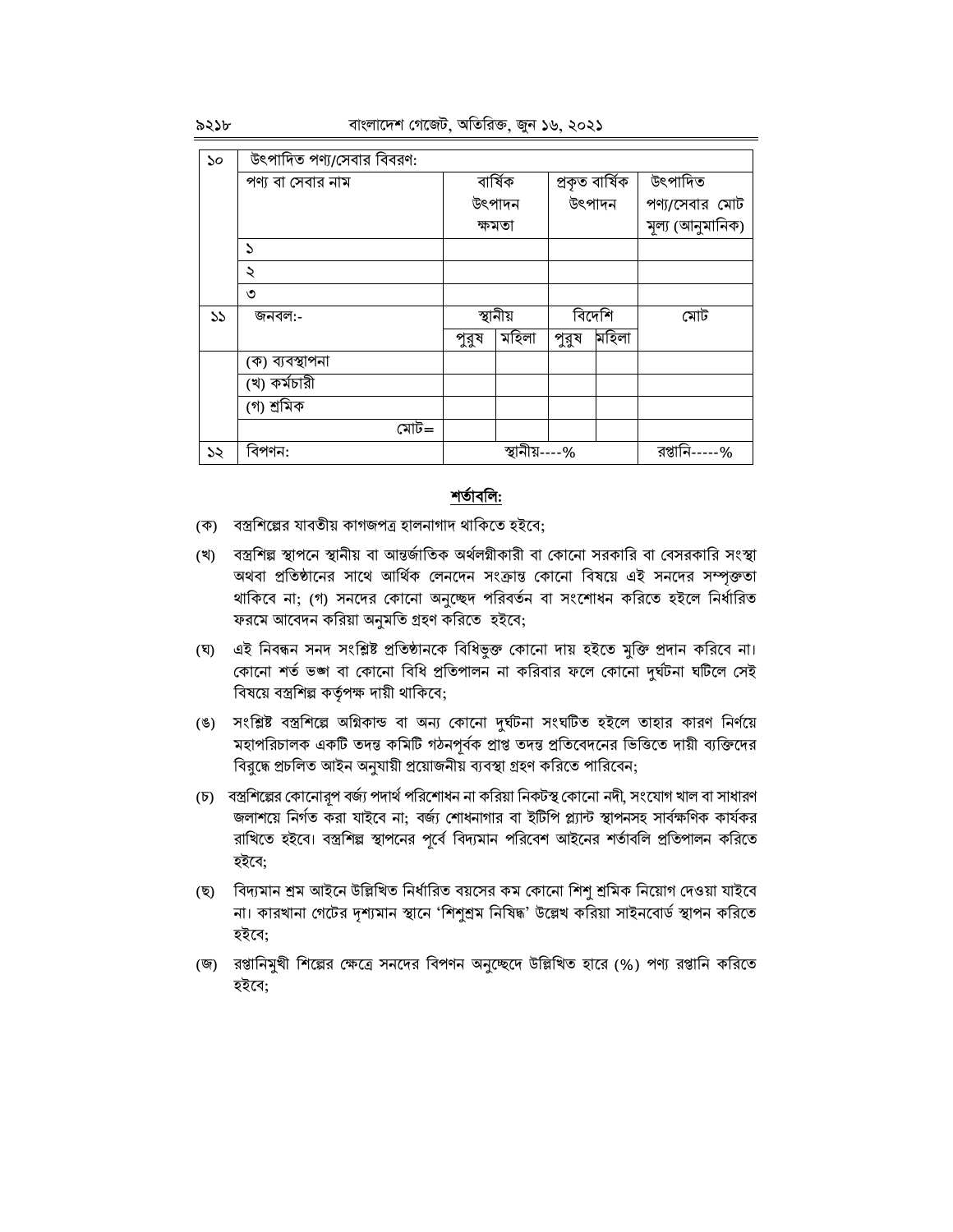- (ঝ) মহাপরিচালক বা মহাপরিচালকের পক্ষে কর্তৃত্বপ্রাপ্ত কর্মচারী, কারখানা কর্তৃপক্ষকে অবগত করাইয়া, কারখানা চলাকালীন যে কোনো সময়ে কারখানা পরিদর্শন করিতে পারিবেন;
- (ঞ) কারখানা পরিদর্শনের ক্ষেত্রে কারখানা কর্তৃপক্ষ প্রয়োজনীয় সহযোগিতা করিতে বাধ্য থাকিবেন;
- (ট) দুর্ঘটনা রোধকল্পে দেশের প্রচলিত আইন অনুসারে কারখানায় নিরাপত্তামূলক ব্যবস্থা গ্রহণ করিতে হইবে;
- (ঠ) ভূগর্ভস্থ পানির উপর চাপ কমাইবার লক্ষ্যে বৃষ্টির পানি সংরক্ষণের ও ব্যবহারের ব্যবস্থা করিতে হইবে;
- (ড) কারখানায় প্রয়োজনীয় সংখ্যক ফাস্ট এইড বক্স রাখিতে হইবে এবং দুর্যোগ মোকাবেলার জন্য টিম গঠন করিতে হইবে;
- (ঢ) কারখানায় নিরাপদ ও বিশুদ্ধ খাবার পানির ব্যবস্থা করিতে হইবে;
- (ণ) কারখানায় পরিষ্কার পরিচ্ছন্নতা বজায় রাখিতে হইবে;
- (ত) পুরুষ ও মহিলাদের জন্য নির্দেশকসহ পৃথক ওয়াশরুম থাকিতে হইবে;
- (থ) বিদ্যমান শ্রম আইন অনুযায়ী কারখানায় শ্রমিকদের জন্য সকল সুযোগ সুবিধা বজায় রাখিতে হইবে।

স্বাক্ষর:

কর্মকর্তার নাম:

পদবি:

(সীল)

নথি নং- -

তারিখ:

#### সদয় অবগতি ও প্রয়োজনীয় ব্যবস্থা গ্রহণের জন্য অনুলিপি প্রেরণ করা হইলো: (জ্যেষ্ঠতার ক্রমানুসারে নয়)

৩। --------------, বস্ত্র অধিদপ্তর, প্রধান কার্যালয়, ঢাকা (ওয়েব সাইটে প্রকাশের জন্য)।

81 --------------------------

স্বাক্ষর:

কর্মকর্তার নাম:

পদবি:

(সীল)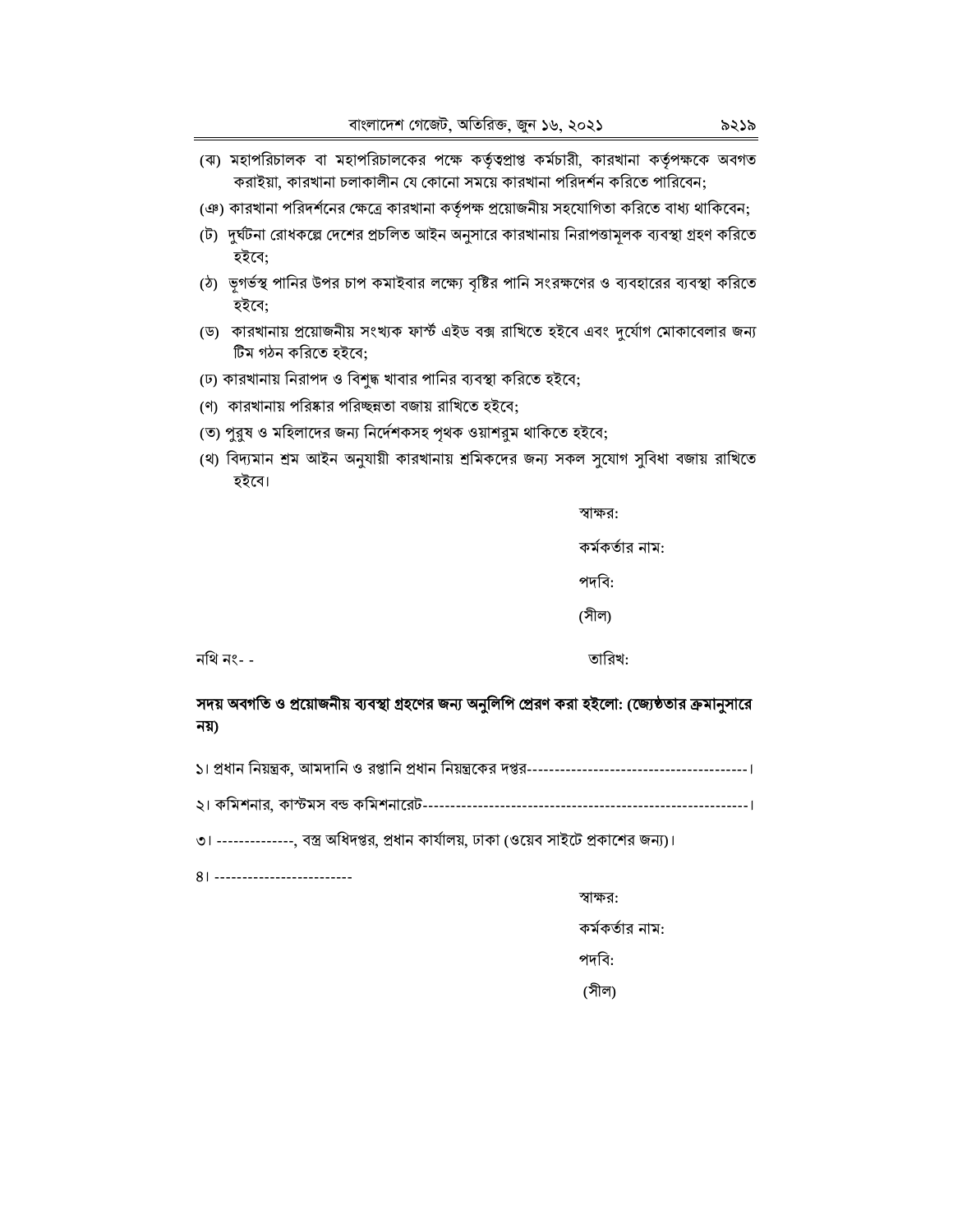

ছক-ঙ [বিধি ১১ (৫) দ্ৰষ্টব্য]

গণপ্রজাতন্ত্রী বাংলাদেশ সরকার বস্ত্র অধিদপ্তর বিটিএমসি ভবন (১০ম তলা) ৭-৯,কাওরান বাজার, ঢাকা-১২১৫। www.dot.gov.bd

প্ৰস্তাবিত নিবন্ধন নবায়ন

প্ৰস্তাবিত নিবন্ধন সংখ্যা:-

তারিখ:

নথি নং-তারিখ:

প্ৰাপক

ব্যবস্থাপনা পরিচালক/ব্যবস্থাপনা অংশীদার/স্বত্বাধিকারী

------------------------------------

বিষয়: বস্ত্রশিল্পের অনুকূলে প্রস্তাবিত নিবন্ধন নবায়ন।

প্ৰিয় মহোদয়,

আপনার ---------- খ্রিস্টাব্দ তারিখের আবেদনপত্রে প্রদত্ত তথ্যাদির ভিত্তিতে নিম্নোক্ত বস্ত্রশিল্প প্রতিষ্ঠানের প্রস্তাবিত নিবন্ধন বস্ত্র অধিদপ্তর কর্তৃক নবায়ন করা হইলো, যথা:-

| S                    | শিল্প কারখানার নাম:-                                                                        |                         |                                           |                   |          |               |  |  |
|----------------------|---------------------------------------------------------------------------------------------|-------------------------|-------------------------------------------|-------------------|----------|---------------|--|--|
| $\ddot{\phantom{0}}$ | ঠিকানা:-                                                                                    |                         |                                           |                   |          |               |  |  |
|                      |                                                                                             | (ক) অফিস:               |                                           |                   |          |               |  |  |
|                      | (খ) কারখানা:                                                                                |                         |                                           |                   |          |               |  |  |
| ৩                    |                                                                                             | উদ্যোক্তা (গণ) এর বিবরণ |                                           |                   |          |               |  |  |
|                      | ক্ৰমিক                                                                                      | নাম                     | পদবী                                      | স্থায়ী ও বৰ্তমান | জাতীয়তা | ই-মেইল ও      |  |  |
|                      |                                                                                             |                         |                                           | ঠিকানা            |          | মোবাইল নম্বর। |  |  |
|                      |                                                                                             |                         |                                           |                   |          |               |  |  |
| 8                    | বিনিয়োগের ধরন: স্থানীয়/বৈদেশিক/একক/যৌথ বিনিয়োগ (প্রযোজ্যটি রাখিয়া বাকিগুলি কাটিয়া দিন) |                         |                                           |                   |          |               |  |  |
| Q                    | শিল্প উপখাত :                                                                               |                         |                                           |                   |          |               |  |  |
| ιh                   | নবায়নের                                                                                    | নবায়ন                  | নবায়নের জন্য বিলম্ব ফি<br>পরিশোধের তারিখ |                   |          |               |  |  |
|                      | মেয়াদ                                                                                      | ফি                      | (প্ৰযোজ্য ক্ষেত্ৰে)                       |                   |          |               |  |  |
|                      |                                                                                             |                         |                                           |                   |          |               |  |  |
|                      |                                                                                             |                         |                                           |                   |          |               |  |  |

৯২২০

স্বাক্ষর: কর্মকর্তার নাম: পদবি: (সীল)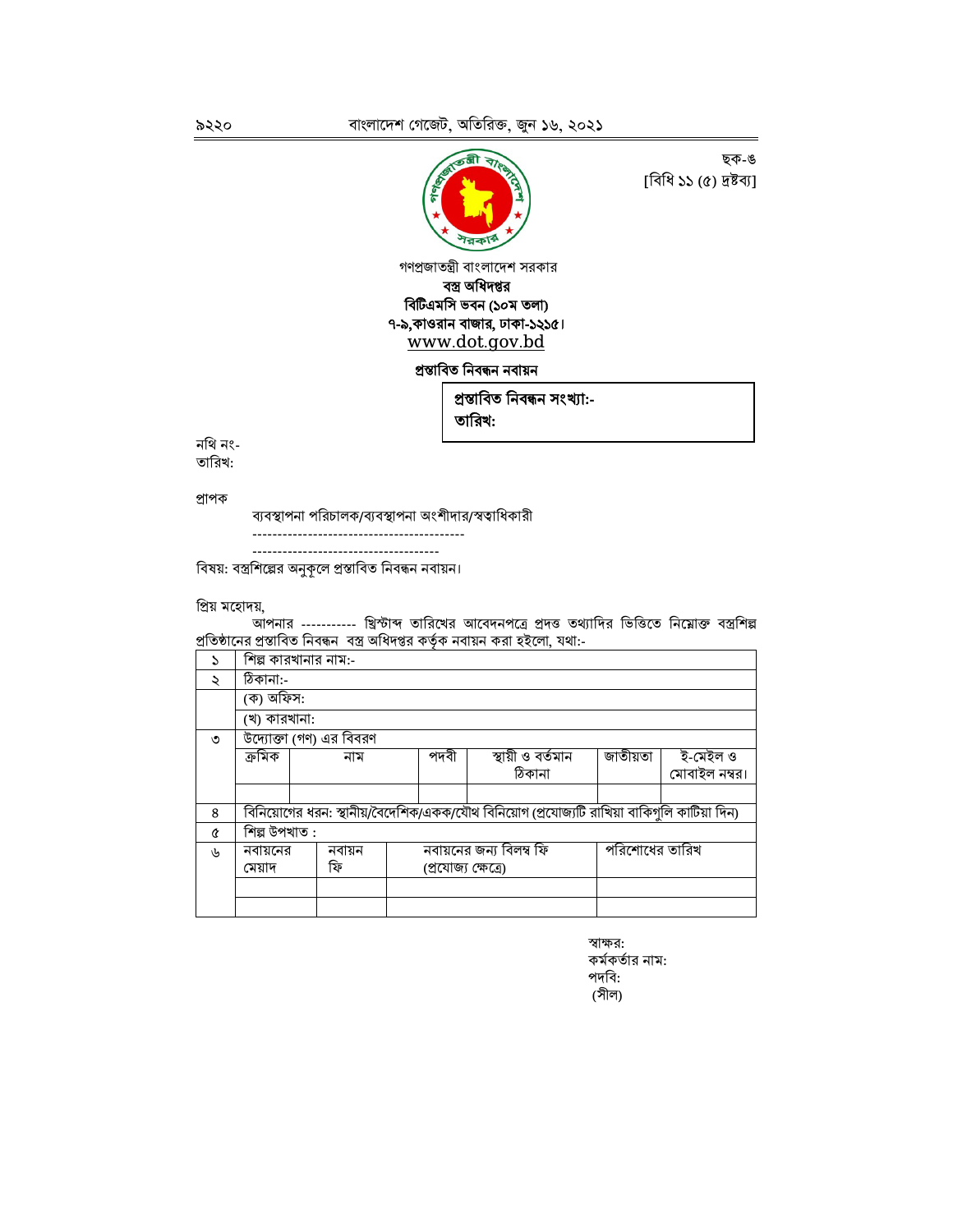

ছক-চ [বিধি ১২ (৫) দ্ৰষ্টব্য]

গণপ্রজাতন্ত্রী বাংলাদেশ সরকার বস্ত্র অধিদপ্তর বিটিএমসি ভবন (১০ম তলা) ৭-৯,কাওরান বাজার, ঢাকা-১২১৫। www.dot.gov.bd

### বিদ্যমান নিবন্ধন নবায়ন

বিদ্যমান নিবন্ধন সংখ্যা:-তারিখ:

#### নথি নং-তারিখ:

প্ৰাপক

ব্যবস্থাপনা পরিচালক/ব্যবস্থাপনা অংশীদার/স্বত্বাধিকারী 

বিষয়: বস্ত্রশিল্পের অনুকূলে বিদ্যমান নিবন্ধন নবায়ন।

প্ৰিয় মহোদয়,

আপনার ---------- খ্রিস্টাব্দ তারিখের আবেদনপত্রে প্রদত্ত তথ্যাদির ভিত্তিতে নিম্নোক্ত বস্ত্রশিল্প প্রতিষ্ঠানের বিদ্যমান নিবন্ধন বস্ত্র অধিদপ্তর কর্তৃক নবায়ন করা হইলো, যথা:-

| S                    |              | শিল্প কারখানার নাম:-    |      |                   |          |               |
|----------------------|--------------|-------------------------|------|-------------------|----------|---------------|
| $\ddot{\phantom{0}}$ | ঠিকানা:-     |                         |      |                   |          |               |
|                      | (ক) অফিস:    |                         |      |                   |          |               |
|                      | (খ) কারখানা: |                         |      |                   |          |               |
| ৩                    |              | উদ্যোক্তা (গণ) এর বিবরণ |      |                   |          |               |
|                      | ক্ৰমিক       | নাম                     | পদবী | স্থায়ী ও বর্তমান | জাতীয়তা | ই-মেইল ও      |
|                      |              |                         |      | ঠিকানা            |          | মোবাইল নম্বর। |
|                      |              |                         |      |                   |          |               |
|                      |              |                         |      |                   |          |               |
|                      |              |                         |      |                   |          |               |
|                      |              |                         |      |                   |          |               |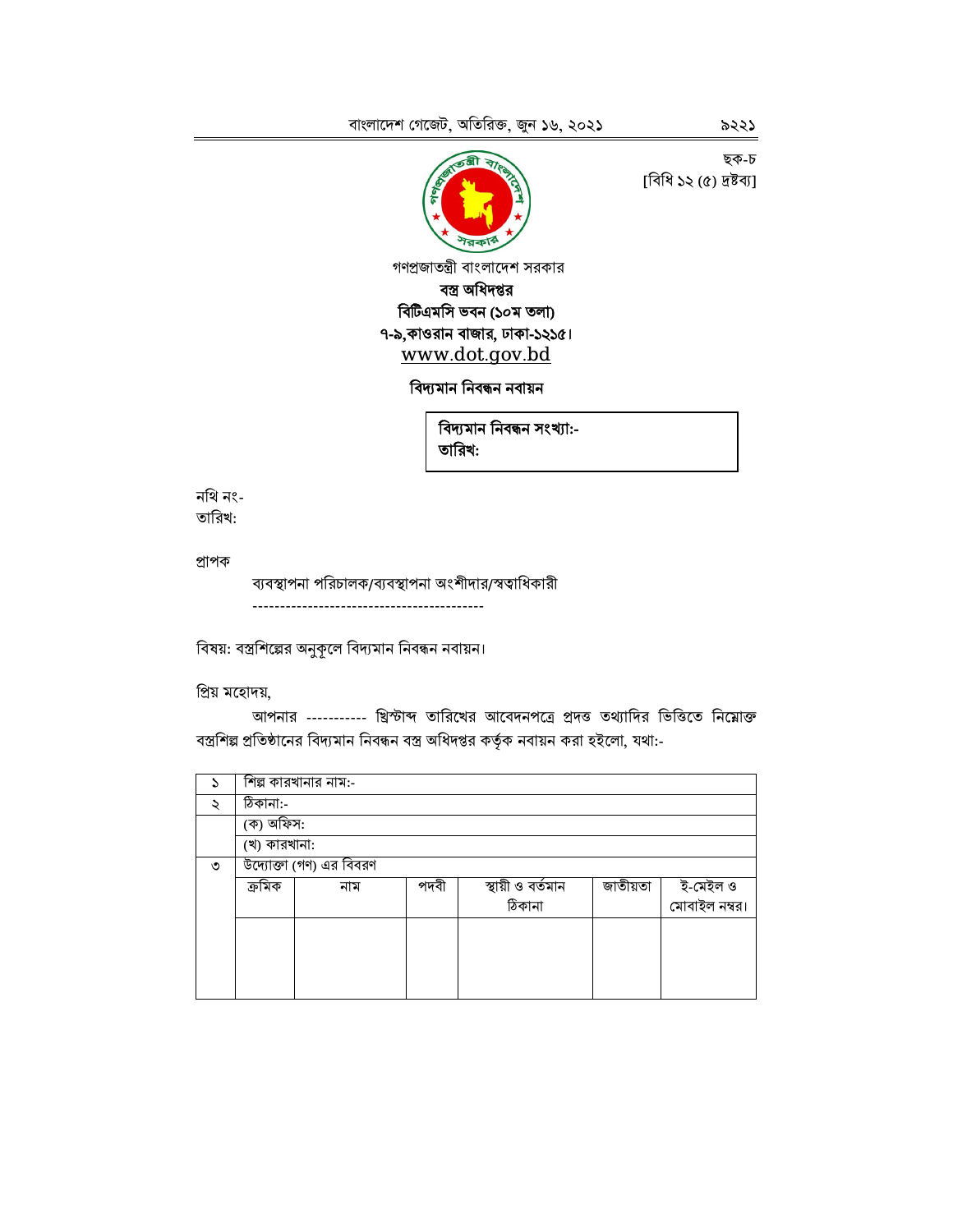#### ৯২২২

বাংলাদেশ গেজেট, অতিরিক্ত, জুন ১৬, ২০২১

| 8  | বিনিয়োগের ধরন: স্থানীয়/বৈদেশিক/একক/যৌথ বিনিয়োগ (প্রযোজ্যটি রাখিয়া বাকিগুলি কাটিয়া দিন) |              |                                                |                |  |
|----|---------------------------------------------------------------------------------------------|--------------|------------------------------------------------|----------------|--|
| Q  | শিল্প উপখাত :                                                                               |              |                                                |                |  |
| رل | নবায়নের<br>মেয়াদ                                                                          | নবায়ন<br>ফি | নবায়নের জন্য বিলম্ব ফি<br>(প্ৰযোজ্য ক্ষেত্ৰে) | পরিশোধের তারিখ |  |
|    |                                                                                             |              |                                                |                |  |

স্বাক্ষর: কর্মকর্তার নাম: পদবি: (সীল)

#### তফসিল-১

 $[\widehat{7}$ ধি 8 (১), ৫ (১), ১০, ১১ (২) ও (৩), ১২ (২) ও (৩), ১৪ (১), ১৫ (১), ১৯ দ্রষ্টব্য]

(ক) প্রস্তাবিত নিবন্ধন সনদ বা বিদ্যমান নিবন্ধন সনদের জন্য আবেদনের ক্ষেত্রে:

| বিনিয়োগের পরিমাণ                     | ফি'র পরিমাণ                   |
|---------------------------------------|-------------------------------|
|                                       |                               |
| এক টাকা হইতে দশ কোটি হইলে             | ৫,০০০/- (পাঁচ হাজার) টাকা     |
| দশ কোটি টাকা হইতে পঁচিশ কোটি হইলে     | ১০,০০০/- (দশ হাজার) টাকা      |
| পঁচিশ কোটি টাকা হইতে পঞ্চাশ কোটি হইলে | ২৫,০০০ /- (পঁচিশ হাজার) টাকা  |
| পঞ্চাশ কোটি টাকা হইতে একশত কোটি হইলে  | ৫০,০০০ /- (পঞ্চাশ হাজার) টাকা |
| একশত কোটি টাকার অধিক হইলে             | ১,০০,০০০ /- (এক লক্ষ) টাকা    |

(খ) অন্যান্য ক্ষেত্রে:

| ববরণ               | ফি'র পরিমাণ                                                                 |
|--------------------|-----------------------------------------------------------------------------|
| নিবন্ধন সংশোধন ফি' | বিনিয়োগ বৃদ্ধিজনিত সংশোধনীর ক্ষেত্রে দফা (ক)<br>অনুযায়ী ফি নিৰ্ধারিত হইবে |
|                    | বিনিয়োগ বৃদ্ধি ব্যতীত অন্যান্য ক্ষেত্রে ১,০০০/-<br>(এক হাজার) টাকা         |